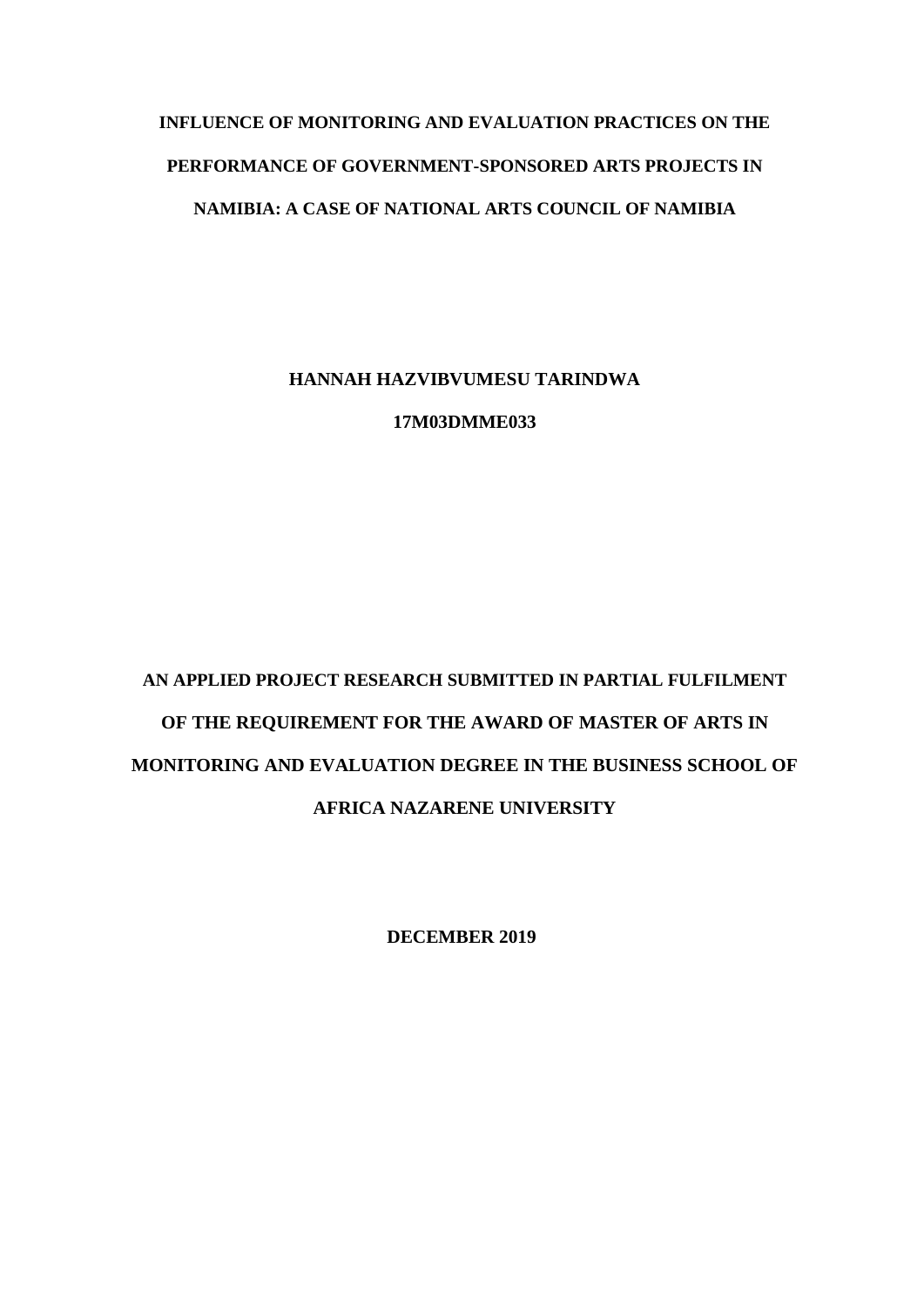#### **DECLARATION**

<span id="page-1-0"></span>I declare that this applied research proposal is my original work and that is has not been presented in any other University for academic credits



**Name of Student:** Hannah Hazvibumesu Tarindwa

### SUPERVISOR'S DECLARATION

I confirm that the work reported in this applied research project was carried out by

the candidate under my supervision

Signature: Und

Date: \_\_\_**05**/**12**/2019

Name of supervisor: Dr. Weda C. W

#### **AFRICA NAZARENE UNIVERSITY**

**NAIROBI, KENYA**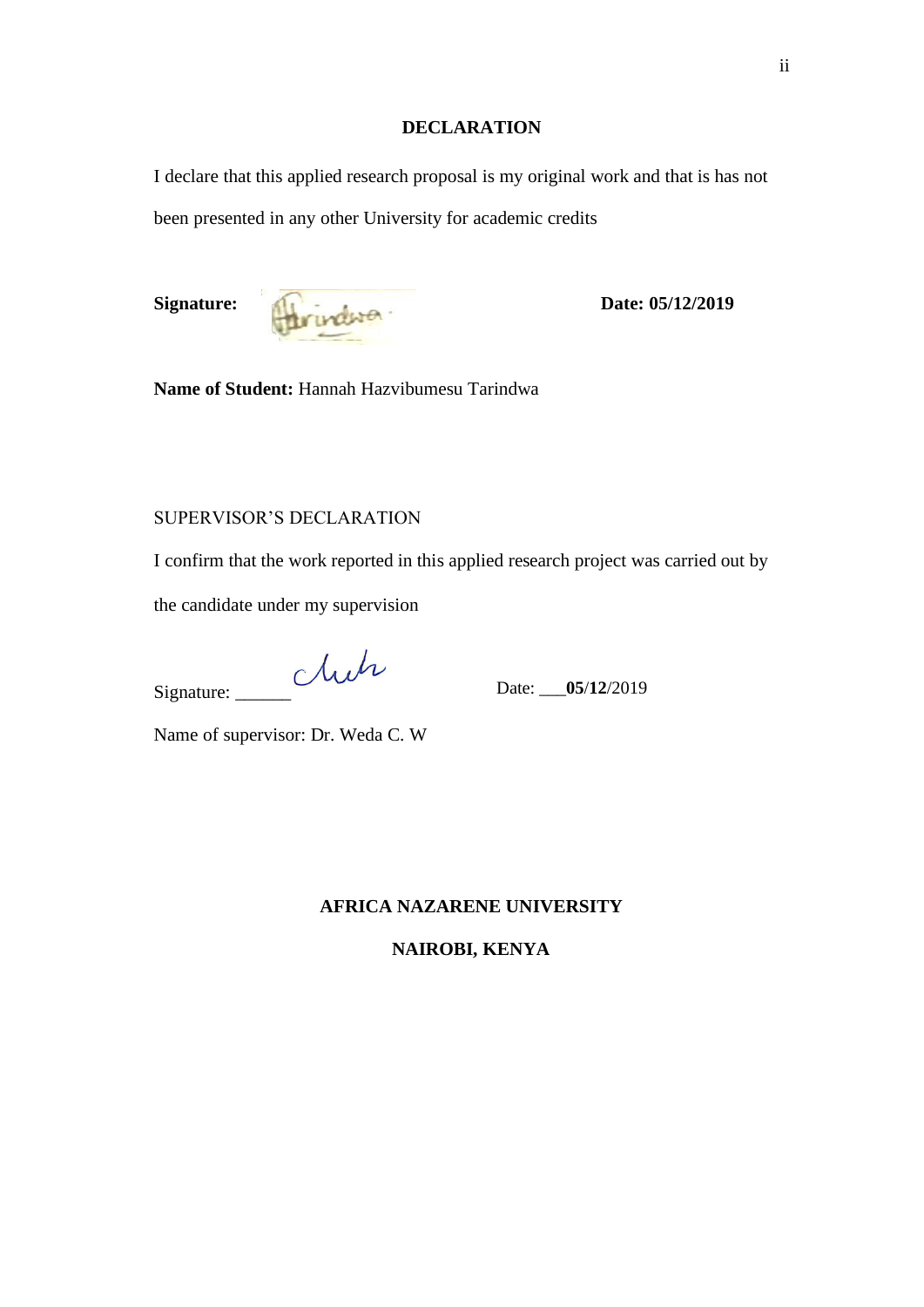## **DEDICATION**

<span id="page-2-0"></span>This research is to all African artists, past, present and those yet to come, in a world were science and technology seems to be the centre of attention, I would like them to know that they still and forever will matter to make all things beautiful.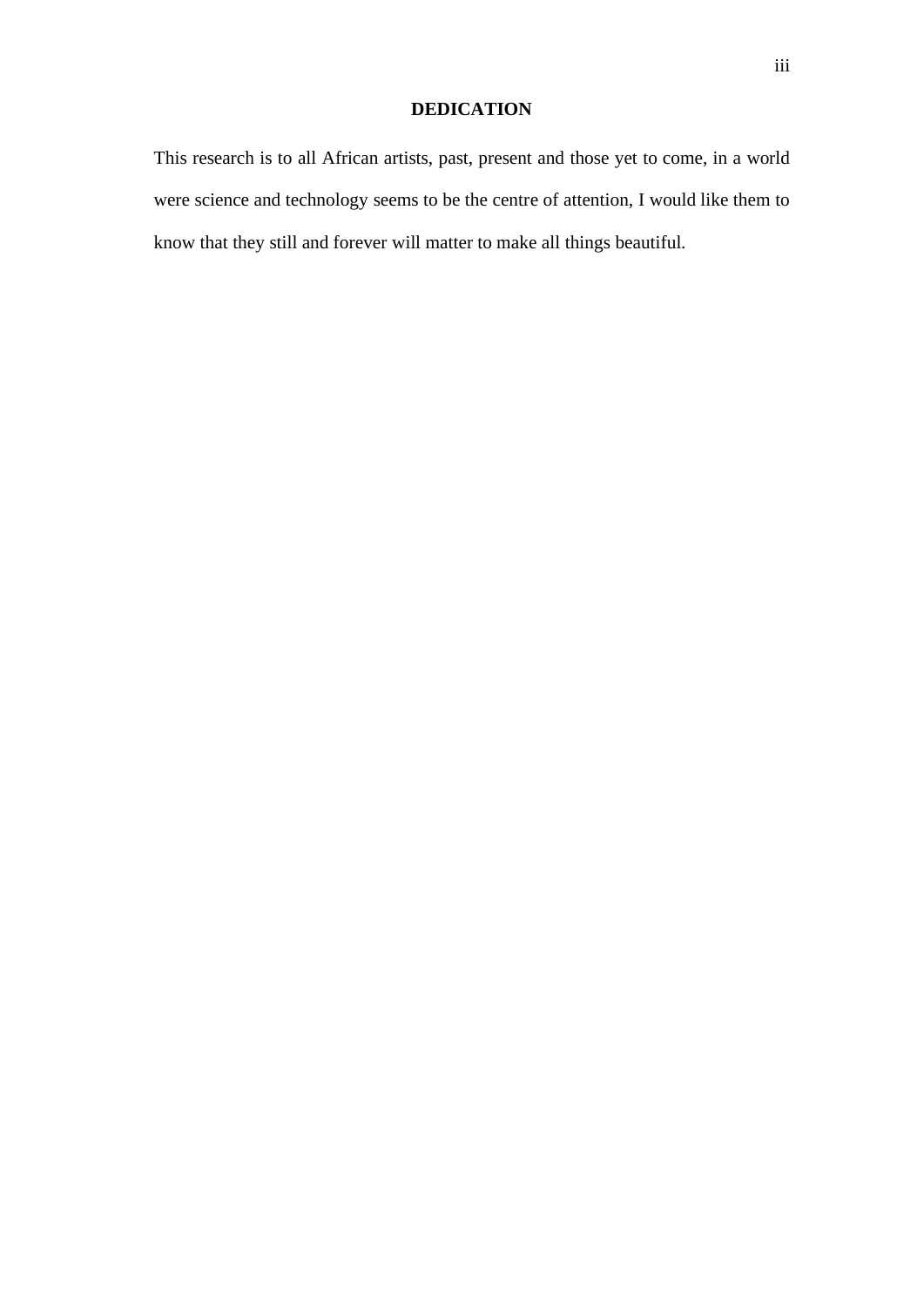## **TABLE OF CONTENTS**

<span id="page-3-0"></span>

| CHAPTER ONE: INTRODUCTION AND BACKGROUND OF THE STUDY |
|-------------------------------------------------------|
|                                                       |
|                                                       |
|                                                       |
|                                                       |
|                                                       |
|                                                       |
|                                                       |
|                                                       |
|                                                       |
|                                                       |
|                                                       |
|                                                       |
|                                                       |
|                                                       |
|                                                       |
|                                                       |
|                                                       |
|                                                       |
|                                                       |
|                                                       |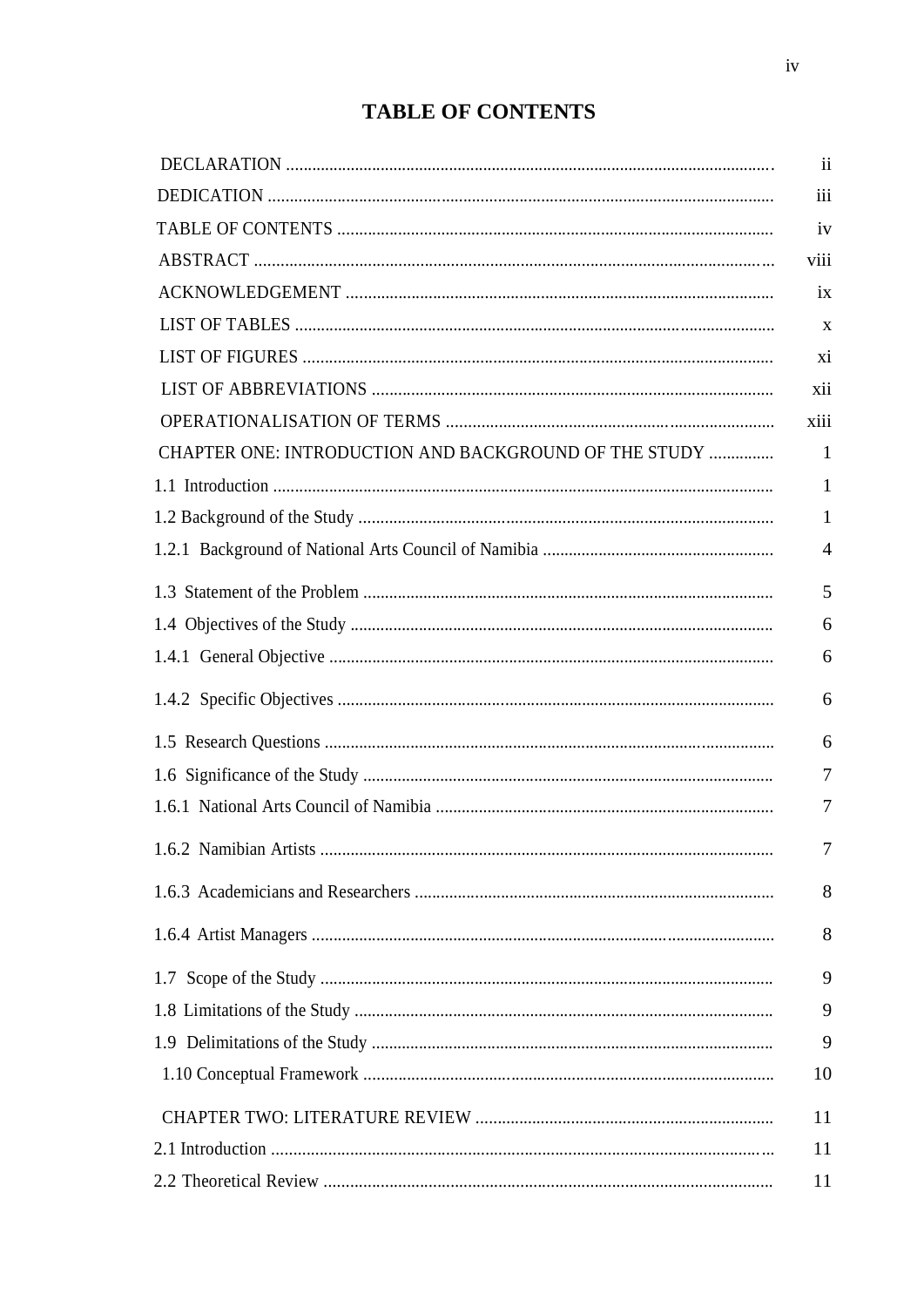| Influence of Data Collection on Performance of Government Sponsored<br>2.3.1  |  |
|-------------------------------------------------------------------------------|--|
|                                                                               |  |
| 2.3.2<br>Influence of Framework Formulation and Reviews on the Performance of |  |
|                                                                               |  |
| 2.3.3<br>Influence of M&E Communication Practices on the Performance of       |  |
|                                                                               |  |
|                                                                               |  |
|                                                                               |  |
| CHAPTER THREE: RESEARCH DESIGN AND METHODOLOGY  24                            |  |
|                                                                               |  |
|                                                                               |  |
|                                                                               |  |
|                                                                               |  |
|                                                                               |  |
|                                                                               |  |
|                                                                               |  |
|                                                                               |  |
|                                                                               |  |
|                                                                               |  |
|                                                                               |  |
|                                                                               |  |
|                                                                               |  |
|                                                                               |  |
|                                                                               |  |
| CHAPTER FOUR: DATA ANALYSIS AND PRESENTATION OF FINDINGS  32                  |  |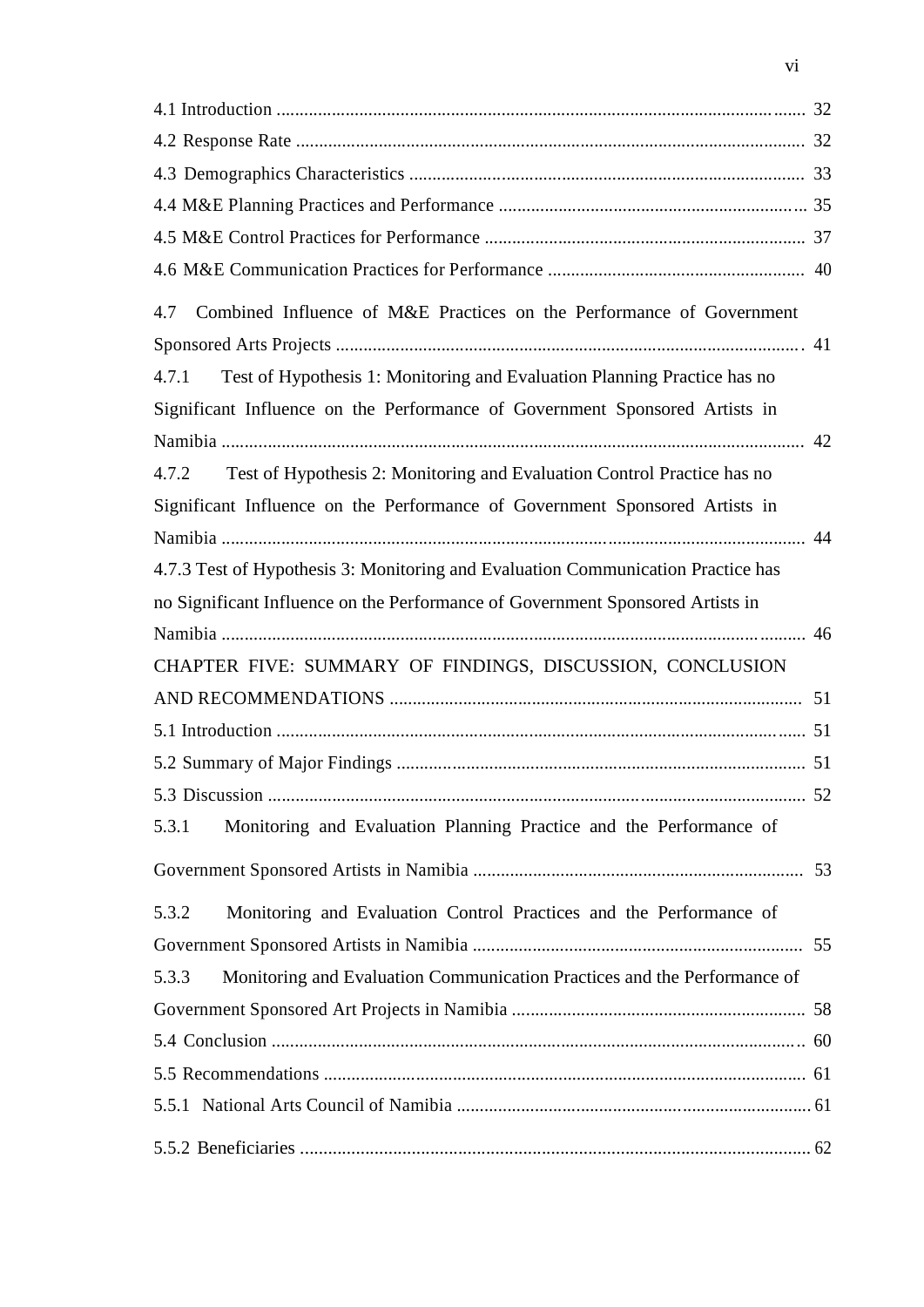| APPENDIX IV: INTERVIEWEE BACKGROUND INTERVIEW QUESTIONS 72 |  |
|------------------------------------------------------------|--|

vii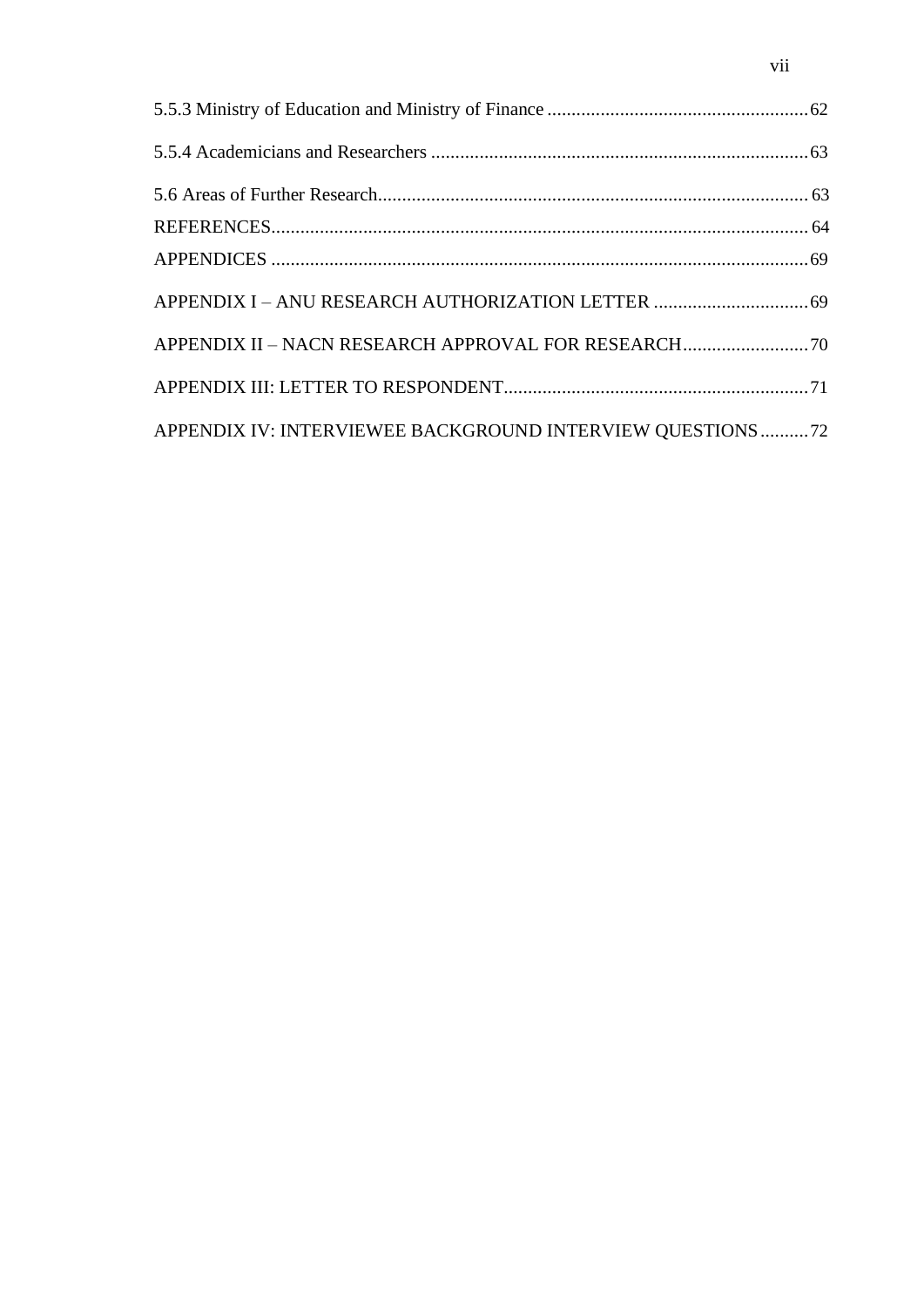### **ABSTRACT**

<span id="page-7-0"></span>The study identifies the Monitoring and Evaluation practices and performance of government funded arts projects within Namibia using the National Arts Council of Namibia as the case study. The core objectives of the research were to investigate the influence of M&E planning, control and communication practices on the performance of the artist's projects that are funded by the government through the NACN. The study employed a mixed method approach of research; largely qualitative in nature with quantitative support data collection and interpretation using the Program theory, Development Evaluation theory and the Theory of constraints as the guiding theories. The target population was the artists of Namibia who have been beneficiaries of the Acts fund Act of 2005. A sample size of 113 out of a total 350 beneficiaries, all NACN officials and members of the line Ministry for the Arts that is the Ministry of Education, Arts and Culture were approached to inform the research by determining how they perceived the influence of M&E practices on the overall performance on the sponsored arts projects. Structured questionnaires were emailed to randomly selected beneficiaries and responses were either emailed back to those who could not meet the researcher in person whilst others met the researcher individually to respond to the questions set. Data analysis was using Statistical Package for Social Sciences (SPSS) version 22. Deduction of meaning was employed with regards to qualitative analysis. Through this research, the researcher was able to establish the importance and influence of M&E practices on the performance of Government sponsored arts projects, coming to the conclusion that the presence of M&E practices can make the difference in just facilitating one off arts projects but help artists establish lifelong and success careers based on their performance objectives. This was confirmed by the P-value which was  $< 0.05$ . This research will help governments as well as artists who may want to be beneficiaries of the funding to appreciate the role of Monitoring and Evaluation in assisting the performance of the arts. Further research will be needed in the use of frameworks as guiding documents in activities of government sponsored arts.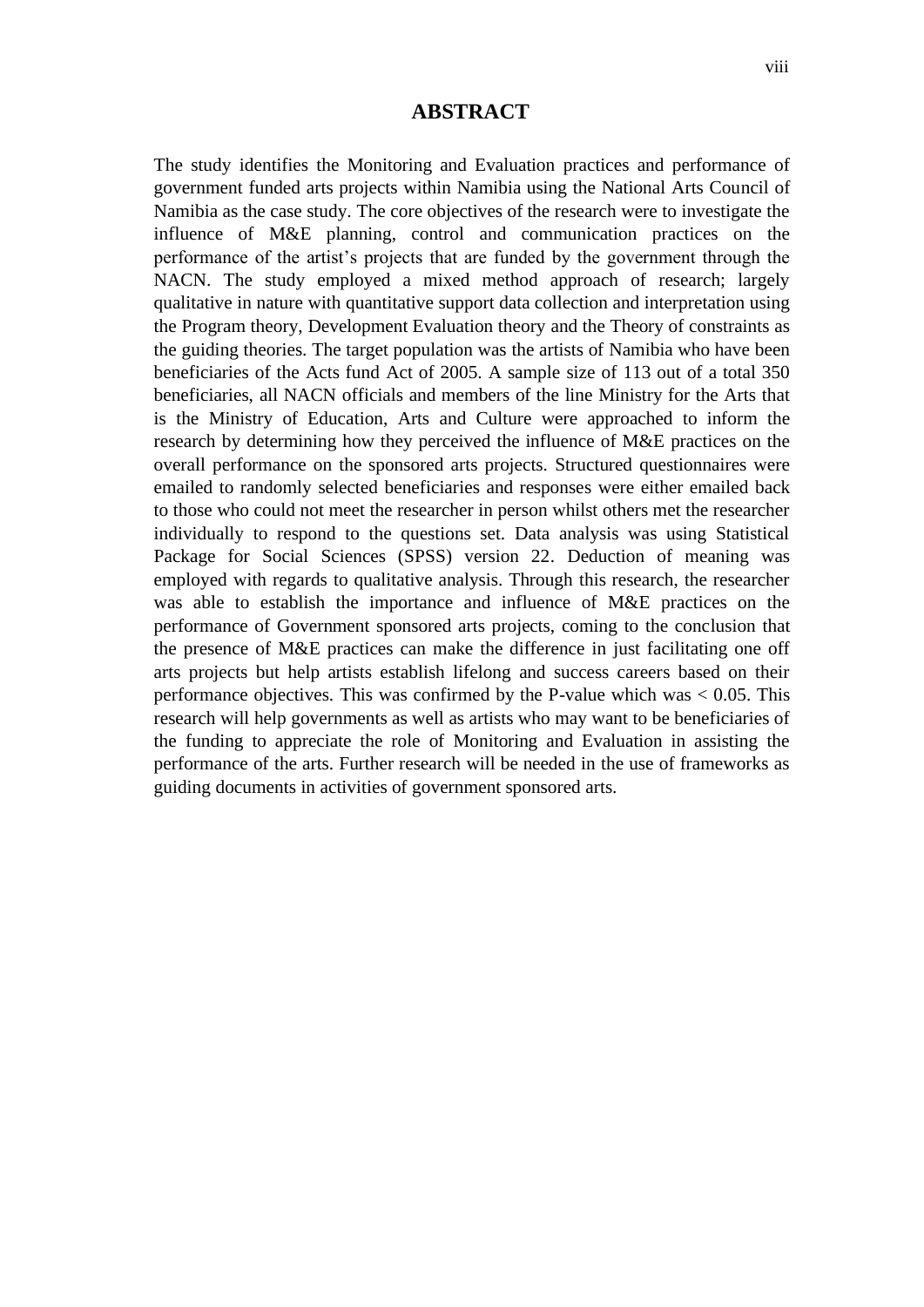#### **ACKNOWLEDGEMENT**

<span id="page-8-0"></span>I would like to thank my Creator first and foremost for getting me here. I would like to thank my guardians, John and Thandiwe Tambo, who supported and encouraged me when I started this journey regardless of financial constraints and insecurities, they helped me kick-start the journey. I would also like to acknowledge my colleague and friend Mavis Muguti-Makuni, who indulged my academic discourse from beginning to end, in addition, I would like to recognise the National Arts Council of Namibia Director; Patrick Sam, who believes in this research project as a good initiative and the next level that their organisation will take; Gretta, the NACN administrator who gave me documents and time to discuss the research. Thank you to Dr. Admire Mare, for availing his time and expertise when I was formulating the topic. Tendai Mkondo for helping with page formatting a skill I now hold dear. To Salom Erasmus, I am ever grateful for enlightening me on the workings of SPSS. A massive thank you Dr. Weda for the supervision, advice and assistance throughout the process of compiling this document. Last but not least, the ANU Monitoring and Evaluation department for answering questions consistently and Ms. Wanjiru Nderitu for her patience in correcting the document after defence.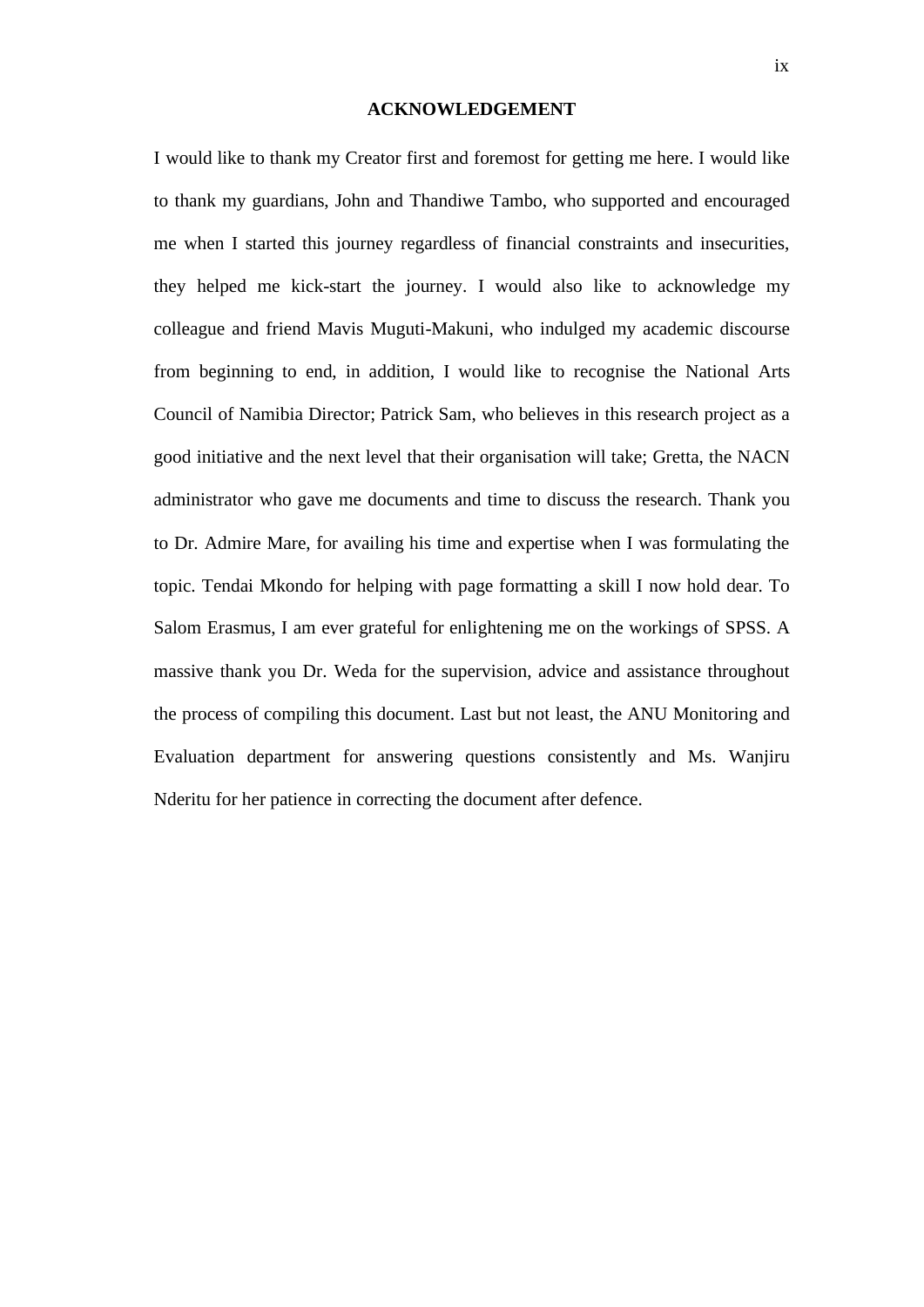## **LIST OF TABLES**

<span id="page-9-0"></span>

| Table 4.5 Beneficiaries with Working Reports as an M&E Planning Practice 35   |
|-------------------------------------------------------------------------------|
| Table 4.6 Beneficiaries in Support of Written Documents as an M&E Planning    |
|                                                                               |
| Table 4.10 Respondents reaction to Training as M&E Control Practice 37        |
| Table 4.11 Beneficiaries in Support of Training for M&E Control Practices  38 |
| Table 4.12 Response towards External Evaluator as an M&E Control Practice  38 |
| Table 4.13 Accountability for Performance as M&E Control Practice 39          |
| Table 4.14 Statistical Data Collection for M&E Control Practice  39           |
|                                                                               |
|                                                                               |
|                                                                               |
|                                                                               |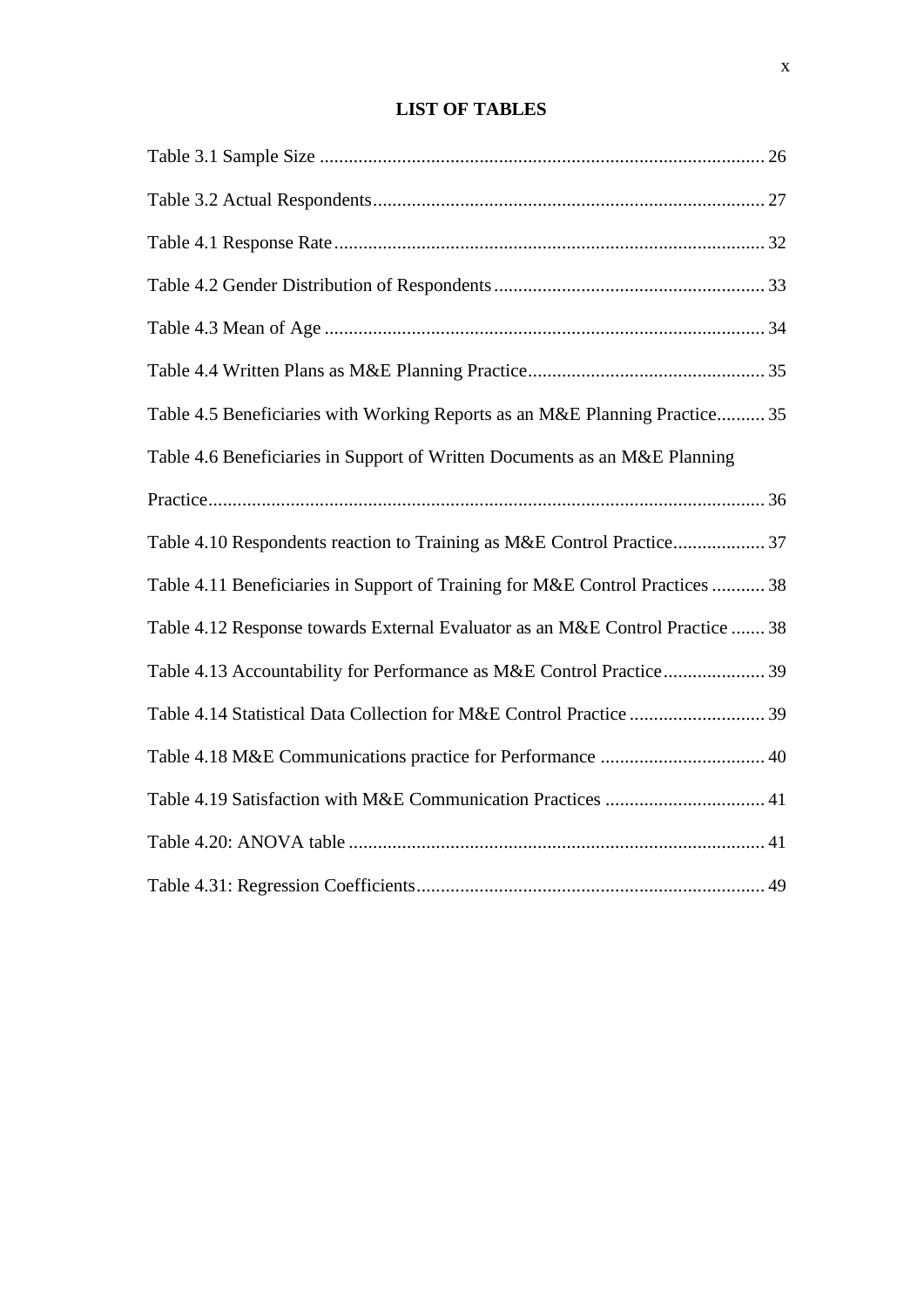## **LIST OF FIGURES**

<span id="page-10-0"></span>

|--|--|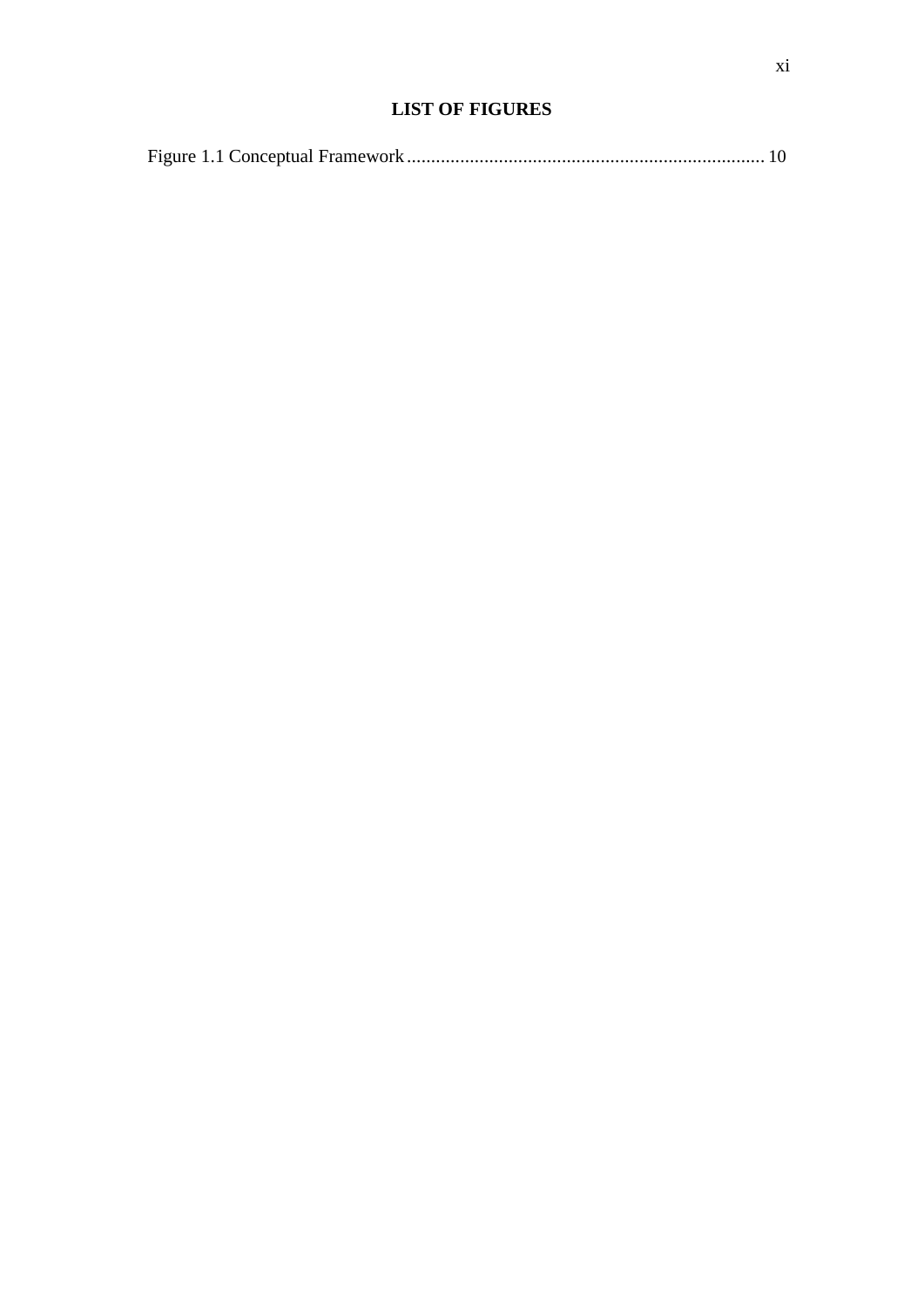#### **LIST OF ABBREVIATIONS**

<span id="page-11-0"></span>**M&E** – Monitoring and Evaluation

**NACN** – National Arts Council of Namibia

**NGOs** – Non-Governmental Organisations **NIMES** - National

Integrated Monitoring and Evaluation System **PETS** – Public

Expenditure Tracking Surveys **SMEs** – Small to Medium

Enterprises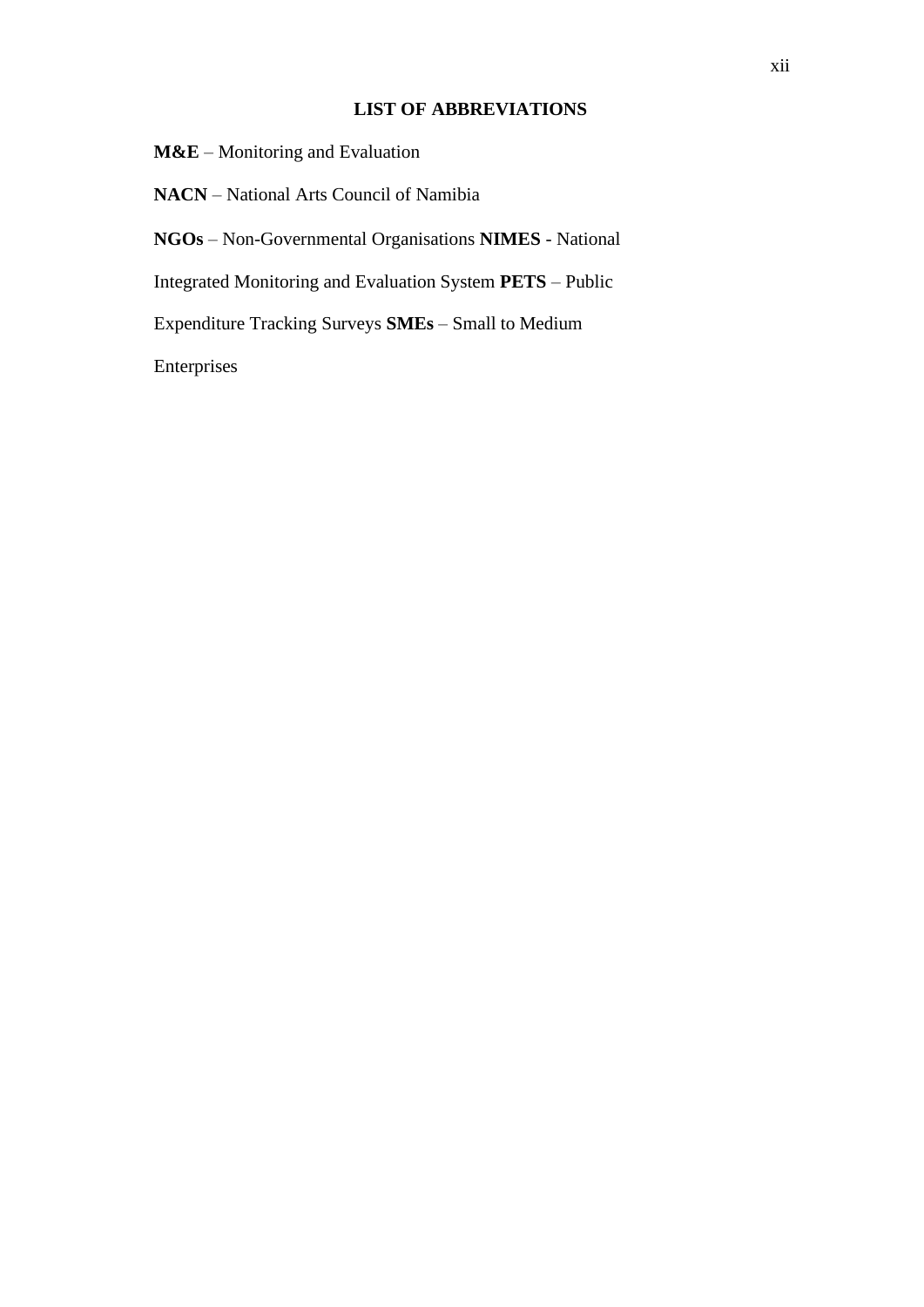## **OPERATIONALISATION OF TERMS**

<span id="page-12-0"></span>**Communication practice -** Manner in which M&E activities are communicated: when and how, taking consideration of the target audience of the information (Cassidy & Ball, 2018).

**Control Practices –** These are the activities which are rooted in Monitoring and Evaluation principles of data collection, record keeping and appropriate use of information for the benefit of the projects

**Evaluation –** Systematic process which determines the merit, worth and significance of the evaluated participant (Youker, 2007)

**Influence** – The capability of an intervention, program or project to have an effect on a present situation, actions, behaviours and attitudes or opinions.

**Monitoring -** The methodical and continuous process of intentional observation done to check progress as well as the quality of programmes, projects, events and interventions within a specific time frame.

**M&E Planning Practices -** Activities that are used in the process of assessing projects so that that they improve performance and achieve results. (ECI, 2014)

**Project Performance -** The level at which a project achieves its set objectives and has an impact on intended beneficiaries/recipients (Abalang , 2016)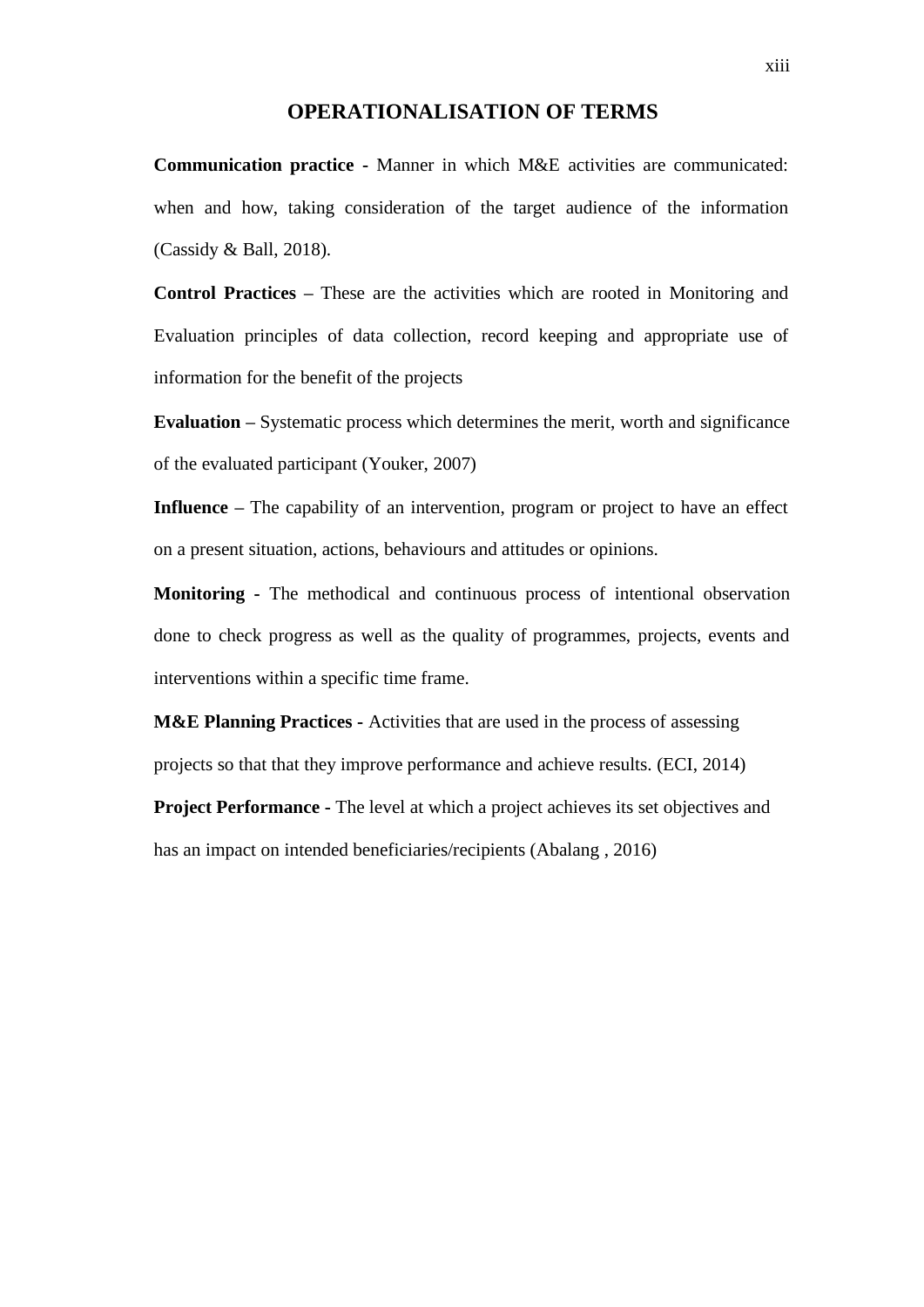#### <span id="page-13-0"></span>**CHAPTER ONE: INTRODUCTION AND BACKGROUND OF THE STUDY**

#### **1.1 Introduction**

This chapter introduces the activities of the National Arts Council of Namibia with regards to the management of artists' activities and outcomes as a funding body designated by the government. The chapter addresses the project statement; the objectives of the research; the research questions; justification of the study; scope, limitations and assumptions guiding the study. This study seeks to uncover the influence of M&E practices on the performance of government sponsored arts projects.

#### **1.2 Background of the Study**

The study of M&E practices has largely been limited to projects done by NGOs or Public Private Partnerships (PPPs) or projects that are considered to be community development programmes. In gathering information on research on the influence of M&E practices on the performance of government funded projects, the researcher could not find any done directly linked to the arts sector but studies from Kenya stood out with regards to influence of M&E practices in regard to health or governance related projects.

It is important to note that monitoring activities are concerned with the regular checking of whether or not an intervention is producing the results it set out to produce according to the plan formulated by key project planners; whilst evaluation, on the other hand, establishes the substance of the intervention (Kusek & Rist, 2004). With that understanding of M&E, it follows that M&E practices are critical tools that must be used by organizations to ensure that their objectives are met as planned, decisions are made based on results-based assessments and lessons are learnt by others who may want to venture into the same project. In addition, according to Pheng & Chuan (2006), effective M&E practices can help organisations have positive control over market forces whilst creating competitive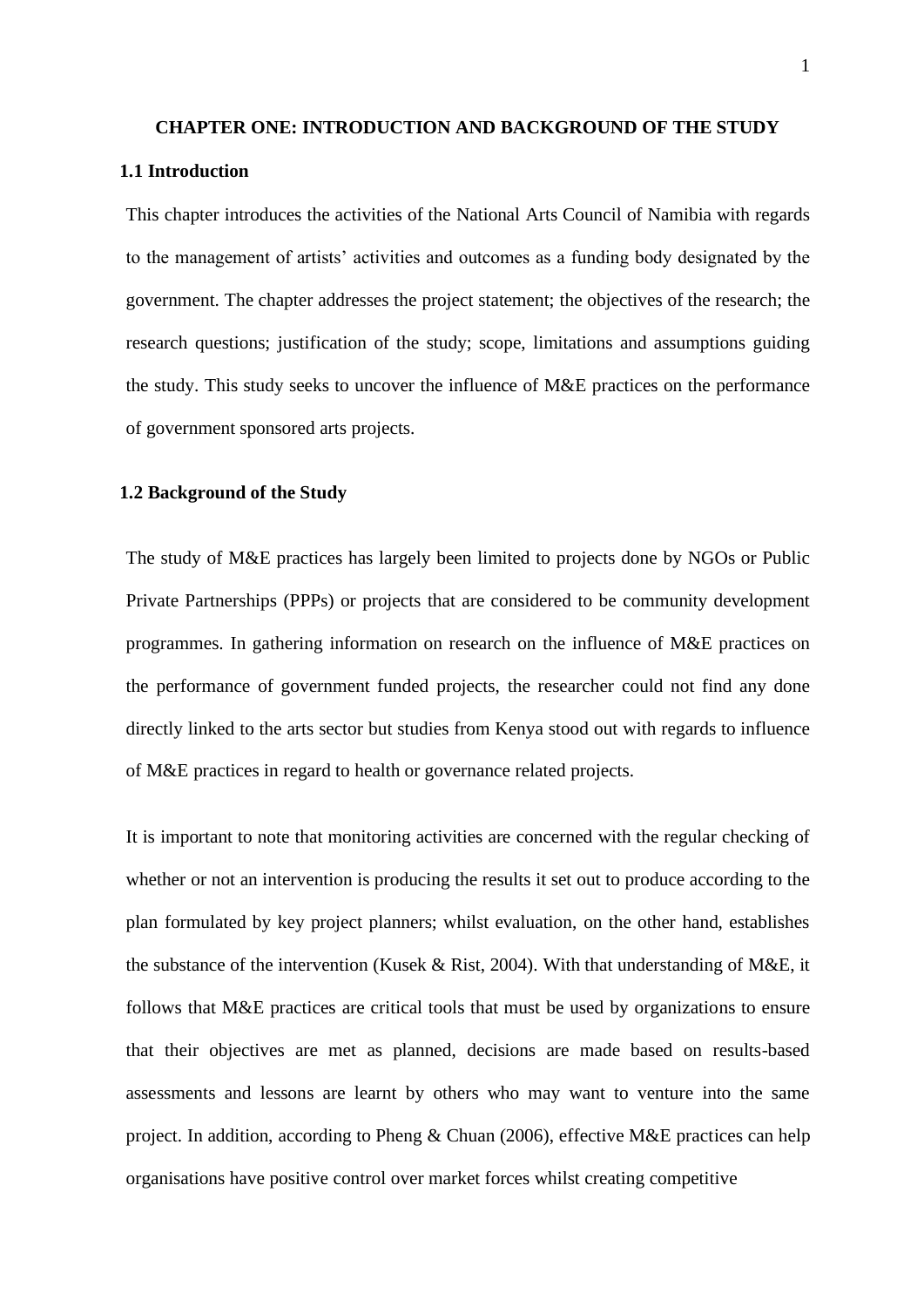advantage and altogether improve effectiveness and performance of organisations and their projects.

According to Böhler-Baedeker (2019), the efficiency of the planning process and implementation of the stated measures are increased by systematic monitoring and evaluation. In addition, systematic M&E optimises the utilisation of resources as well as provides realistic evidence which can be used for future planning and assessment of projects. Böhler-Baedeker (2019) goes further in identifying the challenges that undermine effective M&E, namely: the lack of adequate experience within the organisations executing the project(s); limited human and/or financial resources; gaps in technological knowledge, understanding and aptitude that could help in determining and defining indicators of performance, recovery, collection, preparation and interpretation of data and overal inefficient M&E practices.

In Africa, most, if not all, governments have M&E as part of their organizational policies, however, select ministries have operational M&E departments whilst the rest may choose to or not to have external, independent M&E consultants employed to do the M&E work. None-the-less, in the case of Uganda, in collaboration with the World Bank in the 1990s, launched the Public Expenditure Tracking Surveys (PETS) which was a tool that was used to track how much money from central government found its way to basic schools. There was significant positive change from when the program started, with more funds being accounted for and the flow of funds increased by an incredible 90% (Lopez-Acevedo, Rivera, Lima, & Hwang, 2010).

Another African country that has institutionalised M&E practices in their government projects visibly is Kenya. In 2004, the National Integrated Monitoring and Evaluation System (NIMES) was created and tasked with tracking implementation of policies,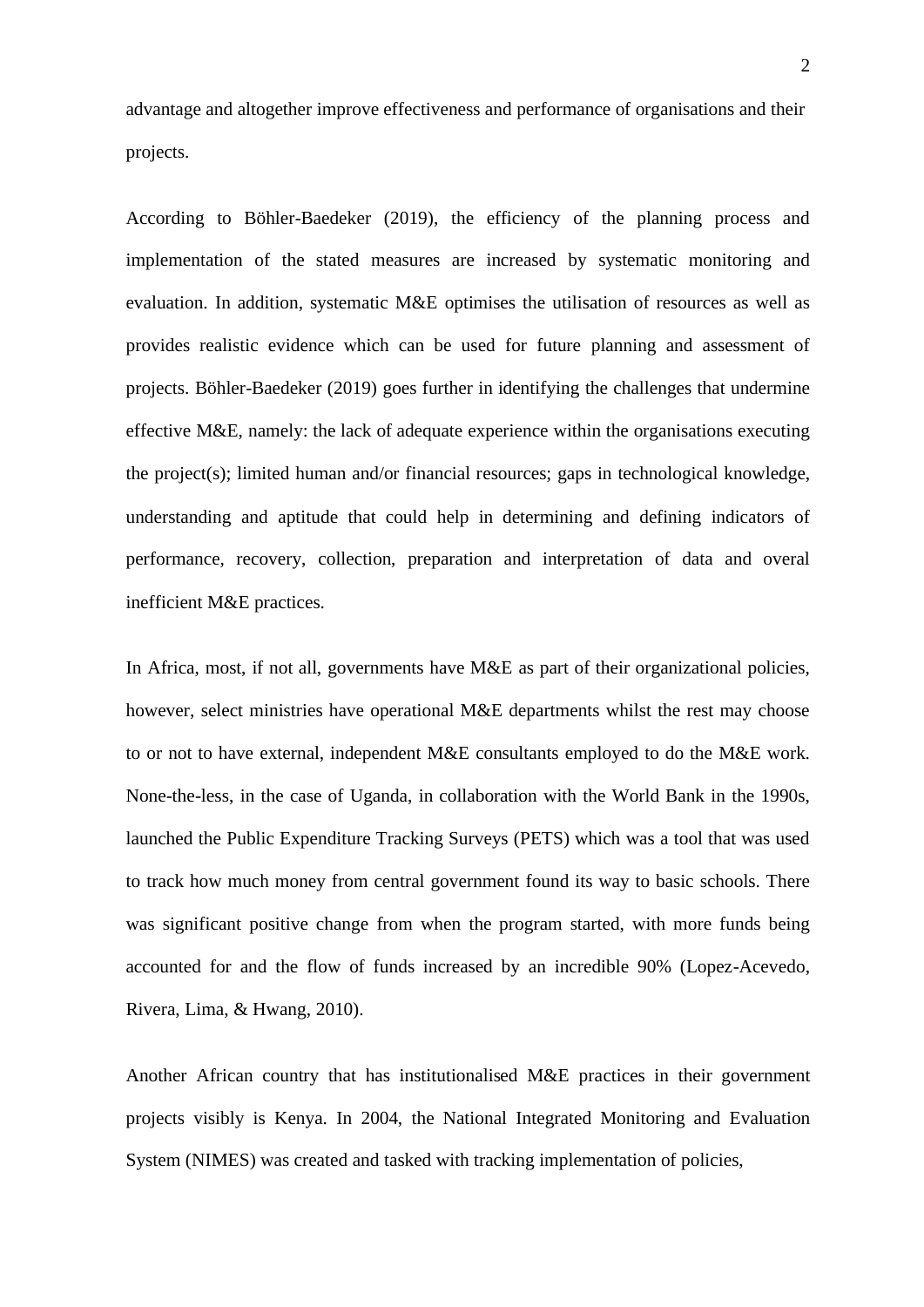programmes and projects during the Economic Recovery strategy period (Andersson, et al 2014). Though not all the objectives of NIMES were accomplished, most were effected and there was positive outlook on achieving the M&E objectives with more practice and implementation of the programme.

Further afield in South America, countries such as Chile have recorded success by having comprehensive government M&E systems (Maalim, 2017). Chile actually carries out *ex ante* cost benefit analyses of public projects and go on to disclose management reports to the public, annually, as well as impact evaluations taking into considerations public spending reviews (Lopez, et al., 2010). Their M&E results are even incorporated into their national budget as guiding information is presented from the M&E practices.

Kusek  $\&$  Rist (2004) note that developing countries, do have numerous hurdles to address in order for them to build comprehensive M&E systems while putting into effective, proper M&E practices. They also acknowledge that results-based M&E systems take time and involve ongoing processes of learning for both developed and developing nations.

Countries such as Canada have more than 30 years of M&E systems which have had their ups and downs with successes and failures along the way. Even now, they are still evolving and looking for the best M&E practices that will meet the requirements of all stakeholders in the various sectors and ministries in order to understand the performance of their projects (Böhler-Baedeker, 2019). Formalized evaluation practices began in 1969 but a government wide evaluation policy was only introduced in 1977 and has been revised 3 times, almost after every ten years, to date. Lessons can be learnt from the Canadian experience with regards to how best to approach M&E practices by government agencies and/or departments. These lessons include the usefulness of performance monitoring in informing project managers on how they are performing as well as how evaluations provide indepth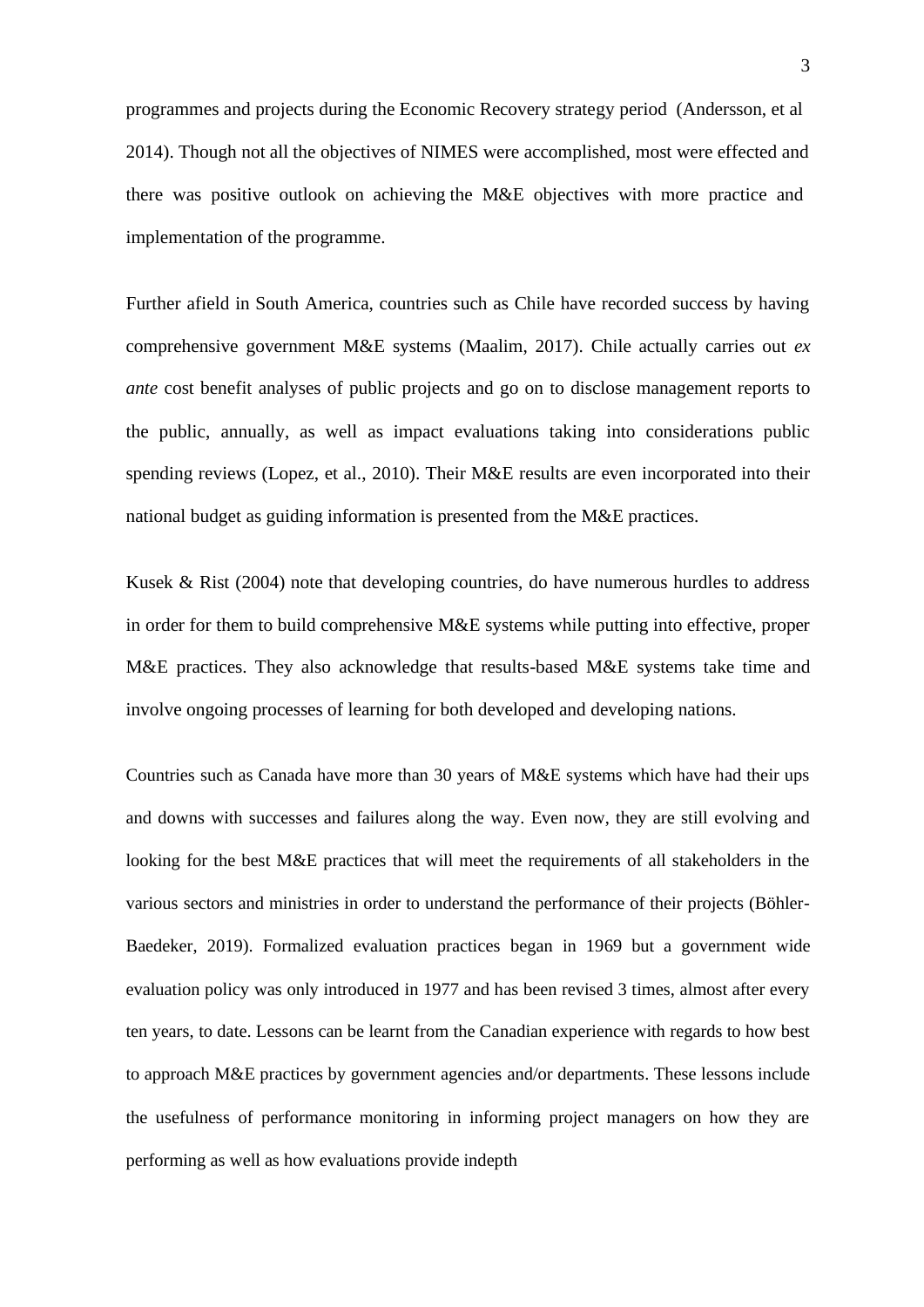<span id="page-16-0"></span>comprehension of actual performance and whether adjustments to plans may be required in order to achieve set objectives.

Performance measurement is the continuos monitoring and reporting of accomplishments of a program with particular focus on pre-determined goals stated within its plan (Shipman & Wholey, 1998). In understanding the influence of M&E practice on project performance Pheng & Chuan, (2006) insist that performance is evaluated through indicators that are related to the propietors, stakeholders, public and private users who assess performance from a macro point of view.

#### **1.2.1 Background of National Arts Council of Namibia**

The National Arts Council of Namibia is a wing under the Ministry of Youth, Arts and Culture of Namibia which was mandated into life through the National Arts Fund Act of 2005. Its purpose is to develop and promote the arts in Namibia, control and manage the Arts fund as well as to provide for arts-related matters. Most of the funds are provided for by the government.

Section 4 of the National Arts Fund of Namibia states that its objectives are to: encourage the participation of individuals, groups and organizations to achieve their arts programs; expand, improve, and develop arts activities as well as the educational services associated with the arts; to support all bodies involved in arts activities be it institutions or organizations; provide and advance infrastructure for arts activities which will provide socio-economic aid for the disadvantaged, contribute scholarships as well as financial support for projects and artist personal development and to ensure that arts are promoted and developed from beginning to end (Government of Namibia, 2005).

Based on the above stated objectives, the NACN affords financial aid to Namibian artists, annually. In addition, the individual artists or the arts organizations must qualify for the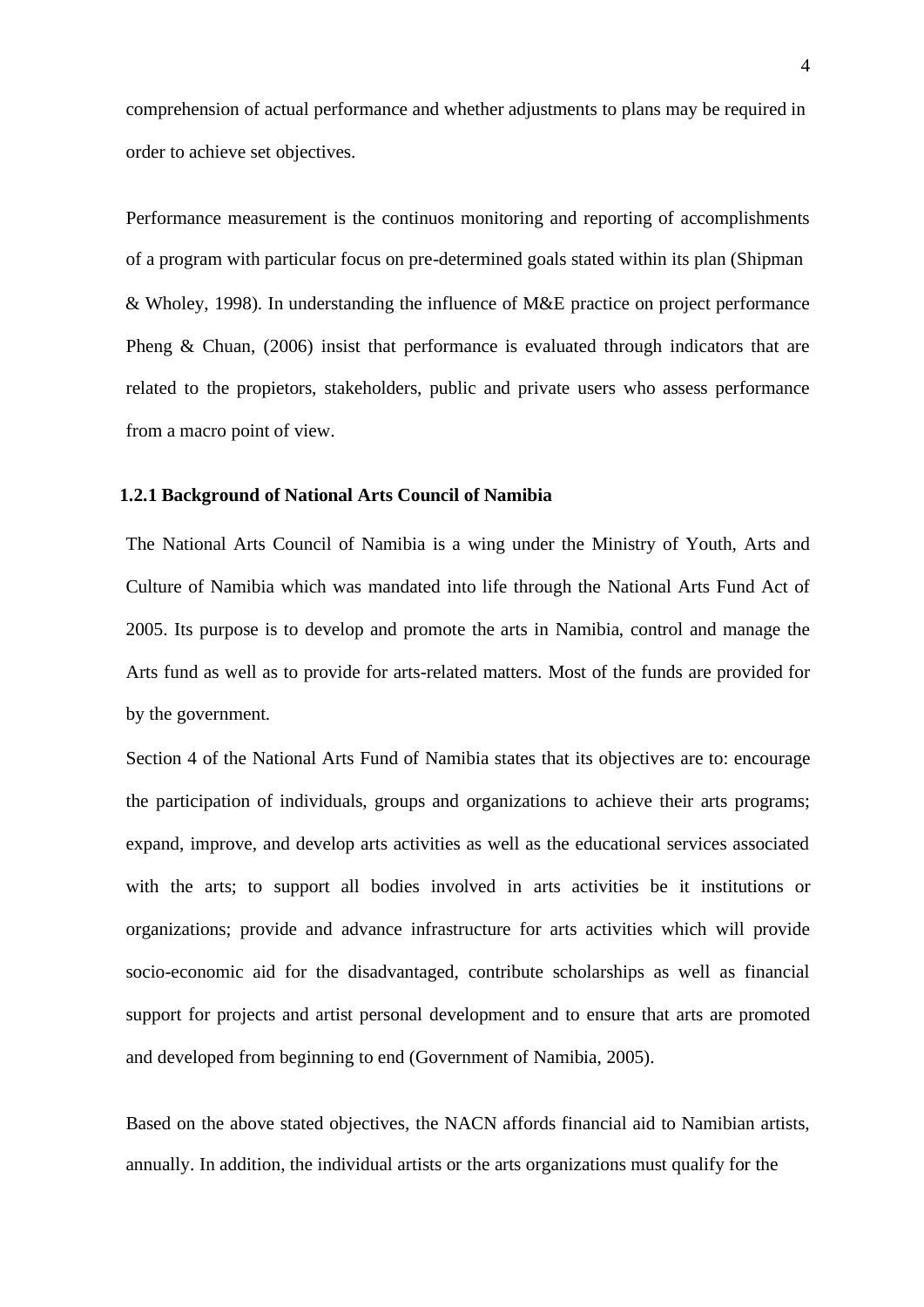<span id="page-17-0"></span>funding by meeting prescribed criteria and this process is overseen by civil servants in a Secretariat. There is a report template given to the recipients of the funds which they use for reporting on how they use the funds accorded to them. The reports are then assessed at the end of each year for the Secretariat to understand how the artists benefited from the funds (if they did).

For the past two years the NACN has not had an M&E office or officer. Only this year did they appoint a senior accountant, who is also doubling as the M&E officer. This officer will be in charge of undertaking the monitoring of the funded artists/organizations and writing reports on each project based on his evaluations. The reports will then be attached to the reports by the artists and assessed concurrently. This method is still at its experimental stage and will also be assessed at the end of the 2018/19 financial year.

As monitoring and evaluation has not taken much root in government reports as well as academic study within Namibia, no report or research was done fully with the regards to the influence of M&E practices on government funded arts projects, regardless of the National Arts Fund Act mentioning the need for monitoring and evaluation to be undertaken.

#### **1.3 Statement of the Problem**

Without a current annual M&E report published, the researcher had to rely on the auditor general's report as well as progress reports from artists for information in order to ascertain the problem at hand. According to the auditor general's report, for 2012, which identified a lot of missing documentation such as receipts, proof of payments as well as the lack of reports from the artists who are accorded funding. Thus the problem at hand is that though the National Arts fund (2005) explicitly states that the role of the NACN is to monitor and evaluate the projects that are funded by Council and yet there is little evidence of recordings of M&E activities.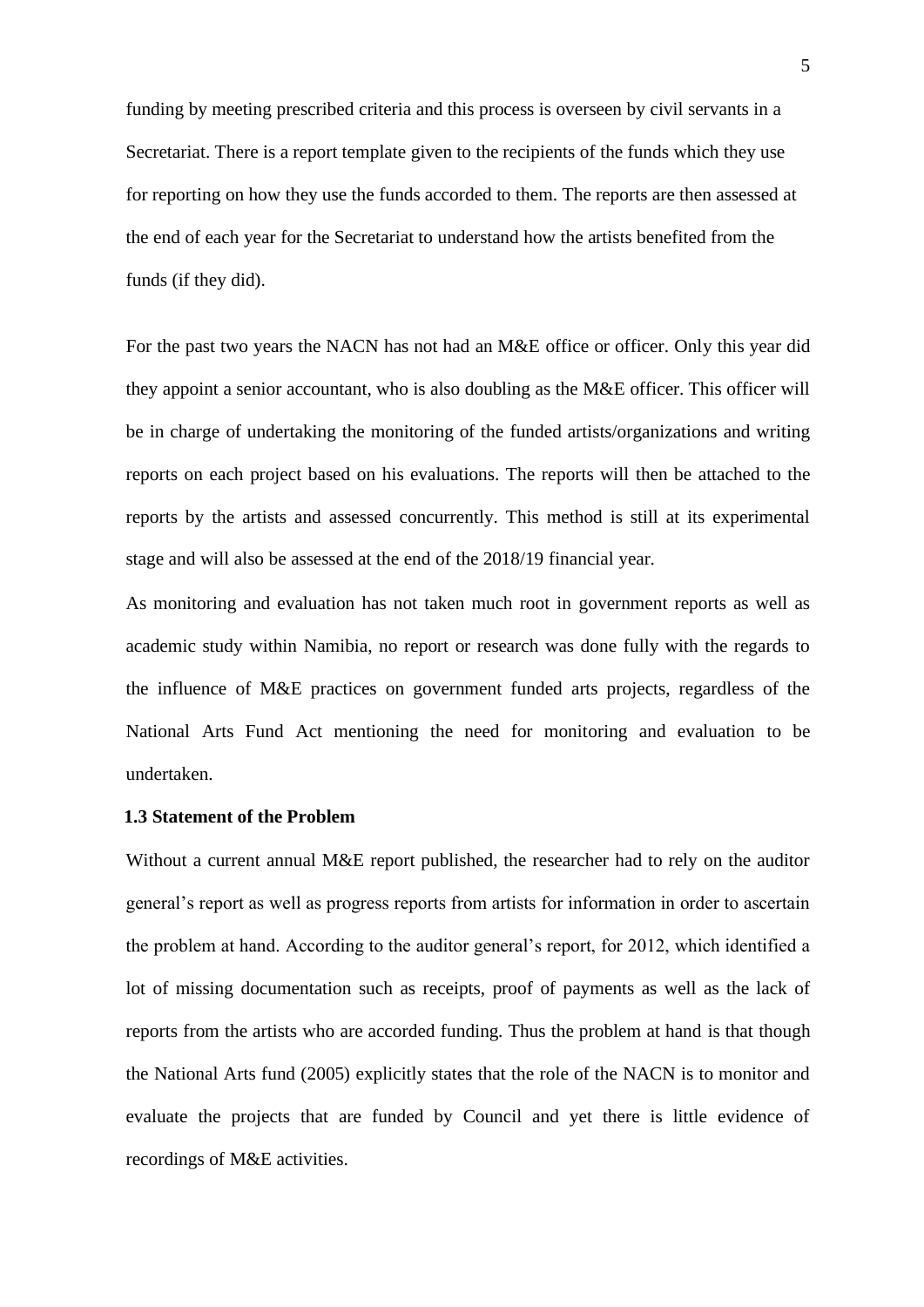<span id="page-18-0"></span>Mamer (2010) found that many organisations lack effective monitoring and evaluation practices as a result of misappropriation of resources, bad planning, various conflicts of interests and poor communications in accomplishing mandatory requirements and subsequently failing to deliver planned results as per stakeholders' expectations. In addition, there is awareness of monitoring and evaluation needs, as is evidenced by the sections in NDP5 on the Implementation, M&E Framework which states the "need to adopt and strengthen prudent and accountable practies that are results-driven and performanceoriented" (Ministry of Economic Planning, 2017). This means that there is need to research if this need has been met in practice.

#### **1.4 Objectives of the Study**

The study was guided by the following general and specific objectives:

#### **1.4.1 General Objective**

The general objective of the study was to investigate the influence of monitoring and evaluation practices on the performance of government sponsored arts projects in Namibia.

#### **1.4.2 Specific Objectives**

- i. To investigate the influence of monitoring and evaluation planning practice on performance of government sponsored arts projects in Namibia.
- ii. To establish the influence of monitoring and evaluation control practice on the performance of government sponsored arts projects in Namibia.
- iii. To examine the influence of monitoring and evaluation communication practice on the performance of government sponsored arts projects in Namibia.

#### **1.5 Research Questions**

i. Does monitoring and evaluation planning practice influence the performance of government sponsored artists in Namibia?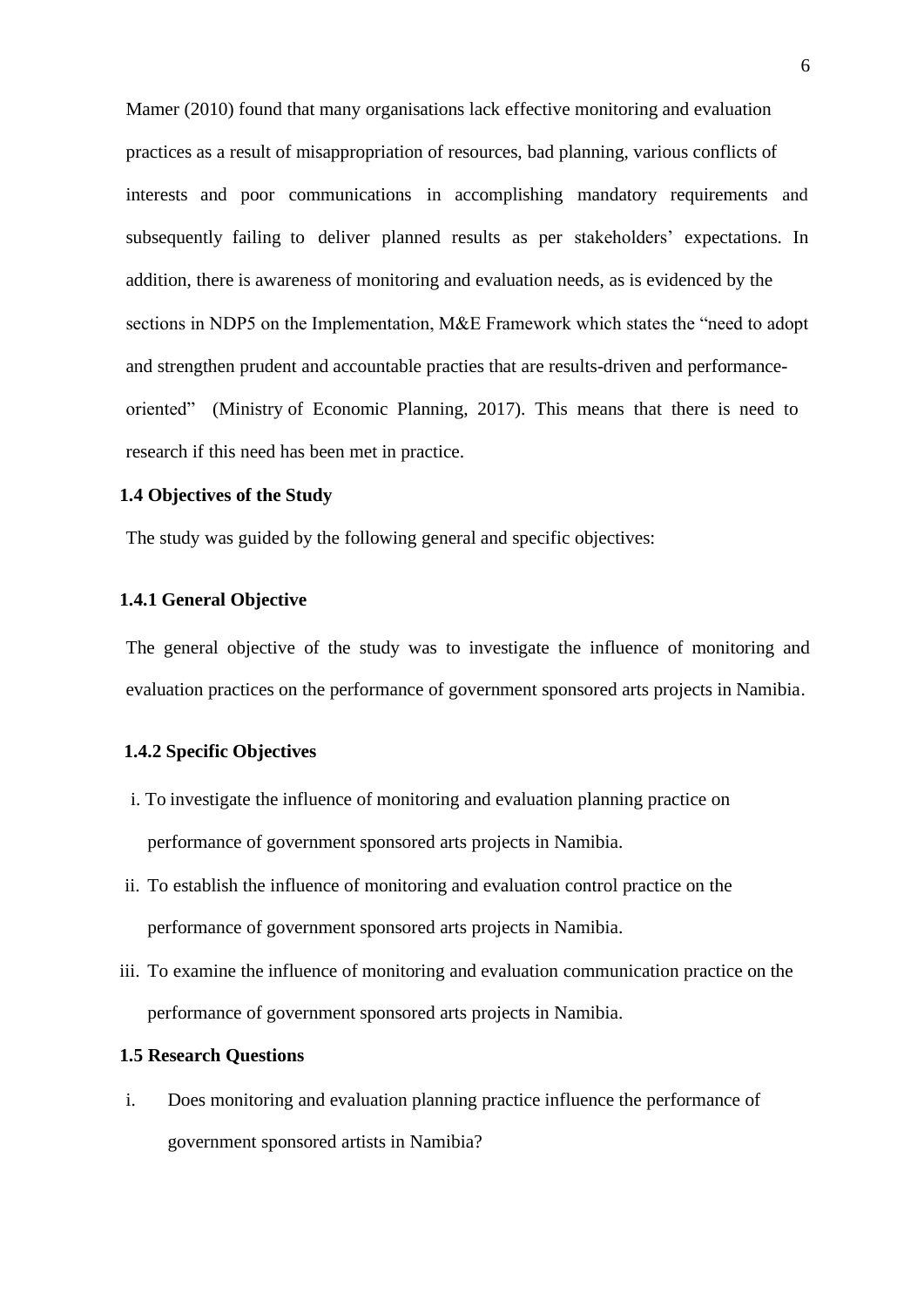- <span id="page-19-0"></span>ii. Does setting up monitoring and evaluation control practice influence the performance of government sponsored artists in Namibia?
- iii. Does monitoring and evaluation communication practice influence the performance of government sponsored artists in Namibia?

#### **1.6 Significance of the Study**

This research was of great significance to various persons in the public sector, particularly the custodians of the Arts Fund Act that is, the National Arts Council of Namibia, artists, academicians, researchers and artist managers as those are the ones with interest in the development of the arts sector.

#### **1.6.1 National Arts Council of Namibia**

For the NACN, understanding the influence of M&E practices will inform the manner in which they not only disburse funds but also they will ensure that there is visible and long lasting development of the arts sector in Namibia. It will also help decision makers appreciate the importance of M&E practices in their operations so much so that where they were not implementing them correctly they might revise and begin to do so.

Since its inception, the NACN has received less than favourable reports from the auditors general's assessments, if they comprehend the influence of M&E practices they may decide to implement them appropriately.

#### **1.6.2 Namibian Artists**

In knowing and understanding the influence of M&E practices, the Namibian artists, who are the beneficiaries of the National Arts Fund, will stand to appreciate that M&E is not meant to be a critique of their work but a tool that will assist in ensuring the longevity of the artistic careers. If the artists are to understand the M&E practices and embrace them as part of the benefits, then they are most likely to make better decisions in their planning and project management in delivering their arts.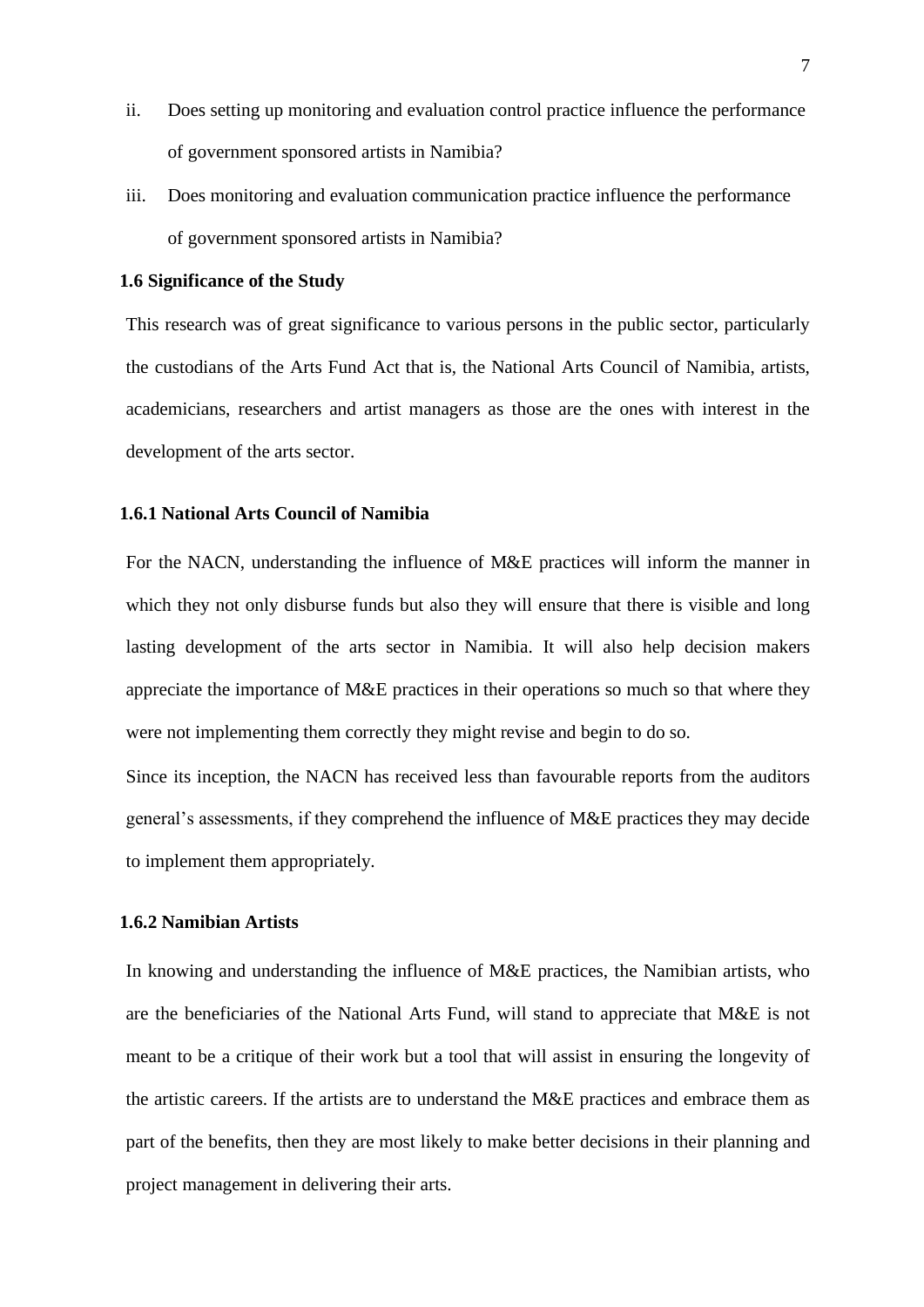<span id="page-20-0"></span>As M&E practices will require participation through accountability on the part of the artists, this will ensure that they will thoroughly consider all their decisions from planning, marketing and budgeting of their projects in a way that will not only satisfy the NACN but also help them to have professionalism in the sector.

#### **1.6.3 Academicians and Researchers**

Currently, few (if any) academic researchers have done research based on M&E practices in the arts sector of Namibia. This research will be not only be beneficial to M&E practices in the arts sector but also to project management within creative industries which are also operating with little, if at all, M&E. As both Project Management and M&E are still new academic ventures, this research will aid following academicians as well as researchers to know and appreciate the challenges of M&E practices in the arts sector and the issues involved in obtaining information on the topic. Through this research, opportunities will be revealed for further studies in the monitoring and evaluation field. The research will also contribute to the body of knowledge by gathering information and giving recommendations on the way forward from the *status quo.*

#### **1.6.4 Artist Managers**

There is a growing interest in artist management from other people who are more businessoriented than artistic. This group of individuals and/or organisations are often the ones that seek funding for artists and have expectations of building sustainable careers for the artists so that they are treated as a viable businesses. As many of them cannot afford to financially help the artists, they end up soliciting for financial help from the NACN. This study will not only help in knowing how best they can maintain the artists' viability but also help them to ensure result based operations.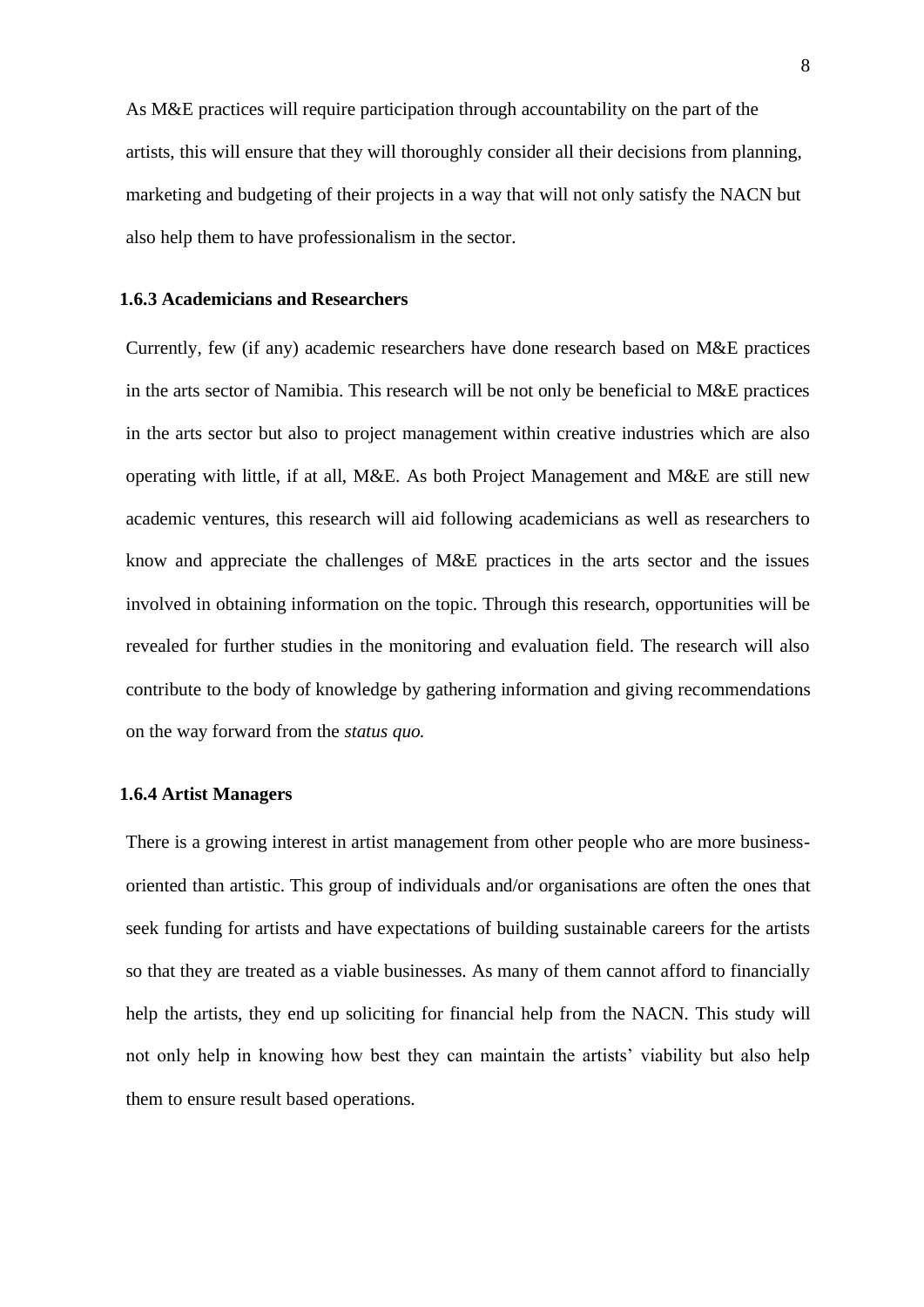#### <span id="page-21-0"></span>**1.7 Scope of the Study**

The study was concerned with examining monitoring and evaluation practices on arts projects performance in Namibia, focusing on artistic projects that have been sponsored by the NACN in the past 3 years under the present secretariat.

#### **1.8 Limitations of the Study**

As it is, the NACN has shown interest in the research and are willing to help the researcher in conducting the research. However, there are a number of limitations that are to be considered.

Even though M&E practices are stated as part of the NACN operations since 2005, there was difficulty in getting documents from the past three years which this researcher intended to work with as baseline information. In addition to the suspected unavailability of the documents, there was also confidentiality issues of the agreements between the NACN and the artists who were assisted in the past three years, hence the researcher envisioned that those confidentiality agreements may limit the research.

The NACN is mandated to help all Namibian artists, but because the researcher is living and working in Windhoek, the projects assessed were only within Windhoek or surrounding areas up to 100km from central Windhoek. Another limitation was that of language barrier. As it is, there are an approximate of 8 languages spoken in Windhoek. The researcher, being a foreigner did not easily communicate in English to the extent that all artists understood, even though the researcher employed translators (most of whom also struggle with English).

#### **1.9 Delimitations of the Study**

The study assumed that the NACN knew and understood what M&E practices are and are implementing them in their operations. It also assumed that the NACN members and secretariat as well as the artists to be engaged with honestly share their opinions and views.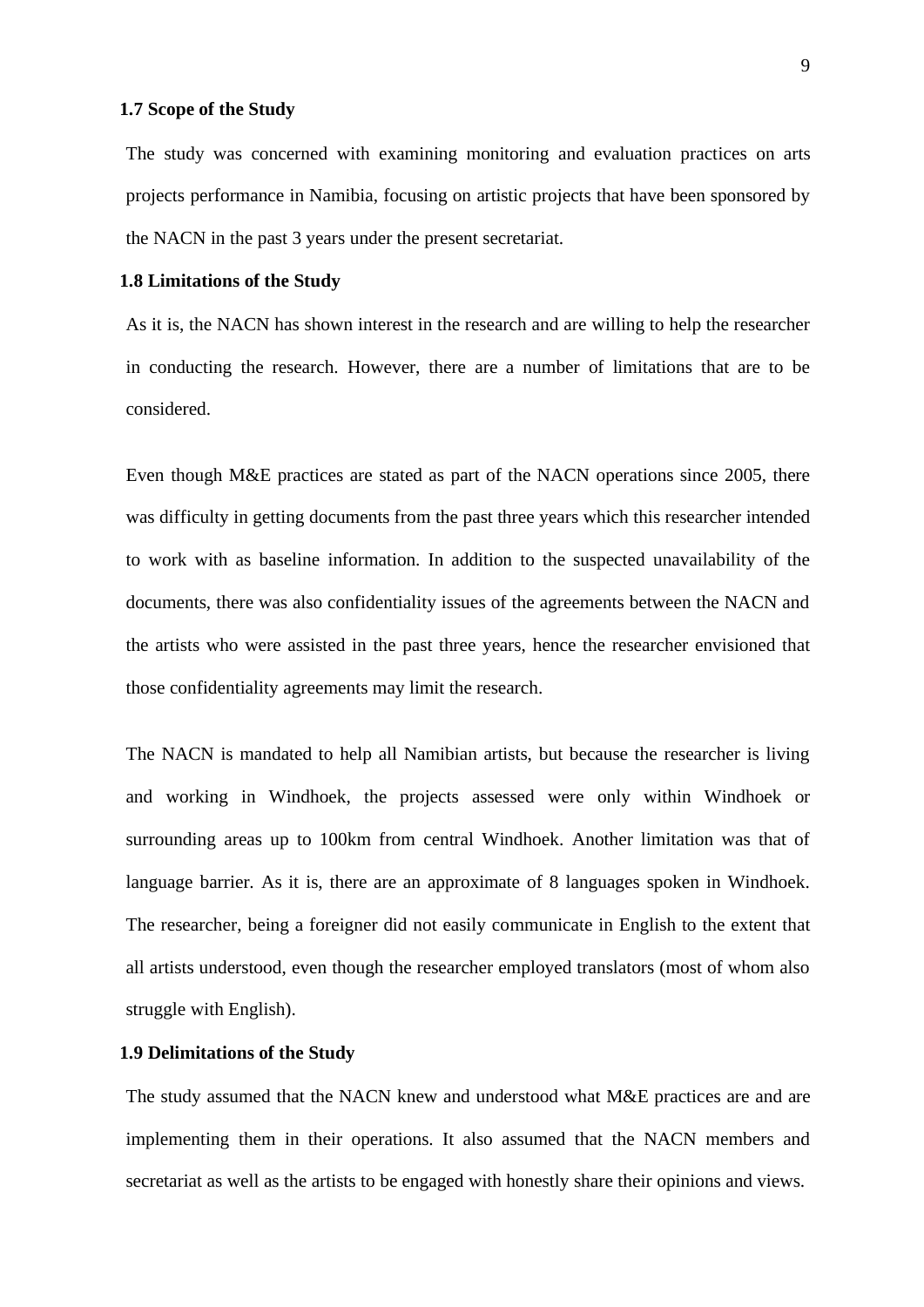#### <span id="page-22-0"></span>**1.10 Conceptual Framework**

As prescribed by Mugenda and Mugenda (2013), the conceptual framework is about creating notions about relationships amongst variables in a graphical manner. In this research the independent variable is the NACN annual funding program whereas the dependant variables are the beneficiaries who are awarded the funds. The conceptual framework guiding this project will explain the influence of monitoring and evaluation practices on the performance of government funded arts projects and artists, with specific focus on the government and artists of Namibia.



Source: Author (2019)

**Figure 1.1 Conceptual Framework**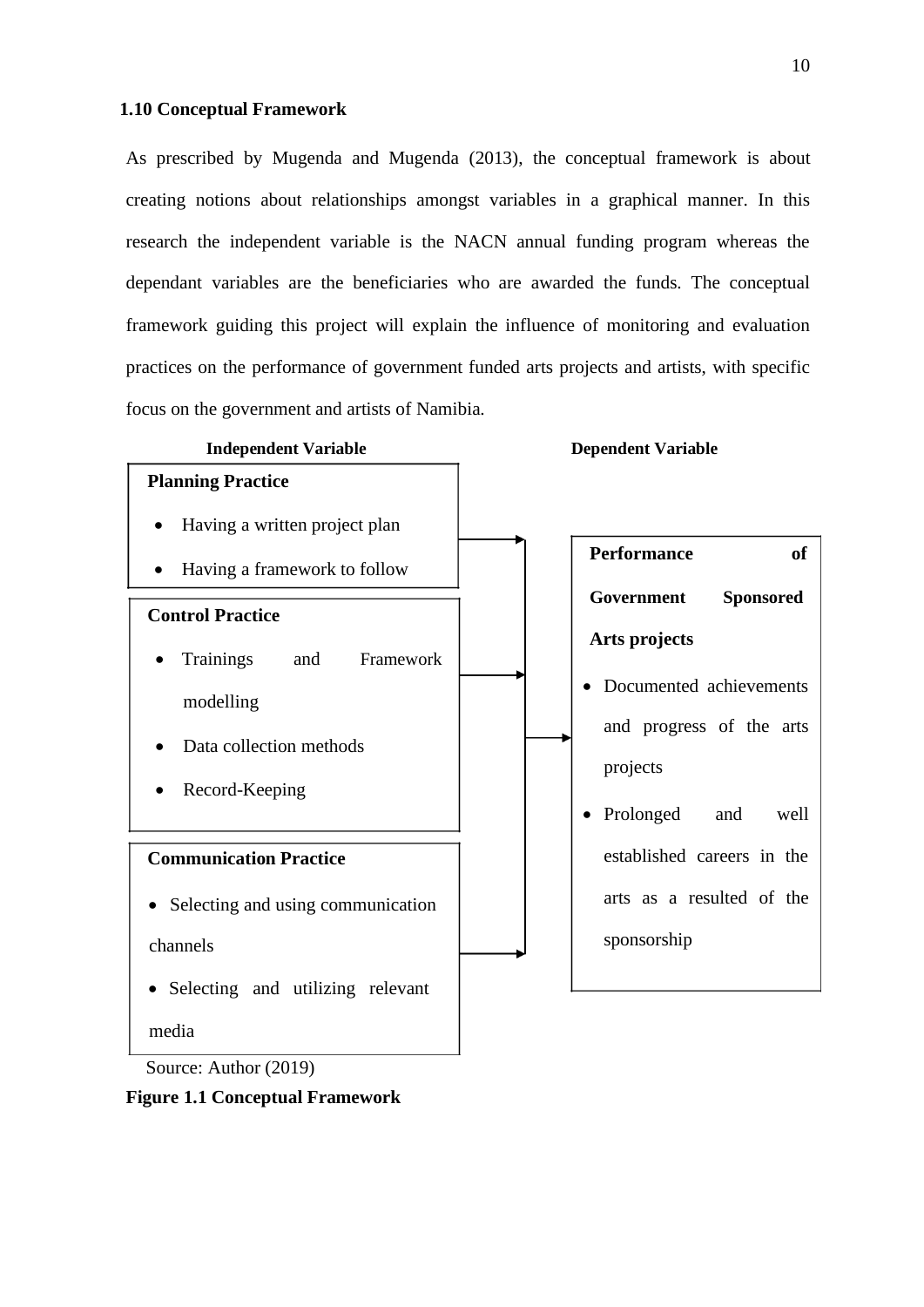#### **CHAPTER TWO: LITERATURE REVIEW**

#### <span id="page-23-0"></span>**2.1 Introduction**

This chapter sought to explore literature which is appropriate to the topic of influence of M&E practice on projects. Efforts were made to find literature that made the topic comprehensive. The objective of the chapter is to outline the theoretical review on the influence of monitoring and evaluation practices as well as to critique the existing literature which will be identified as being relevant to the study as well as identifying where there are research gaps that will then be explored by the study.

#### **2.2 Theoretical Review**

The study focused on relevant theories appplicable to M&E practices and their influence on performance, namely; G. Sharpe's Program Theory; the Development Evaluation Theory as postulated by Patton and the Theory of Constraints by E.M. Goldratt. These theories gave knowledge as to the best planning, control and communication practices which can influence the performance of the sponsored arts projects. The theories are explained individually below.

#### **2.2.1 Program Theory**

Over recent years, the program theory has been used with great interest in the evaluation field. Sharpe (2011) postulates that the program theory is particularly useful when evaluating unrestrained projects or programs. As the NACN's mandate can be undoubtedly be classified as being equity focused as it seeks to assist and support Namibian artists who otherwise would not be able to develop their art independently particularly due to social and economic inequality, the program theory was relevant in driving the research. When a program theory is specified to the planners, responsible persons for obtaining funding and project evaluators it helps them to execute their roles and duties and be able to clearly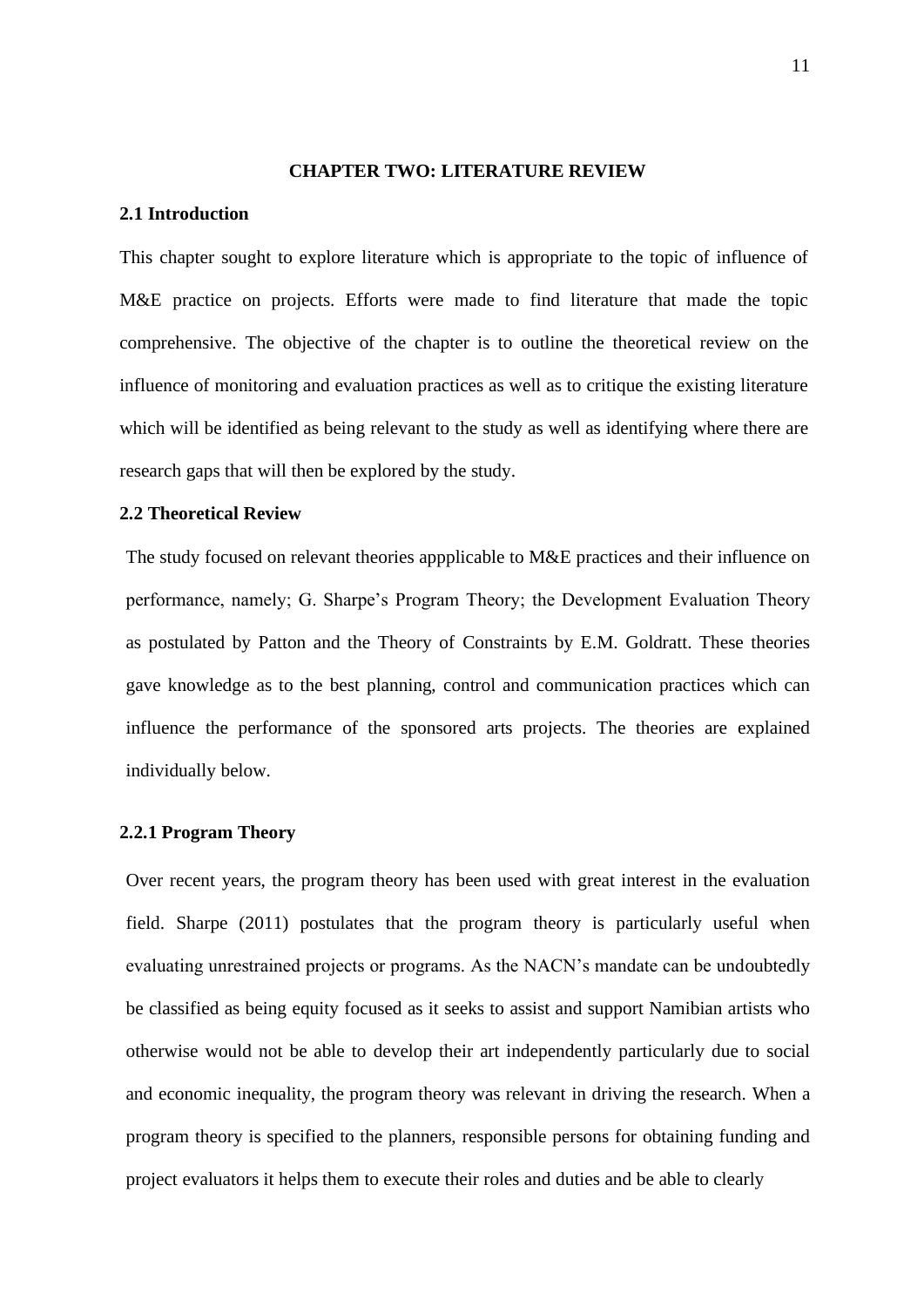<span id="page-24-0"></span>account for the use of resources availed to them. This theory is therefore instrumental in addressing the first research question which seeks to understand the influence of M&E planning on the performance of government sponsored arts projects.

According to Rogers and Hummelbrunner (2012), a critical element of equity-focused programmes is that not only does it improve access to services and resources, but it also empowers the under-privileged to be agents of their own development and improvement. In using the program theory, it was vital to remember that the beneficiaries were participants and not just receivers of whatever assistance, in the case of the NACN it is financial assistance which they received and utilized for the development of their art.

Abalang (2016) notes that the program theory assesses if the design of a program is formulated in such a way that it can ultimately achieve its outcomes. The theoy guides project evaluations by revealing the capacity of the program as a whole to deal with the specific issues needed to be addressed within the projects. In addition, this theory will also help understand the role of M&E practices during the program that the NACN rolls out funds and then receives reports from the artists.

#### **2.2.2 Development Evaluation Theory**

Developmental evaluation appraises and gives support to original and adaptive development growing and ever-changing realities within multifaceted settings ("Development Evaluation", n.d.). Innovations can be identified as projects, products, policy changes and system interventions, among others. Developmental evaluation (DE) is largely influenced and informed by systems thinking and takes into cognisance the nonlinear dynamics of developmental systems whilst supporting social innovation and adaptive management.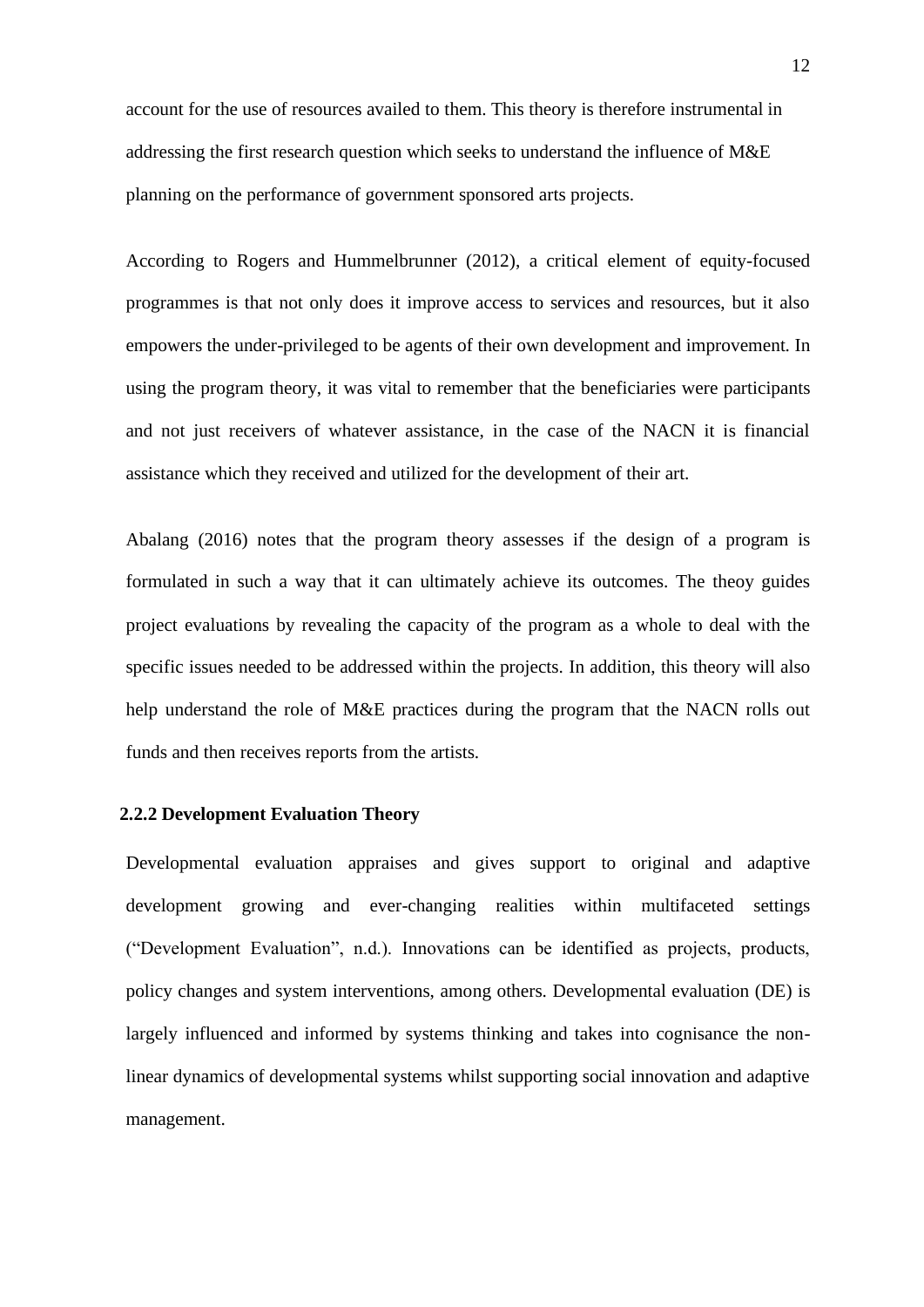Patton (2012) notes that the key features of DE are that: it focuses on development (instead of improvement, accountabilty or summative judgment); it occurs in complex situations; the feedback mostly happens in real time; the evaluator will work with social innovators from the abstract concept to designing and testing the various approaches in a continuous process of "adaptation, intentional change and development" and finally, the evaluator can also be part of the intervention team though their first function is to explain the innovation and adaptation process, track the implications plus results, assist with the continuous and instantaneous data-based decision-making in the developmental process.

This theory was relevant to the research as the practices of M&E by the NACN are essentially driven by their madate to develop the populace of Namibia that is artistically inclined. The theory aided in tackling the second question of how control practices influence the performance of government sponsored artists in Namibia. As there is a National Find Act that simply goes to show that there is development through acknowledging the Creative Economy that should be run by artists who often struggle to develop due to lack of funds and stable management and accountability which includes, amongst others solid M&E practices.

It was noted by Patton (2012) that DE is best suited in situations were innovation is central such as social movements and networks, advocacy evaluation, large-sector, cross sector, collaborative initiative (which often happen in the Arts sector), research and development in public health, technological innovation and science as well as public policy implementation. Therefore based on the stated areas which DE can best be used the researcher is confident in using the theory as part of the theoretical framework.

Thanks to the NACN there is a chance for the artists to develop, yet the development can only occur if there is clear accountability. As Patton (2012) points out, DE eminated from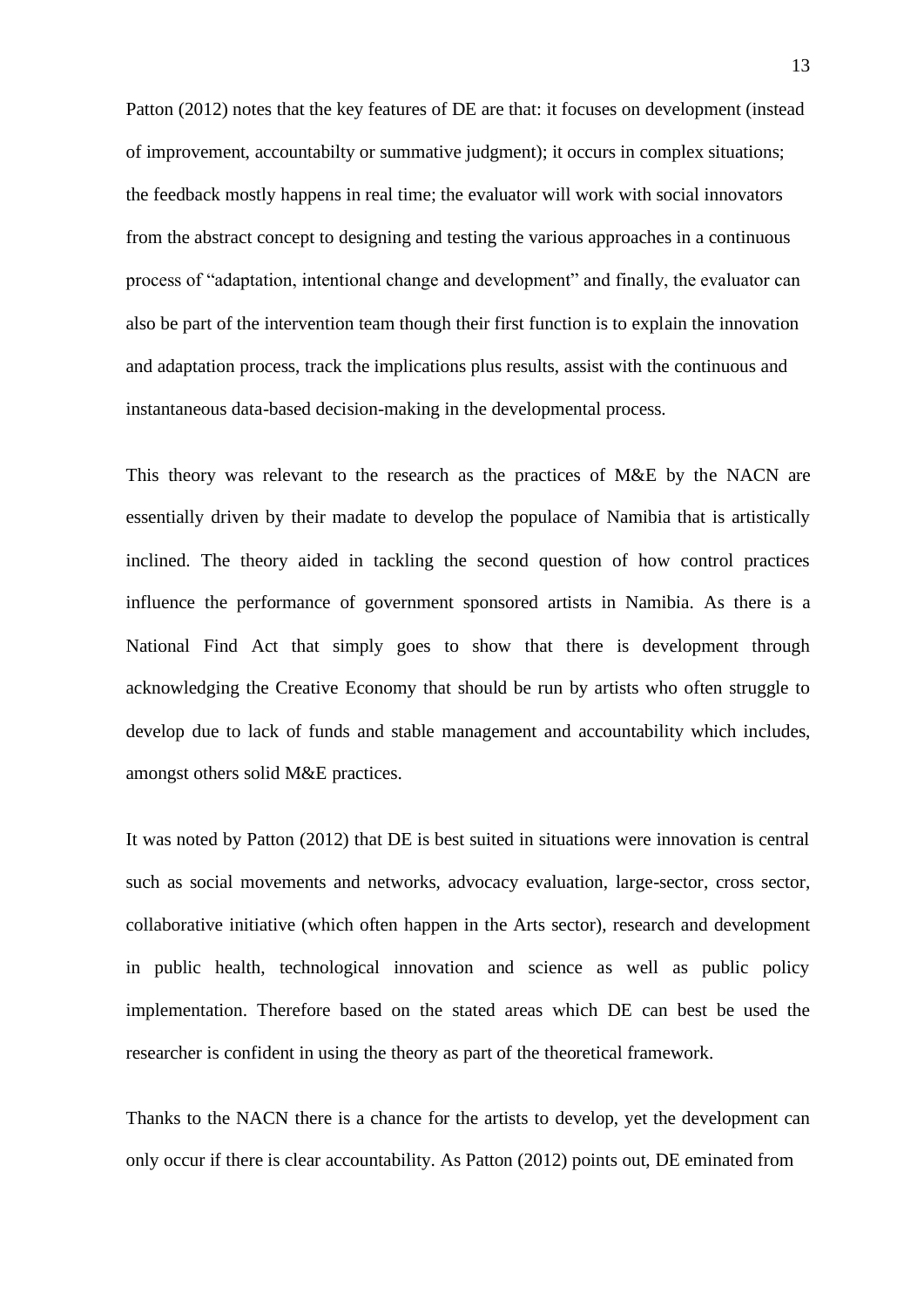<span id="page-26-0"></span>critiquing the traditional rigid, narrowly accountable and mechanical evaluation approaches which often intereferred with innovations, therefore by adopting DE for the study, the researcher felt that there would be little interferance with the innovations of the beneficiaries of the NACN who stand to gain most from the influence of the M&E practices.

#### **2.2.3 Theory of Constraints**

In 1984, manufacturing guru, Eliyahu M. Goldratt developed and popularized the Theory of Constraints through his book entitled , *The Goal.* In the book, Goldratt defined a constraint as "anything that limits a system from achieving higher performance versus its goal," (Bates, 1996). However the theory of Constraints by Goldratt is about a thinking process which facilitates the invention of simple resolutions to seemingly difficult issues and/or situations. Goldratt in his own perception, states that the theory of constraints comes from organisations looking at their focus and concluding on what they *should* be doing and what they *should not* be doing (Cox III & Schleier, Jr, 2010).

As the theory was borne from the manufacturing industry, many of its proponents have been in mainstream manufacturing and distribution. Essentially, artists are also manufacturers and therefore would experience the issues and challenges as well as thought processes subscribed to by the theory. In analysing how the NACN can best guide the artists in their management basing on the assumption of the systems thinking as well as constraint management, the Theory of Constraints (TOC) stated by Kohli and Gupta (2010) was theory that was adopted for the purpose of this research.

There are three levels that the philosophy of the theory of change focuses on: organizational mindset, methods in which an organization operates and the practices which determine the direction of the organization (Gupta & Boyd 2008). The needs and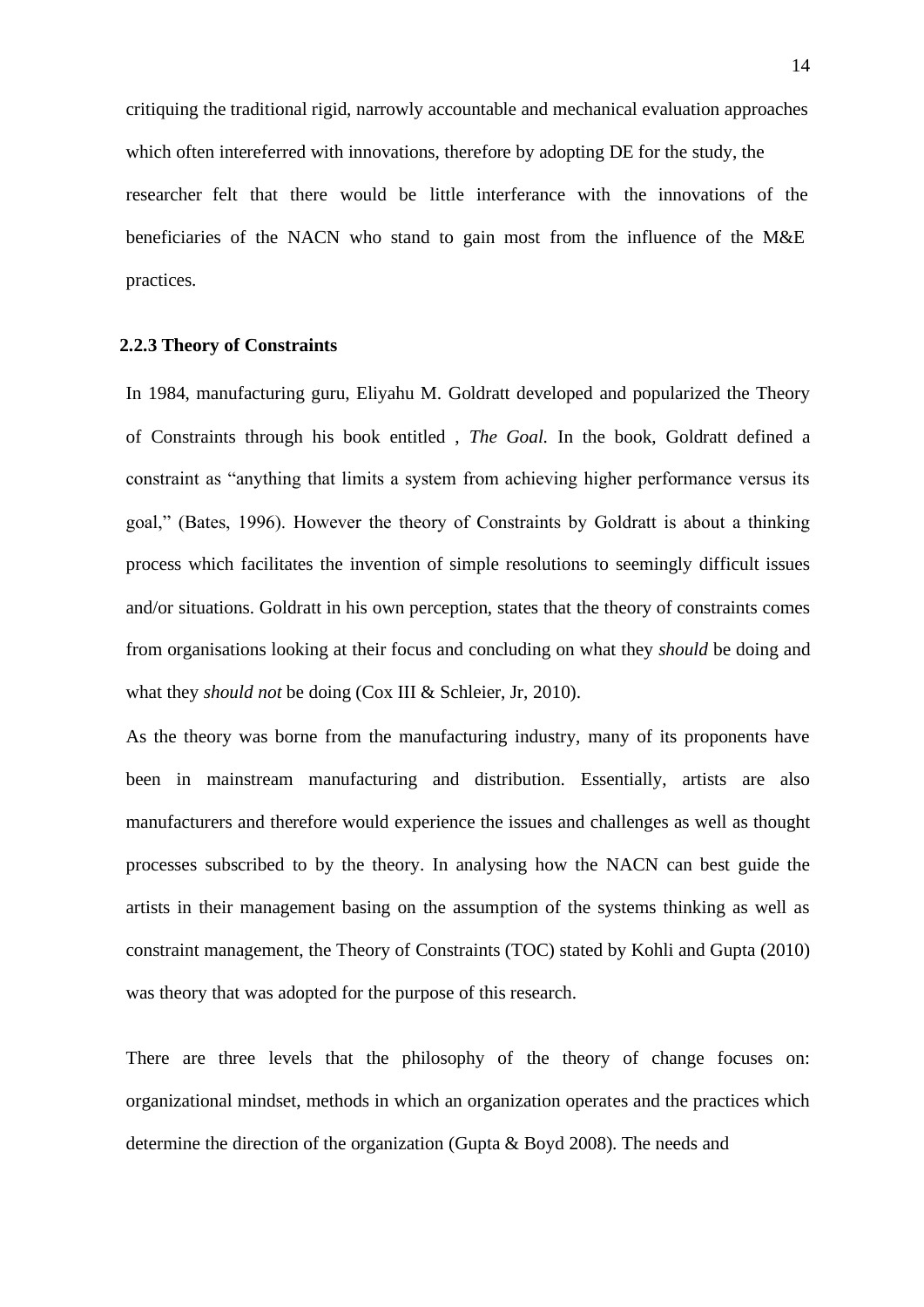constraints of the various artists working with the NACN offer various management complications as artists operate their work in a project-based fashion, hence there is need for comprehensive project management and the constraints to optimum performance must be managed. As Jacob and McClelland (2001) noted, deadlines, budgets and various content are three clashing components in projects that make them difficult to manage. These three elements – often stated as time, cost and scope - therefore end up being used as meausures of the successful execution and delivery of projects. These three constraints are instrumental to a project's pre-requisties and achievement and each of them have a direct impact on the performance of the projects that are to be undertaken.

The research is informed by the triple constraint theory which puts forwards the questions: What to change? What to change to? How to cause the change? (Avraham, 2009). This approach helps to understand how monitoring and evaluation practices work towards ensuring that the constraints are overcome with as little ease as possible. Monitoring and evaluation practices will ensure that the three questions stated will be answered and delays that are often experienced in the arts industry due to procrastination and lack of channels of accountability will, hopefully, be addressed through the NACN as the government body tasked to assess the performance of the artists in addition to giving them the funds. In addition, cost minimisation and quality optimisation in the process, are factors which measure project performance in general and also for arts projects (Nwachuku & Emoh, 2011).

The theory was therefore relevant to the study as it gives focus to the constraints that influence the performance of the government funded arts projects and factors in the role of M&E practices. It also helped in giving a closer look at the question of how M&E communication practice influence the performance of government sponsored artists in Namibia.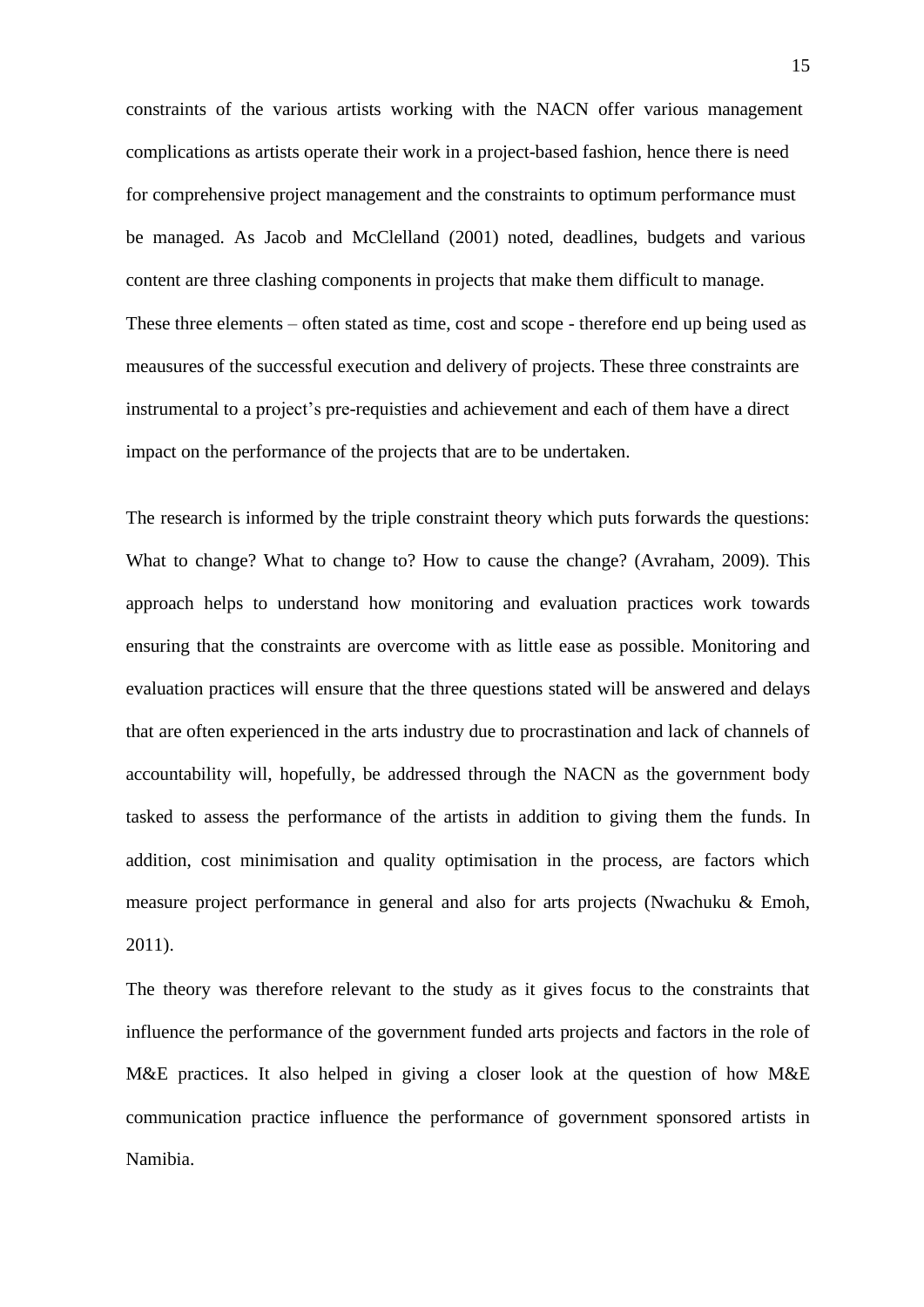#### <span id="page-28-0"></span>**2.3 Empirical Review**

Literature and research done by other scholars from Namibia, South Africa, Kenya, Britain and Ireland was studied in this section with regards to the stated variable concerning the influence of M&E practices on the performance of government funded projects.

#### **2.3.1 Influence of Data Collection on Performance of Government Sponsored Projects**

Data collection is an integral part M&E planning practice as it is from that practice that information is utilised. Data collection is done right at the beginning of projects in the concept formulation stage to establish baselines and to understand current positions of situations in order to understand the basis on which projects are to be implemented.

According to Alleman (2012), the Performance Measurement Baseline (PMB) is a schedule which is time-bound, for all the work within a project that is to be performed. It includes the calculated budget as well as the various elements within the organiastion that produce the deliverables from the project. In relation to this study, this view is critical in understanding the influence of having a PMB done as part of the M&E planning practices.

Cardno (2017), notes that the development of a baseline, (when necessary) ensures responsiveness to any matters or opportunites which may arise during data collection. In addition, baseline data better guarantees that adequate information is available to effectively relate the story of the impact of the intervention.

It is important to comprehend the necessary information required to collect the baseline. In assessing M&E data collection for the Pacifi Women shaping Pacific Development project (Pacific Islands of Australia), Cardno (2017), advises that in establishing the baseline data the M&E practictioner must look at the program logic, the M&E plan and any other expectation from the sponsors of the intervention. In the case of the NACN, the program logic was available but there was no documented M&E plan, it was more assumed to be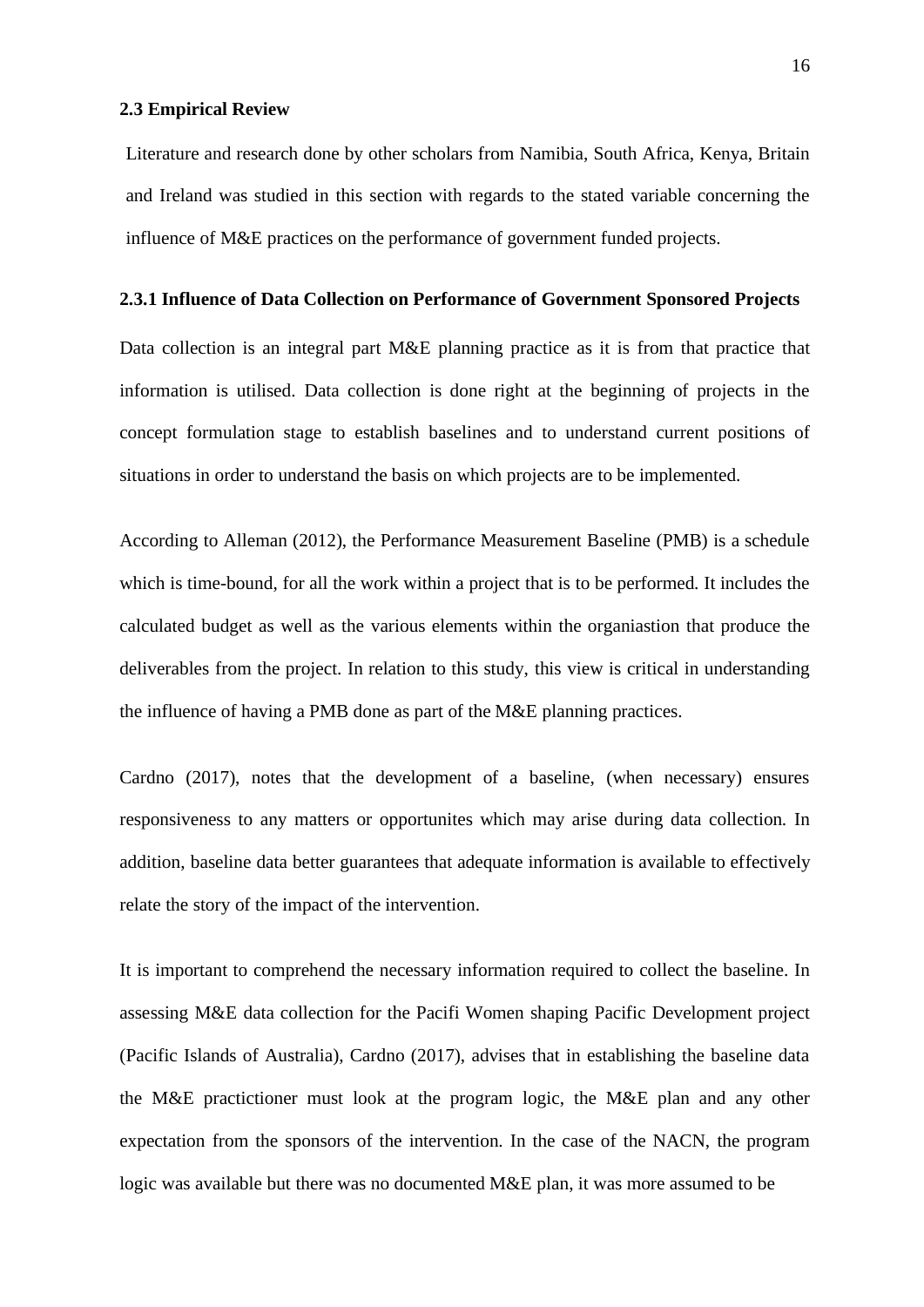'common sense' or the general auditors task yet the government (the sponsor) has expectations of good performance as a result of the funding of the arts projects.

When M&E planning is executed accurately and a clear picture of the current situation is documented and understood, one can say they have baseline data (Hogger, et al. 2011). Once the baseline is established the next move is to identify performance indicators which will let the stakeholders know how efficient or effective the projects are progressing. As Phiri (2015) postulates in his paper on the influence of monitoring and evaluationon project performance, decisions can later be made about the quality and developments being achieved by the project. Indicators, cannot, therefore, be stumbled into but must be carefully considered in the planning process. The set indicators must be realistic and achieveable. Indicators are qualitative or quantitative indicators of the state of an intervention, program or project.

In Namibia, Justine Haunter for the Namibia Institute of Democracy put together a document to assess if M&E made a difference in their projects. According to Hunter (2009), baseline data and needs analysis give background information used to identify and assess improvements brought about by the the implementationa of the project over time.

In the case of the NACN the data collected is generally for the sake of summary and in order to establish how funds were used by beneficiaries. Data has not been used to inform decisions made with regards to establishing performance expectations from the funds that would have been disbursed. The emphasis is on financial access and the social development aspect is essentially ignored in the data collection and reports given by artists as well as the auditor general's report.

There is need to get information on past beneficiaries, particularly to establish how far they have gone and establish if they have become successful and if the sponsorship has had a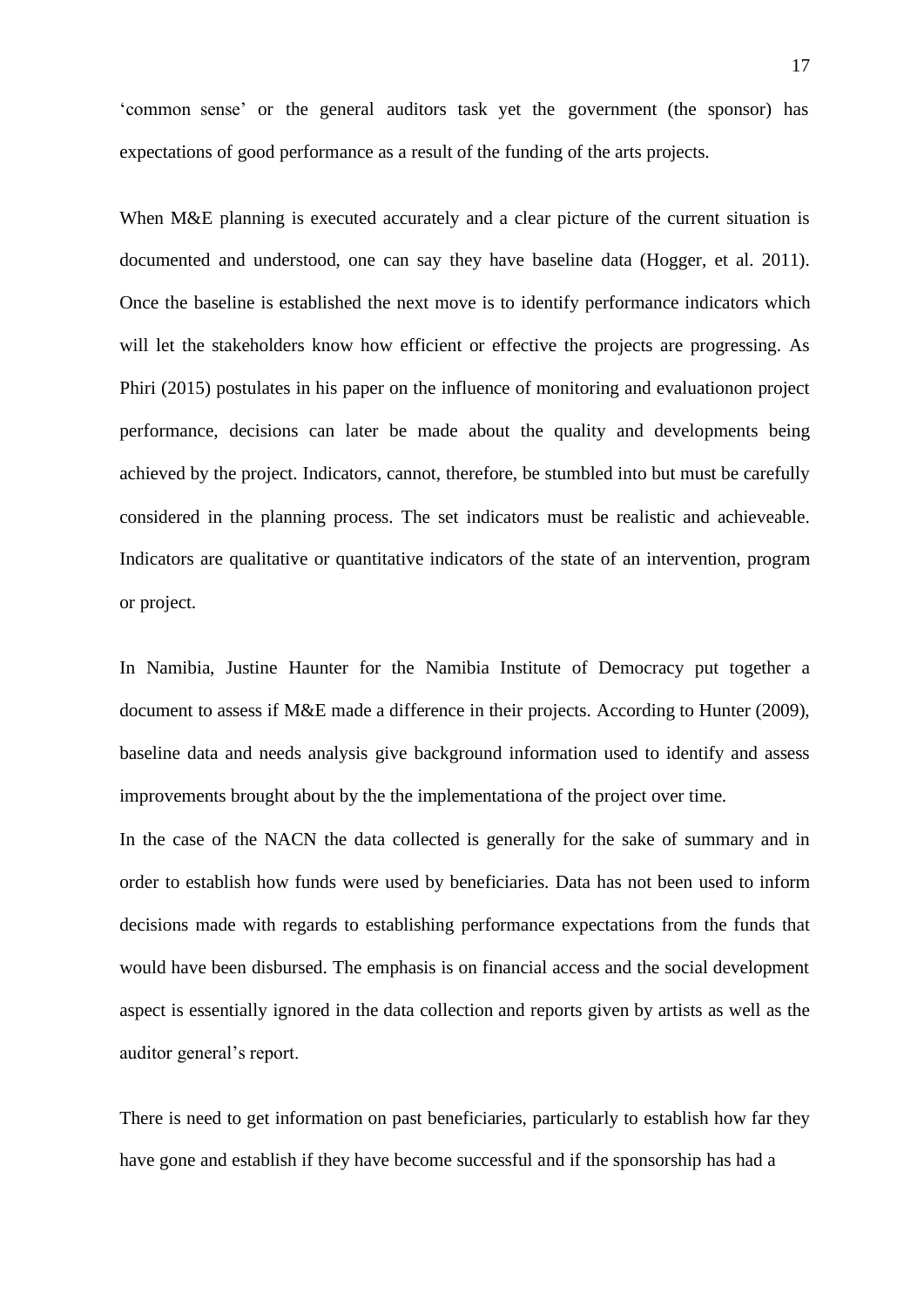<span id="page-30-0"></span>lasting impact on their artistic endeavours and what other activities in addition to the funding would have assisted, as support, for them to perform highly.

## **2.3.2 Influence of Framework Formulation and Reviews on the Performance of Government Sponsored Projects**

Training and the implementation of tailor-made frameworks for projects are essential practices of M&E that ensure that processes occur comprehensively, effectively and efficiently. In Germany it was established that frameworks help in determining indicators and setting targets that help in the monitoring processes by explicitly stating the objectives of the program, roles of the various stakeholders, conditions to be taken into consideration (for risk aversion) and the resources that will be needed to achieve the objectives (Stockmann, 2015).

M&E frameworks outline levels of performance and express expected outcomes of the planned actions by the project managers, in the case of this study: the artists themselves or artist's managers. In Nairobi, Kenya direct links between key project elements and planned results are also visibly documented in frameworks and therefore, this helps as a point of reference during the implementation of projects and helps people involved in projects to remain focused on their objectives (Abalang, 2016).

Once data collection methods are selected, agreed upon on and implemented accordingly, the key stakeholders will need adequate training and understanding of their roles in either their monitoring or evaluation functions. Taking from the German perspective, timelines are, as part of control measures, set and should be adhered to, failure of which requires comprehensive explanations as there are often external factors that can help or hinder M&E control measures to occur within stipulated time frames (Stockmann, 2015).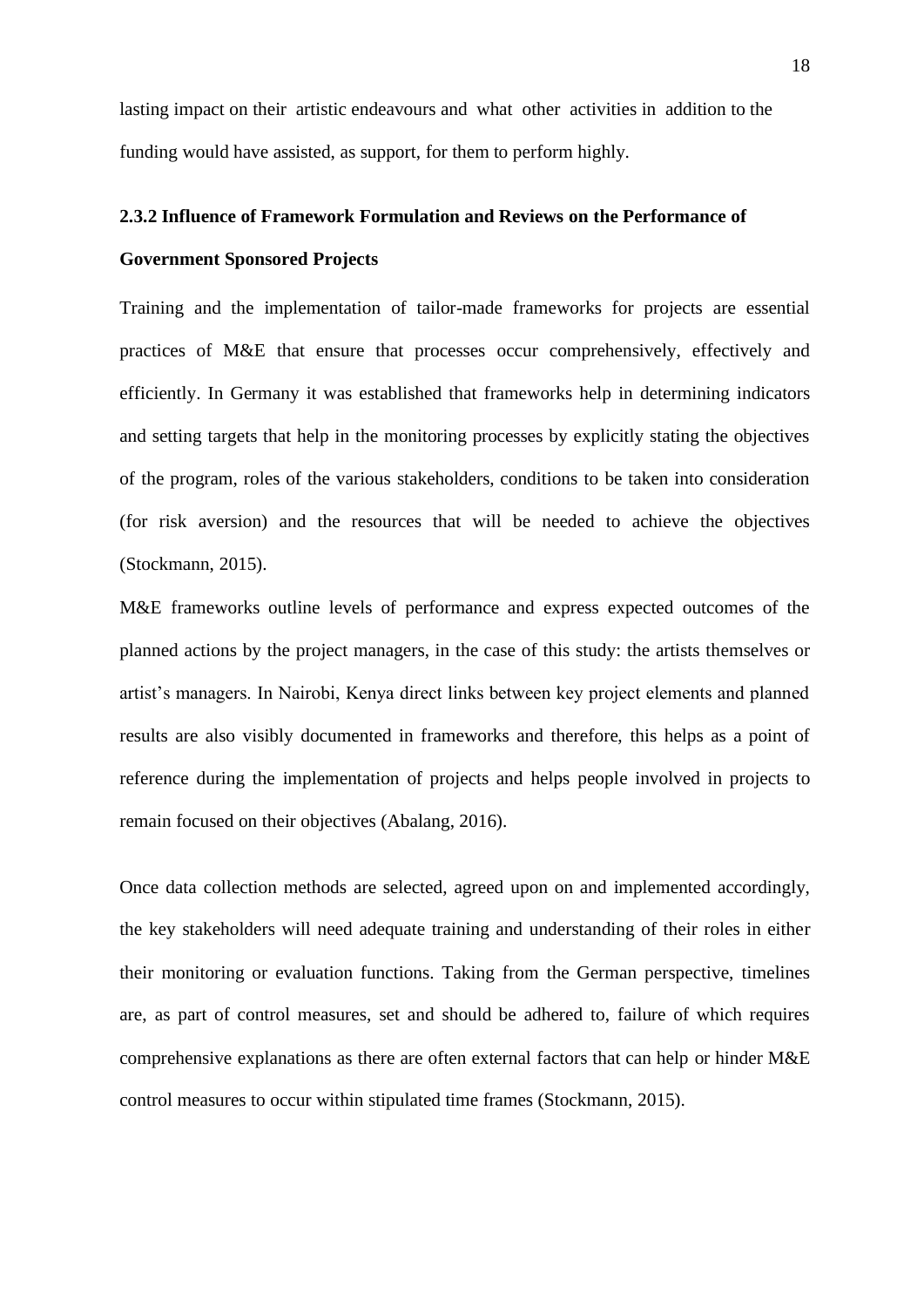According to Abalang (2016), M&E frameworks aid, from the beginning, in identifying methods of data collection at each evaluation stage whilst driving the choice of indicators and record keeping processes. This is the crux of most M&E practices and so it must be done as deligently as perfectly as possible. Their study showed that there is often a trade off between timeliness and accuracy. They quoted one observer who opted for timeliness, explaining that "there will always be some level of indeterminacy of analysis results." As a measure of control, particularly with such projects as artists projects, timeliness, can be effective because it controls times production and distribution of their arts projects.

There are also results frameworks which are illustrations of stages of outcomes that show causal relationships at the various levels of the projects as objectives are being achieved (or are not being achieved) as will be detected through regular monitoring (Simister, 2015). The study by the Namibia Institute of Democracy on the effectiveness of M&E practices, borrowed from the Data Quality Assessment Framework as a tool to inform data collection quality which they emphasized is critical in "data processing… the quality of analysis and interpretation and dissemination process for education statistics at the national and regional level," (Hunter, 2009).

In refence to this research, there was need to establish which performance results the artists required as part of being beneficiaries of the NACN funding which was not necessarily financial in nature, as part of their social development. As stated by the Arts Fund Act (2005) the NACN has that mandate to give assitance that can usher artists through their projects to sustainable living using only their arts without having to get mainstream jobs for their survival.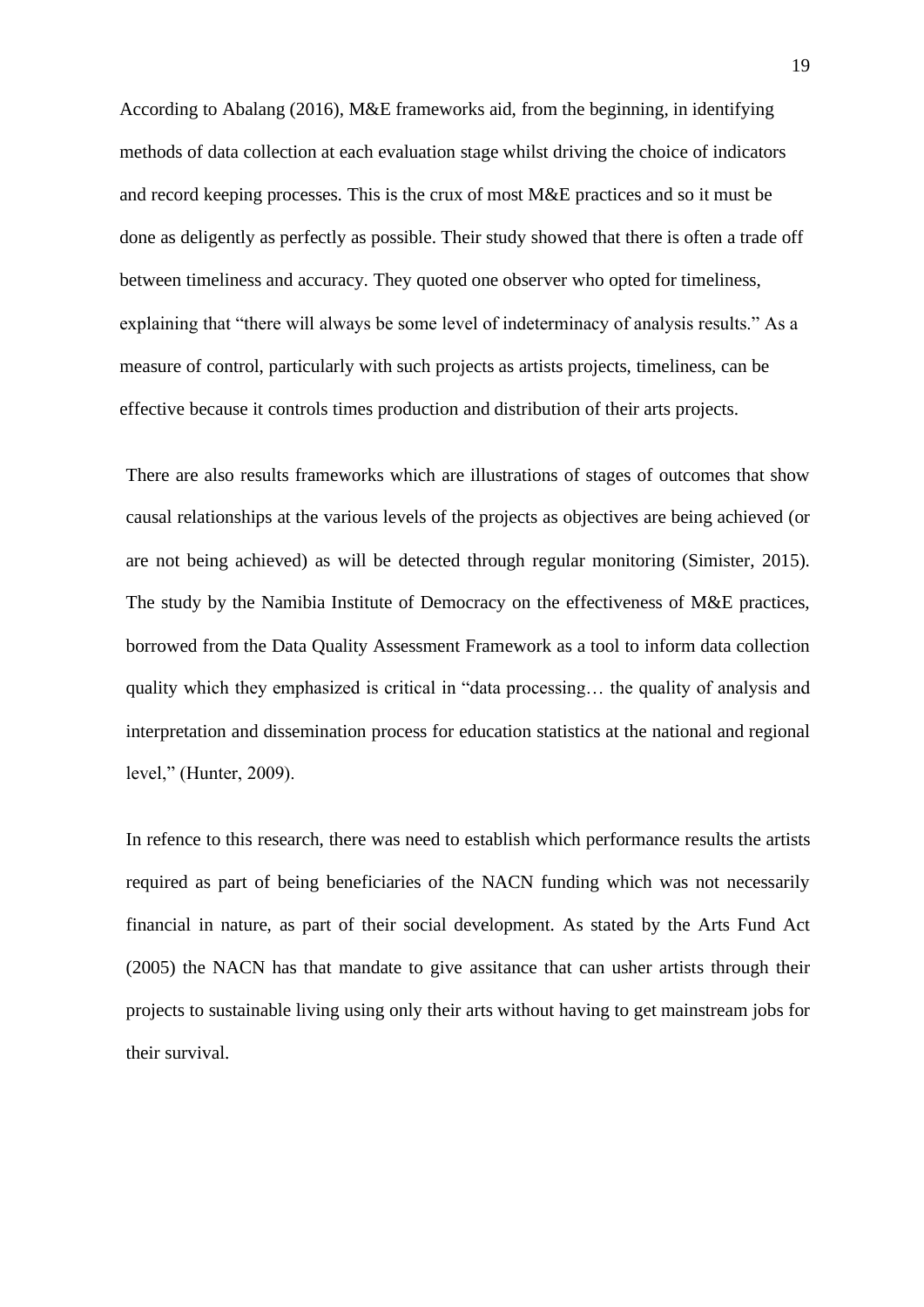## <span id="page-32-0"></span>**2.3.3 Influence of M&E Communication Practices on the Performance of Government**

#### **Sponsored Projects**

After all processes are done, communication of the M&E results is critical to inform of how all processes were handled. Communication channels are selected; the manner in which they are to be used are agreed on and the selection of specific and relevant media is taken into consideration including the language and the media the stakeholders prefer. There are a number of researches have been done in relation to M&E communications practice particularly with reference to communication for development. The NACN is a facilitator of social development therefore their communication style should also suit communication for development. Alfonso Gumucio, a communication expert in Bolivia is quoted by SDC (2016) as describing communication for development as "a form of communication which enables people to have a say, participate and develop a sense of ownership of the projects…it strengthens national capabilities."

M&E communication practices which are essentially informed by communication for development vary from normal institutional practice in their model, direction, approach, contents, foci, channels and persons responsible (SDC, 2016). M&E communication model is horizontal unlike institutional top-down communication. This means that all stakeholders should have access to communication channels and anyone can initiate communication. For example, artists should be able to initiate conversations on social media platforms about their expectations, challenges and performances without waiting for a call from the NACN to do so. This horizontal model of communication also allows for multi-directional communication where various stakeholders within the system can discuss openly, unlike the institutional one-way direction were information and instructions come from the top and everyone else simply responds.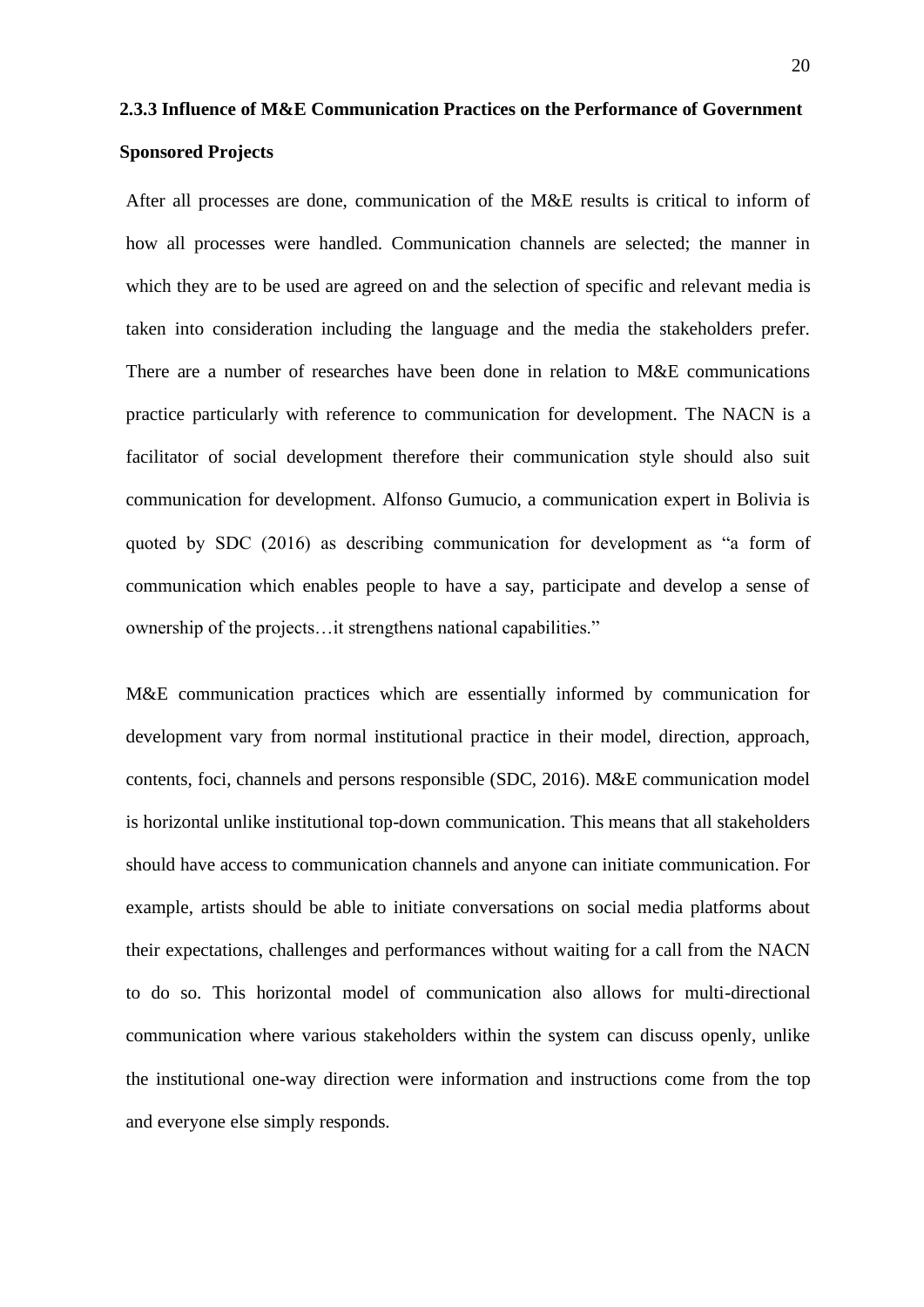The approach of M&E communication practices is about processes: how and why processes occur, whereas in contrast, the approach in institutions is often about the endproduct which is received by an end user. In communication for development, the means are just as important as the end. The content of the information that is communicated as institutional communication is often cognitive or logical and to the point. Whereas communication for development is done as an M&E practice involving people's thoughts, feelings. The messages have to do with how groups and individuals feel about the intervention or projects occuring. That being the case, the main focus of M&E communication practices is on social and/or political change in policy or activities in contrast to the main focus of institutional communication, which is to ensure that the reputation and the image of the institution remains intact and trusted amongst internal and external publics.

Important to M&E communication practices are the channels that are used. Often M&E results are communicated using channels which are accessible to all stkeholders. These channels include public events (such as public lectures, community meetings), community media such as newsletters and multi-media such as internet based social media and community radios. Institutional communication practices, however, tend to communicate through printed material, conferences and websites.

Heads of departments and designated leaders have the responsibilty of communicating information in institutional communication, this is different from M&E communication practice were the responsibility of communication lies with both the community and/or project leaders, particularly with regards to the monitoring outcomes and the development experts when it is related to evaluations. The responsibility of sharing information is more spread when it comes to M&E communication practices. The SDC (2016), notes that dialogue is at the centre of M&E communication practices: information is not just given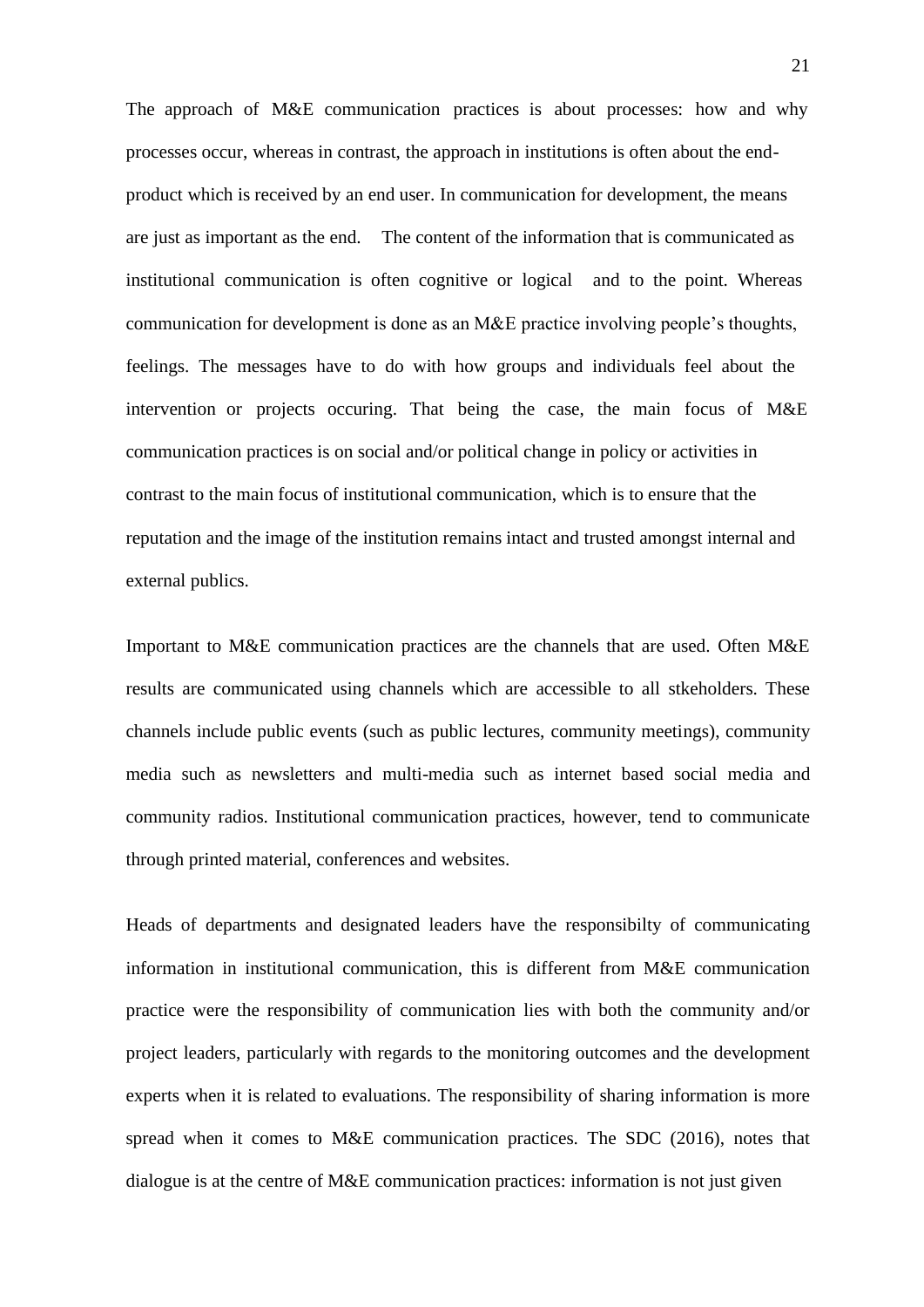<span id="page-34-0"></span>without immediate feedback to enable the recipients to have buy-in and a sense of ownership of the whole M&E processes and the practices required to make it work.

The British Council communicates their M&E results, in addition to a comprehensive M&E report document, by holding country-wide seminars targeted at addressing the quality of work which was a result of their "By, With and For Children" Arts program in December 2011. This form of communication also allows for sector engagement of various stakeholders at the same place and same time. They also reported that they have a blog site and a twitter account which allowed for conversation and feedback at anytime anyone felt they were able to contribute to the communication delivered. The NACN does communicate annually with the beneficiaries by releasing an annual report and they have an active fabcebook page they manage. However, they are areas such as direction and main focus of communication where there is need for them to improve their M&E communication practices.

#### **2.4 Summary of the Reviewed of Literature**

From the reviewed studies, it is apparent that various scholars and organisations have discussed various ways in which projects should be approached in addressing M&E practices and their influence on the performance of projects of various nature. From the theoretical review, another aspect that is apparent is that there are gaps as to the research, specific to the research this paper ventured upon.

#### **2.5 Knowledge Gap**

From the studies and reports of other countries such as South Africa, Kenya, Britain and Ireland which have governments that have sponsored and supported the arts, it is clear that they have collected data, meticulously kept records and communicated their activities using M&E practices to ensure that their arts are not ignored or exist sporadically with artists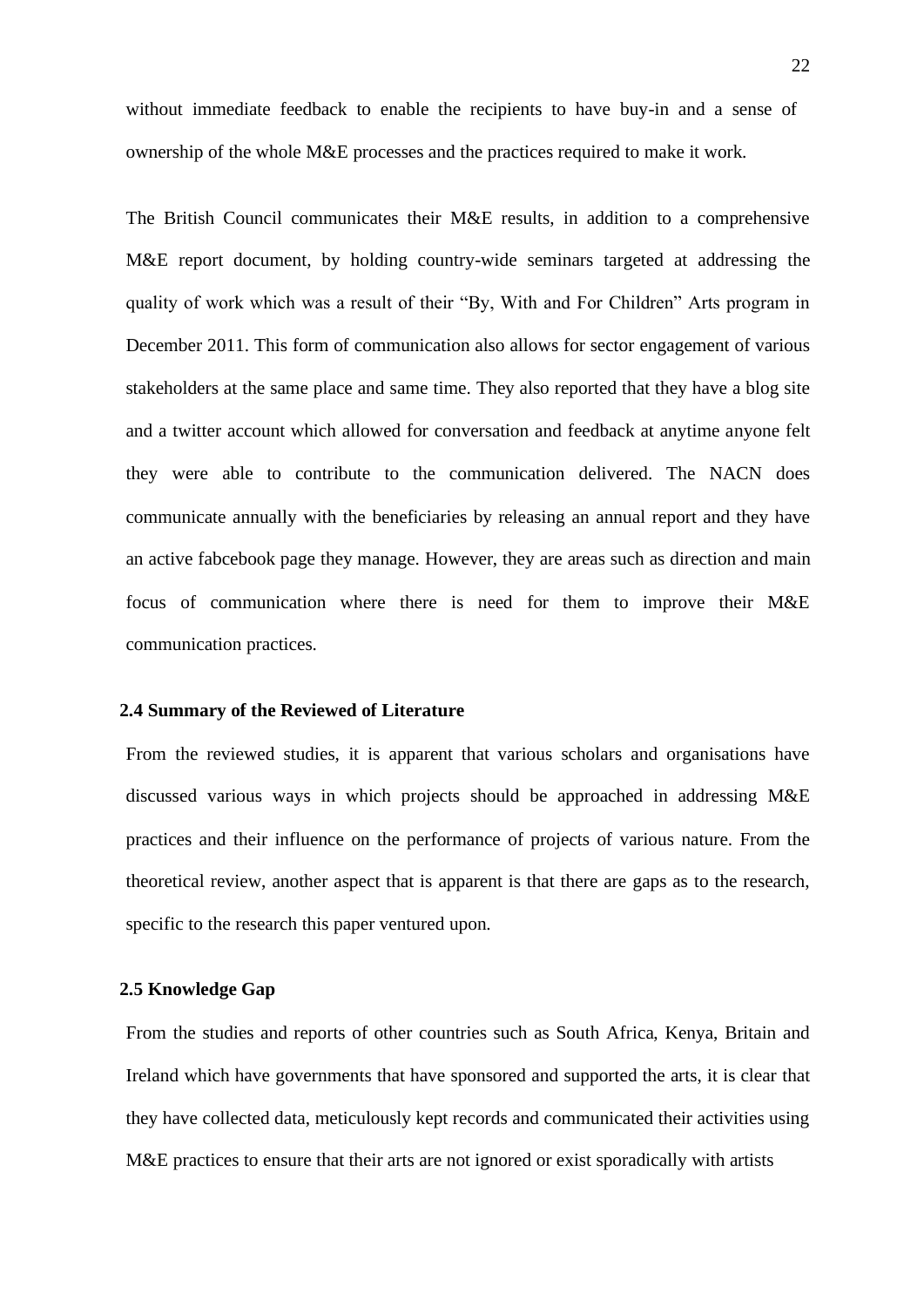coming for single projects and then disappearing. The studies from these other countries revealed that the NACN and arts industry of Namibia needs to have a re-look at how they are implementing their M&E practices. This study addressed the knowledge gap on the use and influence of M&E practices which have not been studied in the past.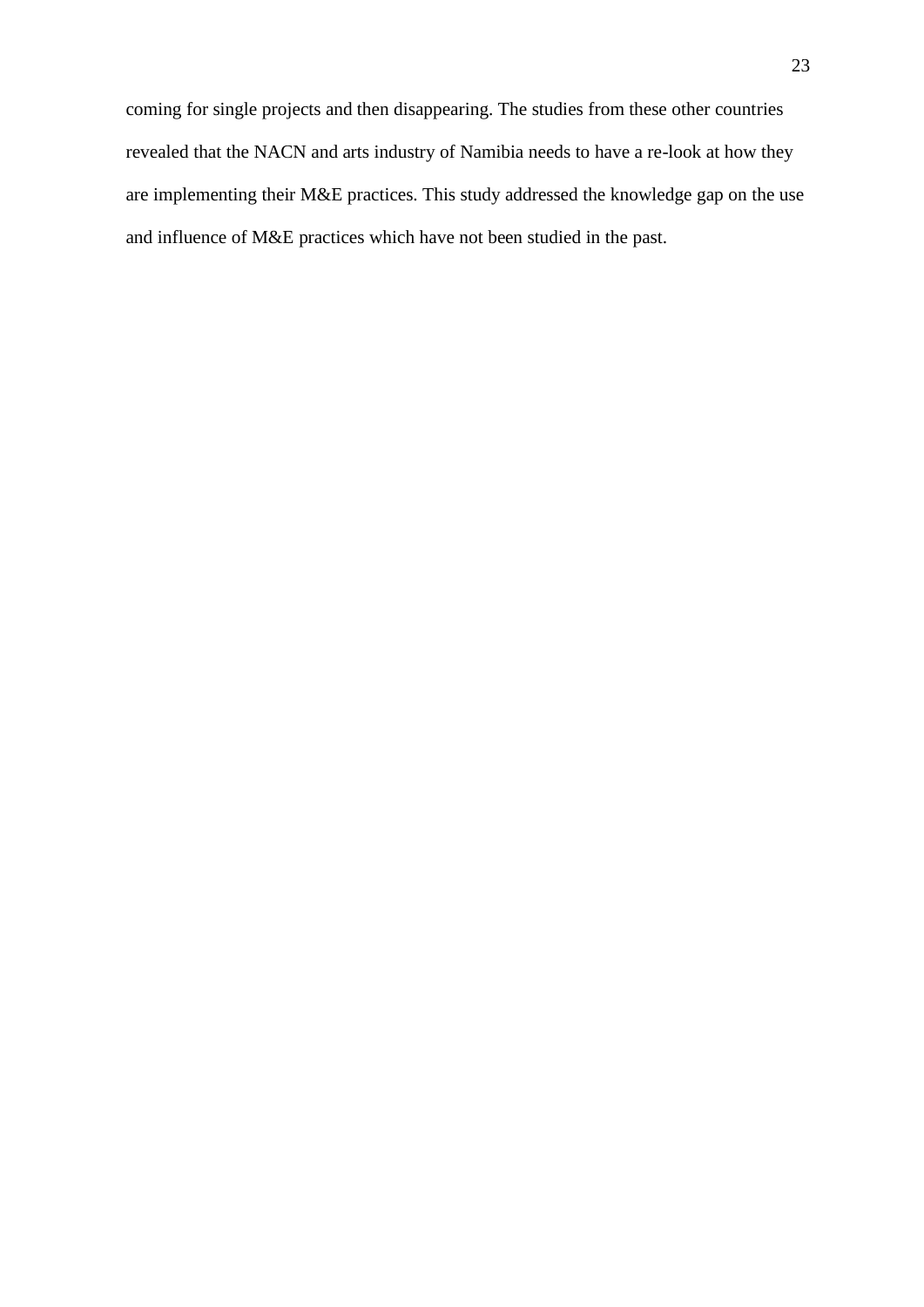#### **CHAPTER THREE: RESEARCH DESIGN AND METHODOLOGY**

#### **3.1 Introduction**

This chapter looks into the methodology adopted to collect and analyse the raw data which was collected. The research utilized the mixed method approach using mostly questionnaires as instruments of data collection. At the end of the chapter the ways in which the data was analysed and presented is stated, ethical considerations are also addressed leading to the conclusion of the chapter.

#### **3.2 Research Design**

As the researcher sought to collect statistical information such as the number of artists who have been sponsored by the NACN and how many of those have managed to be well established in their arts, the researcher engaged in some quantitative research. From the questionnaires answered, the researcher hoped to understand the knowledge, attitude and practices of the research participants, which is qualitative analysis. Almalki (2016) notes that combining qualitative and quantitative research approaches (data collection style, analysis and inference techniques) for the wide purposes of indepth understanding and integrated work can assist in approaching the research in a wholesome manner. The two methods of research can compliment each other whilst one can either support or inform the other (Almalki, 2016). Based on the nature of the research a mixed research approach was selected. The design used is more explanatory which uses quantitative data as the foundation to build and explain qualitative data.

#### **3.3 Research Site and Rationale**

The research was conducted in Windhoek where the headquarters of the NACN and the researcher are based. The researcher was also aware that the bulk of artists who had received support from NACN were also based in Windhoek.

As most communication was electronic, the research site was not critical, but for the convenience and cost effectiveness for respondents, Windhoek was ideal. In cases were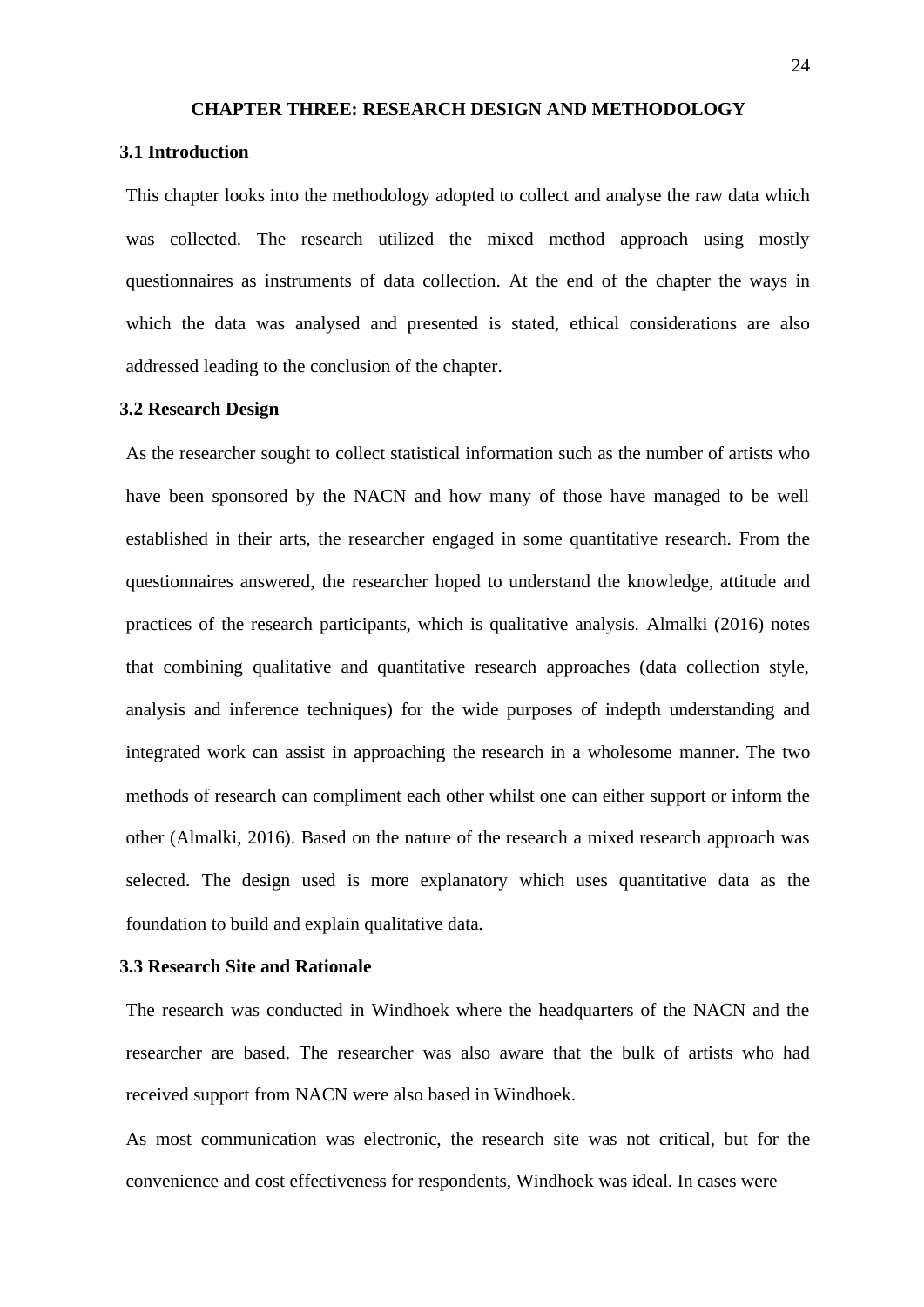attending meetings and accessibility to each respondents through face to face meet-ups and local calls when they wanted to discuss areas needed explanation concerning M&E practices and the effects of various aspects of their performance.

#### **3.4 Target Population**

The target population had the following groups: the NACN, the members of the Ministry of Arts and education involved in the disbursement of funds and the sponsored artists who received government funding and support. In considering the artists, the research also took into consideration the management and support teams of artists.

#### **3.5 Sampling Procedures**

The population from which the research drew the sample of study was that of beneficiaries of the NACN over the past three-year tenure of the previous council. The NACN has records of this population which was exhaustive and random selection of the sample was done as it was not possible to carry out a census due to time and financial constraints as some of the population did not have access to internet and are far from the geographical location of the researcher.

#### **3.5.1 Probability (Random) Sampling**

According to Frerichs (2019), simple random sampling is the easiest and most basic process of sampling. For the purpose of this study the researcher used this method in selecting the sample from the population which was listed in a database from the NACN. Barrat and Shantikumar (2019), rightfully note that the it is critical that the individuals selected be a true reflection of the whole population. The method of sampling has the advantage that sampling error could easily be calculated and biases are reduced. However, the disadvantage which is acknowledged and experienced by the researcher was the difficulty of defining the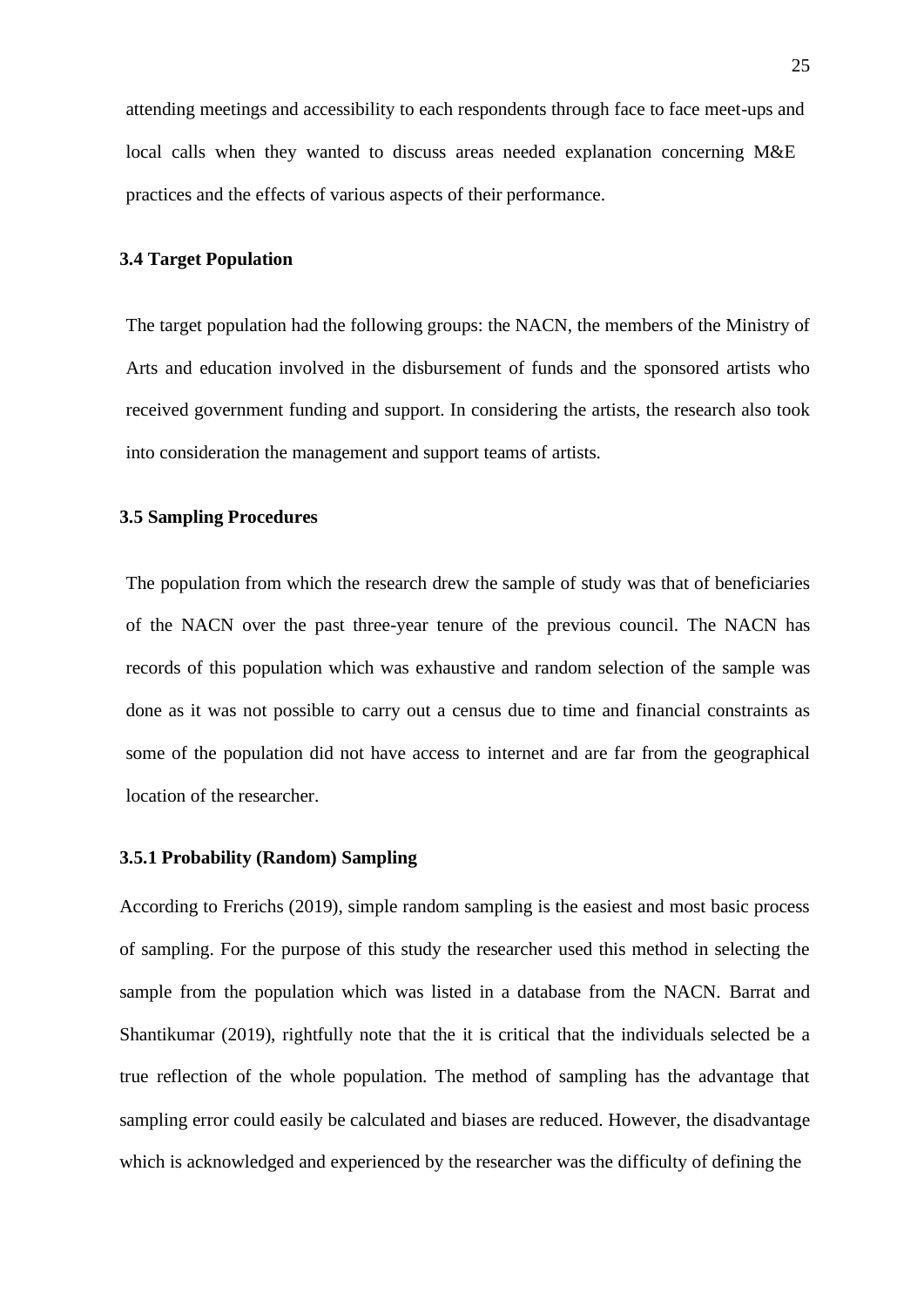whole sampling frame (that is, the population) and it was difficult to contact those that are out of Windhoek and/or had no internet access.

#### **3.5.2 Sample Selection**

The respondents of the selected sample were able to give adequate information that helped in understanding the status quo of M&E practices within the NACN. According to Polit and Hungler (1999), sampling is the method of choosing a representation of a total population so as to examine the population under study. Hence the researcher chose purposive sampling because of the small size of the organization the researcher is focusing on.

#### **3.6 Sample Size**

As it is, the NACN has seven board members who are elected for a time frame of three years and a secretariat of eight people who also operate for the same number of years. Consequently, all 8 NACN council members were approached to be participants of interviews. The researcher sent out questionnaires to 100 of beneficiaries of the NACN sponsorship.

| <b>Target Population</b>          | <b>Sample Size</b> |
|-----------------------------------|--------------------|
| National Arts Council Secretariat | 8                  |
| <b>Ministry Members</b>           | 5                  |
| <b>Beneficiaries</b>              | 100                |
| <b>Total</b>                      | 113                |

#### **Table 3.1 Sample Size**

Source: Author (2019)

The researcher employed the use of the Yamane Formula so as to have a representative sample to use for the research. The Yamane formula, as noted by Ngechu (2004), is applicable in influencing the sample size that is best to use in instances where the target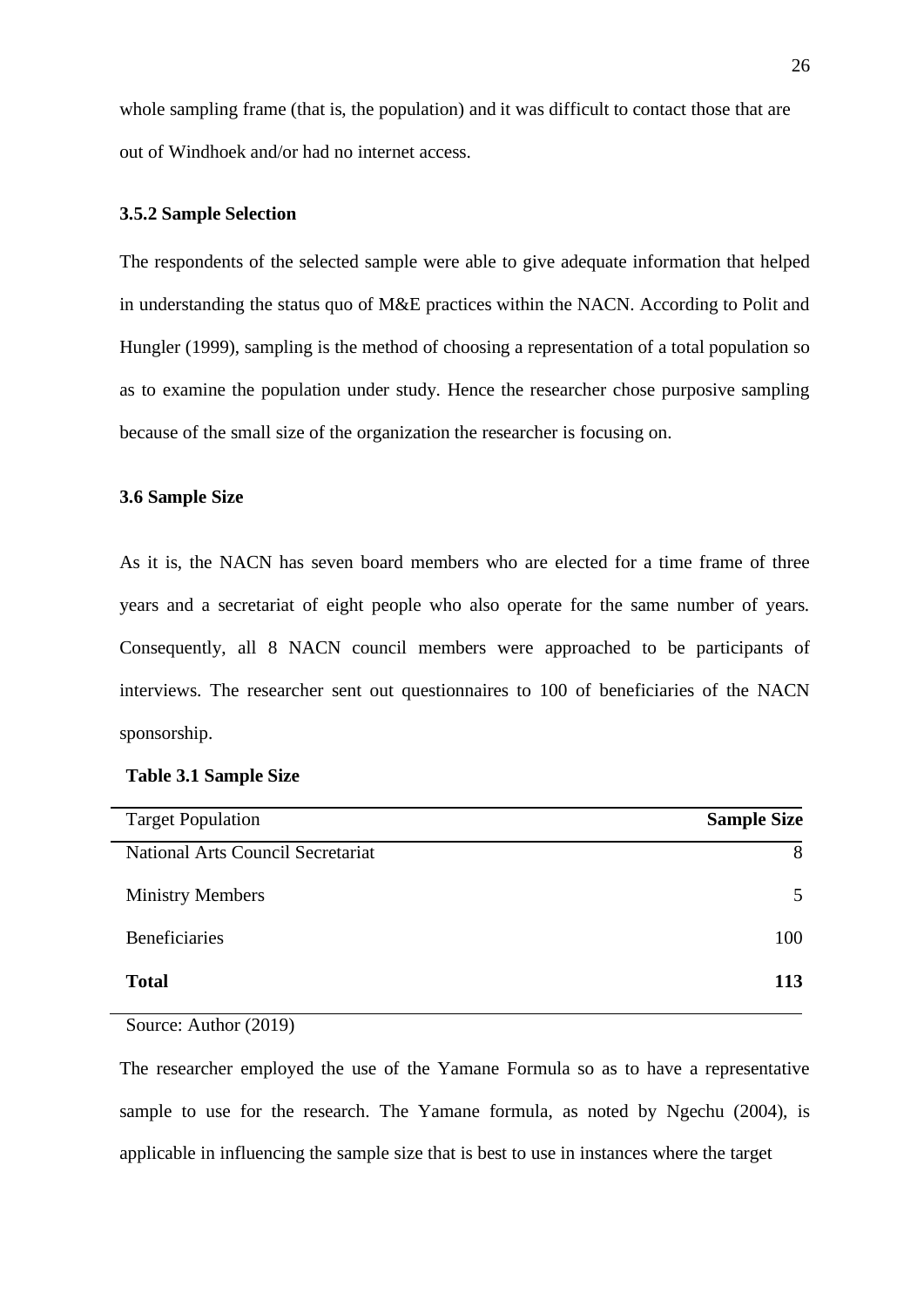population is either too big or rather small. In addition, Ngeche (2004) adds that the formula is reliable at a 95% confidence level, hence it helps in leading to a representative sample.

The Yamane formula is denoted as:

$$
n=N/[1{+}N(\epsilon)^2]
$$

In this formula; n is the size of the sample, N is the size of the study population, whilst  $\epsilon$  is the deviation of the sample also known as the error term. Therefore for the sake of this research, using the population of 1 and the error term of 5% the sample size is calculated as follows:

 $n=113/(1+113*(0.05)*(0.05)) = 32$ 

Therefore the recommended sample size was 88.

| <b>Study population</b>  | Table 3.4 Actual Respondents<br><b>Size</b><br><b>Sample Size Ratio= 88/113</b> |      | <b>Respondents</b> |  |
|--------------------------|---------------------------------------------------------------------------------|------|--------------------|--|
| <b>NACN</b> secretariat  | 8                                                                               | 0.78 | 6                  |  |
| <b>Ministry members</b>  | 5                                                                               | 0.78 | 4                  |  |
| <b>Sponsored Artists</b> | 100                                                                             | 0.78 | 78                 |  |
| <b>Total</b>             | 113                                                                             |      | 88                 |  |

|  |  |  | <b>Table 3.2 Actual Respondents</b> |
|--|--|--|-------------------------------------|
|--|--|--|-------------------------------------|

Source: Author (2019)

#### **3.7 Data Collection Procedure**

In collecting data, the researcher used questionnaires and discussions in the collection of information. Documents from the NACN on their M&E practices in the past three years were used as secondary sources of data collection. The NACN availed original documentation such as annual reports by the council as well as reports handed in by the various artists at the end of each year so as to establish a baseline of what was the situation on the ground so far.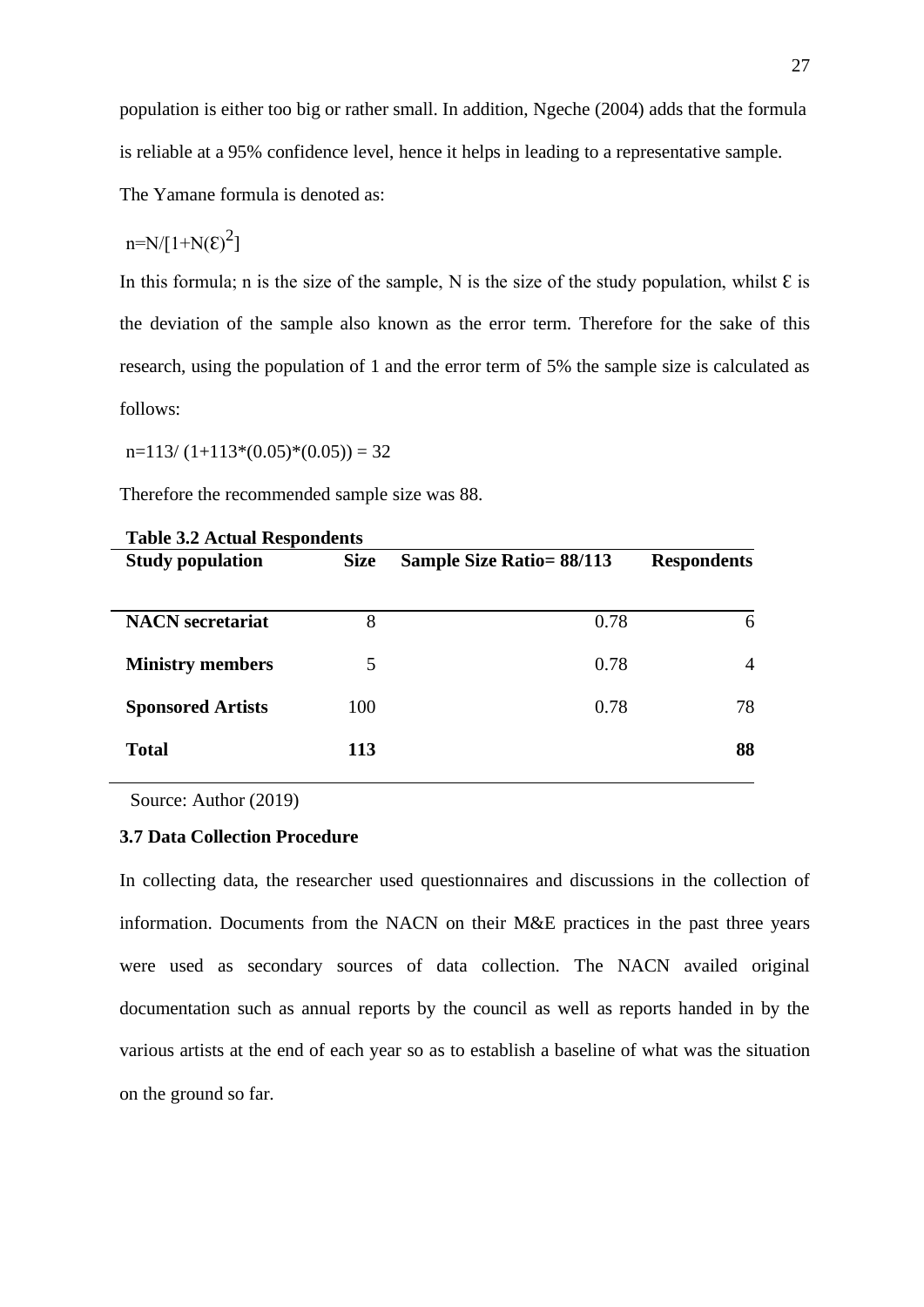#### **3.8 Research Instruments**

After requesting and receiving permission to conduct the research from the NACN, the researcher formulated and used questionnaires which were accepted by the council, to collect information. There were also informal telephonic discussions with respondents who called in for further explanations of terms. Interviews based on the questionnaires were held for respondents who were in Windhoek and preferred the interview style of questioning.

#### **3.8.1 Piloting Research Instruments**

A pilot study was carried out for the study before the questionnaire was utilized in the final data collection process. It was necessary to carry out a pilot study so that should there be some ambiguities, they were detected and addressed before the actual work was done, hence saving time and other resources that would otherwise have been wasted. In addition to the above mentioned reasons, Woken (2002) also notes that a pilot study provides ideas, clues and approaches that would otherwise be unforeseen if the pilot is not done and will help the research receive clearer findings in the actual study. In the pilot study, the researcher also attempted various procedures that would have been appropriate for research methodology as well as objectives that were meaningful for study.

For this research in particular, the pilot research involved two of the NACN administrators and 20 artists, which was roughly 10% of the census population which was used to select the sample for the study. The in-depth question guide was used to steer the interviews. This tool was tested before the research by being tested on the pilot subjects. From the pre-run interviews, the researcher was able to etablish which questions were comprehensive and those that were too complex for the respondents as well as questions that could show personal bias of the researcher towards the NACN or the artists. Some language changes were made as more than 50 % of the test subjects said the English was too deep for them to understand. However, after that 80% answered all the questionnaire with ease. All the test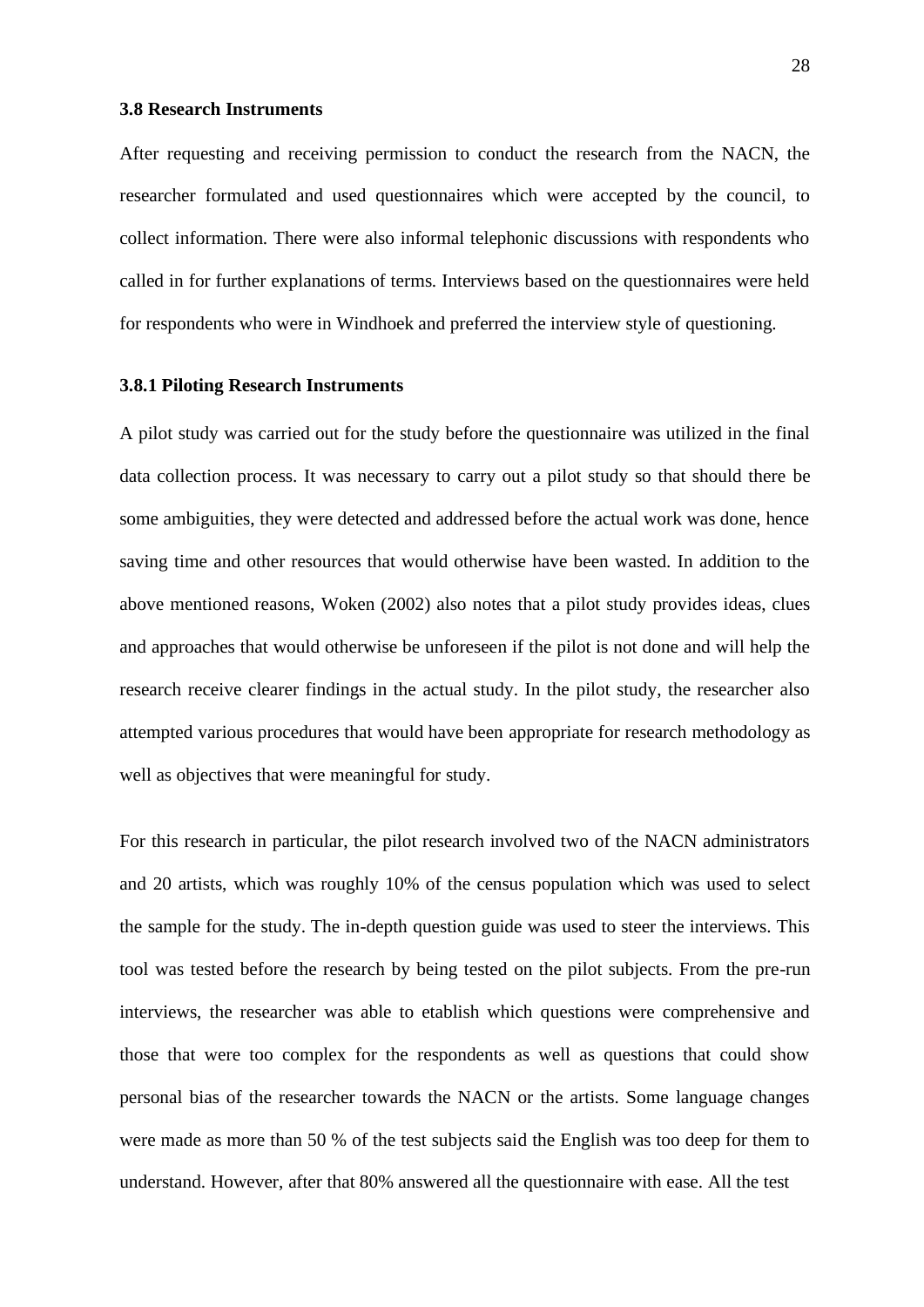artists suggested to email the questionnaires than to hand them in person whilst the NACN members preferred to have face to face interviews.

#### **3.8.2 Validity of Findings**

Establishing validity is probably the most important part of the research because without it, the research cannot be trusted and be of no value to anyone. When stakeholders do not doubt the validity of a research it becomes meaningful. According to Bond (2003), validity is the core of any assessment that is trustworthy and accurate. Wallendorf and Belk (1989) suggest that a researcher must ask how they know if their findings are not providing false information from the study participants. Because validity is viewed as a unitary concept, it means that if different researchers were to do the same study they should come up with more or less the same results. In such as a situation, the study would be considered to be internally valid. On the other hand, externally valid, the same study can be applied to other situations and/or subjects similar to the the study or in circumstances that are similar and again produce more or less the same results (Anney, 2014).

For this research the researcher used two types of validity test checks: content validity and face validity. According to PTI (2006), "content validity is a logical process where connections between test items, and from the connections made, various other links are made." It is usually done through the assessment by Subject Matter Experts (SMEs) who assess the content and review it so as to establish the validity of the information given to them. Face validity, is similar to content validity in that there are reviewers of the study who also assess the validity, however, in the case of face validity, the reviewers are not formal neither are they done by SMEs (PTI, 2006). Hence for this research, the researcher engaged with independently sponsored artists to gauge the validity of findings.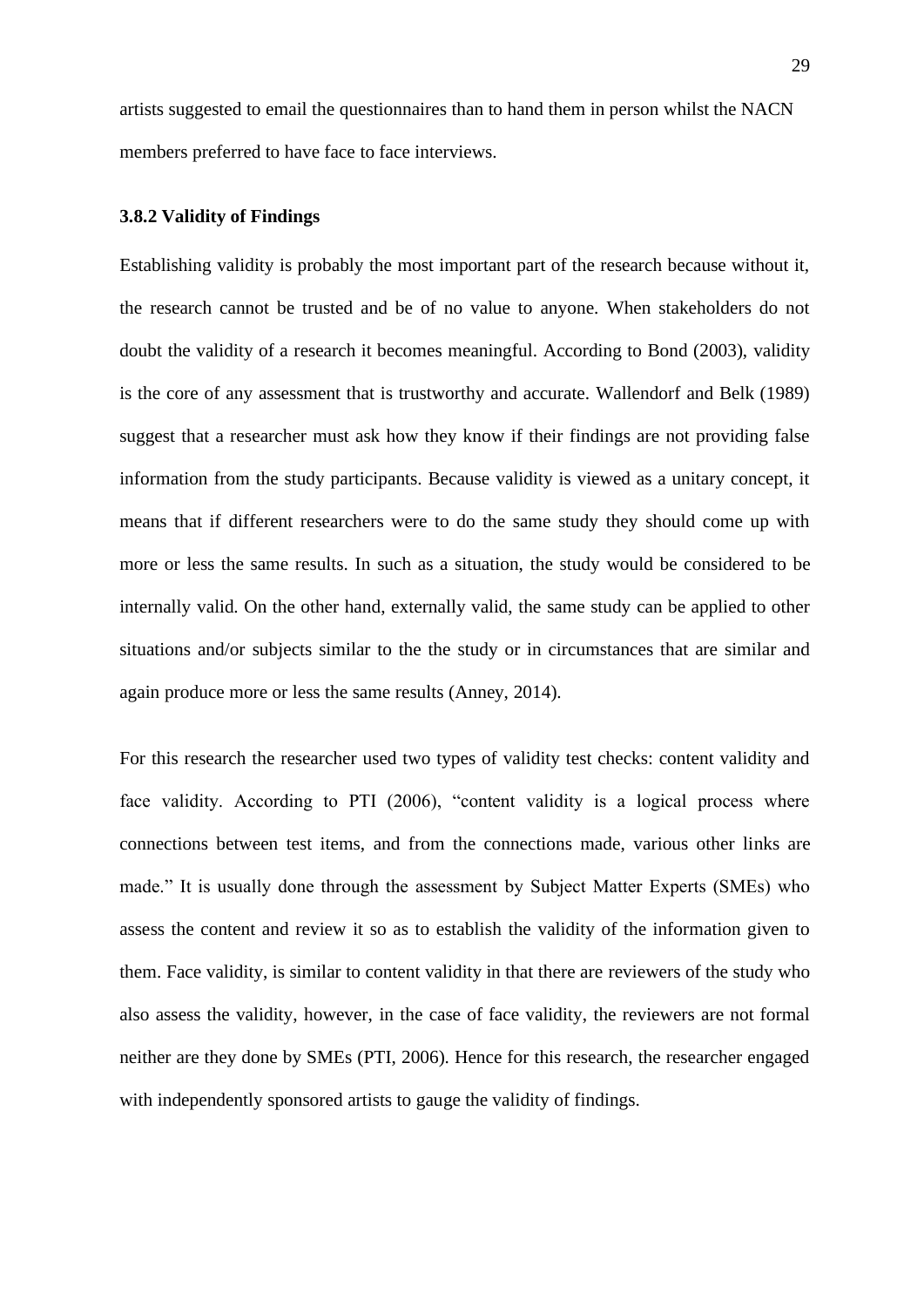#### **3.8.3 Reliability of Findings**

Reliability of a research can be determined when there is stability, equivalence and homogeneity (referred to as internal consistency). It is vital to understand that reliability in research is related to the methods and questions asked to respondents are dependable as well as that the biases such as personal bias, sampling biases as well as those of respondents in addition, the respondents' ability to understand the questions brought to them (and freedom to ask for explanation). As the researcher had a research assistant and the guidance of a supervisor, these biases were checked as the research progressed.

#### **3.9 Data Analysis and Presentation**

Though Bogdan and Taylor (1975) note that data analysis occurs as an ongoing process throughout the research, there will be a formal time, often intensive, within the work schedule where conscious analysis of the collected data will be analysed and subsequently, presented. As Flick (2013) postulates, the central part of qualitative is the data analysis. This being the case, the time allocated for data analysis takes into consideration practical aspects such as ample time to transcribe audio or video field notes, hence it is essential that adequate time to go through all interview responses, whether they are written or recorded.

Flick (2013) also highlights the aims of data analysis to be to: describe a phenomena, compare various phenomena and/or explain particular events or state ofaffairs. For this research, the data analysis was done using logic to assess the data collected in order to explain the relationship between both state aid and the performance of the arts industry in Namibia. Data is presented in tables and figures with explanations given to make sense of the numerical data. A linear regression model of M&E practices versus performance of government sponsored arts projects was applied to examine the relationship. The model treats arts projects performance as the dependent variable while the independent variables were; planning practice, control practice and communication practice. The responses from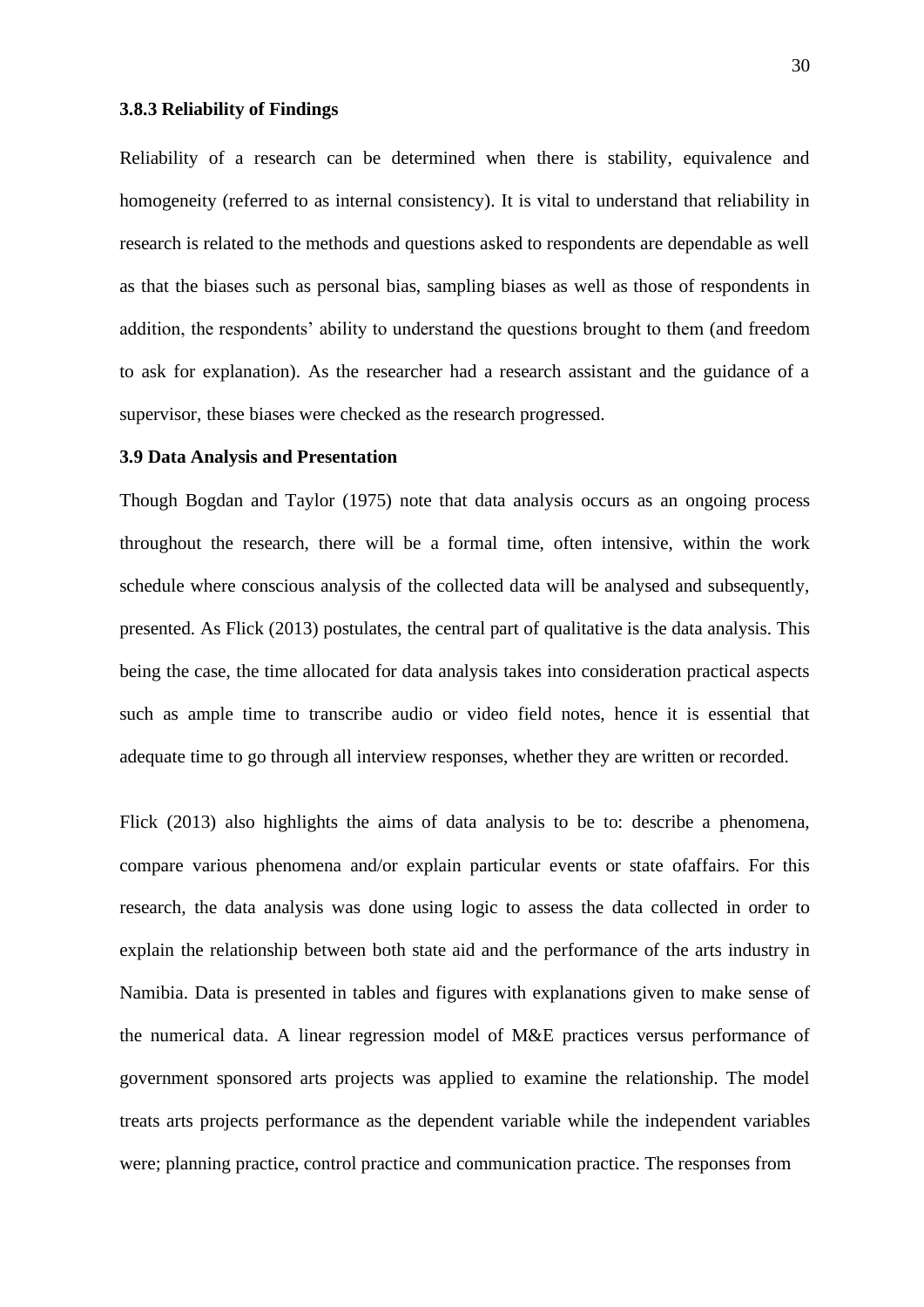these variables were measured by computing indices based on the responses derived from

Likert scaled questions.

The relationship equation is represented in the linear equation below;

 $Y=a+b_1X_1+b_2X_2+b_3X_3+\mu_1$ 

Where: a is a constant and b<sub>1</sub>, b<sub>2</sub>, b<sub>3</sub> are coefficients

Y= Arts Project Performance

X1= Planning Practice

X2= Control Practice

X3= Communication Practice

#### **3.10 Ethical Considerations**

Due to the nature of the intimate questions and the possible consequences such as removal of government support for their art, the researcher did not reveal the names of artist respondents. Research ethics as prescribed by the Africa Nazarene University have been strictly adhered to throughout the research process, from planning, collection and data analysis and presentation as well as recommendations to be made.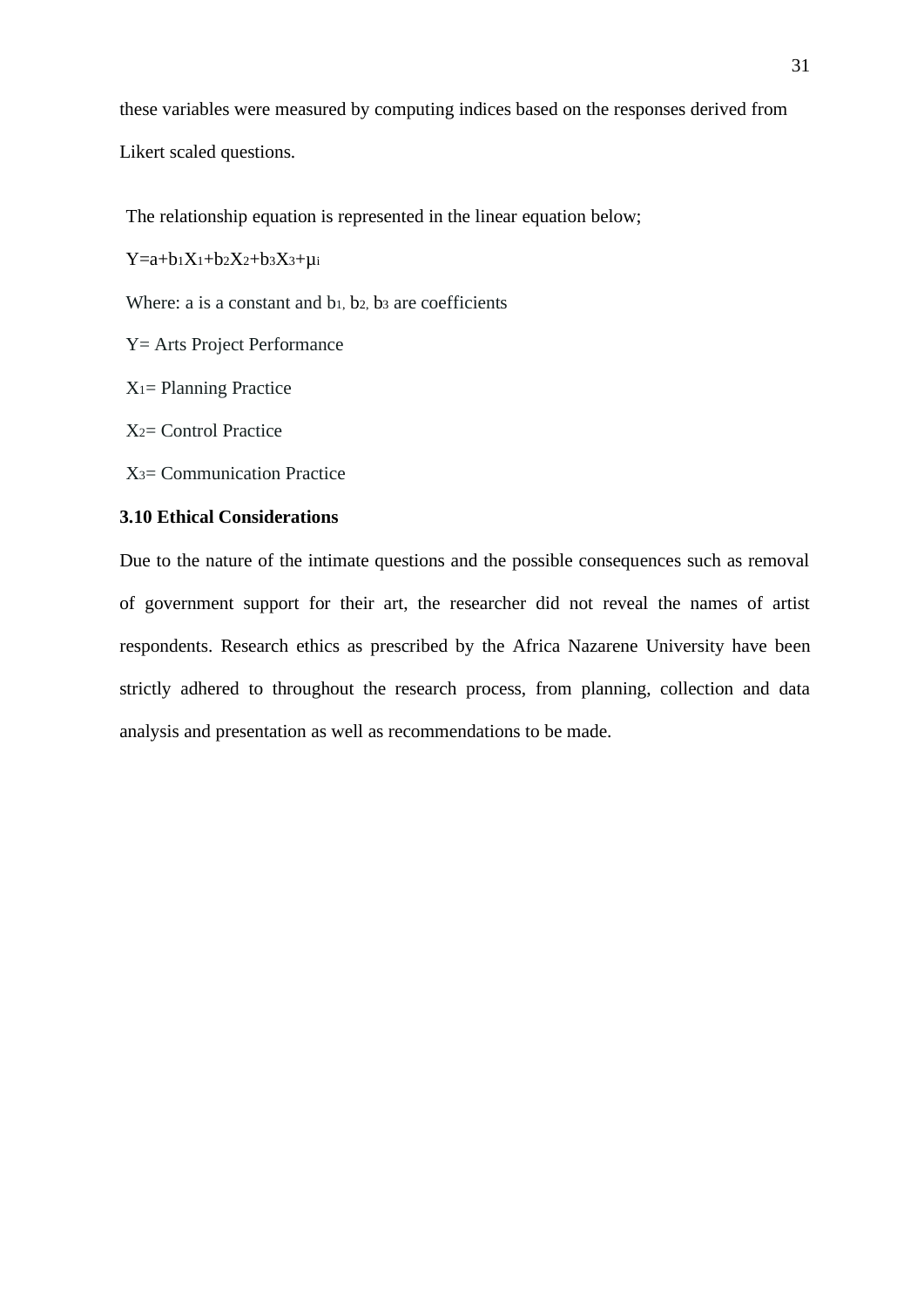#### **CHAPTER FOUR: DATA ANALYSIS AND PRESENTATION OF FINDINGS**

#### **4.1 Introduction**

This chapter presents the findings of the information gathered and gives an analysis based on the variables discussed in chapter two. The information gathered focuses on the real and perceived influence of Monitoring and Evaluation Practices, particularly the planning, control and communications of state funded arts projects.

#### **4.2 Response Rate**

In research, the response rate is the percentage of the study sample that actually responds to the questionnaires in full. The response rate to the questionnaires is shown in table 4.1 below.

| <b>Respondents</b>          | <b>Sampled</b> | <b>Responded</b> | <b>Percentages</b> |
|-----------------------------|----------------|------------------|--------------------|
| <b>NACN Beneficiaries</b>   | 100            | 58               | 58                 |
| <b>NACN Council Members</b> | 8              | 5                | 62.5               |
| Education<br>Ministry<br>of | 5              | 5                | 100                |
| <b>Members</b>              |                |                  |                    |
| <b>TOTAL</b>                | 113            | 68               | 60                 |
|                             |                |                  |                    |

#### **Table 4.1 Response Rate**

Source: Author (2019)

As shown by Table 4.1 above, the study targeted a total of 113 people from 3 groups: 100 NACN beneficiaries, 8 NACN Council members and 5 members of the Ministry of Education who work with the NACN. In total, 68% of the intended respondents actually responded to the questionnaire. In total, 100 questionnaires where sent out to the beneficiaries of the NACN funding, 8 NACN board members and 5 Ministry of Education members. In terms of response, 58 of the artists responded fully to the questionnaires (58%), 13 expected respondents only to express that they were not interested in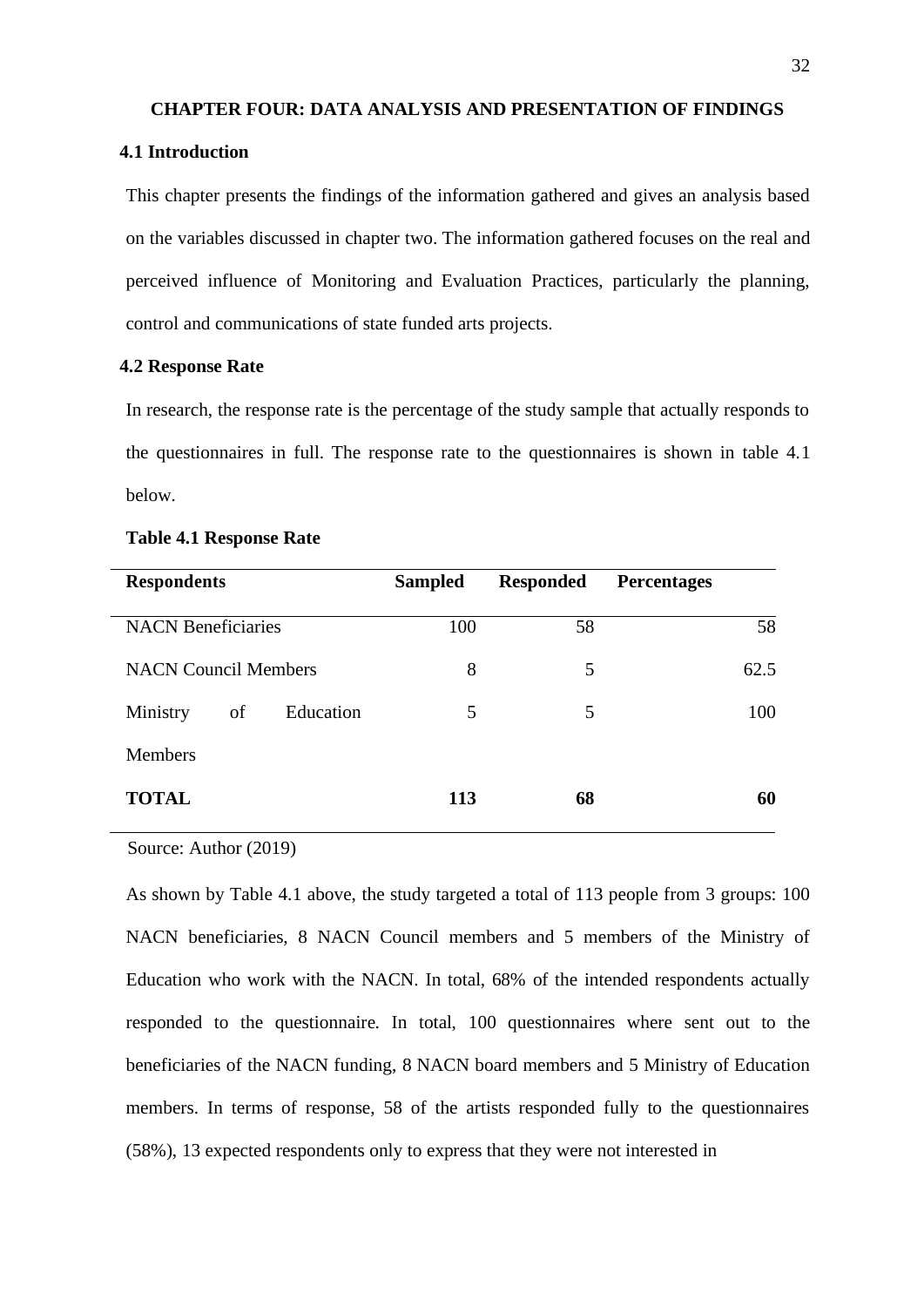participating and the remaining 18 did not return the questionnaire; 5 out of the 8 (62.5%) council members respondent fully, the other three were unavailable at the time of collection and all Ministry of Education members (100%) responded to the questionnaire. Mugenda and Mugenda (2013), notes that a response rate of 50% can be considered as adequate, with 60% as good and 70% as a very good response rate. Taking into consideration that the total response rate of this study was 60%, it was a good response rate.

#### **4.3 Demographics Characteristics**

Demographic information was collected to establish the age and gender of each respondent. The gender of respondents is shown in the table 4.2 below.

|              | <b>Frequency</b> | <b>Percent</b> | <b>Valid</b>   | <b>Cumulative Percent</b> |
|--------------|------------------|----------------|----------------|---------------------------|
|              |                  |                | <b>Percent</b> |                           |
| Male         | 35               | 51.5           | 51.5           | 51.5                      |
| Female       | 33               | 48.5           | 48.5           | 100.0                     |
| <b>Total</b> | 68               | 100.0          | 100.0          |                           |
|              |                  |                |                |                           |

**Table 4.2 Gender Distribution of Respondents**

Source: Author (2019)

The table shows that 51.5% of the respondents (35 out of 68) are male whilst the other 48.5% are female. Because the research was more geared towards the influence of M&E practice on the performance of the arts projects, demographic information was not the point of focus. However, the gender and age of the respondents was included to also assess if there were gender considerations in the sponsoring of the beneficiaries. As evidenced in the table 4.2 above, there was a small difference of 2 males more than females who participated in responding to the questionnaire. This goes to show that participation in the processing and participation of arts funded projects provides equal opportunity.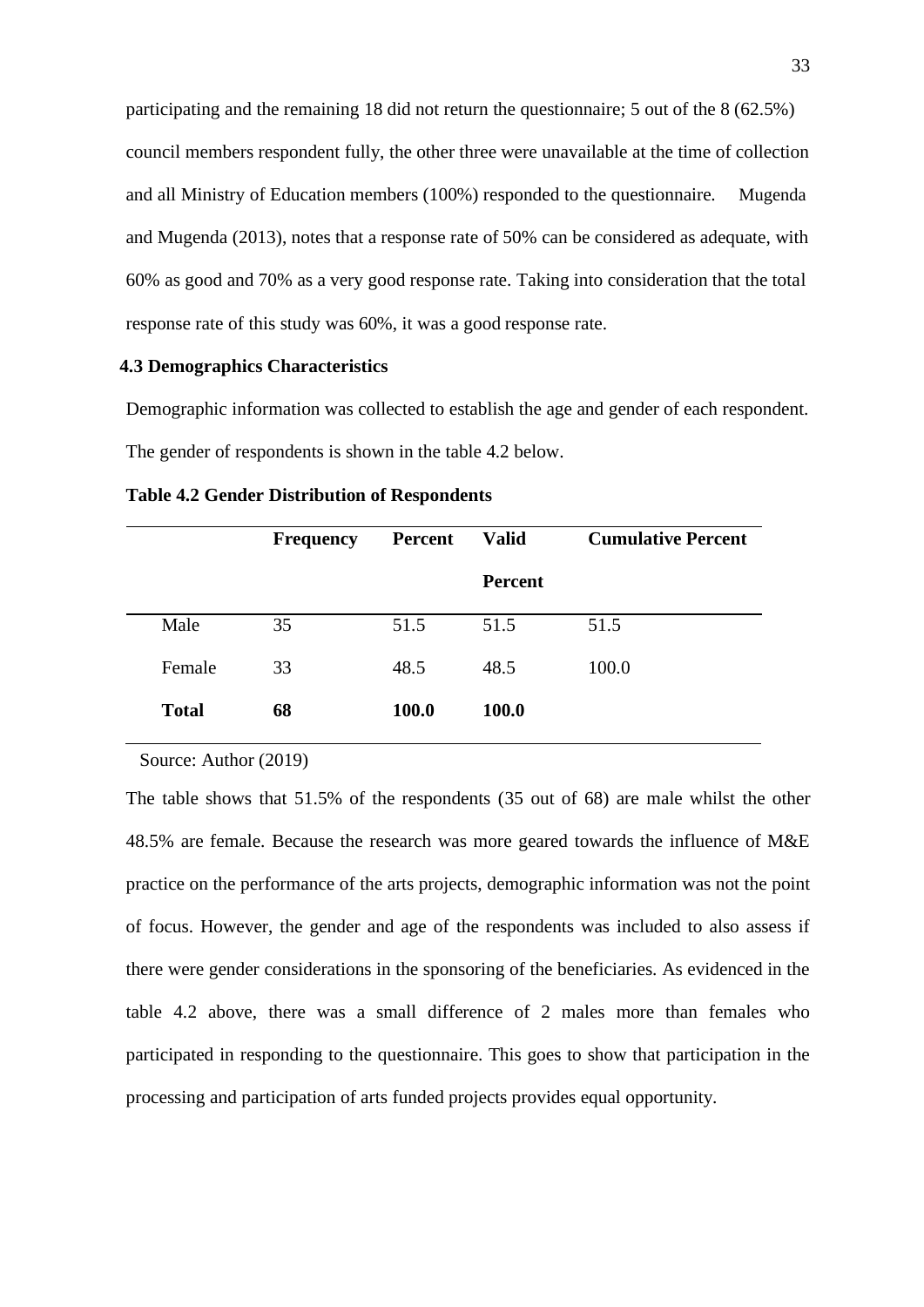The age of respondents was also collected so as to establish the range of artists who receive sponsoring from the NACN. The age distribution of the respondents is illustrated in the Table 4.2 below.

| <b>Table 4.2 Age of Respondents</b> |  |  |  |  |  |  |
|-------------------------------------|--|--|--|--|--|--|
|-------------------------------------|--|--|--|--|--|--|

| <b>Age Category</b> | <b>Frequency</b> | Percent |
|---------------------|------------------|---------|
| 20-29               | 32               | 18.8    |
| 30-39               | 21               | 40.6    |
| 40-49               | 11               | 34.4    |
| 50-59               | $\overline{2}$   | 6.3     |
| $60 - 69$           |                  |         |
| 70-79               |                  |         |
| <b>Total</b>        | 32               | 100.0   |

Source: Author (2019)

The age of the respondents was not a key variable for the overall research, however, it was included on the questionnaire so as to assess attitudes to M&E as well as to see if their performance objectives would match. The respondents ranged from 21 to 76. The summary of the age mean, minimum and maximum as well as the standard deviations as per the role of the respondents in relation to the researchers target groups are illustrated in the table 4.3 below:

| Role                           | <b>Mean</b> | N  | Std.             | <b>Median</b> | <b>Median</b> | Min. | <b>Max</b> |
|--------------------------------|-------------|----|------------------|---------------|---------------|------|------------|
|                                |             |    | <b>Deviation</b> |               |               |      |            |
| Beneficiary                    | 30.86       | 58 | 10.079           | 28.00         | 28.00         | 21   | 76         |
| <b>NACN</b>                    | 43.00       | 5  | 7.483            | 44.00         | 44.00         | 34   | 52         |
| Member                         |             |    |                  |               |               |      |            |
| Ministry                       | 42.00       | 5  | 3.674            | 42.00         | 42.00         | 37   | 46         |
| Member                         |             |    |                  |               |               |      |            |
| <b>Total</b>                   | 32.57       | 68 | 10.386           | 30.00         | 30.25         | 21   | 76         |
| $S_{\text{out}}$ Author (2010) |             |    |                  |               |               |      |            |

#### **Table 4.3 Mean of Age**

Source: Author (2019)

From the standard deviation, it is evident that the respondent's ages were well spread. This goes to show that the funding is non-discriminatory when it comes to the ages of the artists whose projects are sponsored.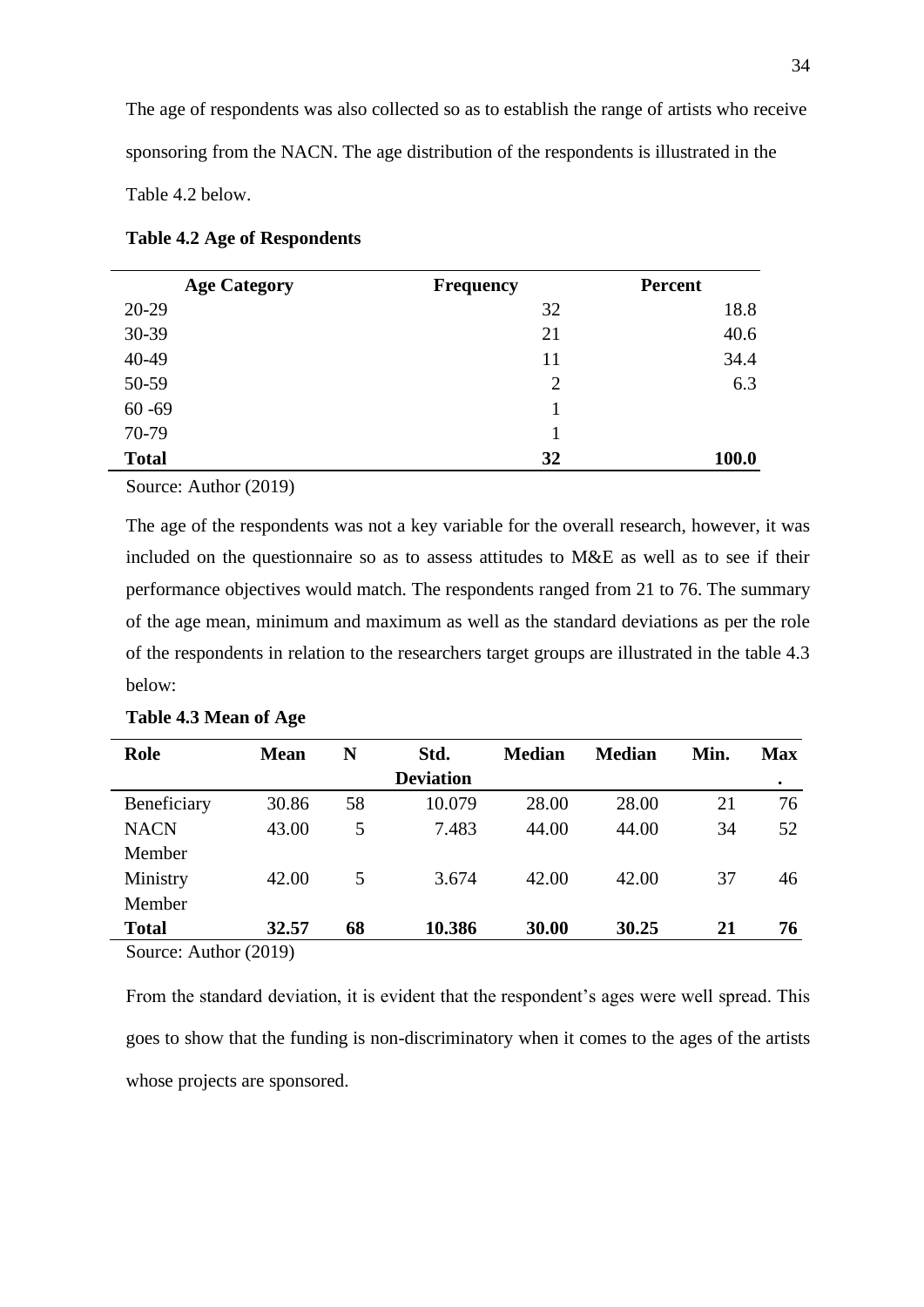#### **4.4 M&E Planning Practices and Performance**

The research sought to determine how many of the beneficiaries practiced planning with the intention of monitoring and evaluating their performance, which includes having a written document that is used throughout their projects as a point of reference. Table 4.4 below shows the attitude that the respondents had towards having a written plan to guide their project and inform the level of performance they expected.

|                   | <b>Frequency</b> | <b>Percent</b> | <b>Valid Percent</b> | <b>Cumulative</b><br><b>Percent</b> |
|-------------------|------------------|----------------|----------------------|-------------------------------------|
| Strong No         | $\overline{2}$   | 2.9            | 2.9                  | 2.9                                 |
| N <sub>o</sub>    | 7                | 10.3           | 10.3                 | 13.2                                |
| Maybe             | 21               | 30.9           | 30.9                 | 44.1                                |
| Yes               | 24               | 35.3           | 35.3                 | 79.4                                |
| <b>Strong Yes</b> | 14               | 20.6           | 20.6                 | 100.0                               |
| <b>Total</b>      | 68               | 100.0          | 100.0                |                                     |

**Table 4.4 Written Plans as M&E Planning Practice**

Source: Author (2019)

Table 4.4 above shows that a total of 55.9% of the respondents either agreed or strongly agreed that written plans as M&E practice would influence the performance of the arts projects. The NACN makes it a requisite for applicants to have a comprehensive plan in order to be awarded funding. However, the researchers aim was to find out if the beneficiaries used the documents and if the NACN followed up on whether the beneficiaries were being guided by those written plans. Table 4.5 below illustrates how many of the beneficiaries actually had working documents throughout their projects which they referred to for guidance.

**Table 4.5 Beneficiaries with Working Reports as an M&E Planning Practice**

|              | <b>Frequency</b> | <b>Percent</b> | <b>Valid Percent</b> | <b>Cumulative Percent</b> |
|--------------|------------------|----------------|----------------------|---------------------------|
| Yes          |                  | 46.6           | 46.6                 | 46.6                      |
| No           |                  | 53.4           | 53.4                 | 100.0                     |
| <b>Total</b> | 58               | <b>100.0</b>   | 100.0                |                           |

Source: Author (2019)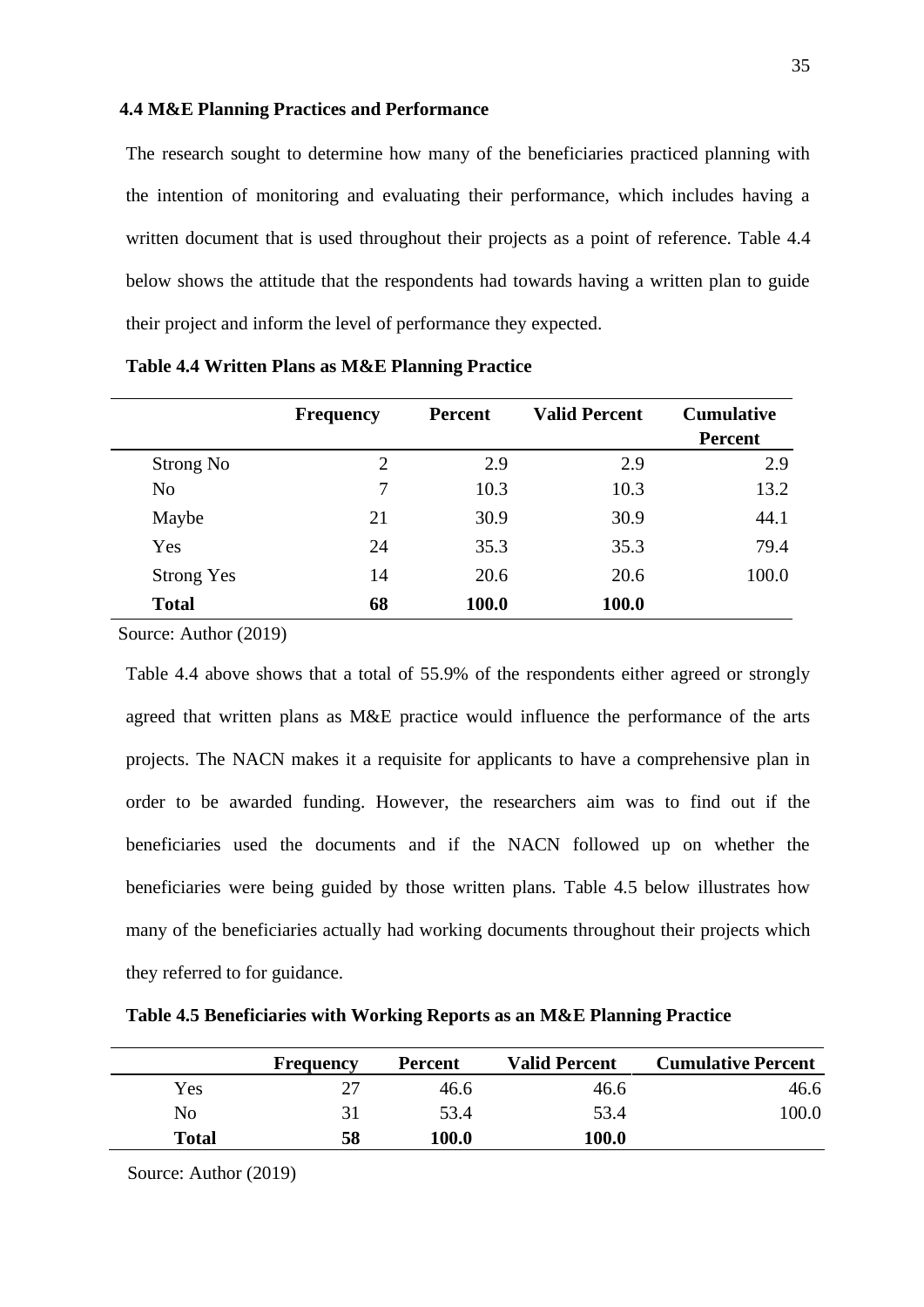As shown in table 4.5, a total of 55.9% of the respondents used written documents to influence the beginning of their projects 20.6% strongly agreed that using their written documents, plans in particular, influenced the performance of the art projects. A look at the beneficiaries alone, revealed that there is a small margin between those who used the written documents and those who did not. The ones who did use documents were happy with how their performance penned out and the ones who did not were open to the idea of giving the written documents a try as they were generally dissatisfied and found it difficult to recall from memory how they operated and where they could have corrected. Further investigation on possible usage of written documents by the beneficiaries to influence the performance of the arts projects if they were once again given the opportunity of funding is illustrated in Table 4.6 below.

**Table 4.6 Beneficiaries in Support of Written Documents as an M&E Planning Practice**

|              | <b>Frequency</b> | <b>Percent</b> | <b>Valid Percent</b> | <b>Cumulativ</b><br>e Percent |
|--------------|------------------|----------------|----------------------|-------------------------------|
|              |                  |                |                      |                               |
| Neutral      | 5                | 8.6            | 8.6                  | 8.6                           |
| Agree        | 26               | 44.8           | 44.8                 | 53.4                          |
| Strongly     | 27               | 46.6           | 46.6                 | 100.0                         |
| Agree        |                  |                |                      |                               |
| <b>Total</b> | 58               | 100.0          | 100.0                |                               |

Source: Author (2019)

Table 4.6 shows that 91.4% of the beneficiaries were in support of having written documents as M&E practice to influence performance of their arts projects. Whilst the remaining 8.6% were neutral to the use of documents as M&E practice. The beneficiaries, expressed that if they were taught how to use M&E planning practices such as consistent methods of data collection and setting of relevant performance indicators they would use the skills in order to determine their levels of performance. 90.7% agreed or strongly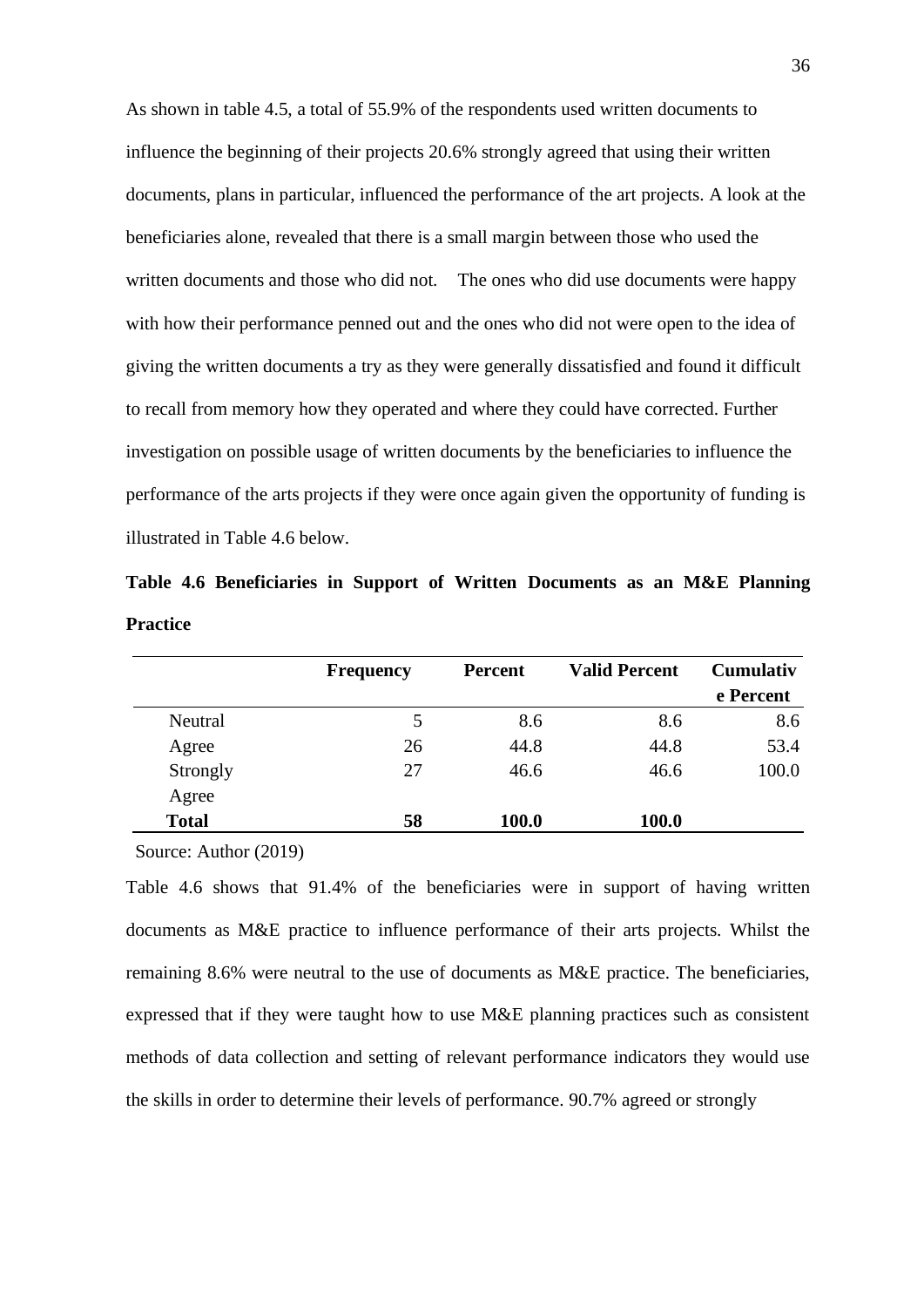agreed that having written plans would be beneficial to their performance levels as they would have guiding documents to refer to throughout their projects.

#### **4.5 M&E Control Practices for Performance**

The M&E control practices that were questioned included trainings, data collection methods, record-keeping methods and the utilization of data for operational improvement. The research ventured to find out from the beneficiaries how they felt towards being trained as part of influencing the performance of the government-sponsored arts projects as shown in Table 4.10 below.

|                   | <b>Frequency</b> | Percent | <b>Valid</b>   | <b>Cumulative</b> |
|-------------------|------------------|---------|----------------|-------------------|
|                   |                  |         | <b>Percent</b> | <b>Percent</b>    |
| Strong No         | 2                | 2.9     | 2.9            | 2.9               |
| N <sub>o</sub>    | 4                | 5.9     | 5.9            | 8.8               |
| Maybe             | 16               | 23.5    | 23.5           | 32.4              |
| Yes               | 30               | 44.1    | 44.1           | 76.5              |
| <b>Strong Yes</b> | 16               | 23.5    | 23.5           | 100.0             |
| <b>Total</b>      | 68               | 100.0   | 100.0          |                   |

**Table 4.10 Respondents reaction to Training as M&E Control Practice**

Source: Author

According to the 30 yeses and 16 strong agreements, 57.6% of all the respondents felt that training from the NACN in various business related activities as part of M&E practices would influence the performance of the arts projects. Results focusing on the beneficiaries show that 67.2 of them have faith in the suggestion that training as part of M&E practices can influence the performance of their projects. However, a sizeable 22.4% were unsure on the effect of training from the NACN would have, whilst a total of 10.3% did not see the need for training as part of M&E practice of the NACN as they felt that their skills are theirs to develop on their own. Table 4.11 below captures how many beneficiaries were in support of having training as M&E control practice.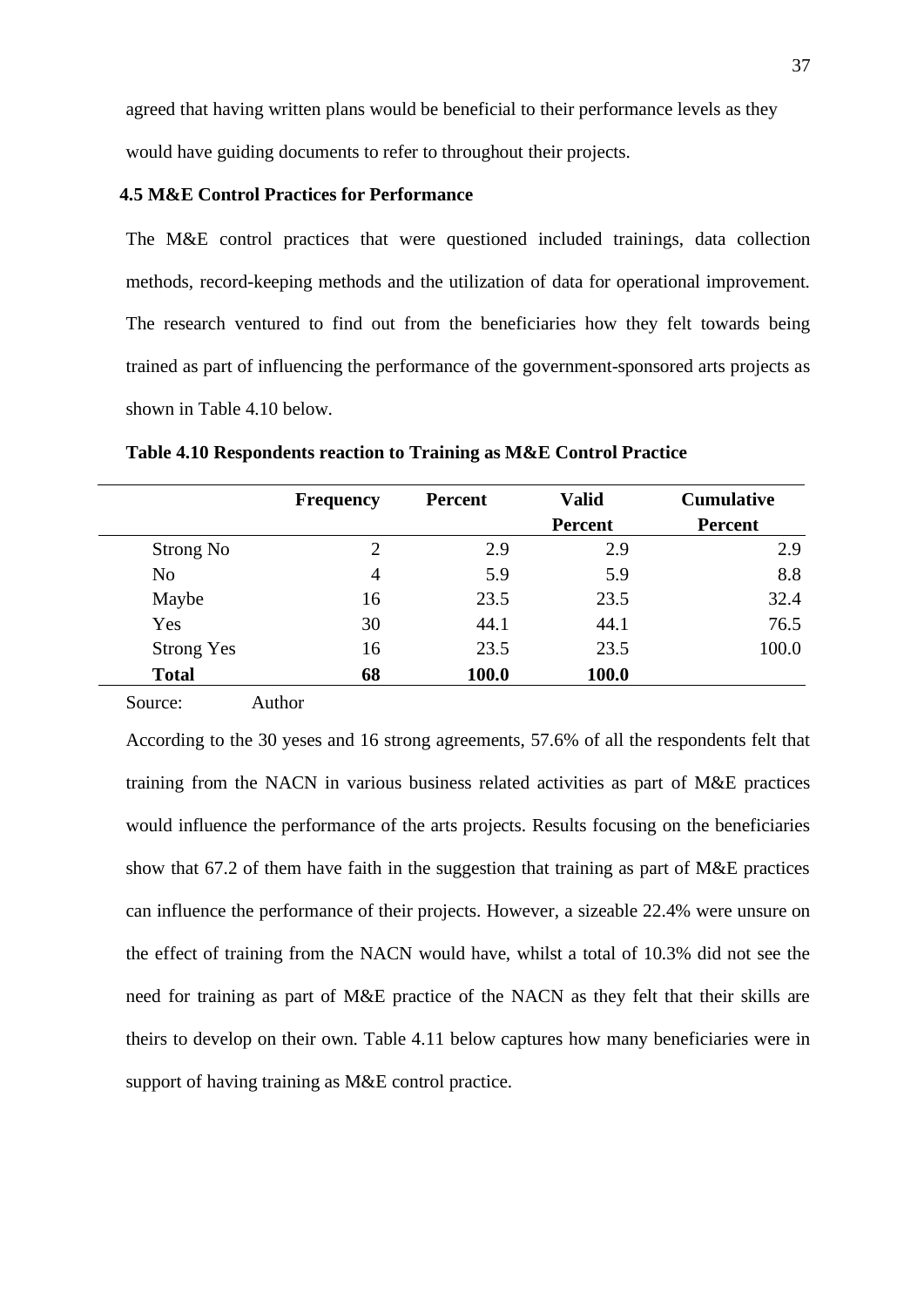|                   | <b>Frequency</b> | Percent | <b>Valid Percent</b> | <b>Cumulative</b><br><b>Percent</b> |
|-------------------|------------------|---------|----------------------|-------------------------------------|
| Strong No         | $\overline{c}$   | 3.4     | 3.4                  | 3.4                                 |
| No                | 4                | 6.9     | 6.9                  | 10.3                                |
| Maybe             | 13               | 22.4    | 22.4                 | 32.8                                |
| Yes               | 29               | 50.0    | 50.0                 | 82.8                                |
| <b>Strong Yes</b> | 10               | 17.2    | 17.2                 | 100.0                               |
| <b>Total</b>      | 58               | 100.0   | 100.0                |                                     |

**Table 4.11 Beneficiaries in Support of Training for M&E Control Practices**

Source: Author (2019)

The reactions shown in Table 4.11 shows that the majority by 67.2% of the beneficiaries agreed or strongly agreed that training as an M&E control practice would influence the performance of their arts projects. With regards to M&E control practices, the research also investigated how the beneficiaries would react to external evaluators on their projects as a means of objective record-keeping. The beneficiaries were asked how they would feel about having an external evaluator periodically come to assess how well their projects were performing and give their independent opinion. The responses are given in the Table 4.12 below.

| Table 4.12 Response towards External Evaluator as an M&E Control Practice |  |
|---------------------------------------------------------------------------|--|
|---------------------------------------------------------------------------|--|

|                | <b>Frequency</b> | <b>Percent</b> | <b>Valid Percent</b> | <b>Cumulative Percent</b> |
|----------------|------------------|----------------|----------------------|---------------------------|
| Strong No      | 15               | 25.9           | 25.9                 | 25.9                      |
| N <sub>o</sub> | 24               | 41.4           | 41.4                 | 67.2                      |
| Maybe          | 15               | 25.9           | 25.9                 | 93.1                      |
| Yes            | 4                | 6.9            | 6.9                  | 100.0                     |
| <b>Total</b>   | 58               | 100.0          | 100.0                |                           |

Source: Author (2019)

As evidenced in Table 4.12, 6.9% of the beneficiaries agreed with the idea of having an external evaluator for the arts projects as an M&E control practice, whilst 67.3% either disagreed or strongly disagreed with the notion. Regardless of the negative response to the idea of having external evaluation the respondents agreed that accountability was required as part of M&E control practice as having an influence on the performance of the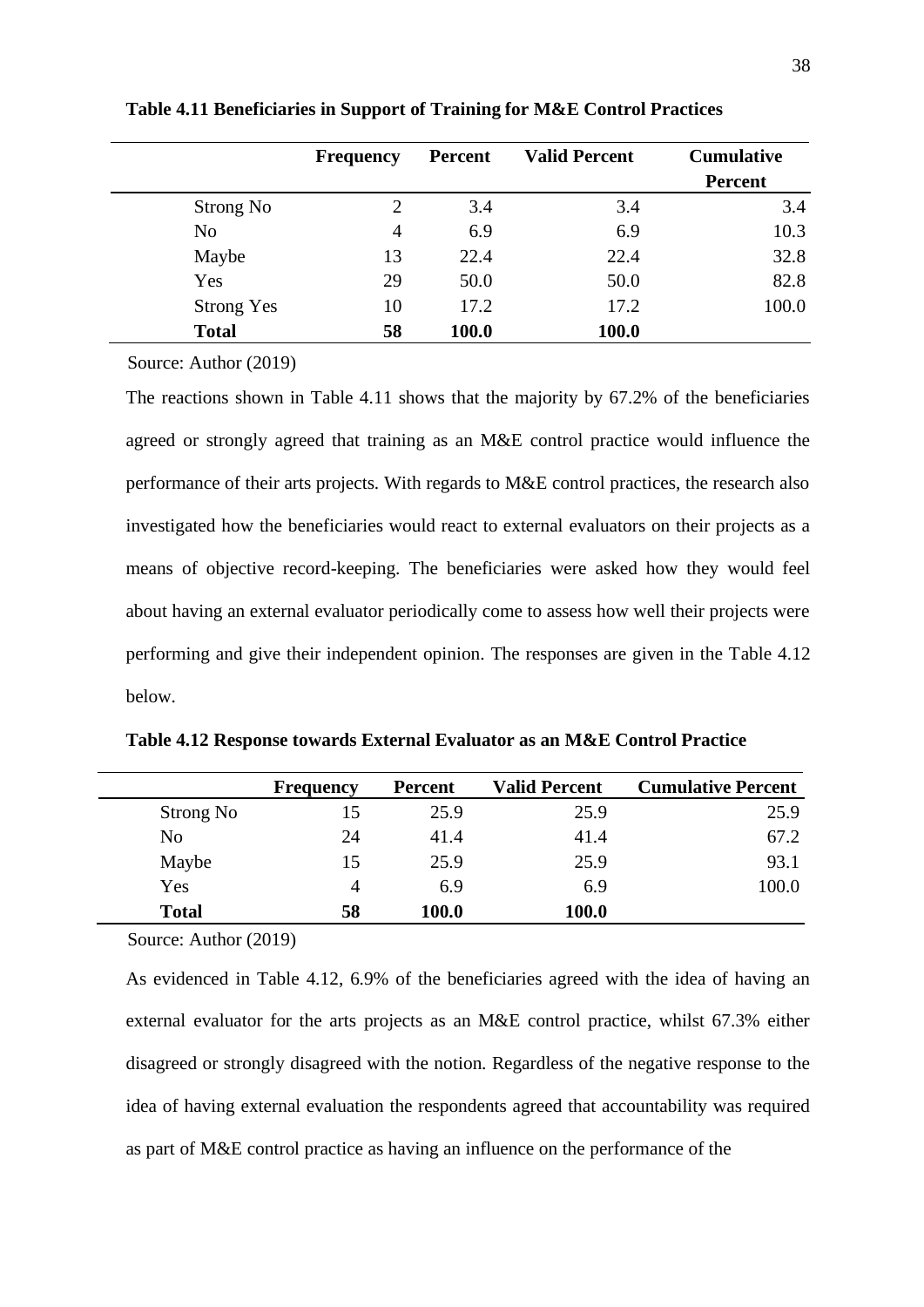government sponsored arts projects. Table 4.13 below shows what the beneficiaries thought of the need for accountability as an M&E control practice to influence the performance of their arts projects.

|                       | <b>Frequency</b> | <b>Percent</b> | <b>Valid</b>   | <b>Cumulative</b> |
|-----------------------|------------------|----------------|----------------|-------------------|
|                       |                  |                | <b>Percent</b> | <b>Percent</b>    |
| Neutral               | 3                | 4.4            | 4.4            | 4.4               |
| Agree                 | 28               | 41.2           | 41.2           | 45.6              |
| <b>Strongly Agree</b> | 37               | 54.4           | 54.4           | 100.0             |
| <b>Total</b>          | 68               | 100.0          | 100.0          |                   |

**Table 4.13 Accountability for Performance as M&E Control Practice**

Source: Author (2019)

95.6% of all respondents agreed that accountability of the artist to the NACN as an M&E control practice would immensely influence the performance of their arts projects and usher them to better sustainability of their arts careers. As part of accountability, the influence of record keeping as part of M&E control practices methods such as the use of reports was also part of the questionnaire. 54% of the respondents strongly agreed whilst 41.2% agreed that accountability would improve performance in comparison to the 4.4 who were neutral and no one disagreed. In as much as there were more respondents who agreed with the need to keep statistics as part of accountability agreement. The research also investigated if beneficiaries would keep statistics as part of them being accountable as shown in Table 4.14 below.

|                   | <b>Frequency</b> | <b>Percent</b> | <b>Valid</b> | <b>Cumulative</b> |
|-------------------|------------------|----------------|--------------|-------------------|
|                   |                  |                | Percent      | Percent           |
| Strong No         | 5                | 7.4            | 7.4          | 7.4               |
| N <sub>o</sub>    | 13               | 19.1           | 19.1         | 26.5              |
| Maybe             | 26               | 38.2           | 38.2         | 64.7              |
| Yes               | 17               | 25.0           | 25.0         | 89.7              |
| <b>Strong Yes</b> | 7                | 10.3           | 10.3         | 100.0             |
| <b>Total</b>      | 68               | 100.0          | 100.0        |                   |

**Table 4.14 Statistical Data Collection for M&E Control Practice**

Source: Author (2019)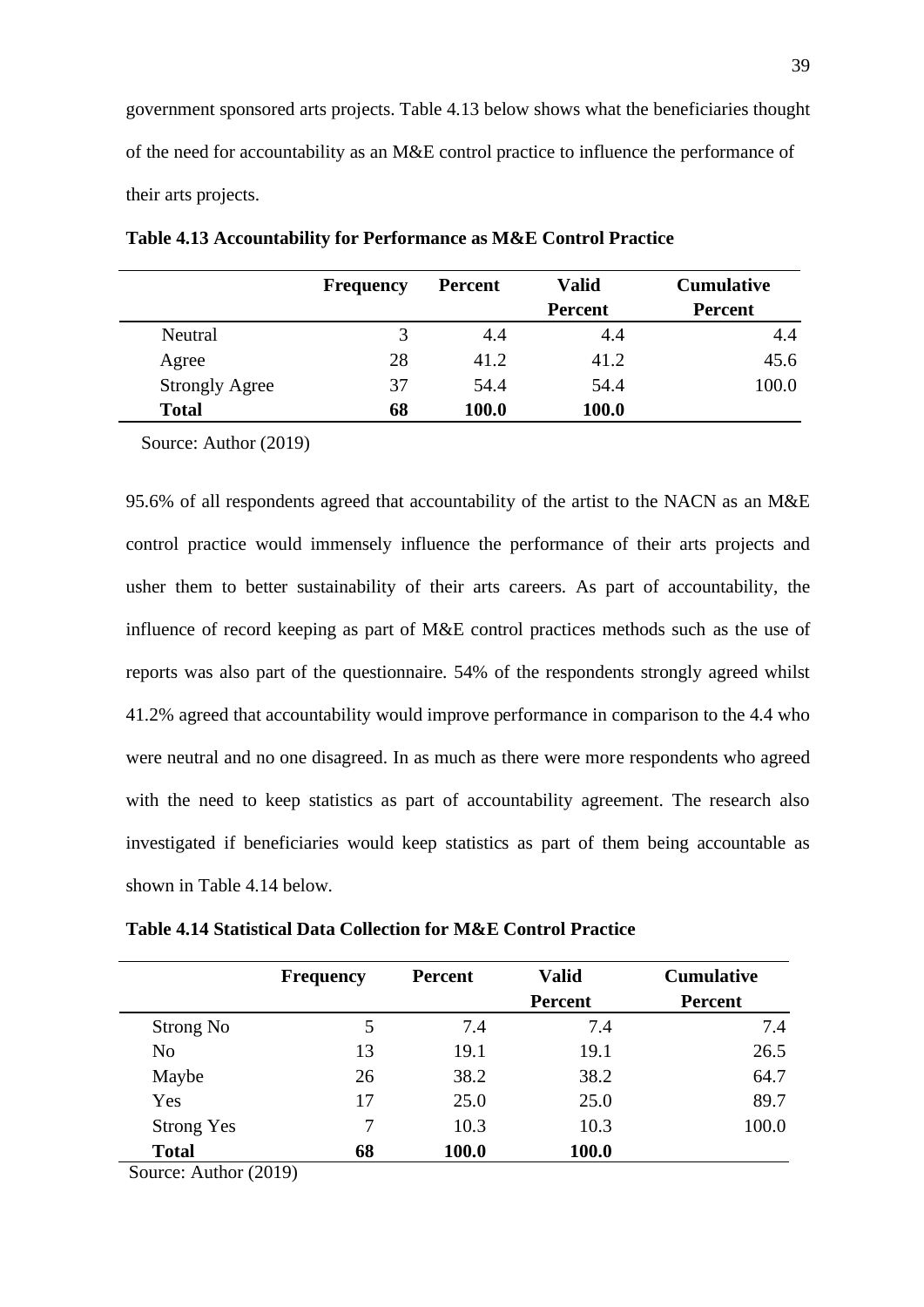From the data shown in Table 4.14 above, 38.2%, who were the highest percentage, of the beneficiaries were the unsure of the benefit of keeping statistics towards the performance of their arts projects 25% of the respondents agreed and a total of 26.5% disagreed and strongly disagreed that collecting statistical information would influence the performance of arts projects which are government sponsored.

#### **4.6 M&E Communication Practices for Performance**

The third independent variable was how M&E communication of project progression influenced the performance of the government funded arts projects. Beneficiaries were asked how often they reported to the NACN and how they thought M&E communication practices would influence their performance level. The results from the survey are tabulated in Table 4.18 below.

|              | <b>Frequency</b> | Percent | <b>Valid Percent</b> | <b>Cumulative Percent</b> |
|--------------|------------------|---------|----------------------|---------------------------|
| D            |                  | 4.4     | 4.4                  | 4.4                       |
| N            | 12               | 17.6    | 17.6                 | 22.1                      |
| А            | 40               | 58.8    | 58.8                 | 80.9                      |
| <b>SA</b>    | 13               | 19.1    | 19.1                 | 100.0                     |
| <b>Total</b> | 68               | 100.0   | 100.0                |                           |

**Table 4.18 M&E Communications practice for Performance**

Source: Author (2019)

From Table 4.18 it can be seen that information that the majority by 77.9% of all the respondents either agreed or strongly agreed that M&E communications practice did influence the level of performance of the arts projects because communication gave perspective as to how well they were doing. Communication alone as an M&E practice was not only questioned but also channels used by the NACN were put to question and all stakeholders were asked if they were happy with the methods, channels and frequency of communication. Table 4.19 below shows how many of the respondents were satisfied with the current levels of communication practice.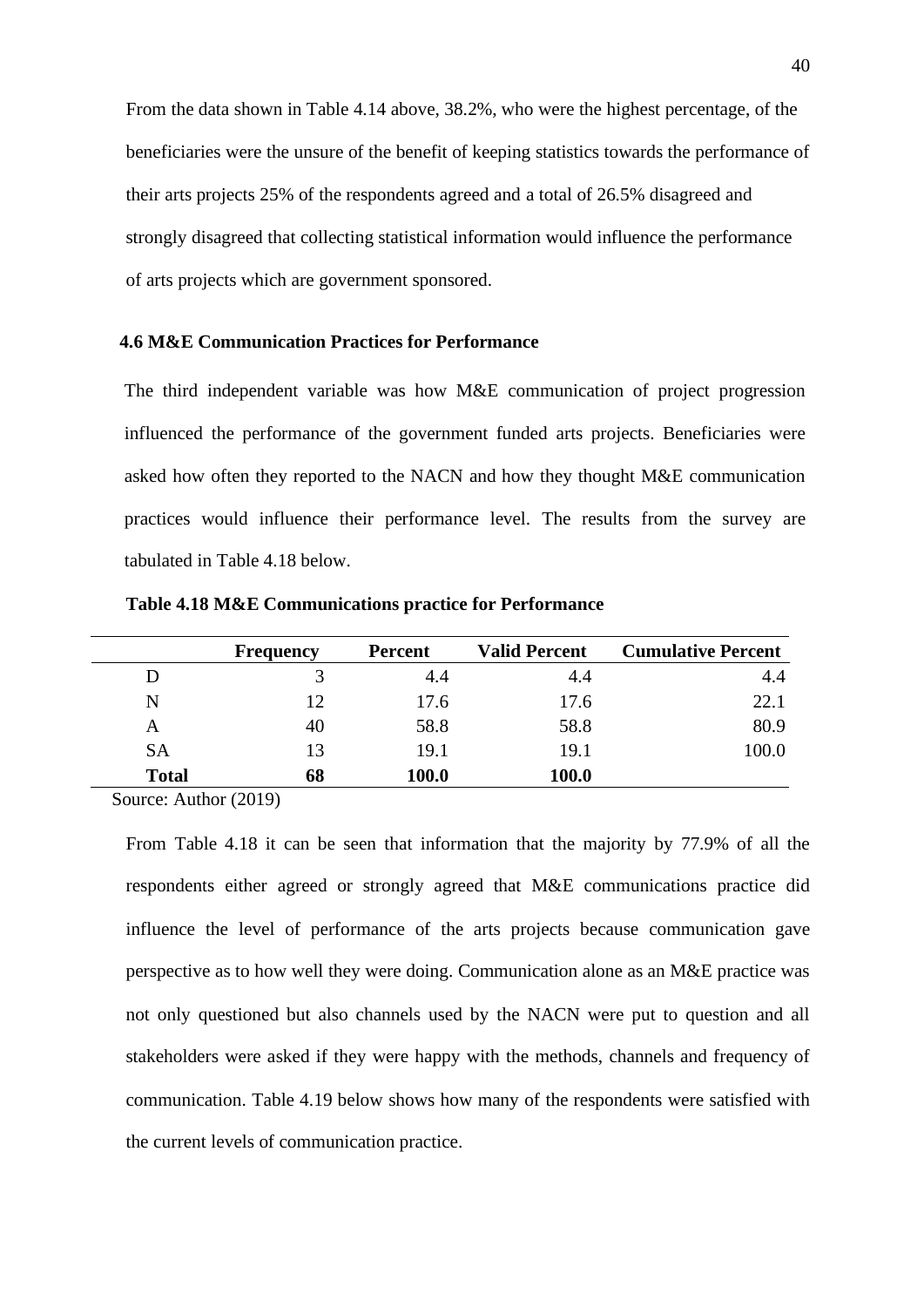|               | Frequency      | Percent | Valid Percent | Cumulative |
|---------------|----------------|---------|---------------|------------|
|               |                |         |               | Percent    |
| No            | $\overline{4}$ | 5.9     | 5.9           | 5.9        |
| Maybe         | 10             | 14.7    | 14.7          | 20.6       |
| Yes           | 32             | 47.1    | 47.1          | 67.6       |
| <b>Strong</b> | 22             | 32.4    | 32.4          | 100.0      |
| Yes           |                |         |               |            |
| <b>Total</b>  | 68             | 100.0   | 100.0         |            |
|               |                |         |               |            |

**Table 4.19 Satisfaction with M&E Communication Practices**

Source: Author (2019)

The majority of respondents of 79.5% either agreed or strongly agreed that the communication was positive and was being done well, though a sizeable 20.6% were either unsure or disagreed that the communication was satisfactory and/or was conducted well.

#### **4.7 Combined Influence of M&E Practices on the Performance of Government**

#### **Sponsored Arts Projects**

In order to investigate the influence of M&E Practices on the performance of government funded arts projects in Namibia regression analysis was used. Three independent variables: Planning Practice  $(X_1)$ , Control Practice  $(X_2)$  and Communication practice against the dependent variable project performance. Project performance was measured using two indicators: Documentation of the arts projects and the choice to be a career artist. The variables were tested using the variables shown in Table 4.20 below.

| Table 4.20: ANOVA table |  |  |
|-------------------------|--|--|
|-------------------------|--|--|

| Model |                                                   | Sum of         | Df      | Mean         | F    | Sig.       |
|-------|---------------------------------------------------|----------------|---------|--------------|------|------------|
|       |                                                   | Squares        |         | Square       |      |            |
|       | Regression<br>Residual                            | .075<br>11.358 | 3<br>64 | .025<br>.177 | .142 | $.935^{b}$ |
|       | Total                                             | 11.434         | 67      |              |      |            |
|       | a. Dependent Variable: Performance                |                |         |              |      |            |
|       | b. Predictors: (Constant), M&E CM, M&E PP, M&E CP |                |         |              |      |            |
|       |                                                   |                |         |              |      |            |

Source: Author (2019)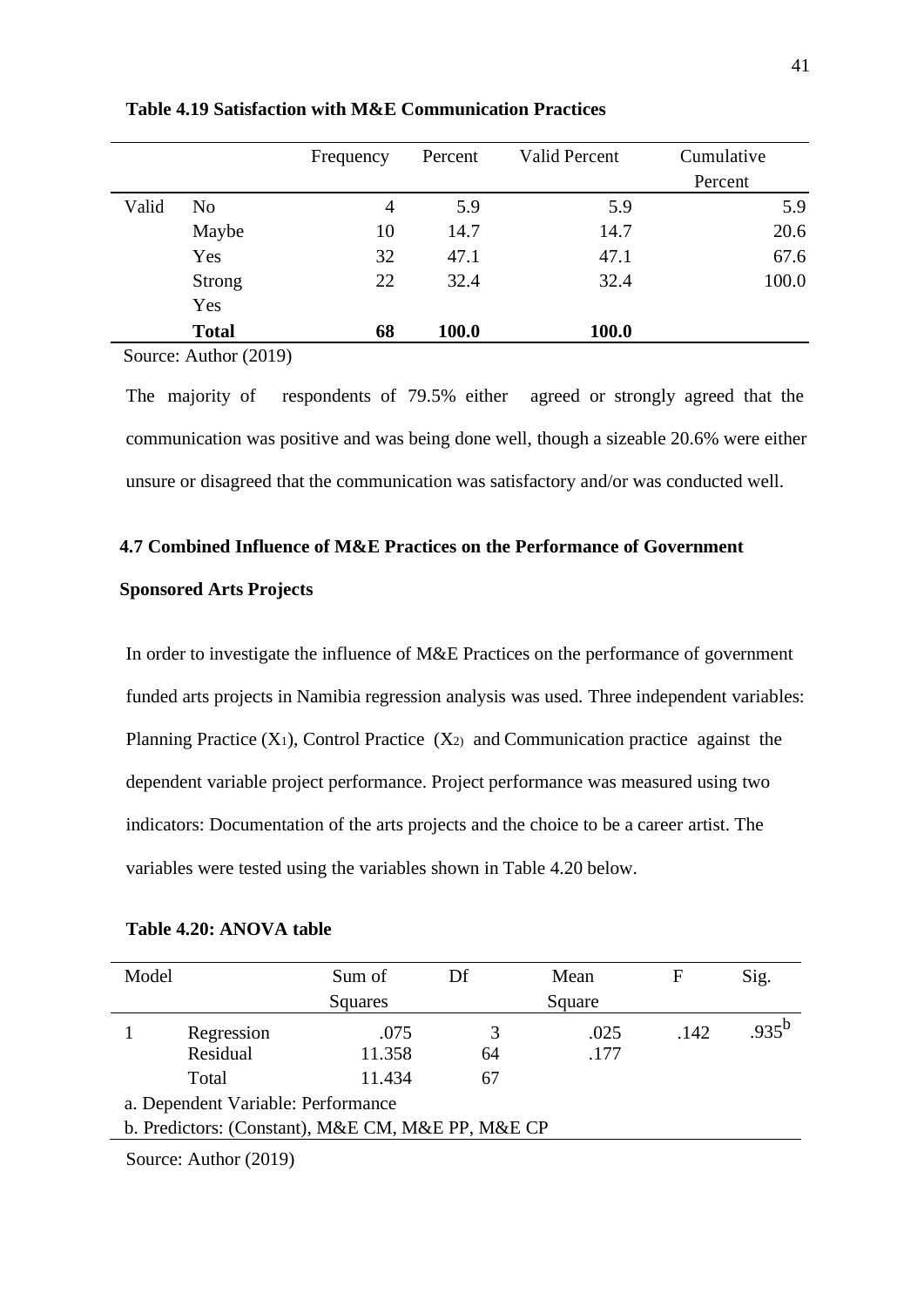# **4.7.1 Test of Hypothesis 1: Monitoring and Evaluation Planning Practice has no Significant Influence on the Performance of Government Sponsored Artists in Namibia**

Based on the findings from the analysis of questionnaire items on performance of government sponsored arts projects and M&E practice (see Appendix), the study sought to test the first hypothesis of the study. The researcher used the linear regression statistical method in predicting the value of the independent variable (M&E planning practice) and the performance of government sponsored arts projects in Namibia (dependent variable). Findings of the regression test are presented in Table 4.21 as follows.

| Table 4.21: Model summary of hypothesis 1 |  |
|-------------------------------------------|--|
|-------------------------------------------|--|

| Model |            | R Square                                             | Adjusted R<br>Square | Std. Error of the<br>Estimate |
|-------|------------|------------------------------------------------------|----------------------|-------------------------------|
|       | $.018^{a}$ | .000<br>a. Predictors: (Constant), Planning Practice | $-.015$              | .41615                        |

Source: Author (2019)

The above displayed the results in Table 4.22 explain the degree to which the variance in the performance of government sponsored arts projects is explained by M&E planning practices. The *R* value indicates the simple correlation and is 0.018, which represents a very weak correlation while the  $R^2$  value indicates how much of the total variation in the dependent variable, performance of government sponsored arts projects, is explained by the independent variable. In this case, 0% can be explained. Table 4.22 below shows the regression analysis for the first hypothesis that Monitoring and evaluation planning practice has no significant influence on the performance of government sponsored artists in Namibia.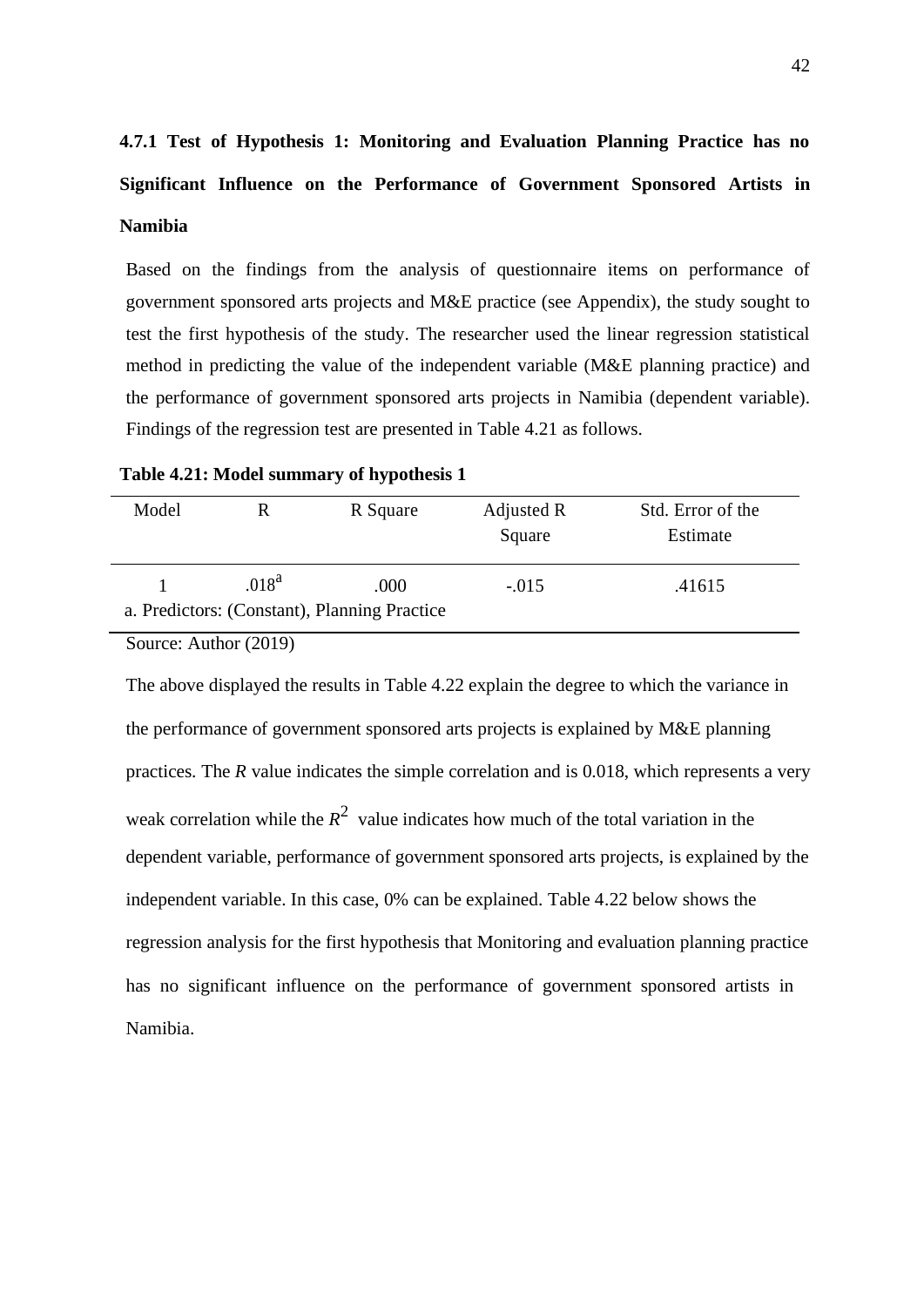|                                                  | Model                 | Sum of  | Df | Mean   | F    | Sig.        |
|--------------------------------------------------|-----------------------|---------|----|--------|------|-------------|
|                                                  |                       | Squares |    | Square |      |             |
|                                                  | Regression            | .004    |    | .004   | .022 | $0.883^{b}$ |
|                                                  | Residual              | 11.430  | 66 | .173   |      |             |
|                                                  | Total                 | 11.434  | 67 |        |      |             |
| a. Dependent Variable: Performance               |                       |         |    |        |      |             |
| b. Predictors: (Constant), M&E Planning Practice |                       |         |    |        |      |             |
|                                                  | Source: Author (2019) |         |    |        |      |             |

**Table 4.22: ANOVA table for hypothesis 1**

As shown in the Table 4.23, at p-value of 0.883 which is greater than 0.05. This implies that there is no significant relationship between the independent and the dependent variables. The coefficients for hypothesis 1 are shown in table 4.23 below.

| Model                              |            |       | Unstandardized<br>Coefficients | Standardize<br>d<br>Coefficients |        | Sig. |
|------------------------------------|------------|-------|--------------------------------|----------------------------------|--------|------|
|                                    |            | B     | Std. Error                     | <b>Beta</b>                      |        |      |
|                                    | (Constant) | 4.323 | .305                           |                                  | 14.168 | .000 |
|                                    | Planning   | .013  | .089                           | .018                             | .148   | .883 |
|                                    | Practice   |       |                                |                                  |        |      |
| a. Dependent Variable: Performance |            |       |                                |                                  |        |      |
| Source: Author (2019)              |            |       |                                |                                  |        |      |

**Table 4.23: Coefficients table for hypothesis 1**

At 5% level of significance, the coefficient Table 4.23 above displays a significance value of 0.883 ( $\beta$  = .018; t = 0.148; p>0.05). In terms of significant association, the table reveals that since the significance level of the model is greater than 0.05, the null hypothesis which states that "HO: Monitoring and evaluation planning practice has no significant influence on the performance of government sponsored artists in Namibia", is therefore accepted.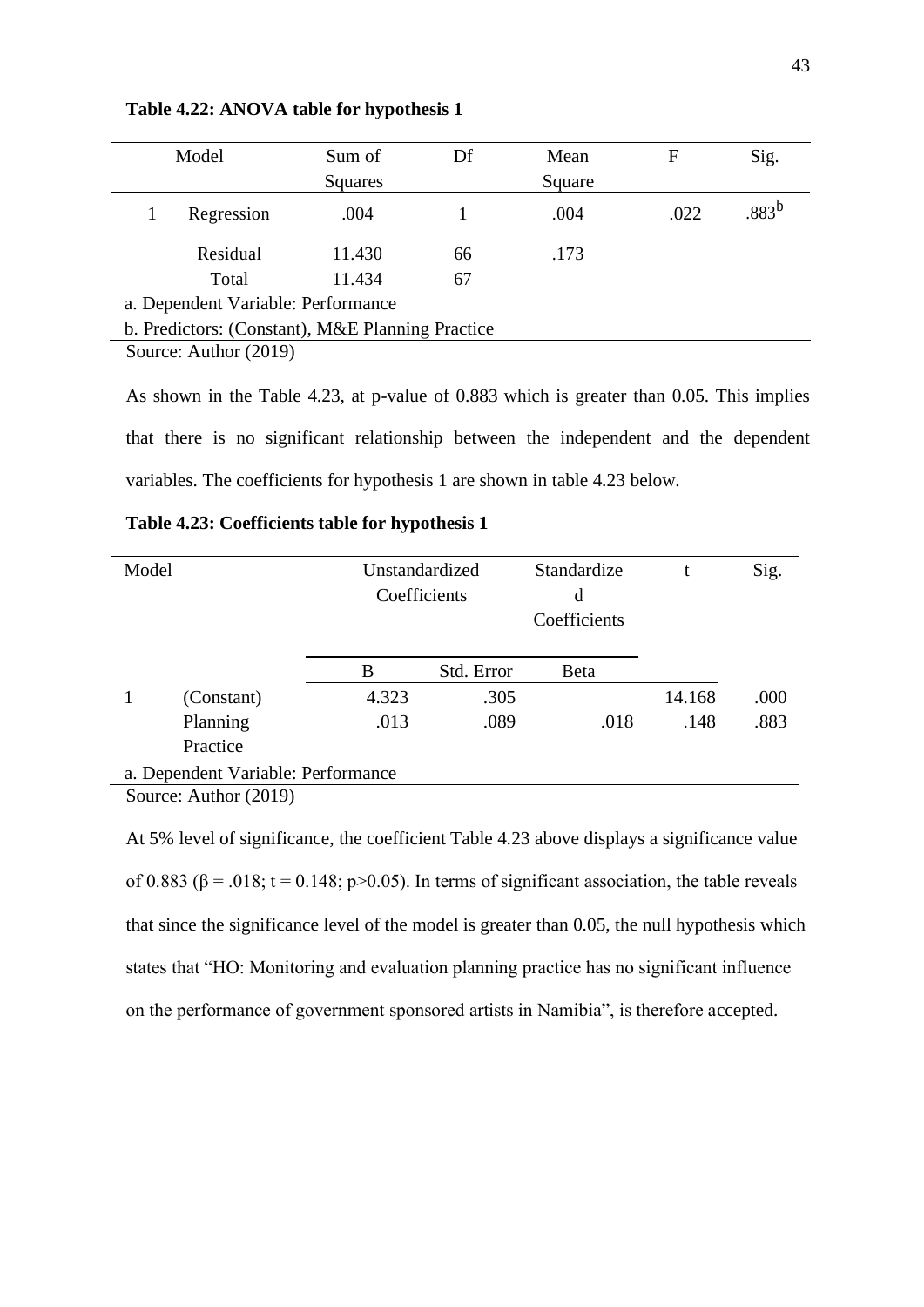**4.7.2 Test of Hypothesis 2: Monitoring and Evaluation Control Practice has no Significant Influence on the Performance of Government Sponsored Artists in Namibia**

Based on the findings from the analysis of questionnaire items (see Appendix) on performance of government sponsored arts projects and M&E control practice, the study sought to test the second hypothesis of the study. Like hypothesis 1, researcher used the linear regression statistical method in predicting the value of the independent variable (M&E control practice) and the performance of government sponsored arts projects in Namibia (dependent variable). The regression findings are presented in Table 4.24 as follows.

**Table 4.24: Model Summary of Hypothesis 2**

| Model |                   | R Square                                                 | <b>Adjusted R Square</b> | Std. Error of the<br>Estimate |
|-------|-------------------|----------------------------------------------------------|--------------------------|-------------------------------|
|       | .041 <sup>a</sup> | .002<br>a. Predictors: (Constant), M&E Control Practices | $-.013$                  | .41588                        |

Source: Author (2019)

The results in table 4.24 above explain the degree to which the variance in the performance of government sponsored arts projects is explained by M&E control practices. The *R* value indicates the simple correlation and is 0.041, which represents a weak correlation while the *R Square* value -0.013 indicates how much of the total variation in the dependent variable, performance of government sponsored arts projects is explained by M&E control practices. Table 4.25 below shows the regression analysis for the first hypothesis that Monitoring and evaluation control practice has no significant influence on the performance of government sponsored artists in Namibia**.**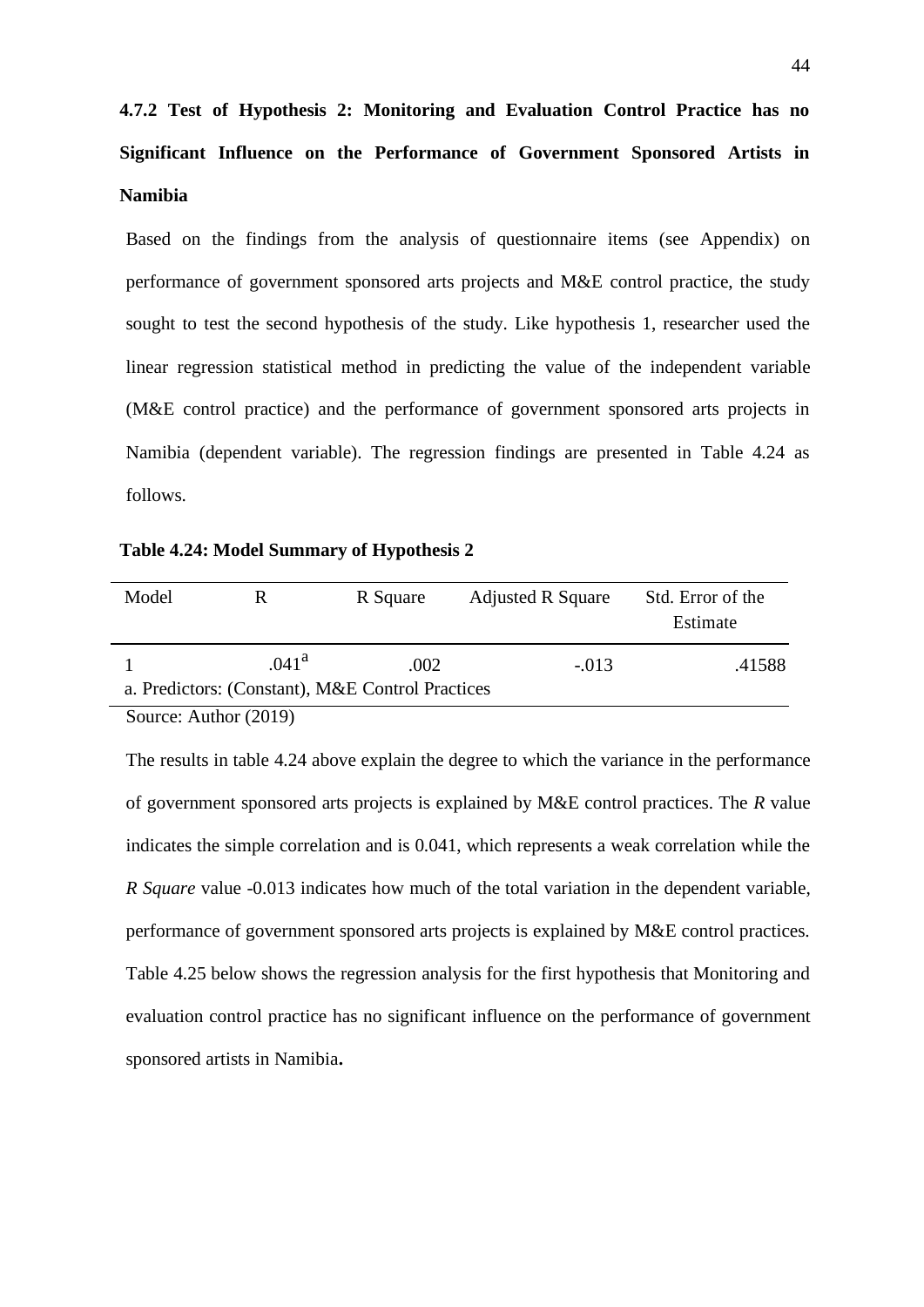| <b>Model</b> |                                                  | Sum of          | Df | <b>Mean</b>   | F     | Sig.     |
|--------------|--------------------------------------------------|-----------------|----|---------------|-------|----------|
|              |                                                  | <b>Squares</b>  |    | <b>Square</b> |       |          |
|              | Regression<br>Residual                           | 0.019<br>11.415 | 66 | 0.019<br>.173 | 0.109 | $.742^b$ |
|              | Total                                            | 11.434          | 67 |               |       |          |
|              | a. Dependent Variable: Performance               |                 |    |               |       |          |
|              | b. Predictors: (Constant), M&E Control Practices |                 |    |               |       |          |
|              | $\alpha$ $\lambda$ $\mu$ $\beta$ $\alpha$        |                 |    |               |       |          |

**Table 4.25: ANOVA table of hypothesis 2**

Source: Author (2019)

The analysis of variance Table 4.25 above further reveals that the model is appropriate for this data since p-value is 0.742, which is greater than 0.05. The implication of this is that there is no significant relationship between M&E control practices and the performance of government sponsored arts projects in Namibia. The coefficients for hypothesis 2 are shown in table 4.26 as follows.

| <b>Model</b>                       | <b>Unstandardized</b> |            | <b>Standardize</b>  | Т     | Sig. |
|------------------------------------|-----------------------|------------|---------------------|-------|------|
|                                    | <b>Coefficients</b>   |            | d                   |       |      |
|                                    |                       |            | <b>Coefficients</b> |       |      |
|                                    | B                     | Std. Error | Beta                |       |      |
| (Constant)                         | 4.279                 | .273       |                     | 15.65 | .000 |
|                                    |                       |            |                     | 6     |      |
| Control                            | .027                  | .081       | .041                | 3.330 | .742 |
| Practices                          |                       |            |                     |       |      |
| a. Dependent Variable: Performance |                       |            |                     |       |      |

**Table 4.26: Coefficients table of hypothesis 2**

Source: Author (2019)

Table 4.26 shows that at 5% significance level, the above results display a significance value of 0.000 ( $\beta$  = .041; t = 3.330; p>0.05). The results in the table indicate that a unit increase in M&E control practices increases the performance of government sponsored arts projects only by the rate of 0.027. In terms of significant association, the table reveals that since the significance level of the model (0.742) is greater than 0.05, the null hypothesis which states that "H0: Monitoring and evaluation control practice has no significant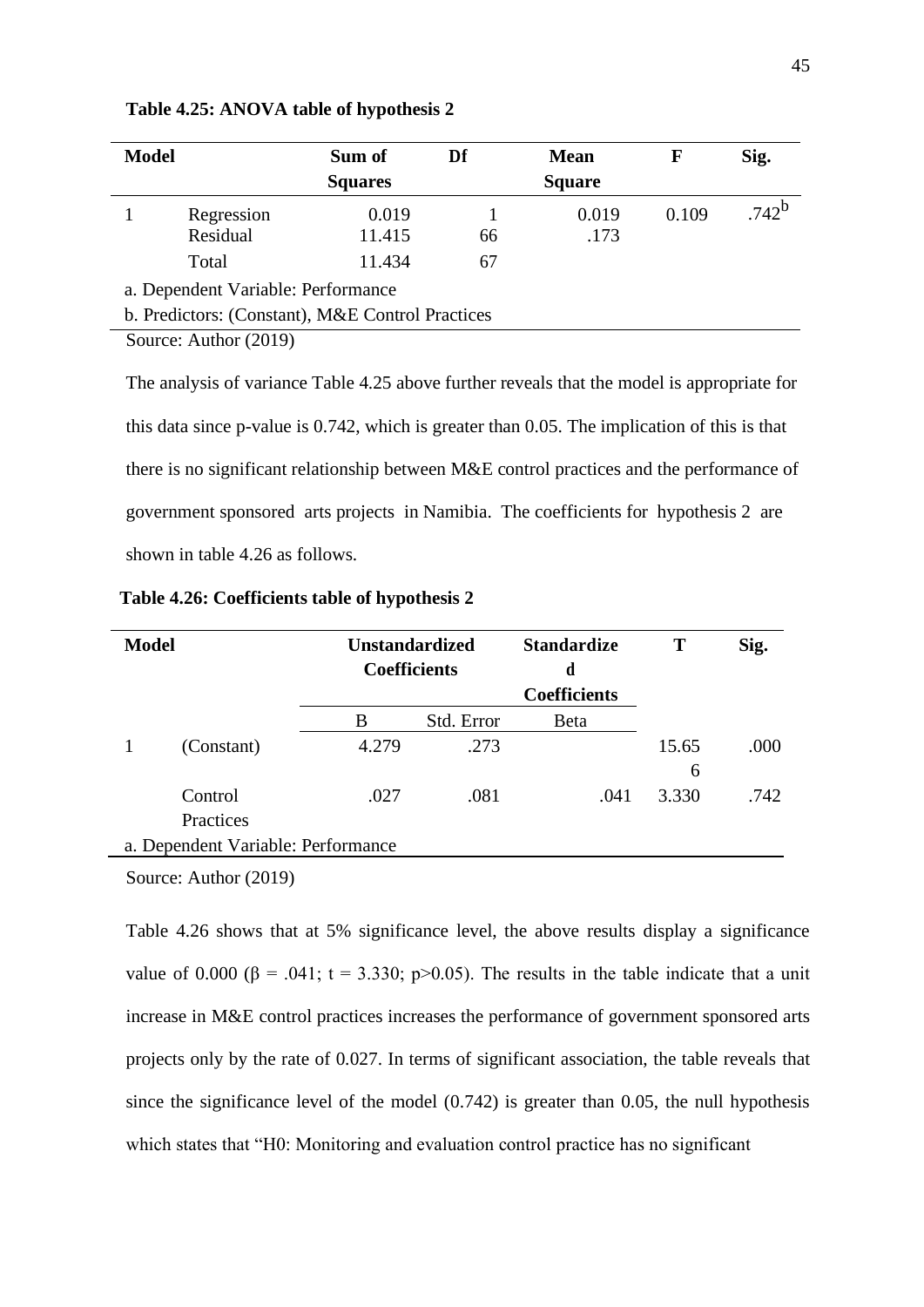influence on the performance of government sponsored artists in Namibia" is therefore accepted.

# **4.7.3 Test of Hypothesis 3: Monitoring and Evaluation Communication Practice has no Significant Influence on the Performance of Government Sponsored Artists in Namibia**

Following the analysis of questionnaire items on the performance of government sponsored arts projects and M&E communication practice (see Appendix), the study sought to test the last hypothesis of the study. The linear regression statistical model was adopted in predicting the value of the independent variable (M&E communication practice) and the performance of government sponsored arts projects in Namibia (dependent variable). Findings of the regression test are presented in the following Table 4.27.

**Table 4.27: Model summary of hypothesis 3**

| Model | к                 | R Square                                                       | <b>Adjusted R Square</b> | Std. Error of the<br>Estimate |
|-------|-------------------|----------------------------------------------------------------|--------------------------|-------------------------------|
|       |                   |                                                                |                          |                               |
|       | .346 <sup>a</sup> | .119<br>a. Predictors: (Constant), M&E Communication Practices | .126                     | .31502                        |
|       |                   |                                                                |                          |                               |

Source: Author (2019)

Table 4.27 above displays the results that explain the degree to which the variance in the performance of government sponsored arts projects is explained by M&E communication practices. The *R* value indicates the simple correlation and is 0.119, which represents some correlation while the  $R^2$  value indicates how much of the total variation in the dependent variable, performance of government sponsored arts projects, is explained by M&E communication practices. In this case, 11.9% can be explained. The regression analysis for the first hypothesis that Monitoring and evaluation communication practice has no significant influence on the performance of government sponsored artists in Namibia is shown in Table 4.28 as follows.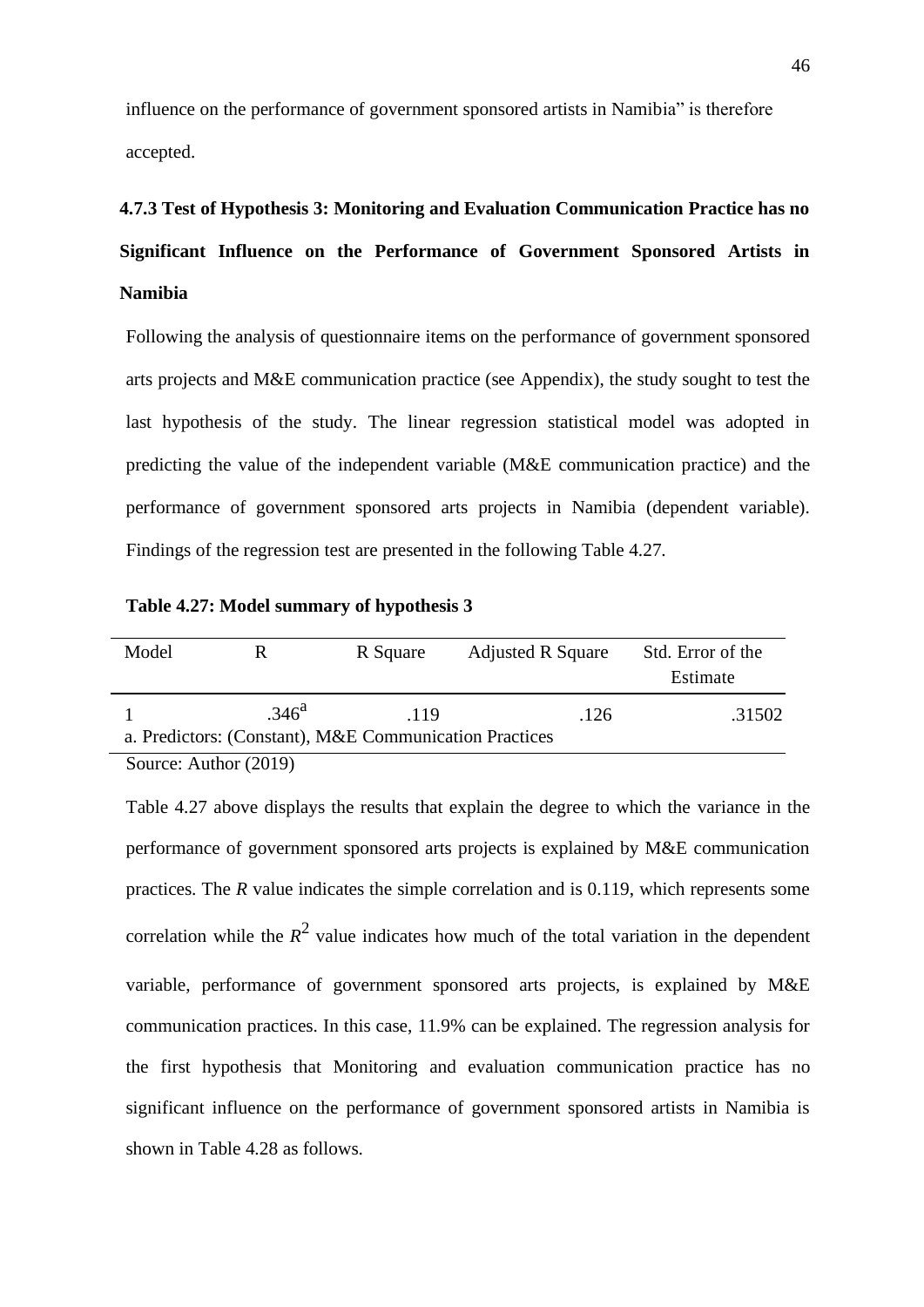| Model |                                                        | Sum of  | df | Mean   | F      | Sig.              |
|-------|--------------------------------------------------------|---------|----|--------|--------|-------------------|
|       |                                                        | Squares |    | Square |        |                   |
|       | Regression                                             | 6.166   |    | 6.166  | 18.341 | .000 <sup>r</sup> |
|       | Residual                                               | 11.368  | 66 | .125   |        |                   |
|       | Total                                                  | 17.534  | 67 |        |        |                   |
|       | a. Dependent Variable: Performance                     |         |    |        |        |                   |
|       | b. Predictors: (Constant), M&E Communication Practices |         |    |        |        |                   |
|       | Source: Author (2019)                                  |         |    |        |        |                   |

#### **Table 4.28: ANOVA table for hypothesis 3**

As seen in table 4.28 above, at p-value of 0.000 which is less than 0.05, implies that there is a significant relationship between the independent and the dependent variables. The coefficients for hypothesis 3 are shown in table 4.29 as follows.

|  | Table 4.29: Coefficients table for hypothesis 3 |  |  |  |
|--|-------------------------------------------------|--|--|--|
|--|-------------------------------------------------|--|--|--|

| Model                              |               | Unstandardized |              | Standardiz   |        | Sig. |
|------------------------------------|---------------|----------------|--------------|--------------|--------|------|
|                                    |               |                | Coefficients | ed           |        |      |
|                                    |               |                |              | Coefficient  |        |      |
|                                    |               |                |              | S            |        |      |
|                                    |               | В              | Std. Error   | <b>B</b> eta |        |      |
|                                    | (Constant)    | 2.710          | .256         |              | 13.464 | .000 |
|                                    | Communication | .341           | .042         | .376         | 7.117  | .000 |
|                                    | Practices     |                |              |              |        |      |
| a. Dependent Variable: Performance |               |                |              |              |        |      |

Source: Author (2019)

Table 4.29 reveals that at 5% level of significance, the coefficient table above displays a significance value of 0.883 ( $\beta$  = .376; t = 0.719; p>0.05). In terms of significant association, the table reveals that since the significance level of the model is less than 0.05, the null hypothesis which states that "HO: Monitoring and evaluation communication practice has no significant influence on the performance of government sponsored artists in Namibia", is therefore rejected.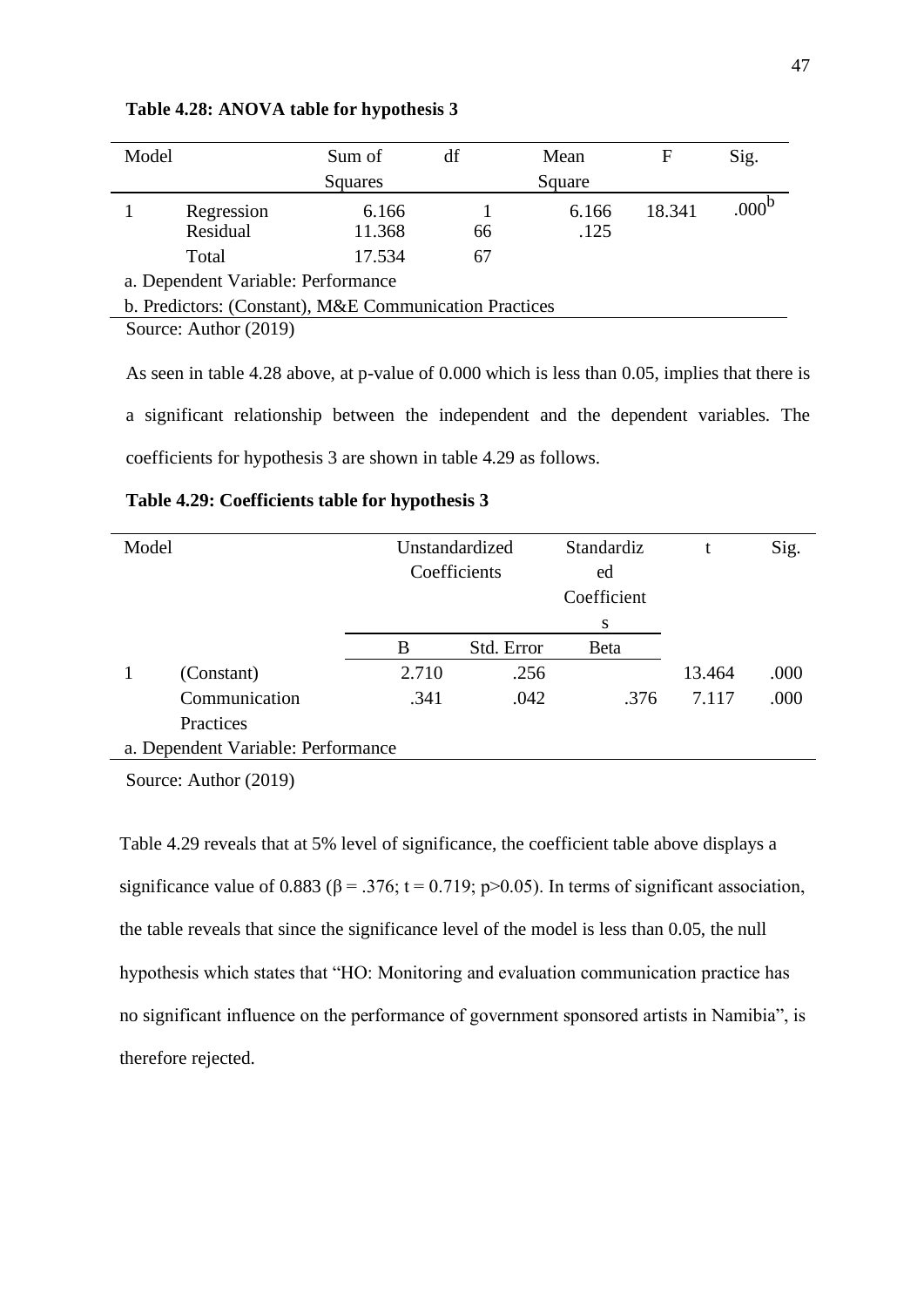#### **4.8 Summary of Regression Analysis**

The results of regressing the three (3) independent variables against performance of government sponsored arts projects in Namibia can be seen in Table 4.25. They show the three (3) independent variables that are entered, the R (0.437) which is the correlation of the three (3) independent variables with the dependent variable. After all the inter correlation among the three (3) independent variables are taken into account, and the R square is (0.191). This is the explained variance and is actually the square of the multiple R  $(0.437)^2$ . Thus only 19.1% of the three variables influence the dependent variable. The reliability of the overall research instrument was 0.72 which is within the Cronbach alpha value of 0.70. The model summary is shown in table 4.30 as follows.

**Table 4.30 Model Summary<sup>b</sup>**

| Model |            | R Square Adjusted R | Std. Error of | Durbin-Watson |
|-------|------------|---------------------|---------------|---------------|
|       |            | Square              | the Estimate  |               |
|       | $.437^{a}$ | '76                 | 28309         |               |

a. Predictors: (Constant), PP, CP, CMP

b. Dependent Variable: GSP

Source: Research Data (2019)

The ANOVA Table 4.30 shows that the F value of 2.2579 is significant at the 0.00 level, what the results mean is that 19.1% of the variance (R-square) in government sponsored arts project performance has been significantly explained by the three (3) independent variables as shown in table 4.31 as follows.

# **Table 4.31 ANOVA<sup>a</sup>**

| Squares<br>Square<br>2.054<br>4.4001<br>.5135<br>Regression<br>4<br>Residual<br>3.150<br>.1167<br>27<br>Total<br>5.204 | Model | Sum of | Df | Mean | н | Sig.              |
|------------------------------------------------------------------------------------------------------------------------|-------|--------|----|------|---|-------------------|
|                                                                                                                        |       |        |    |      |   |                   |
|                                                                                                                        |       |        |    |      |   | .000 <sup>b</sup> |
|                                                                                                                        |       |        |    |      |   |                   |

a. Dependent Variable: GSP

b. Predictors: (Constant), PP, CP, CMP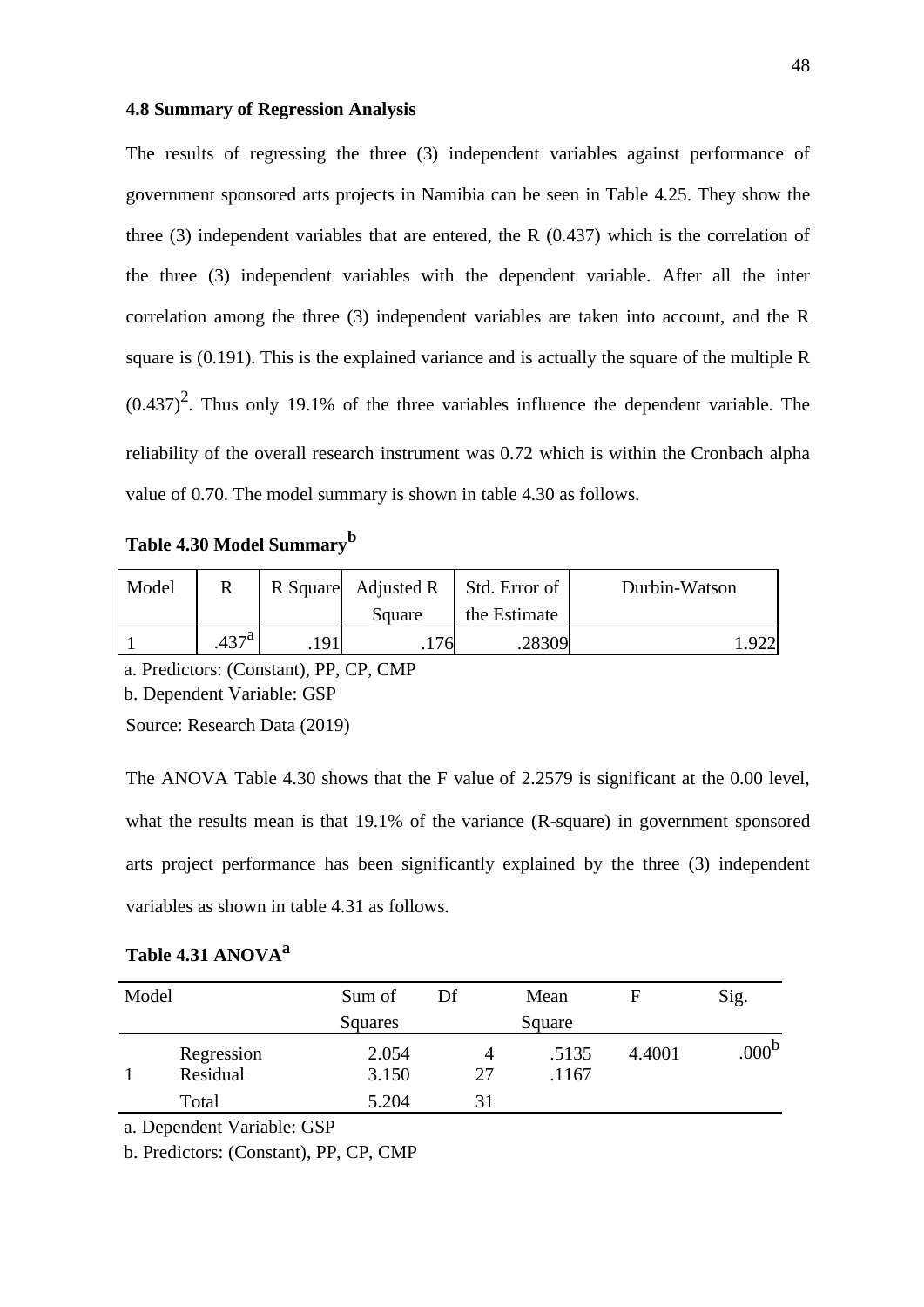The table 4.32 below indicates the coefficient values of the linear regression line.

 $Y=a+b_1X_1+b_2X_2+b_3X_3+\mu$  i. the Y and X values are explained in chapter three.

| Model                              |            | Unstandardized |       | Standardized | T      | Sig. | Collinearity      |            |
|------------------------------------|------------|----------------|-------|--------------|--------|------|-------------------|------------|
|                                    |            | Coefficients   |       | Coefficients |        |      | <b>Statistics</b> |            |
|                                    |            | B              | Std.  | <b>B</b> eta |        |      | Toler             | <b>VIF</b> |
|                                    |            |                | Error |              |        |      | ance              |            |
|                                    | (Constant) | 4.369          | .326  |              | 13.409 | .000 |                   |            |
|                                    | M&E PP     | .013           | .305  | .018         | .148   | .883 | .231              | 4.335      |
|                                    | M&E CP     | .027           | .081  | .041         | 3.330  | .742 | .225              | 4.445      |
|                                    | M&E CM     | .341           | .042  | .376         | 7.117  | .000 | .949              | 1.054      |
| a. Dependent Variable: Performance |            |                |       |              |        |      |                   |            |

|  | <b>Table 4.32: Regression Coefficients</b> |  |
|--|--------------------------------------------|--|
|--|--------------------------------------------|--|

Source: Author (2019)

The above Table 4.32 presents the coefficients of the regression. According to the findings, M&E planning process ( $p=0.883$ ) and M&E control planning (0.742) are not significant since the p values are greater than 0.05. On the hand, M&E ( $p=0.000$ ) is significant in predicting the performance of government-sponsored arts projects in Namibia since the p value is less than 0.05.

The interpretation of coefficients derived from the regression model as indicated in the table give rise to the equation as shown below:

#### **Y = 4.369 + 0.013X<sup>1</sup> + 0.027X<sup>2</sup> + 0.341X<sup>3</sup> Whereby;**

 $(Y = Performance, X_1 = Planning Practice, X_2 = Control Practice and X_3 = Communication$ practice

The findings specify that given that all the factors researched, arts performance will be 4.369 units. When all the factors are held constant, a single unit change in M&E planning practice would change performance of the arts projects by 0.013 units. When all factors are held constant a single unit change in M&E control practices would affect performance by 0.027 units. Lastly, when all factors are constant and M&E communication practices were to change by one unit, performance of the arts projects would change by 0.341 units. M&E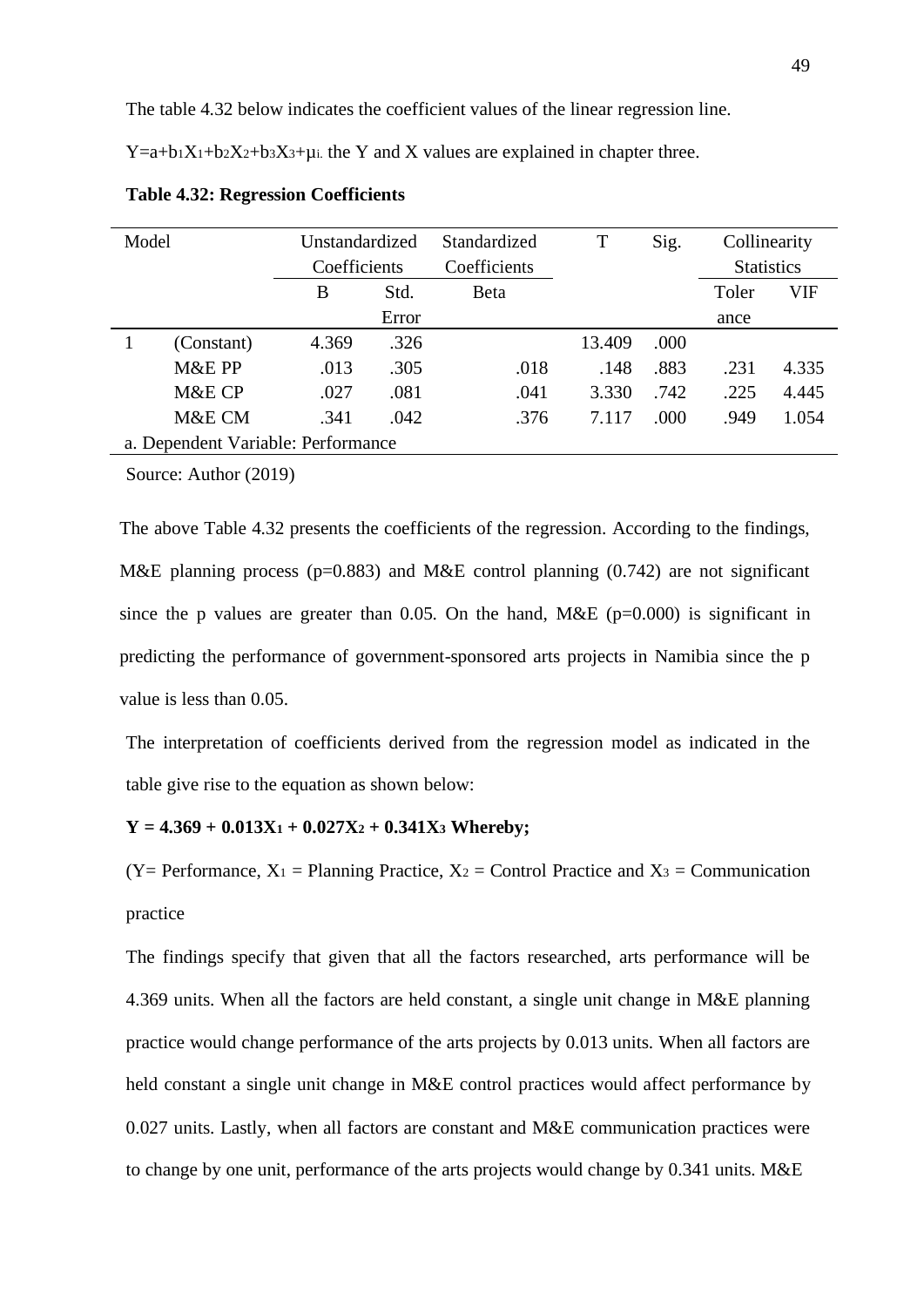planning practices, M&E control practices and M&E communication practices were found to increase the performance of government-funded arts projects in Namibia.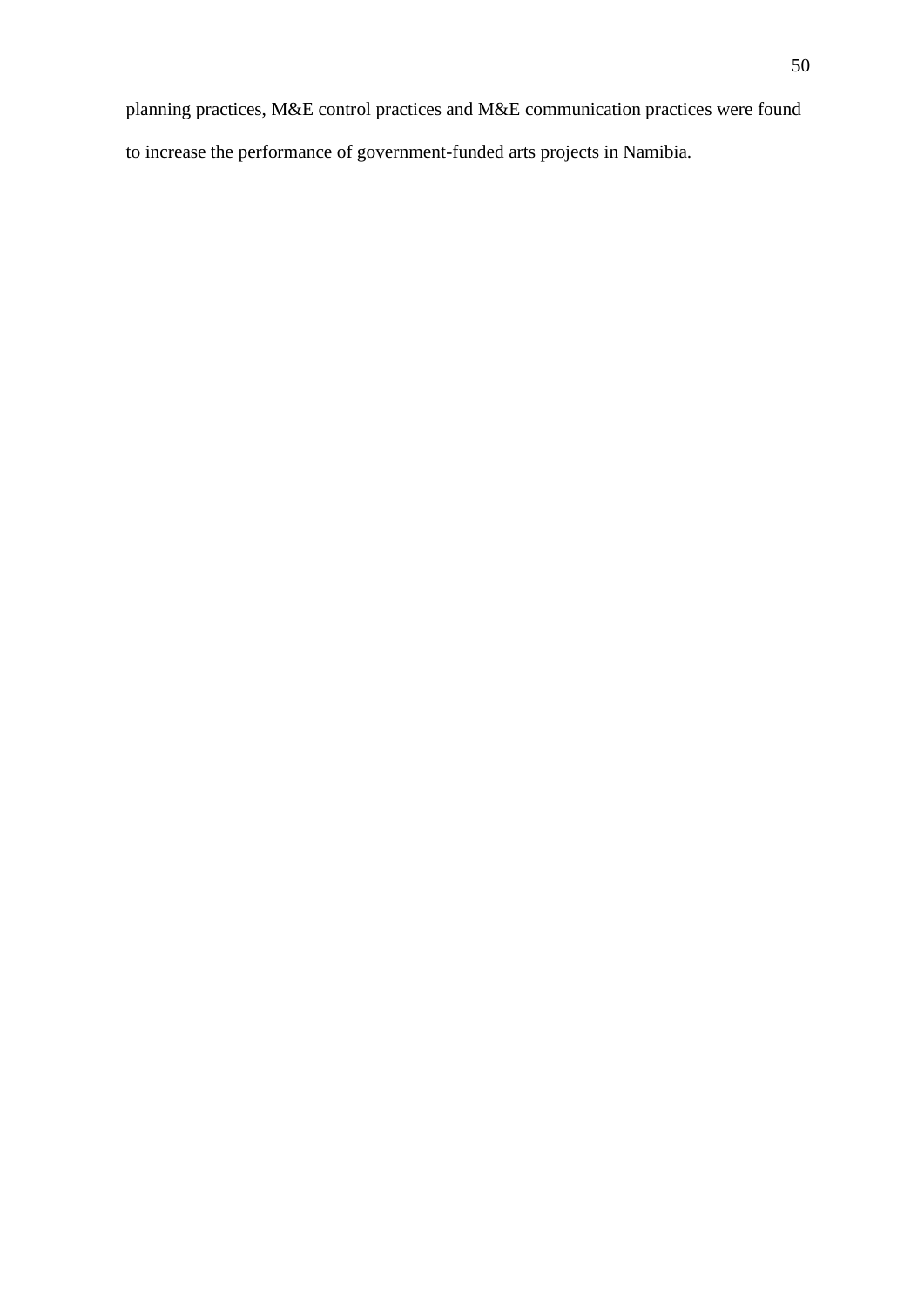# **CHAPTER FIVE: SUMMARY OF FINDINGS, DISCUSSION, CONCLUSION AND RECOMMENDATIONS**

### **5.1 Introduction**

This chapter presents the summary of major findings, the discussion, conclusion and recommendations from the research done on the influence of M&E practices (planning, control and communication practices), on the performance of government funded arts projects looking at the National Arts Council of Namibia as a case study.

#### **5.2 Summary of Major Findings**

The main findings presented in this section are presented in relation to the objectives stated at the beginning of this research document in the first chapter. The main finding was that M&E practices do and can influence the performance of government-sponsored arts projects for the better because they demand accountability. As it is, the NACN does not have documented M&E systems to show, however they have some M&E practices which are badly recorded and often spoken about from memory and little from documentation. As the statement of the problem stated in chapter one, the research set out to find out if the accountable practices that are driven by results and oriented by performance as highlighted in the NDP5 document (Ministry of Economic Planning, 2017).

The NACN has indeed done a tremendous job in funding artistic projects of various genres which otherwise stood little or no chance of realization without their intervention. It was evident that the beneficiaries were mostly grateful for the opportunities which came from being able to bring their projects to life. However, aside from the excited reactions and the side comments towards the research, the NACN fund beneficiaries were very keen on learning how they could use M&E practices for their specific projects to ensure not only success for their current projects but future projects to come.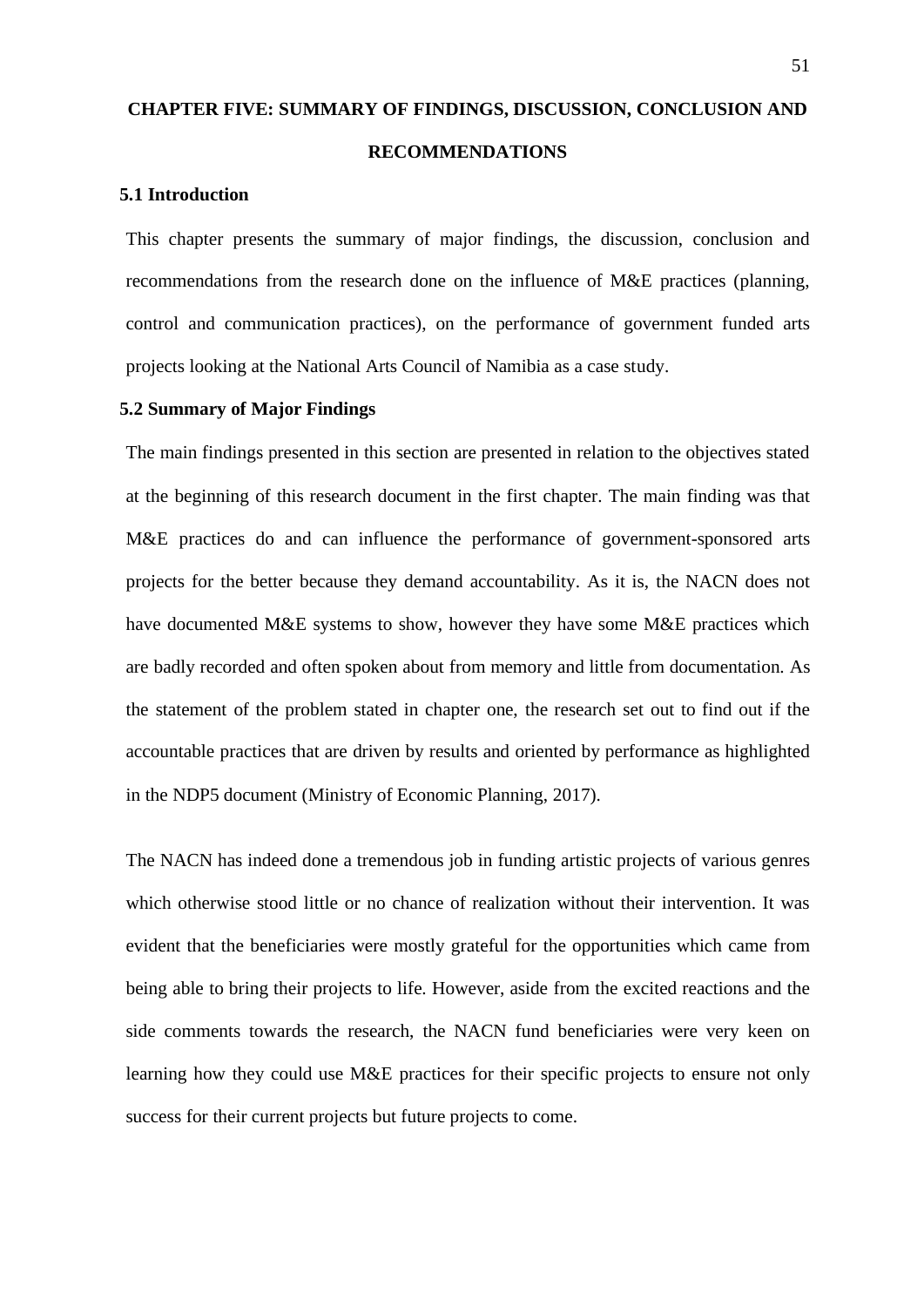65% of the beneficiaries believe that the arts can be full time careers and those were the most keen to have M&E Systems implemented as part of the support tools that come from the NACN. The NACN itself was aware that there was need for them to start consciously implementing M&E practices by establishing an M&E system which works for them as well as the beneficiaries within the constraints of the council, particularly the financial constraints. The beneficiaries were not open to the idea of having external evaluators to assess their projects, unlike the council members who appreciated the M&E practices would at best operate with guidance and subsequent supervision from experts in the M&E field, which they admitted they currently did not have even within the council.

None-the-less, the beneficiaries who attested to: planning their projects, referring to the plans, collecting data and keeping records as well as communicating their progress regularly, were pleased with their performance though they would prefer that there be more and clearer structures to help them establish sustainable careers with their arts projects.

#### **5.3 Discussion**

This study was conducted in order to examine if M&E practices have an influence on the performance of the arts projects that are funded by the government informed by the Program theory, Development Evaluation theory and the Theory of Constraints. The M&E practices were namely: planning- setting baselines and indicators of success, controlling of projects through trainings, periodic reports and communication of the projects activities and progress using relevant and effective media channels. The research also followed the Knowledge, Attitude and Practice (KAP) model as part of the mixed method of research approach used in order to establish how much the respondents knew, what their attitudes were and their practice with regards to M&E in relation to the performance of the government-sponsored arts projects. The discussion, summary and conclusion are in line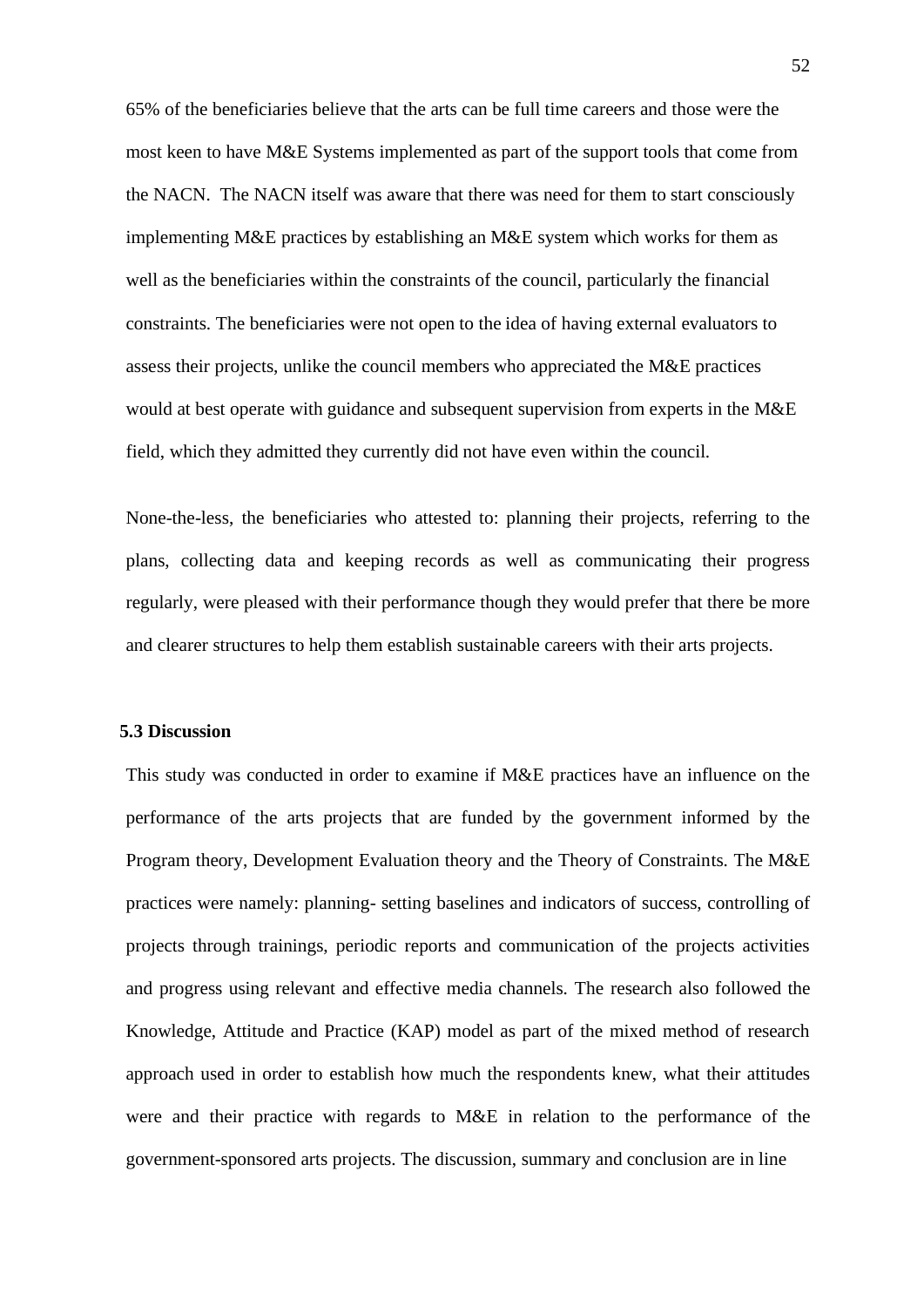with the guiding research questions as well as the literature review. The research findings will also be tethered to the theories that were identified as relevant to the study

## **5.3.1 Monitoring and Evaluation Planning Practice and the Performance of**

#### **Government Sponsored Artists in Namibia**

In researching on the influence of M&E planning practices on the performance of government-sponsored arts projects, using the KAP approach to analyze the data, it is evident that the respondents considered M&E planning, as influential to performance. They largely agreed that if and when planning was carried out adequately and right indicators to success were established, the projects were likely to succeed and perform as well as expected, if not better.

According to CIDA (2012), "An indicator provide information on the state or condiiton of something." In relation to this research, the indicators of performance of the governmentsponsored arts projections are what show whether or the sponsoring helps the performance in terms of their set out goals. It came to light that though projects plans were required as part of the application for sponsorship, setting out specific indicators was not in the scope of knowledge of any of the respondents. Indicators have the tendency of helping in organizing information in a manner that clarifies relations between impacts, outcomes, outputs and inputs of projects whilst also aiding in ascertaining issues that are met along the implementation of the projects (Mosse & Sontheimer, 1996).

The attitude towards planning was also positive as those who had engaged in it, showed that they were pleased with the outcome. In addition to that, the beneficiaries who had not actually invested in specific planning and highlighting of indicators expressed that they really had no knowledge of the process of indicator formulation and so recommended the training aspect so as to give them knowledge about it and they would practice planning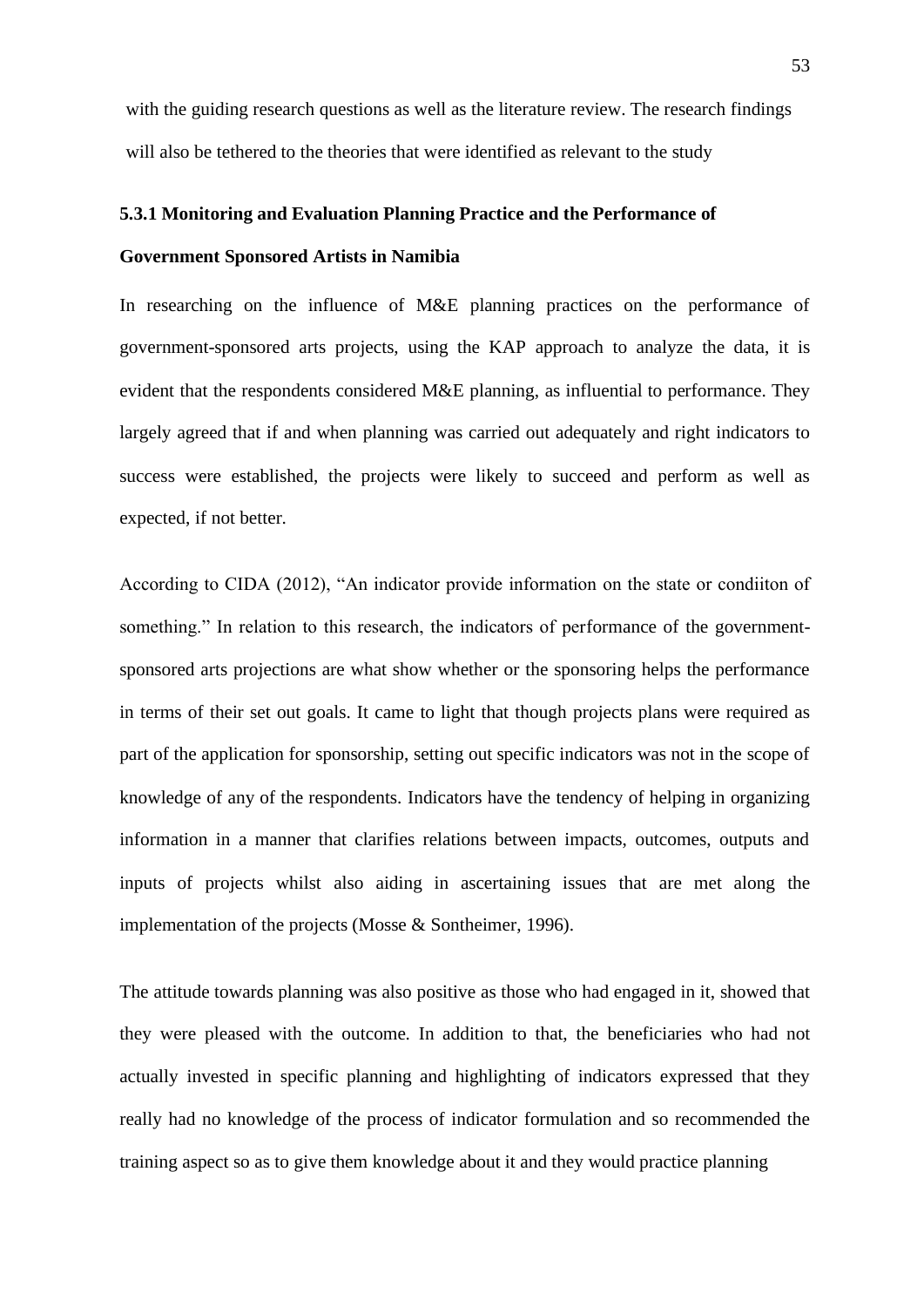better in their forthcoming endeavors. The Program theory here becomes relevant because it speaks to the fact that the sponsored programs are highly uncontrolled. The program theory supplies the conceptual basis for filtering and improving the programs that are already in existance whilst supporting new ones (Sharpe , 2011).

The evaluation methodology requires careful consideration to determine whether the program, and which aspects of the program, are central in affecting change and for whom. Once the intermediate and outcome factors have been specified through the program theory, data collection can commence. From the information gathered it was evident that the M&E planning practices were not consciously done, though from the NACN board members there was an awareness of the need for them to organise their baseline information into comprehensive data. 55.9% of the beneficiaries were the only words who actually had plans which they used as a way of monitoring and evaluating their performance not just as a requirement from the NACN in order to be awarded sponsorship.

However, 91.4% did agree or strongly agree that if they were required to have regular reports it would influence their planning practices because it would require them to rethink the levels of performance of their projects. The same 91.4% of the beneficiaries revealed that though they knew that they wanted to do to succeed they did not have recorded indicators which guided the performance of the sponsored projects. The 46.6% which showed those who have working reports on the progress of the funded projects revealed that reports are written by the minority of the beneficiaries, regardless of the fact that they are an express requirement of the NACN. This goes to show the disconnection between the NACN and the beneficiaries. It is possible that if the 53.4% who do not have working reports were able to see the strides that their counterparts with reports have made from their planning practices with regards to improved performance of their projects and subsequently, they would be motivated to emulate them. This disconnect was addressed in investigating M&E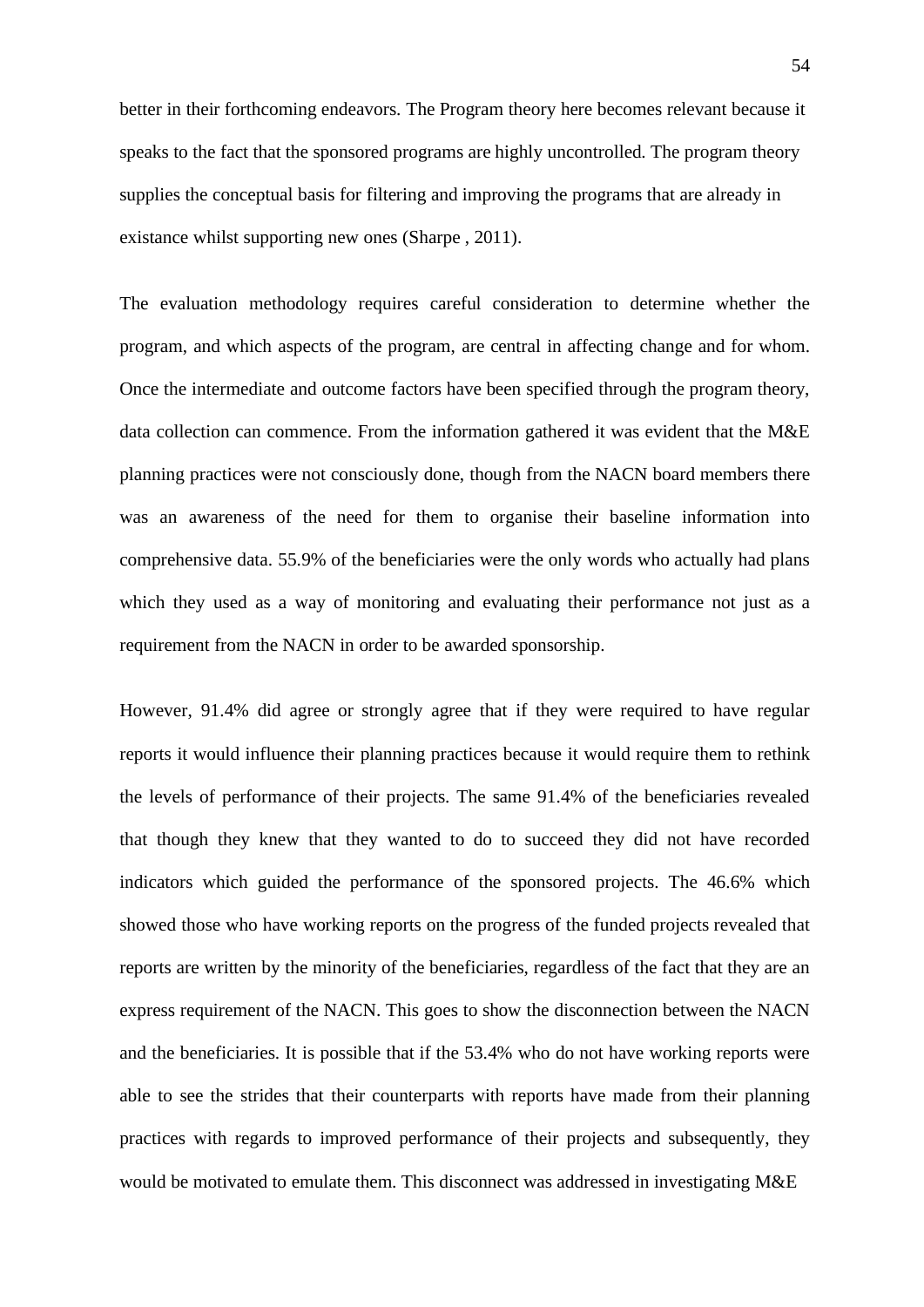communication practices by the NACN amongst all the beneficiaries. Based on the findings of the inferential statistics, the study also found that the performance of government sponsored arts projects in Namibia are not significantly influenced by M&E planning practices.

#### **5.3.2 Monitoring and Evaluation Control Practices and the Performance of**

#### **Government Sponsored Artists in Namibia**

Training, which ends up with the modelling of frameworks, data collection coupled with the keeping of records as well as the utilization of the collected information are the M&E control measures the researcher sought to find if the respondents were aware of. In addition the researcher sought to establish if there was proper and/or adequate collection of data as an M&E control practice which influence the performance of the arts projects. The research found that there was little to no data collection being done by most of the beneficiaries for the sake of M&E practices data collection and record-keeping are essential components because of the power of information to inform all the respondents on whether their efforts as well as their resources are adequate or not. Information can also inform where there is need for more effort or were they need to ignore or change tactics altogether to ensure that the projects perform as required.

Cardno (2017) notes that mixed method, that is, both quantitative and qualitative, is best used when measuring change. The change being investigated in this research was that of the performance of government sponsored arts as a result of M&E practices, which they would not have had before sponsorship. The beneficiaries had a positive attitude towards the potential data collection (whether it be event ticket sales or the cost at which paintings were bought) strategies that could be used. However 38% were not really sure if that would influence their project performance as they thought it would mean doing work that would take away time from actually engaging in their arts.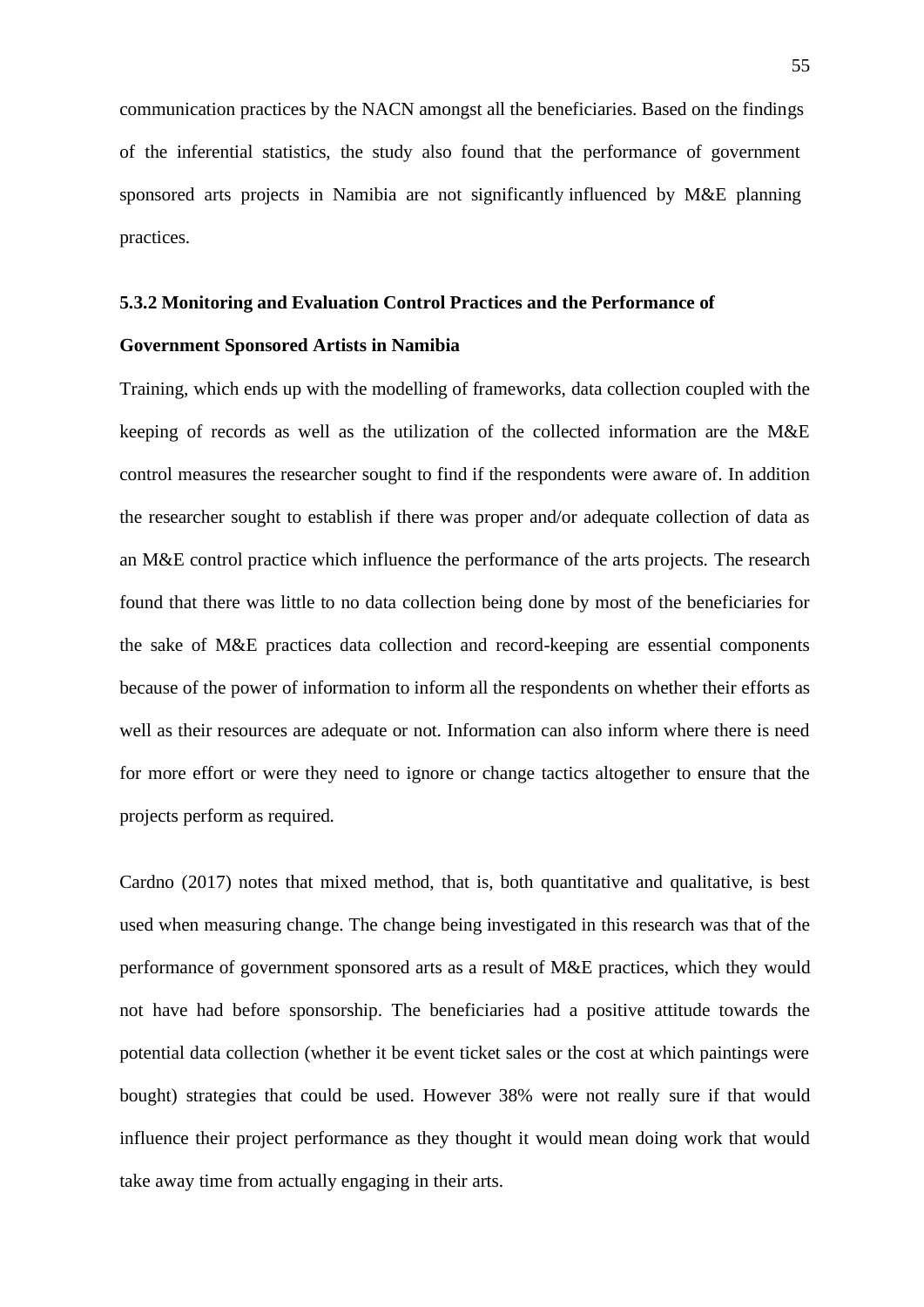As defined by Patton (2012), the reason of Development Evaluation as a theory is to appraise as well as to support innovation in complex environments. Namibia is one such an environment where the social and economic disparities are evident from simple observation and the government as part of their Fifth National Development Plan dubbed "Harambe" is working towards mitigating those discrepancies, even though the funding of the arts. Issues involved include gender-based inequalities in workplaces and incomes, previously disdvantaged ethnic groups as well as poverty stricken society who lack access to opportunities such as education and markets about and for their arts.

The process of asking evaluative questions, relating evaluation thinking as well gathering information and keeping records helps in being able to support the project and ensuring that the required levels of performance are obtained. From this study, M&E control practices could have a greater influence on the performance of the government sponsored arts projects by helping artists understand the real potential of their individual projects as well as the collection of them to the Namibian society as a whole. As supported by the observation by Hunter (2009), learning should be the ultimate goal of data gathering and report-writing, so as to guarantee result driven prctices and changes based on evidence.

As M&E control practices, noted by Cardno (2017) include continuous data collection, record keeping, traininings and framework modelling, these activities would mean more work for the artists, however, it would also mean that they have blueprints of what really influences their performance and success as artists by using thedata collection effectively in their decision making sessions, they will have more results based operations. M&E control practices such as periodic trainings were present but, again, were not consciously done as M&E practices. There was no framework modelling done to inform the trainings and their outcomes. 35.3% of the respondents agreed that keeping statistical data would influence the performance of the projects benefitting from the NACN sponsorship whilst 38.2% were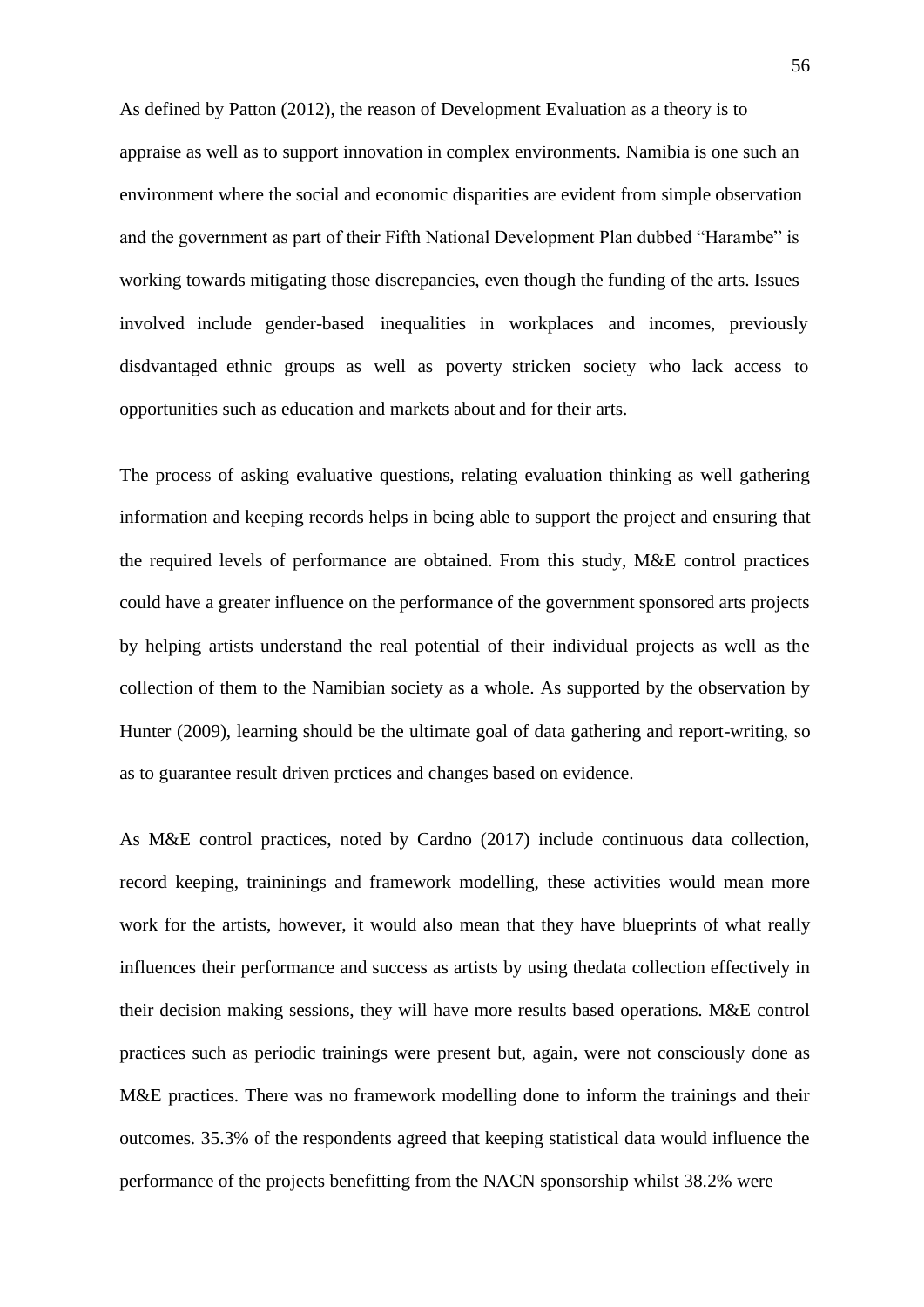unsure and 26.5% disagree or strongly disagreed that keeping statistics such as sales of tickets or units of products they sold, influences the performance of the arts projects sponsored by the government.

It should be noted though, that the inclination against keeping statistical records emanates from the idea that it requires specialized bookkeeping skills and extra work away from their projects. There was also the general fear the 60.7% who were either unconvinced or unsure of keeping statistical information as part of M&E control practice that they would need to hire external bookkeepers and that could potentially be an expensive exercise. Though 95.6% of the respondents agree that accountability as an M&E control practice would have a positive influence on the performance of the sponsored project, it was surprising that 67.3% of the respondents were actually averse to external evaluation of the sponsored projects. 63.2% of the beneficiaries expressed that they did not collect data or keep records which informed their performance because they were ignorant of data collection methods or did not fully understand how to go about it. In so doing the M&E control practice of utilizing data for operational improvement was absent and so they could not relate as to how it could influence their performance. It was evident that attitudes did not match their practices and that ignorance (mainly due to lack of training as highlighted by 58% of the respondents) and also simply fear, towards M&E control practices. This would seem like an imbalanced best addressed by clear communication channels. In terms of the relationship between M&E control practices and performance of government sponsored arts projects in Namibia, inferential statistics were applied on performance data and M&E control practices data. Based on the test of null hypothesis, the study found that performance of government sponsored M&E arts projects in Namibia is not influenced by M&E control practices.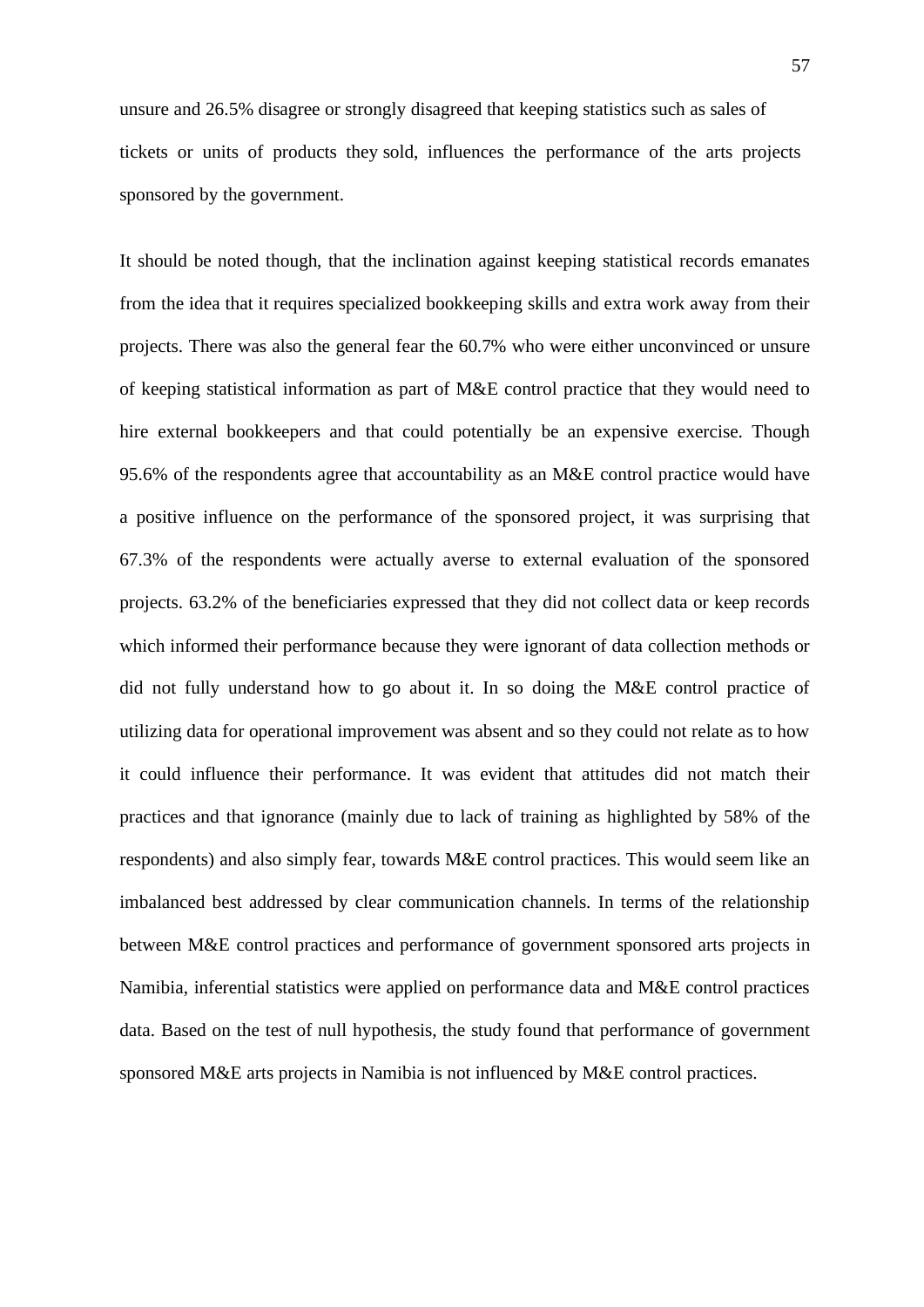## **5.3.3 Monitoring and Evaluation Communication Practices and the Performance of**

#### **Government Sponsored Art Projects in Namibia**

Communication between the NACN and the beneficiaries of the government funding for the arts is more of cause and effect. That is, when there is a call for funding then applicants receive the communique, hand in their project proposals and then are contacted when they are approved for funding. The next communication is when they write reports or there are trainings/workshops that may benefit the beneficiaries. Most communication is based on what is available to the artists, which is usually telephone or email. It is because of the limited communication methods and knowledge of technology to be able to track communications or the ability to be flexible enough to use communication media which would then effect change that the research also utilized the Theory of Constraints (TOC). The TOC is applicable in understanding the cause-and-effect manner of thinking (e.g. **If** artists communicated their M&E practices **then** they would perform better).

The NACN does monitor the activities of the beneficiaries and are always available during office hours for contact via telephone and/or email or direct contact at their Windhoek based offices. From the research findings, respondents were mostly happy with the communication that was currently in place however, the beneficiaries did not really associate the communications with the council to the performance of their arts projects. The communication was simply done to fulfil the basic communications between the council and the beneficiaries and hardly with the idea of communicating results of performance as M&E practice. Nonetheless, 79.5% agreed that M&E communication would have a positive influence on the performance of the arts projects. This finding in the study was further reiterated from the findings of the inferential statistical test where a significant and positive association was found between performance of government-sponsored arts projects and M&E communication practices.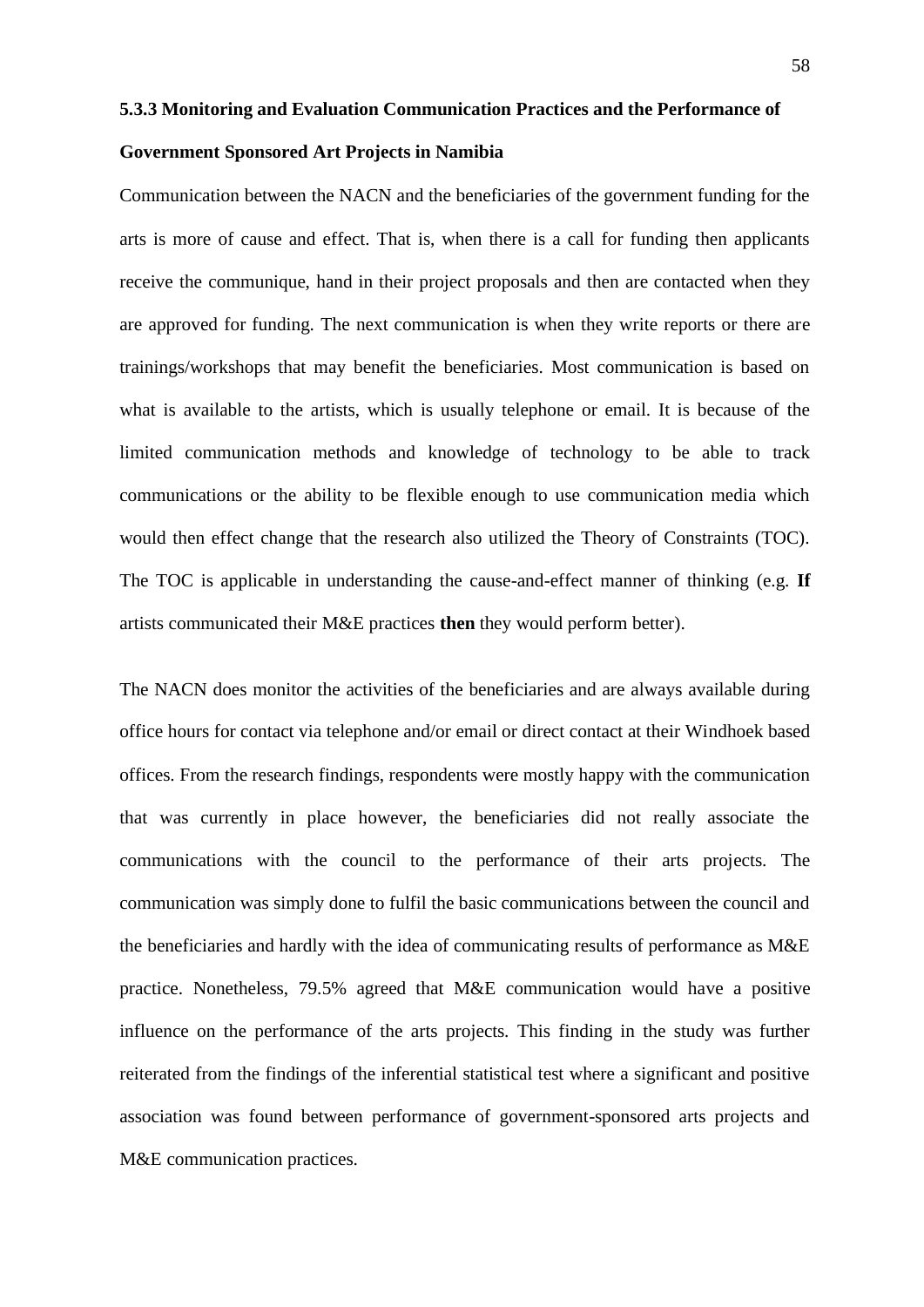After all said and done communication as an M&E practice is what brings all the activities together. As illustrated by the Theory of Constraints, M&E communication practices help to share the activities that should be happening whilst revealing activities that should not be happening so that the performance of the arts projects are improved.

Currently there is communication between the NACN and the beneficiaries with regards to achievements and performance, however, those communications are not well captured and recorded, so that they can be used for future reference. There is urgent need for proper communication plans to be established so that when it occurs as part of the M&E practices all stakeholders are aware of the expectations of the communications, the focus and the intention to learn from the communication, which should occur horizontally for everyone to participate. M&E communication is done almost in a minimalist manner, there is communication at the beginning and at the end of funded projects. The 77.9% of the respondents of this research agreed or strongly agreed that the communication was often done in relation to complaints but not as part of M&E practice. This essentially gave the impression that communication was not focused on the social or political incidence which is expected to be the focus of M&E communication practices.

Communication channels were seen as adequate by 79.5% of the respondents. Whereas 14.7% where unsure and 5.7% were convinced that the communication channels are inadequate to influence the performance of their arts projects. The beneficiaries seemed overall satisfied with communication especially the ones that were done through the local newspapers more than the electronic communications via the internet websites, e-mails or social media platforms which many admitted to either not have consistent access to or were not very proficient with. However, this could also be a consequence of ignorance that 75.4% of the beneficiaries have of the possible channels which the NACN and they, themselves could employ in sharing information on the performance of their projects. Meanwhile, based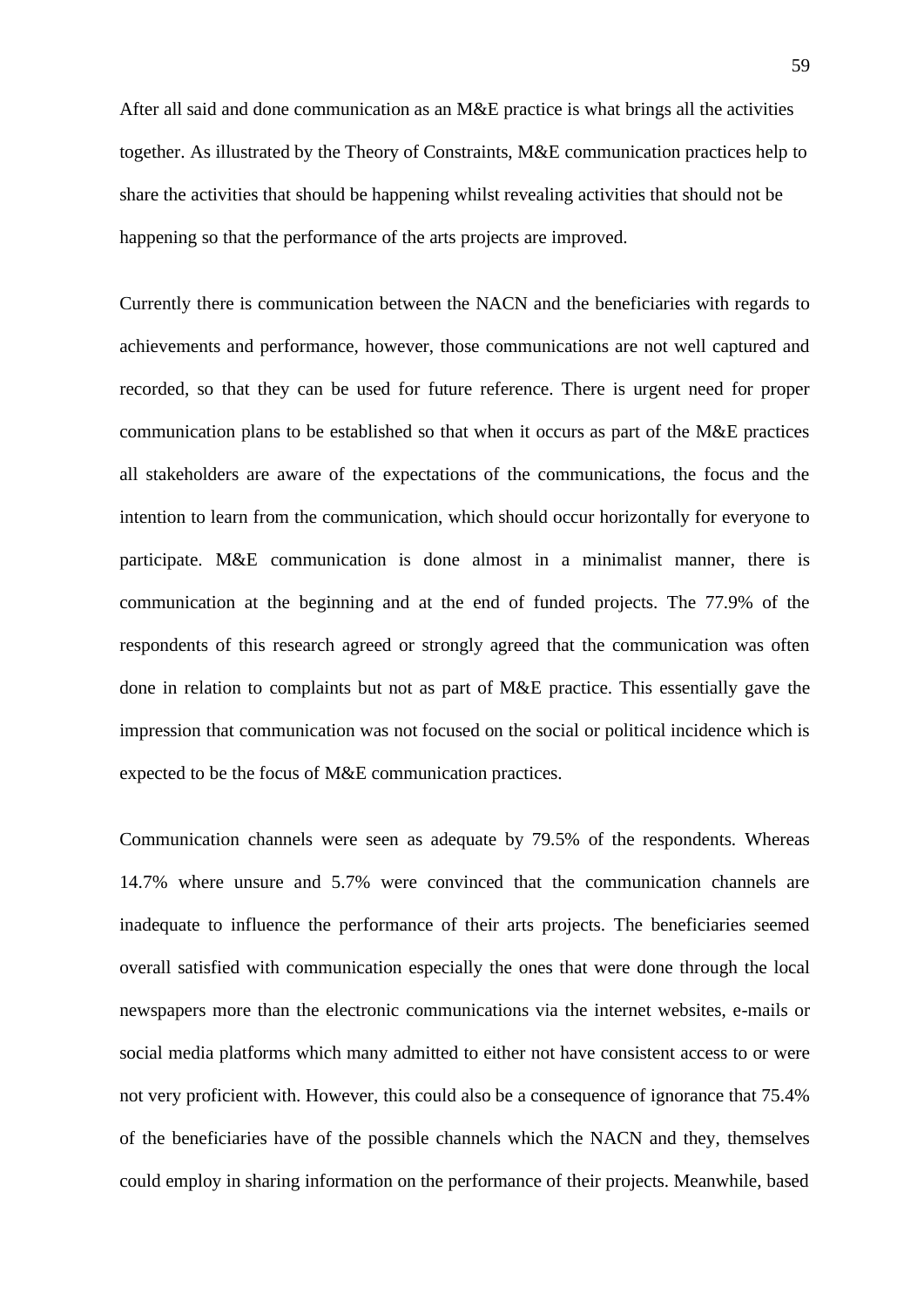on the analysis of the third null hypothesis of the study, it was found that the performance of government-sponsored arts projects in Namibia is significantly influenced by M&E communication practices.

### **5.4 Conclusion**

From this research it can be concluded on the findings of the first objective that M&E planning practices are essential for the performance of government-sponsored arts projects. The NACN acknowledged that there is the need to institutionalize their M&E practices by establishing a comprehensive M&E policy and enforcing an M&E system with guidelines for planning to assist both the council and the beneficiaries of the sponsorships. M&E planning practices illustrated by other organisations within Africa and abroad have also supported that if they are practiced and adhered to, any projects, whether government or privately funded, stand to perform better.

While the inferential statistics did not confirm a significant and positive association between M&E control practices and performance of government-sponsored arts projects in Namibia, it is shown that control practices can positively and significantly influence the performance of government-sponsored arts projects, only when implemented continuously and effectively. Thus, it can be concluded that control practices such as regular and relevant training, data collection and record-keeping can influence performance as confirmed by respondents of the study.

For M&E communication practices to influence the performance of arts sponsored by the government it can be concluded that it is imperative that the purpose, focus, channels and levels of communication be understood so as to maintain open and honest platforms of sharing the lessons learnt by the beneficiaries as part of their self-development and the development of those who may be beneficiaries in the future.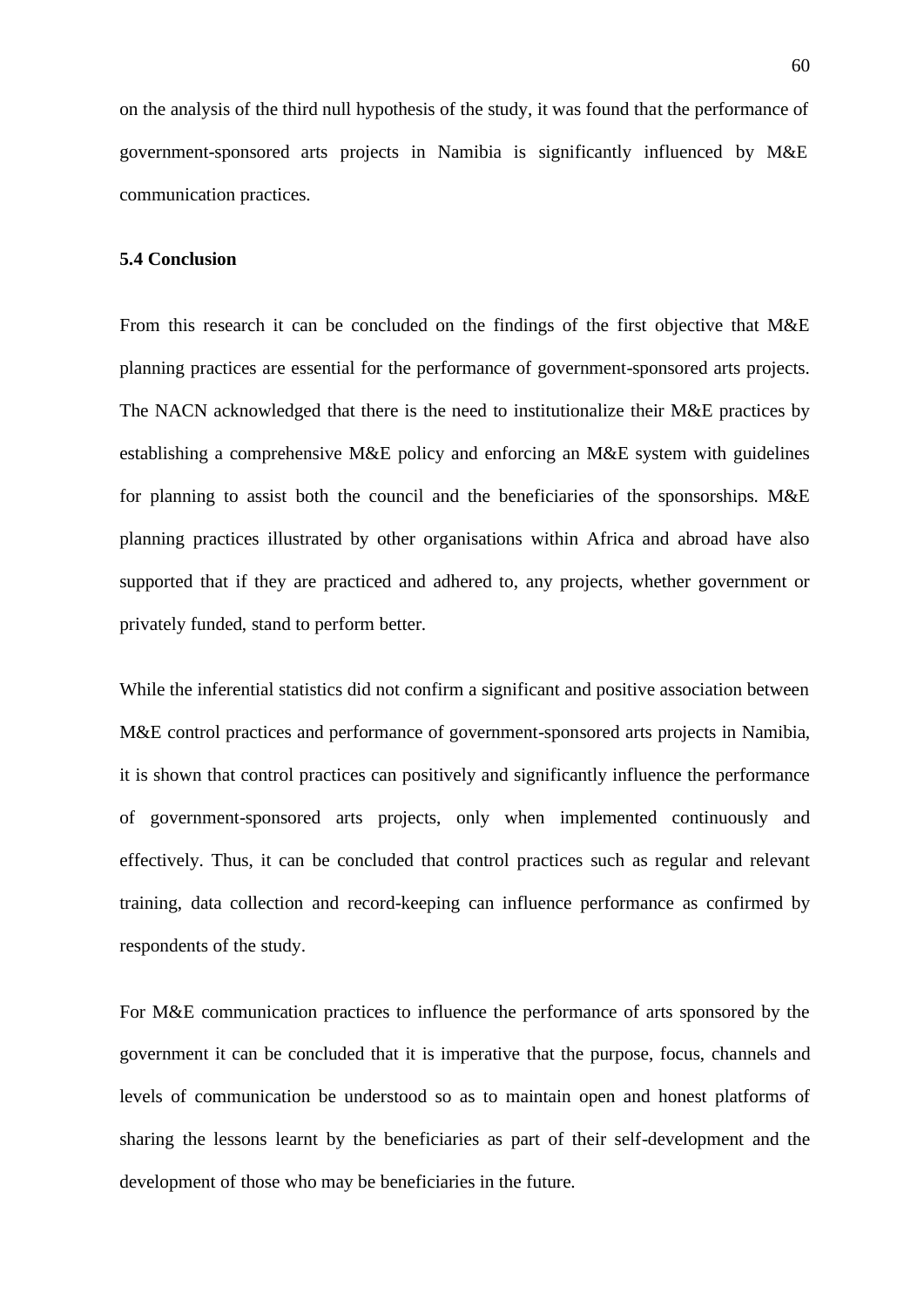## **5.5 Recommendations**

#### **5.5.1 National Arts Council of Namibia**

Currently, the policy to practice M&E is written in black and white, but what was evident was that the NACN need to increase their practice of it. The recommendation, which the NACN took as part of their new 3-year tenure performance strategy due to this research, is that the formulation of a definitive monitoring and evaluation framework. A wellconstructed M&E framework will ensure that there is a common overall goal which is measurable, can be verified and the assumption as well as risks of those goals are addressed before they are realized. As evidenced by studies from the British Arts Council and the Pacific Women Development Program, prepared frameworks give understanding to all stakeholder affected by the projects a means to know the way forward, one stage at a time.

To ensure that the M&E practices are implemented, it would also be to the benefit of the NACN, to consider at least to have an M&E department or expert who can then work with beneficiaries to explain, train on and follow-up on the individual M&E practices to ensure that accountability is upheld. Currently, it is assumed that the M&E should be handled by the administration or accountant desk which in reality has not been effective in pushing the M&E practices agenda due to their lack of expertise and also is neglected as they tend to focus more on their original job descriptions, which is already a lot for them to deal with.

Another recommendation that comes from observation is that the NACN really need a system of record keeping that can help them get some money from the projects. Currently there are no driving factors that give pressure and the will to succeed beyond making ends meet to the beneficiaries. Another aspect linked to this recommendation is that because beneficiaries do not feel the need to pay back in any way, they eventually take the support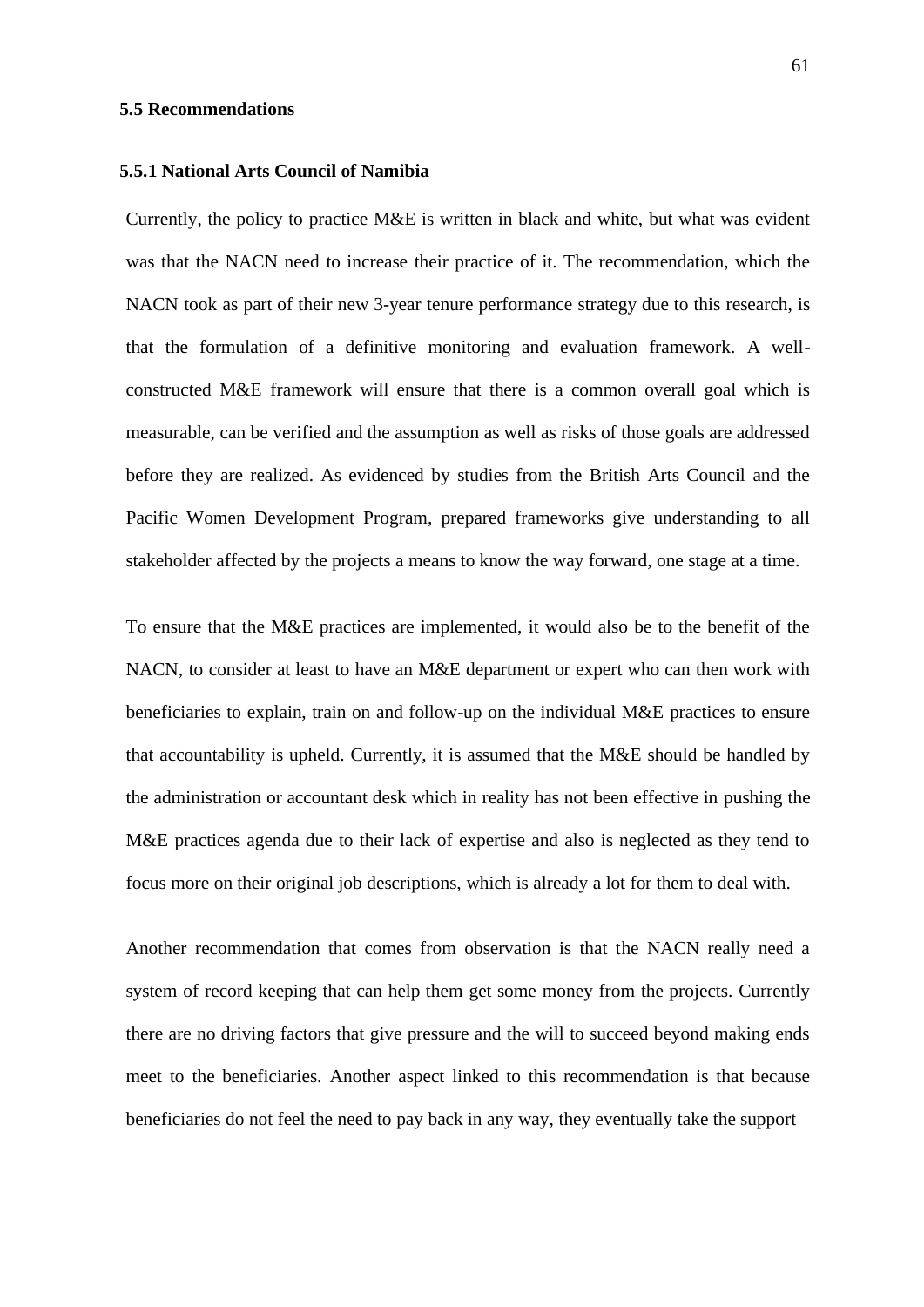for granted and thus they lag behind in delivering reports and evaluations on their performances.

## **5.5.2 Beneficiaries**

For the beneficiaries the best recommendation would be for them to equip themselves with knowledge of the potential M&E practices have to ensure prolonged development impact on their arts as careers and their social well-being. In order for this to be possible the beneficiaries need to also hold the NACN accountable whilst they too are accountable to the NACN so as to get guidance on M&E practices with regards to their projects. Increased communication as a practice must begin. In addition, the beneficiaries must become true custodians of their own projects instead of heavily relying on the government support. Using M&E control practices of data collection and record keeping of their operations, sales and scheduling, the government sponsored artists can empower themselves to learn from the results. If they are to also incorporate M&E communication practices with the NACN and amongst each other, they can share information, get encouraged where they are performing well and advice on where they may need to improve.

## **5.5.3 Ministry of Education and Ministry of Finance**

Though the NACN falls under the Ministry of Education, Arts and Culture, it is critical that the Ministry of Finance which decides on the budgets of all line ministry be aware of the M&E systems operating within the NACN and subsequent arts beneficiaries. As the M&E practice will provide results-based information which can reflect on the potential of arts projects in the social, economic and even political development of the country. The ministries can collect M&E reports in order to make informed decisions about the manner in which arts must be promoted and how best arts projects can transform into a viable industry which is self-sustainable and respected across the board.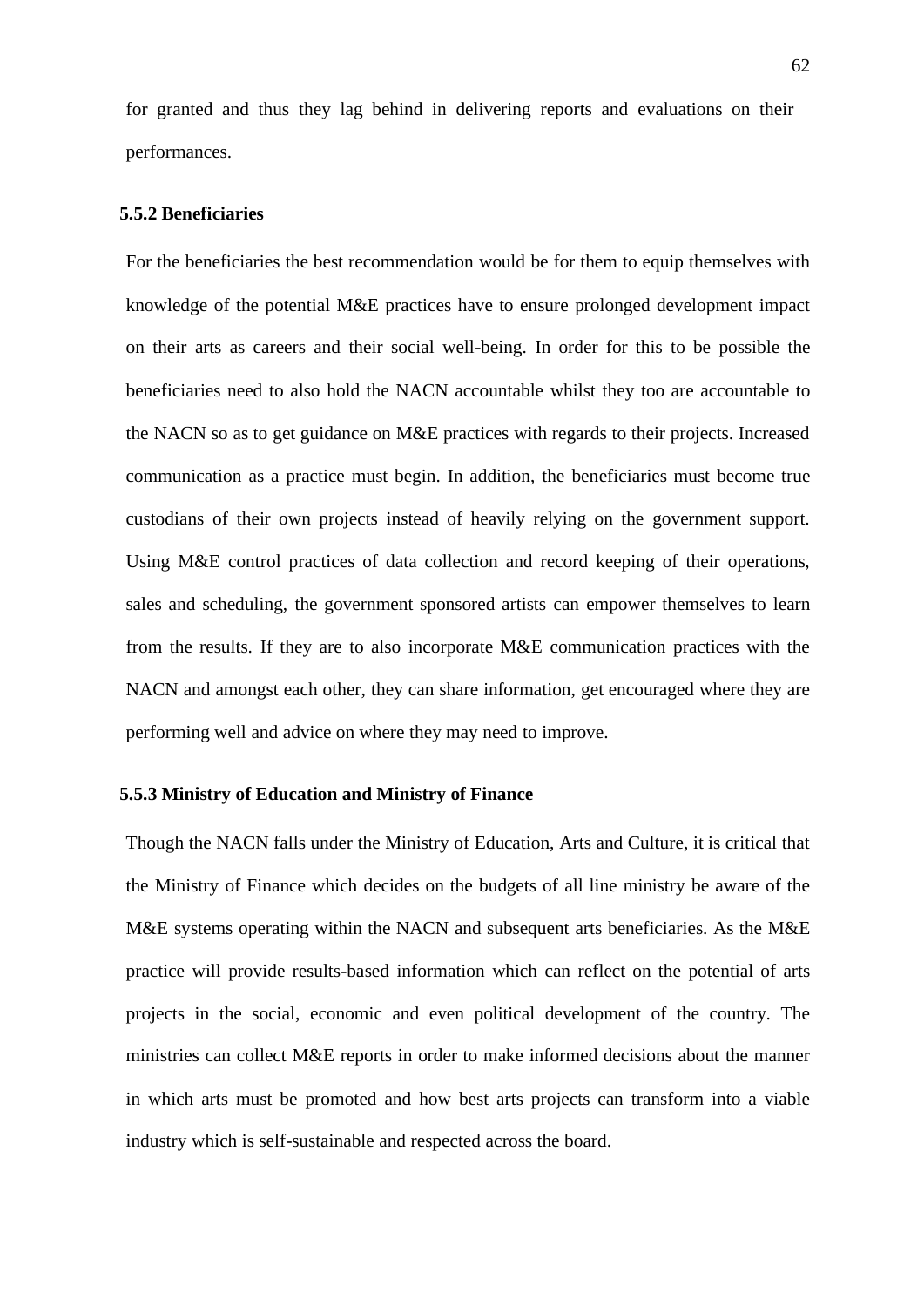#### **5.5.4 Academicians and Researchers**

For academicians and researchers of M&E practices with regards to performance of government-sponsored arts projects, it is critical that they be aware of the status quo before venturing into the research. Many of the respondents were actually really well-meaning but in the case of Namibia, they also showed as if they anticipated the research as an avenue for more funding. It is also worth recommending that such a research needs academicians and researchers who also understand and sympathize with the artists whose projects have been sponsored. Many are not formally educated beyond high school, at best, yet are very intelligent and observant, thus it is recommended to remain humble when approaching them and asking questions.

### **5.6 Areas of Further Research**

This section will give key recommendations for further study in the focus or related area of the research. This project was only limited to the beneficiaries of the NACN and the ones who were selected were able to use technology as they replied questionnaires. There are many studies that are yet to be done in relation to the arts as social and economic entities and the role of M&E in achieving planned and stated objectives. There are many researches that are yet to be explored such as with the various types of M&E such as Formative, summative and Impact Evaluation research of the arts and creative economy on communities and society as a whole. These other areas of further research can help further the understanding of the relevance and purpose of M&E in the development and performance of the arts.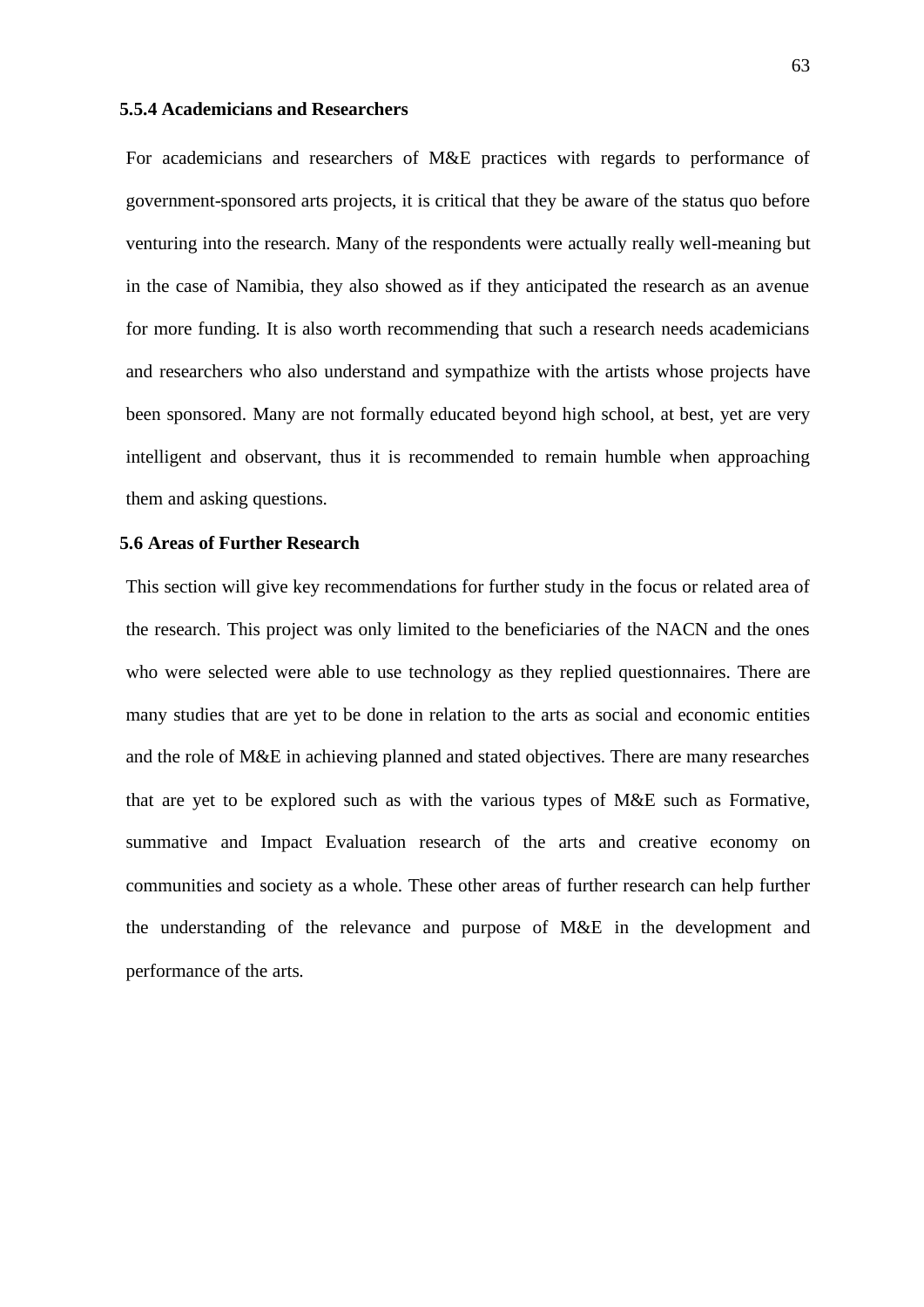- Abalang , J. A. (2016). *Assesment of Performance of Monitoring and Evaluation Systems at Caritas Torit, in South Sudan.* Nairobi: Catholic University of Eastern Africa.
- AFB. (2011). *Project Level results framework and baseline guide document.* Bonn: Adaptation Fund Board.
- Alleman, G. B. (2012). *Establishing the Performance Measurement Baseline (PMB).* Northern Utah: Professional Development Day.
- Almalki, S. (2016, June 12). Integrating Quantitative and Qualitative Data in Mixed Methods Research—Challenges and Benefits. *Journal of Education and Learning, 5*(3), 288 - 296.
- Andersson , B., Jensen, R. I., Naitore, H., & Christoplos, I. (2014). *Final Evaluation of the National Integrated Monitoring and Evaluation Sysytem (NIMES) Capacity Development Project (CDP).* Stockholm: SIDA.
- Anney , V. N. (2014). Ensuring the Quality of the Findings of Qualitative Research: Looking at Trustworthiness Criteria. *Journal of Emerging Trends in Educational Research and Policy Studies (JETERAPS), 2*, 272 - 281.
- Avraham , Y. (2009). *The Theory of Constraints and its thinking Processes.* Connecticut: AGI-Goldratt Institute.
- Barrat , H., & Shantikumar, S. (2019, September 03). *Sampling from a Population*. Retrieved from Health Knowledge : https://www.healthknowledge.org.uk/public-healthtextbook/research-methods/1a-epidemiology/methods-of-sampling-population

Bates, S. (2016). *Theory of Constraints.* Great Barrington, MA: Great River Press.

- Bogdan, R., & Taylor, S. J. (1975). *Introduction toQualitative Research Method A Phenomenological Approach to the Social Sciences.* New York: John Wiley & Sons.
- Böhler-Baedeker, S. (2019, January 11). *Challenge*. Retrieved from Sump Challenges: http://www.sump-challenges.eu/content/monitoring-and-evaluation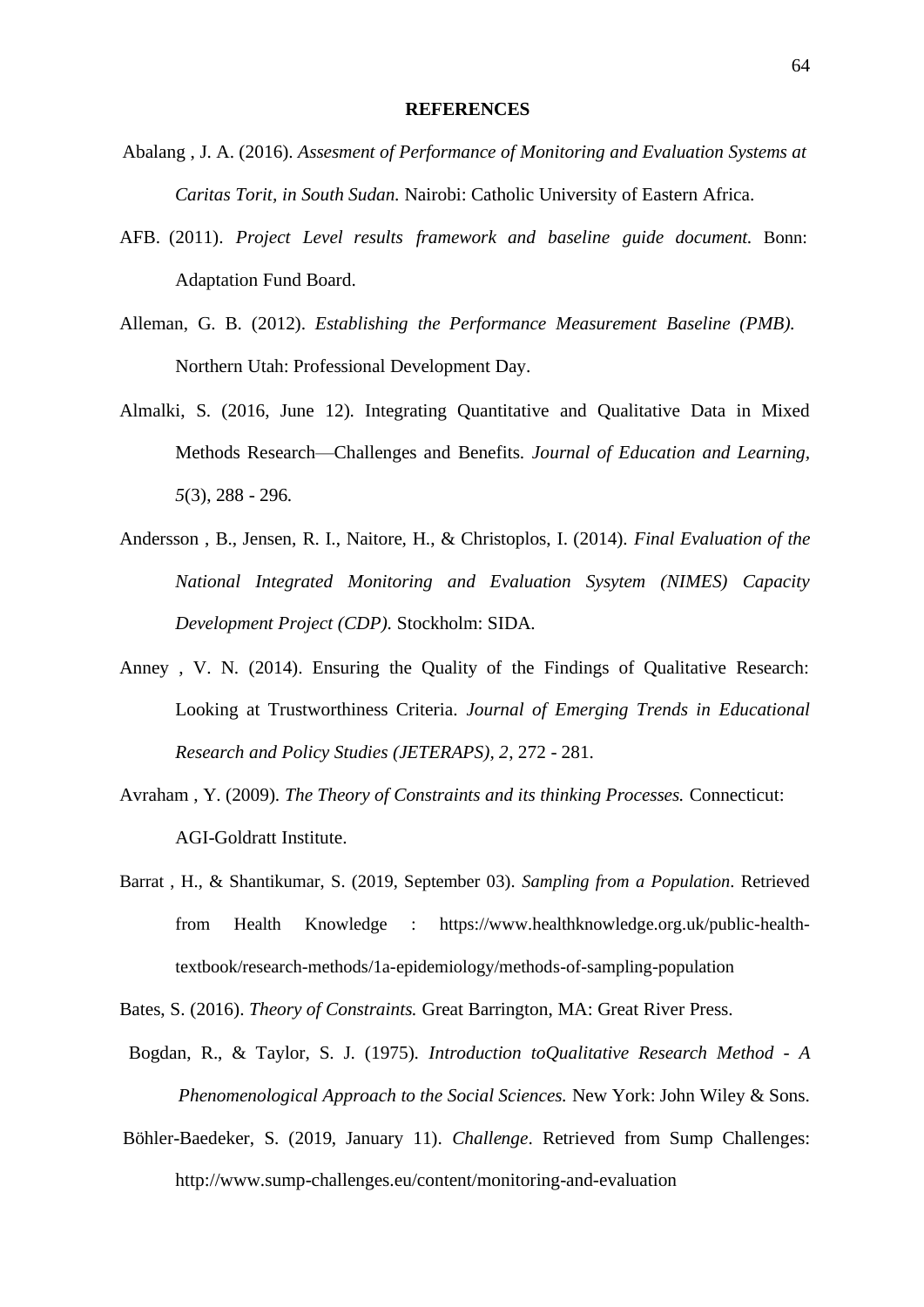*Project Communic ation Handbook.* Sacrament o: Office of Project

Management Process Improvement.

Cardno. (2017). *Monitoring and Evaluation Data Collection, Pacific Women Shaping Pacific Development.* Sydney: Cardno.

*Careers*. (2018, November 14). Retrieved from My Namibia: https://www.my.na/careers/job/1768/career-opportunities-at-the-ministry-ofeducation-arts-and-culture-/

Cassidy, C., & Ball, L. (2018). *Communications Monitoring, Evaluating and Learning Toolkit.* London: Overseas Developement Institute.

CIDA. (2012). *Indicators of Sustainability.* Vancouver: Sustainable Cities International.

Cox III, J. F., & Schleier, Jr, J. G. (2010). *Theory of Constraints Handbook.* New York: McGraw Hill.

Developmental Evaluation and Complexity Theory. (2010, October 23).

ECI. (2014). *A step by step guide to Monitoring and evaluation .* Oxford: Higher Education Innovation Fund.

Flick , U. (2013). *The SAGE Handbook of Qualitative Data Analysis.* Los Angeles: Sage .

- Frerichs, R. R. (2019, September 03). *Rapid Surveys.* Retrieved from www.ph.ucla.edu: http://www.ph.ucla.edu/epi/rapidsurveys/RScourse/RSbook\_ch3.pdf
- Government of Namibia. (2005, May 11). National Arts Fund of Namibia Act. *Government Gazette*. Windhoek: Government of Namibia.
- Hogger, R., Kuchli, C., Zimmerman, A., Engler, M., & Vokra, E. (2011). *Monitoring keeping on touch with reality .* Berne: Swiss Agency for Development and Cooperaation.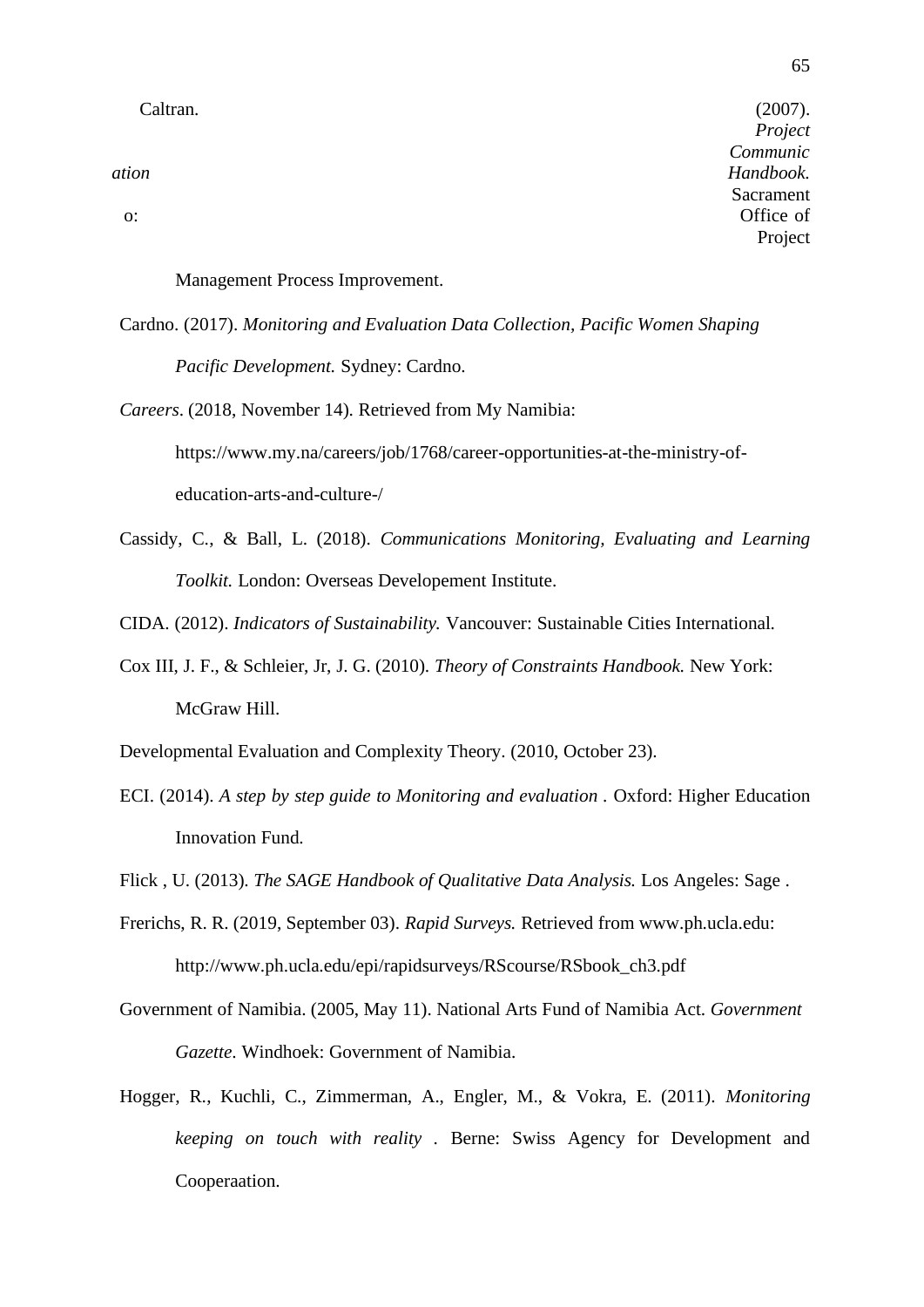Hunter, J. (2009). *Monitoring and Evaluation: Are we Making a Difference.* Windhoek:

Namibia Institute for Democracy.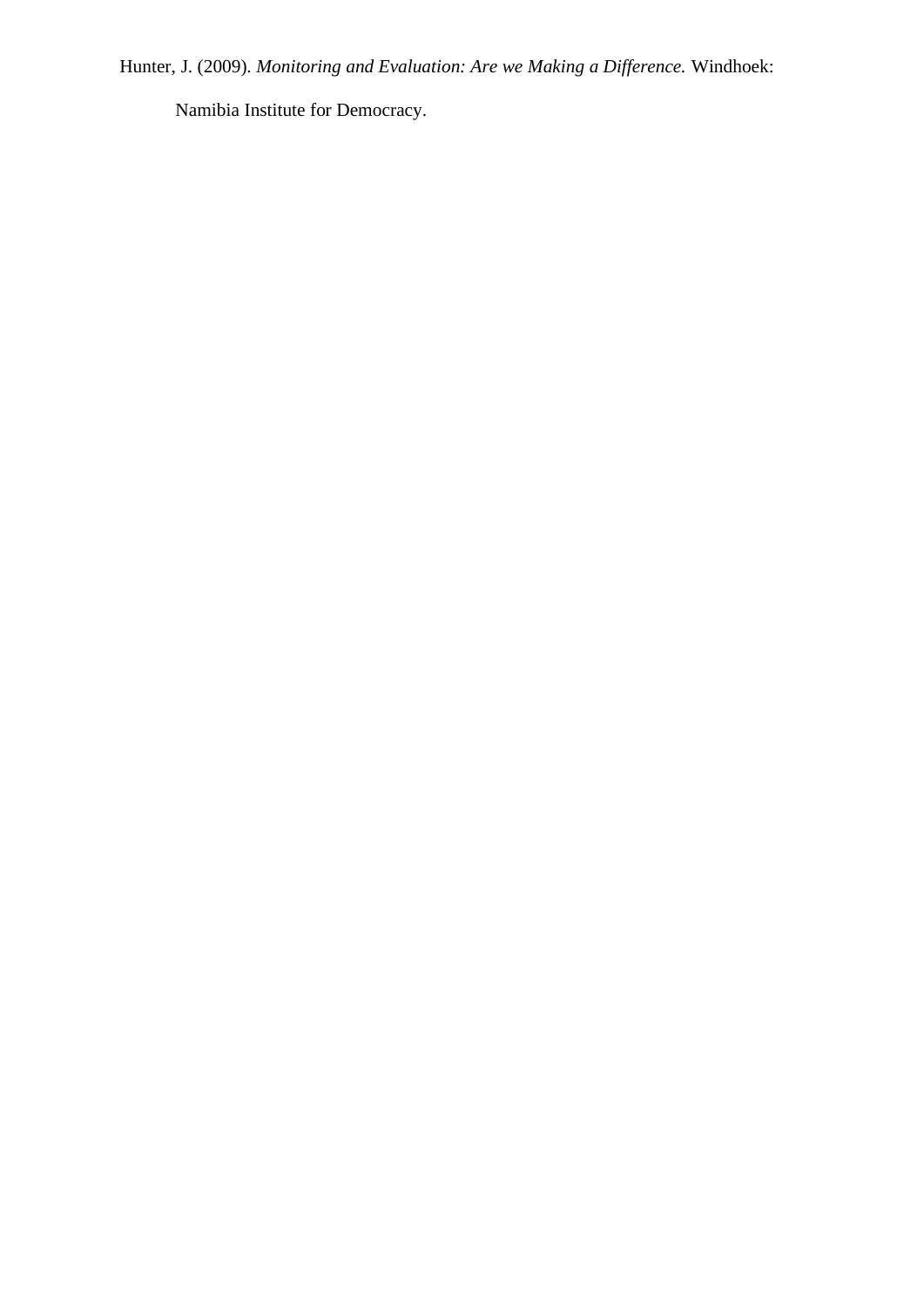- Kandjeke, J. E. (2012). *Report of the Auditor-General on the Accounts of the National Arts Council of Namibia for the Financial Year ended 31 March 2012.* Windhoek: Republic Of Namibia.
- Klijn, E. H. (2008). *Complexity theory and Public Administration: what's new; key concepts in complexity theory compared to their counterparts in public administration.*  Birmingham: Public Management Review.
- Kothari, C. R. (2004). *Research Methodology: Methods and Techniques.* Mumbai: New Age International.
- Kusek, J. Z., & Rist, R. C. (2004 ). *A Handbook for Development Practitioners: Ten Steps to a Results-Based Monitoring and Evaluation System.* Washington: The World Bank.
- Lopez-Acevedo, G., Rivera, K., Lima, L., & Hwang, H. (2010). *Challenges in Monitoring and Evaluation: An Opportunity to Institutionalize M&E Systems.* Washington: IBRD.
- Maalim, M. A. (2017). *Influence of Monitoring and Evaluation Practices on project performancein Counties: The Case of Mombasa County, Kenya.* Nairobi: University of Nairobi.
- Mamer, N. (2010). Project performance and contingency theory. *Journal of project strategy and performance management*(1), 36 - 49.
- Ministry of Economic Planning. (2017). *5th National Development Plan (NDP5).* Windhoek: Government of the Republic of Namibia.
- Mosse, R., & Sontheimer, L. E. (1996). *Performance Monitoring Indicators.* Washington DC: World Bank.
- Muchelule, Y. W. (2018). *Influence of Monitoring Practices on Projects Performance of Kenya State Corporations.* Nairobi: Jomo Kenyatta University.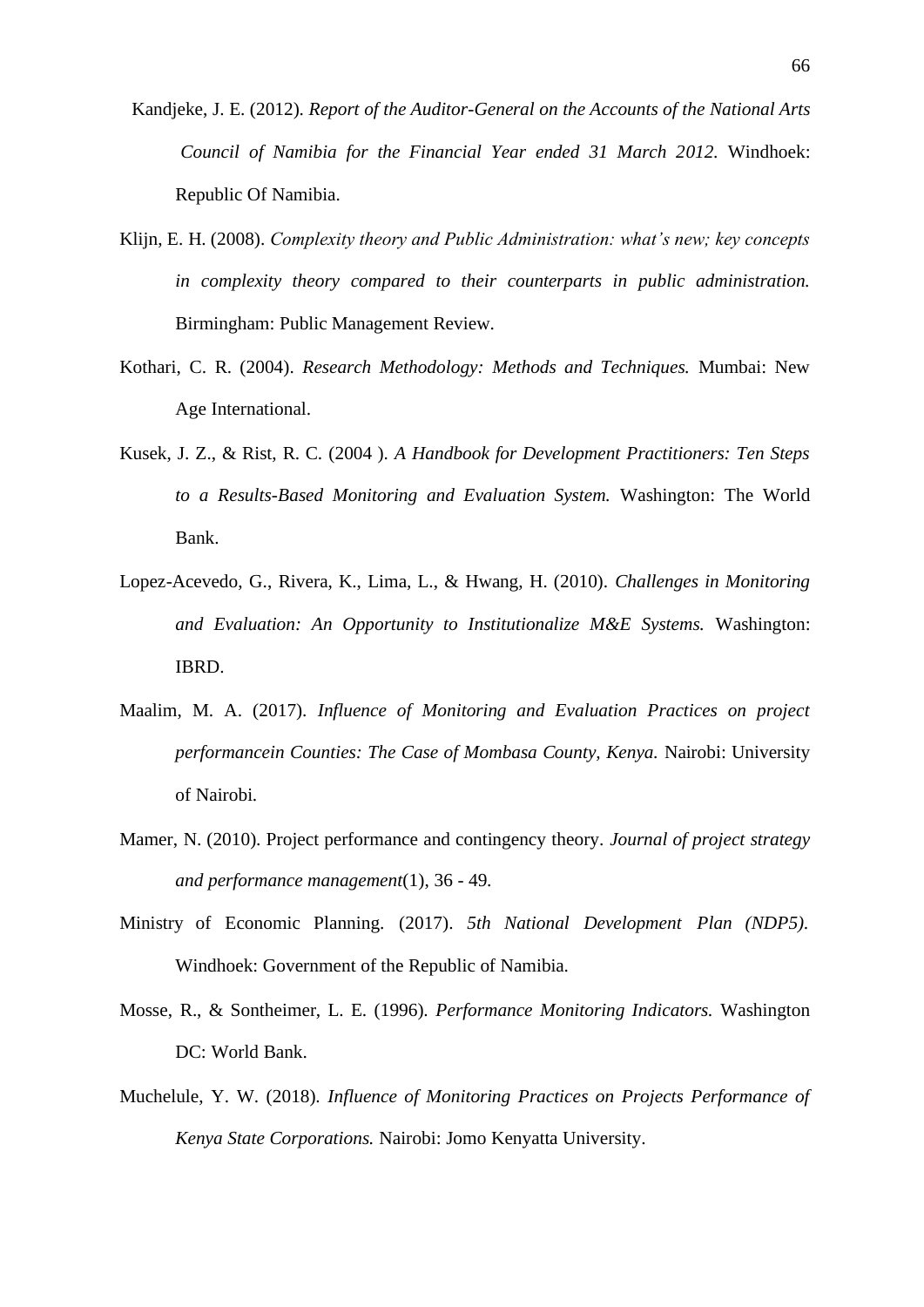- Mugenda, O. M., & Mugenda, A. G. (2013). *Research method: Qualitative and Quantitative Approaches.* Nairobi: African centre for technology studies.
- Norton , M., & Benoliel, S. P. (1987). *Guidelines for Data Collection, Monitoring and Evaluation Plans for A.I.D assisted projects.* Washington D.C: U.S Agency for international Develpment.
- Nwachuku, C., & Emoh , F. (2011). *Building construction project management success as a critical issue in real estate development and investment.* New York: American Journal of Social and Management Sciences.
- OECD. (2001). *Framework for Baseline Guidelines.* New York: OECD.
- Palys, T. (2008). Purposive Sampling. *The Sage Encyclopedia of Qualitative Research Methods, 2*, 697- 8.
- Patton, M. Q. (2012). *Developmental Evaluation: Applying complexity concepts to enhance innovation and use.* Centre for Development Innovation.
- Pheng, L. S., & Chuan, Q. T. (2006). Environmental factors and work performance of project managher in the construction industry. *International Journal of Project Management*, 24 - 37.
- Phiri, B. (2015). *Influence of Monitoring and Evaluation on Project Performance: A case of African Virtual University, Kenya.* Nairobi: University of Nairobi.
- PTI. (2006). Test Quality Validity . Professional Testing Inc.
- Realyst. (2015). *Project and Contract Management Guideline.* Mauritius: Realyst. Retrieved from http://www.pmi.org/passport/mar11/how-to-prioritizeprojects.html Reliability and Validity. (n.d.).
- Rogers, P., & Hummelbrunner, R. (2012). Module 1: Evaluation and Equity. In M. Segone (Ed.), *Evaluation for equitable development results* (pp. 118 - 148). New York: UNICEF.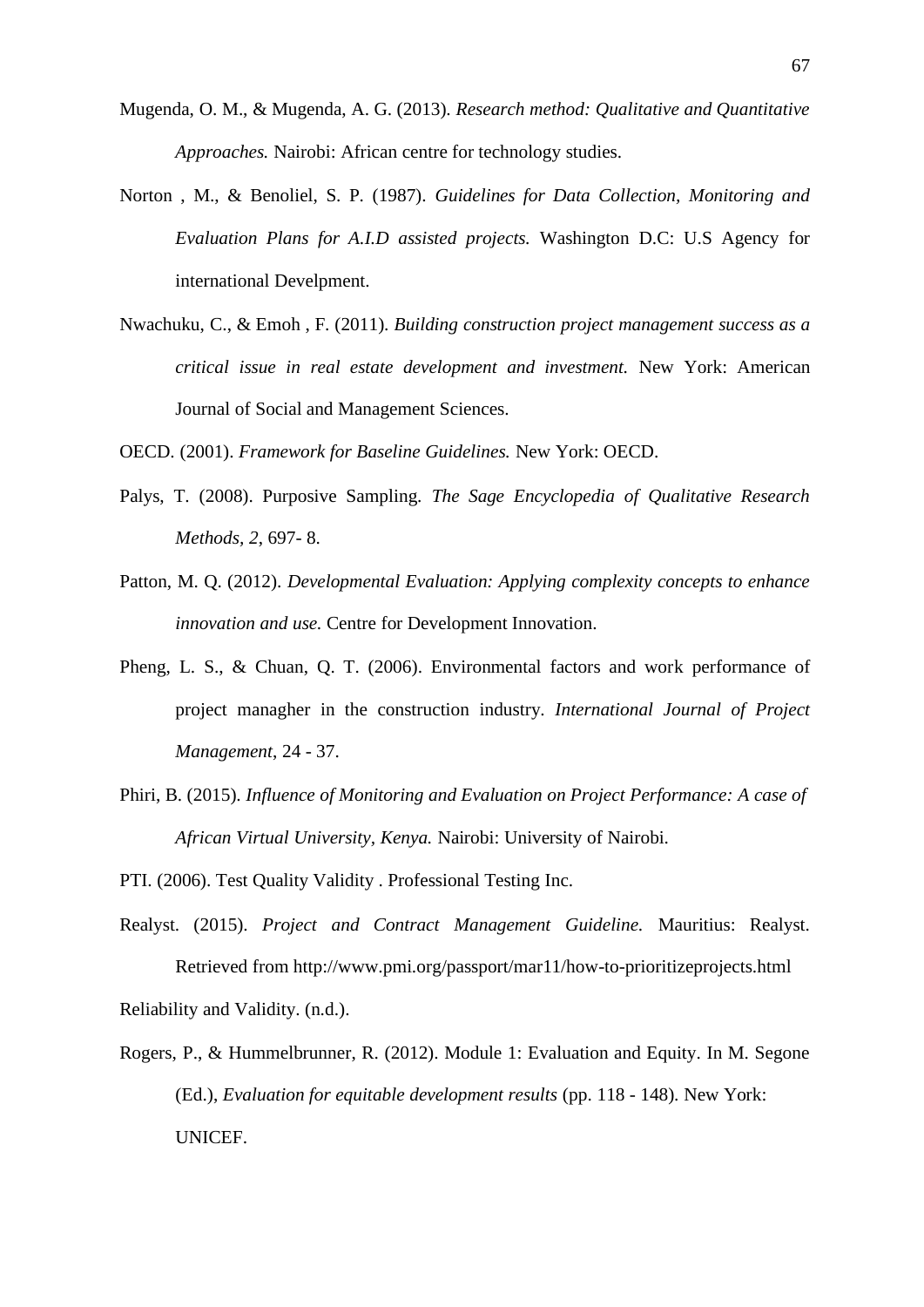- SDC. (2016). *Communication for Development: A Practical guide.* Bern: Swiss Agency for Development and Cooperation SDC.
- Sharpe , G. (2011). A Review of Program Theory and Theory-Based Evaluations . *American International Journal of Contemporary Research* , 72 - 75.
- Shipman, S., & Wholey, J. (1998). *Performance measurement and Evaluation: Definions and relationships.* New York: GAO.

Simister, N. (2015). *M&E Plans.* Oxford: Intrac.

- Stockmann, R. (2015). *The Role of Monitoring & Evaluation for Good Governance.* Saarbrucken: Saarland University.
- Woken , M. D. (2002). Planning Research Papers. *Advantages of a Pilot Study*. Springfield , Illinois: Center for Learning and Teaching.
- Youker, B. (2007). Ethnography and Evaluation: Their Relationship and Three Anthropological Models of Evaluation . *Journal of MultiDisciplinary Evaluation*, 113 - 142.
- Zimmerman , B. J. (2008 ). Investigating Self-Regulation and Motivation: Historical Background, Methodological Developments, and Future Prospects. *American Educational Research Journal*, 166 - 183.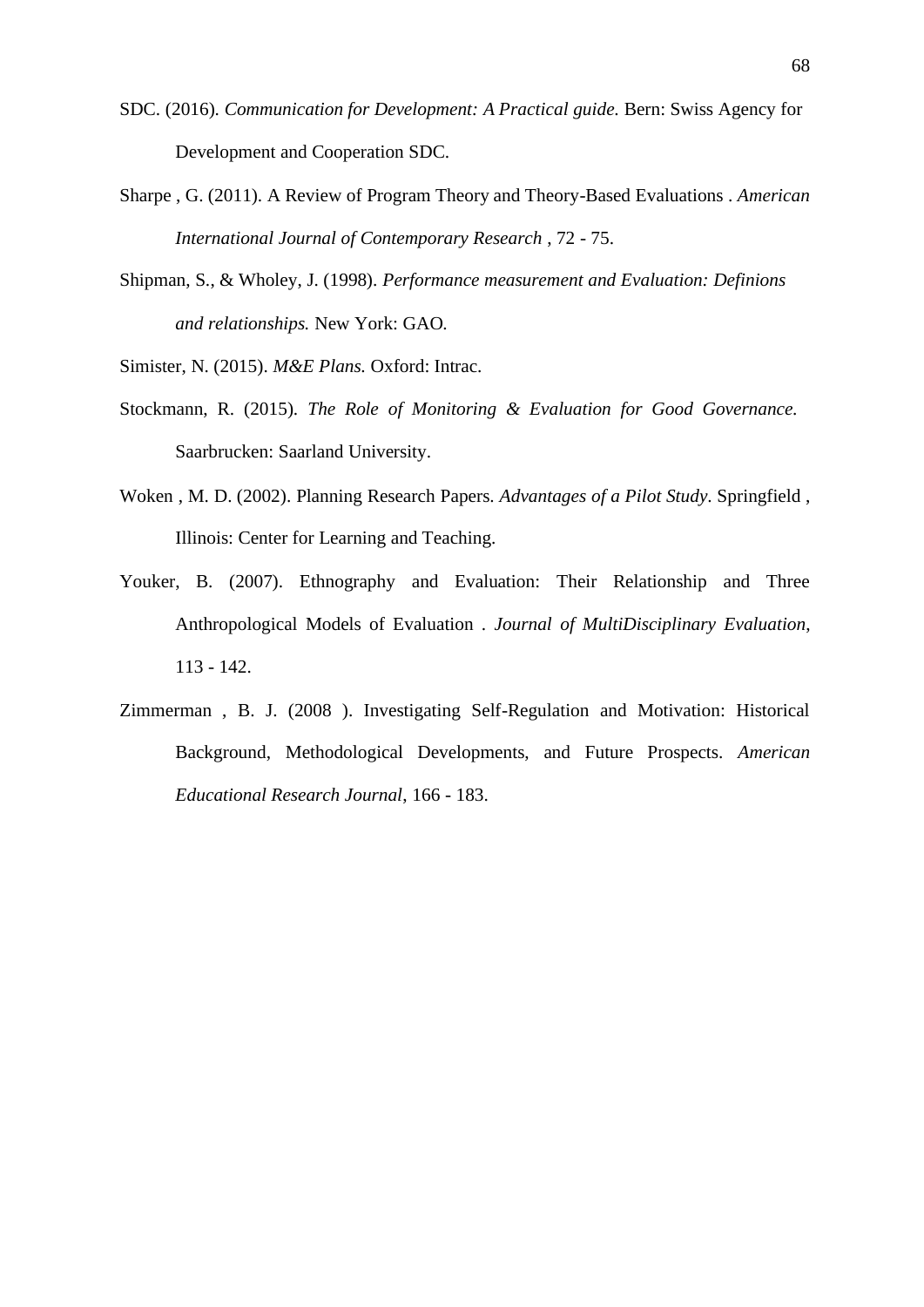## **APPENDICES**

# **APPENDIX I – ANU RESEARCH AUTHORIZATION LETTER**

| <b>AFRICA NAZARENE</b><br>UNIVERSITY                                                                                                                                                                                                                           |                           |
|----------------------------------------------------------------------------------------------------------------------------------------------------------------------------------------------------------------------------------------------------------------|---------------------------|
|                                                                                                                                                                                                                                                                | 22 <sup>nd</sup> May 2019 |
| E-mail: monitoringandevaluation@anu.ac.ke                                                                                                                                                                                                                      |                           |
|                                                                                                                                                                                                                                                                | Tel. 0202711213           |
| Our Ref: 17M03DMME033                                                                                                                                                                                                                                          |                           |
| Marcellenus Swatboi<br>Ministry of Education, Arts and Culture<br>Luther Street, Government Office Park<br>Ministry of Education Building<br>P.O. BOX 149, Windhoek<br>Namibia                                                                                 |                           |
| Dear Sir/Madam:                                                                                                                                                                                                                                                |                           |
| RE: RESEARCH AUTHORIZATION FOR: MS. HANNAH TARINDWA                                                                                                                                                                                                            |                           |
| Ms. Tarindwa is a postgraduate student of Africa Nazarene University in the Master of<br>Monitoring and Evaluation (M&E) Program.                                                                                                                              |                           |
| In order to complete her program, Ms. Tarindwa is conducting a research entitled: "The<br>Influence of Monitoring and Evaluation Practices on the Performance of Government<br>Sponsored Arts Projects in Namibia: A Case of National Arts Council of Namibia" |                           |
| Any assistance offered to her will be highly appreciated.                                                                                                                                                                                                      |                           |
| Yours Faithfull<br>22 MAY 2019<br>PROF. ORPHA ONG'ITI.<br>PRINCIPAL: NAIROBI CBD CAMPUS.                                                                                                                                                                       |                           |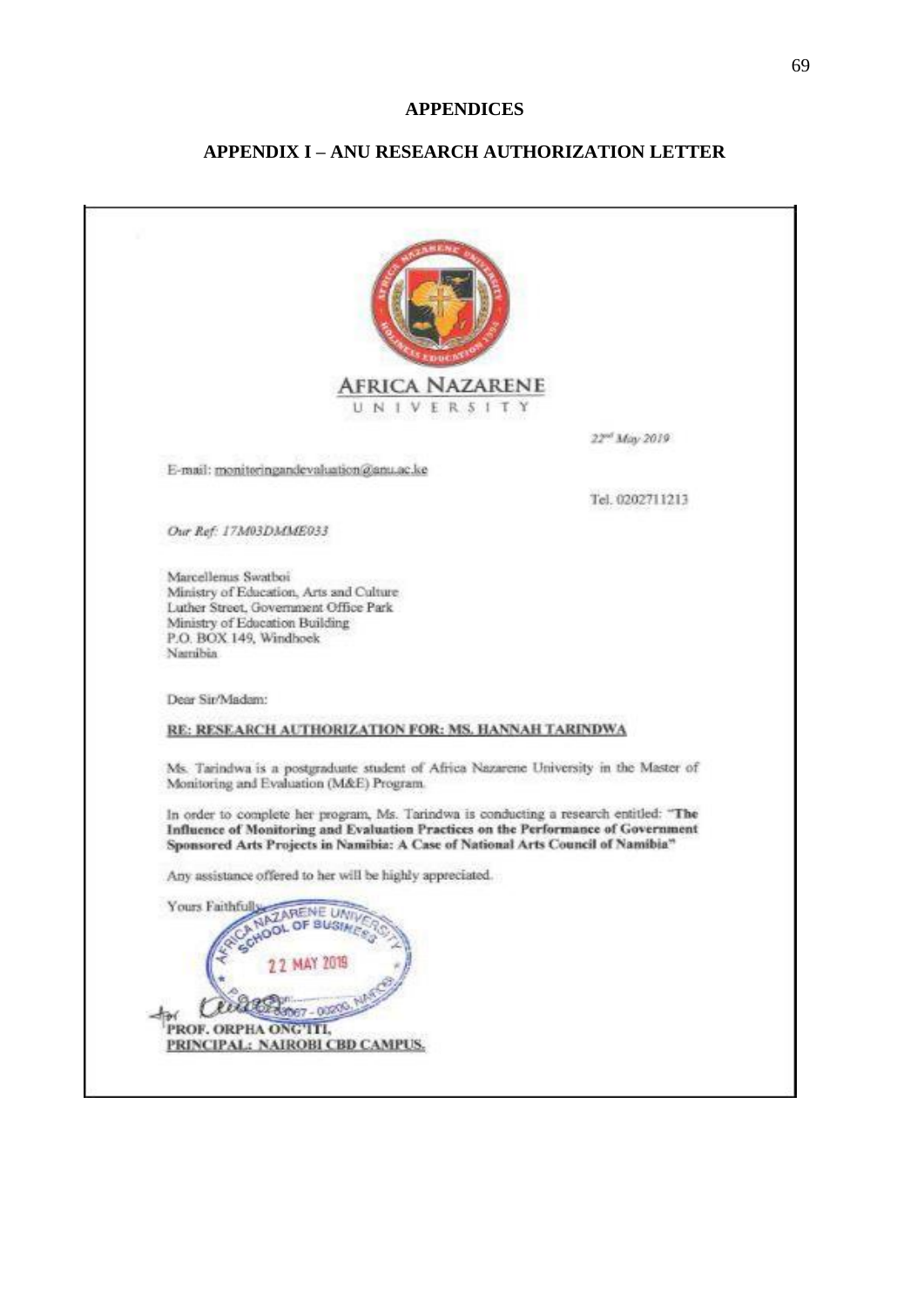# **APPENDIX II – NACN RESEARCH APPROVAL FOR RESEARCH**

| <b>NACN RESEARCH OPPORTUNITY</b>                                                                 |                                                                                                                                                                    |
|--------------------------------------------------------------------------------------------------|--------------------------------------------------------------------------------------------------------------------------------------------------------------------|
| Inbox                                                                                            |                                                                                                                                                                    |
| AC                                                                                               |                                                                                                                                                                    |
|                                                                                                  | National Arts Council of Namibia NACN <artscouncilnamib 18,<="" sep="" td="" tue,=""></artscouncilnamib>                                                           |
|                                                                                                  | 2018, 3:33<br><b>PM</b>                                                                                                                                            |
| to me                                                                                            |                                                                                                                                                                    |
| Dear Hannah,                                                                                     |                                                                                                                                                                    |
| Good day,                                                                                        |                                                                                                                                                                    |
|                                                                                                  | The NACN has accepted your request on your M+E research topic on:                                                                                                  |
|                                                                                                  |                                                                                                                                                                    |
|                                                                                                  | INFLUENCE OF MONITORING AND EVALUATION PRACTICES ON THE PERFORMANCE OF GOVERNMENT-<br>SPONSORED ARTS PROJECTS IN NAMIBIA: CASE OF NATIONAL ARTS COUNCIL OF NAMIBIA |
|                                                                                                  | Kindly inform us as to what the following steps will be. However, I would also like to know what the                                                               |
| duration will be and how your setup will look like in terms of logistics.                        |                                                                                                                                                                    |
| Kind regards.                                                                                    |                                                                                                                                                                    |
| Mrs. Gretta Gaspar                                                                               |                                                                                                                                                                    |
| *The Administrator*                                                                              |                                                                                                                                                                    |
| National Arts Council of Namibia                                                                 |                                                                                                                                                                    |
| Luther Street, Government Office Park,<br>Ministry of Education Building, Ground Floor, Room 018 |                                                                                                                                                                    |
| P.O. Box 149, Windhoek                                                                           |                                                                                                                                                                    |
| Namibia                                                                                          |                                                                                                                                                                    |

<u> 1989 - Johann Stoff, deutscher Stoff, der Stoff, der Stoff, der Stoff, der Stoff, der Stoff, der Stoff, der S</u>

 $\sim$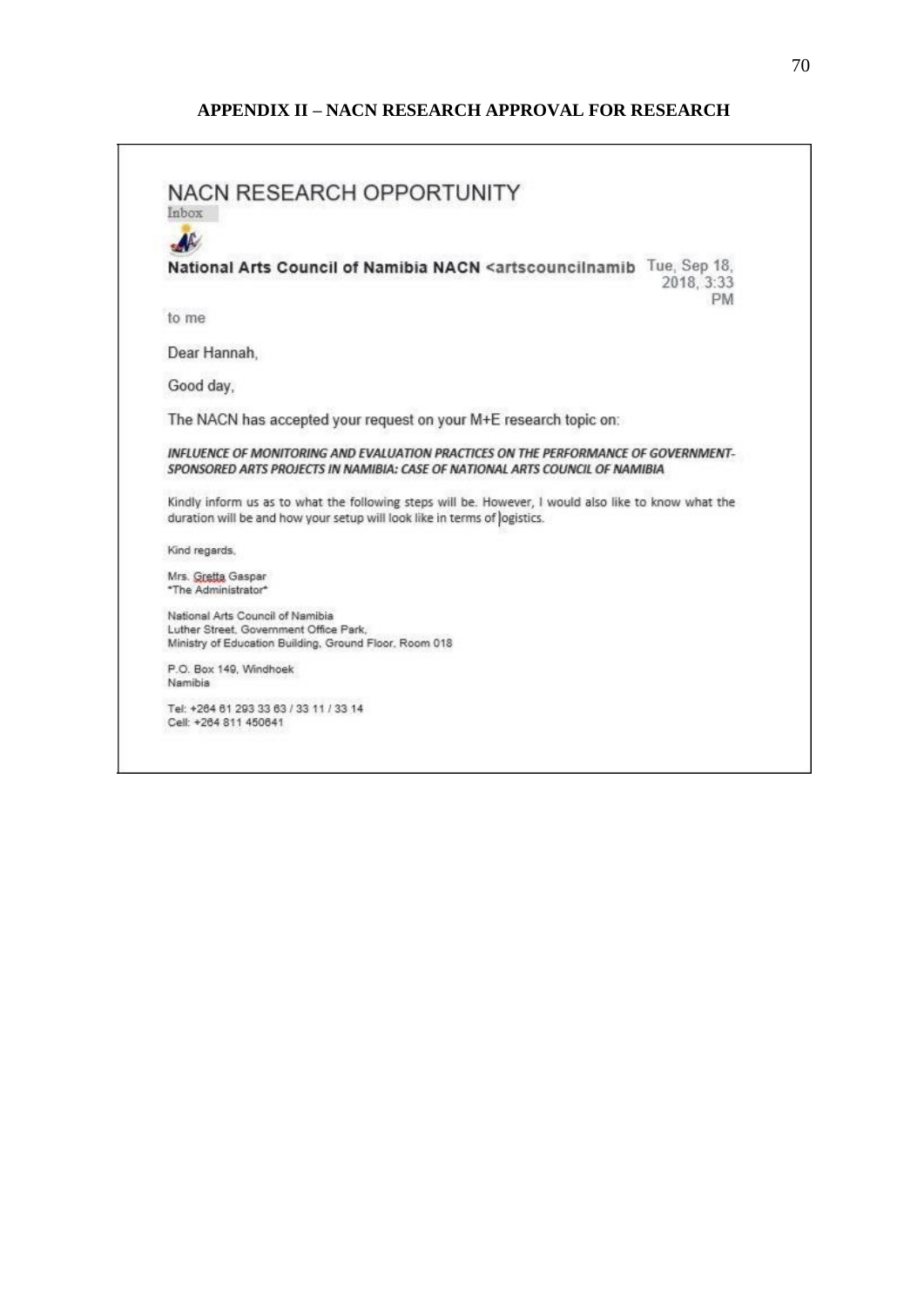## **APPENDIX III: LETTER TO RESPONDENT**

Dear Respondent,

Dear Sir/Madam,

# REF: REQUEST TO ENGAGE THE ARTS FUND BENEFICIARY FOR MONITORING AND EVALUATION RESEARCH

I am a Master's student of Monitoring and Evaluation with the Africa Nazarene University in Kenya though I am at the same time the head of department and lecturer of Journalism and Media at Triumphant College, Windhoek and the founder of Writer's Academy of Namibia.

It is my understanding that the Arts Council engages in various projects for the promotion of indigenous arts as well as local artists and that you are one such a beneficiary. This being the case, I am hoping that I could spend time with you to see how you carry out your projects as well as to engage with you in direct interviews. My intentions for this research are strictly academic, though the results may be shown to the National Arts Council of Namibia. Because of the possibly sensitive and private information you may divulge, your identity will be protected and not revealed unless with written consent on your part. The topic I intend to research on is as follows:

Influence of Monitoring and Evaluation practices on the performance of governmentsponsored arts projects: Case of National Arts council of Namibia.

I hope that you will be interested in participating in this research which has potential to further assist in the development of the performance your arts as well as the arts industry as a whole in Namibia.

Best Regards Hannah H. Tarindwa +264856413808 hazviet@gmail.com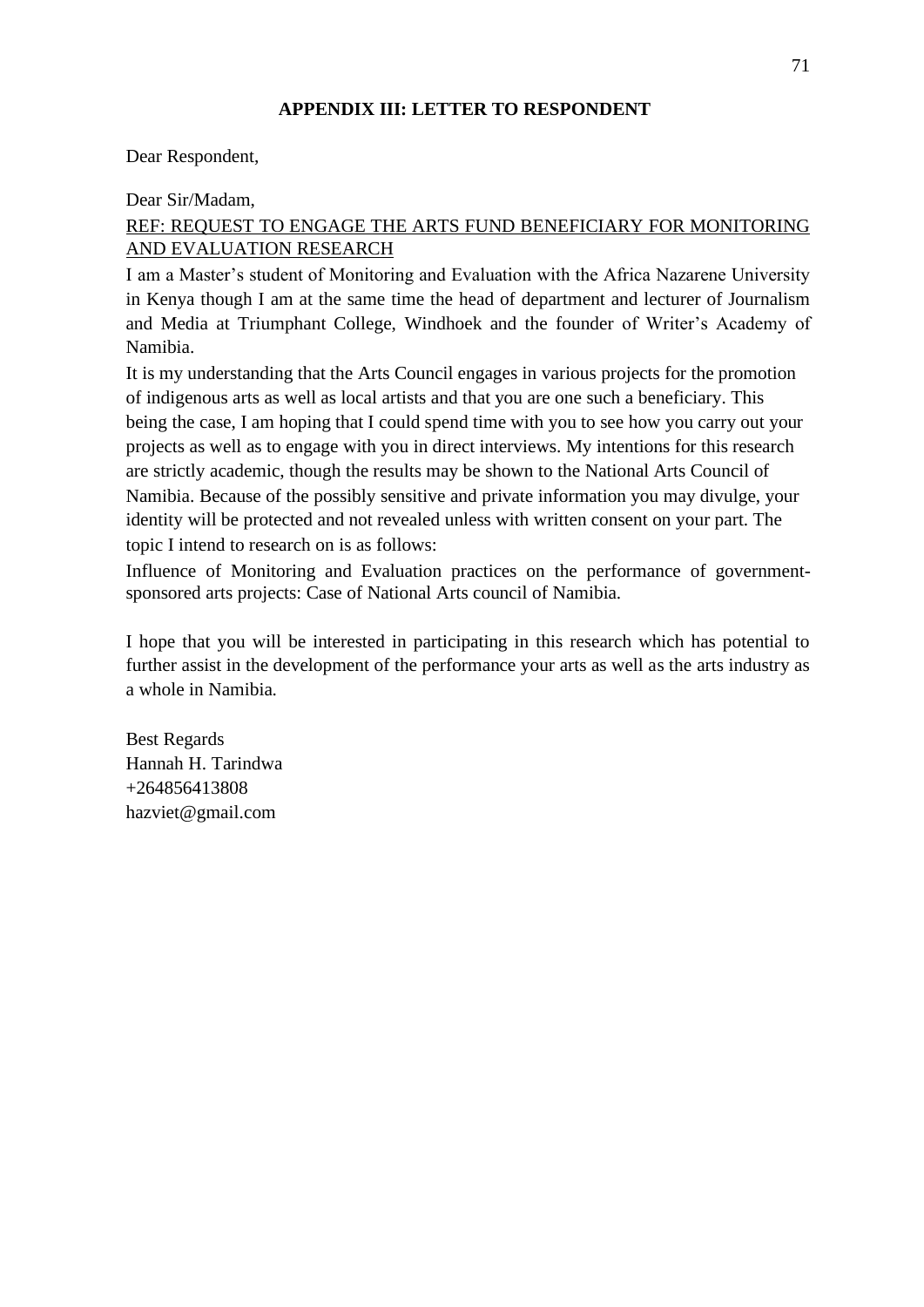## **APPENDIX IV: INTERVIEWEE BACKGROUND INTERVIEW QUESTIONS**

## **Part A: Introduction and background**

This questionnaire section seeks to establish the demographic details of the individual respondent as well as their role in the arts industry within Namibia.

| 1. |  | <b>Gender of respondent:</b> |  |
|----|--|------------------------------|--|
|----|--|------------------------------|--|

Male: [ ] Female: [ ]

- **2. Age: \_ \_**
- **3. Which organization/group do you belong in?**

| <b>NACN</b> staff (Project &M&E staff)  | $\perp$ |
|-----------------------------------------|---------|
| <b>Ministry of education member</b>     | $\perp$ |
| <b>Arts Fund Beneficiaries (Artist)</b> |         |

**4. Do you believe the arts alone can be considered a life-long career option in Namibia?**

**Yes [ ] No [ ]**

**5. Are you part of the planning stages for the projects?**

**Yes [ ] No [ ]**

**6. Have you seen/provided the reports during or after projects are implemented? (answer in relation to your role)**

**Yes [ ] No [ ]**

# **FOR ARTISTS ONLY (OPTIONAL)**

**What is your ethnic group? \_\_\_\_\_\_\_\_\_\_\_\_\_\_\_\_\_\_\_\_\_\_\_\_\_\_\_\_\_\_\_\_\_\_\_\_\_\_\_\_**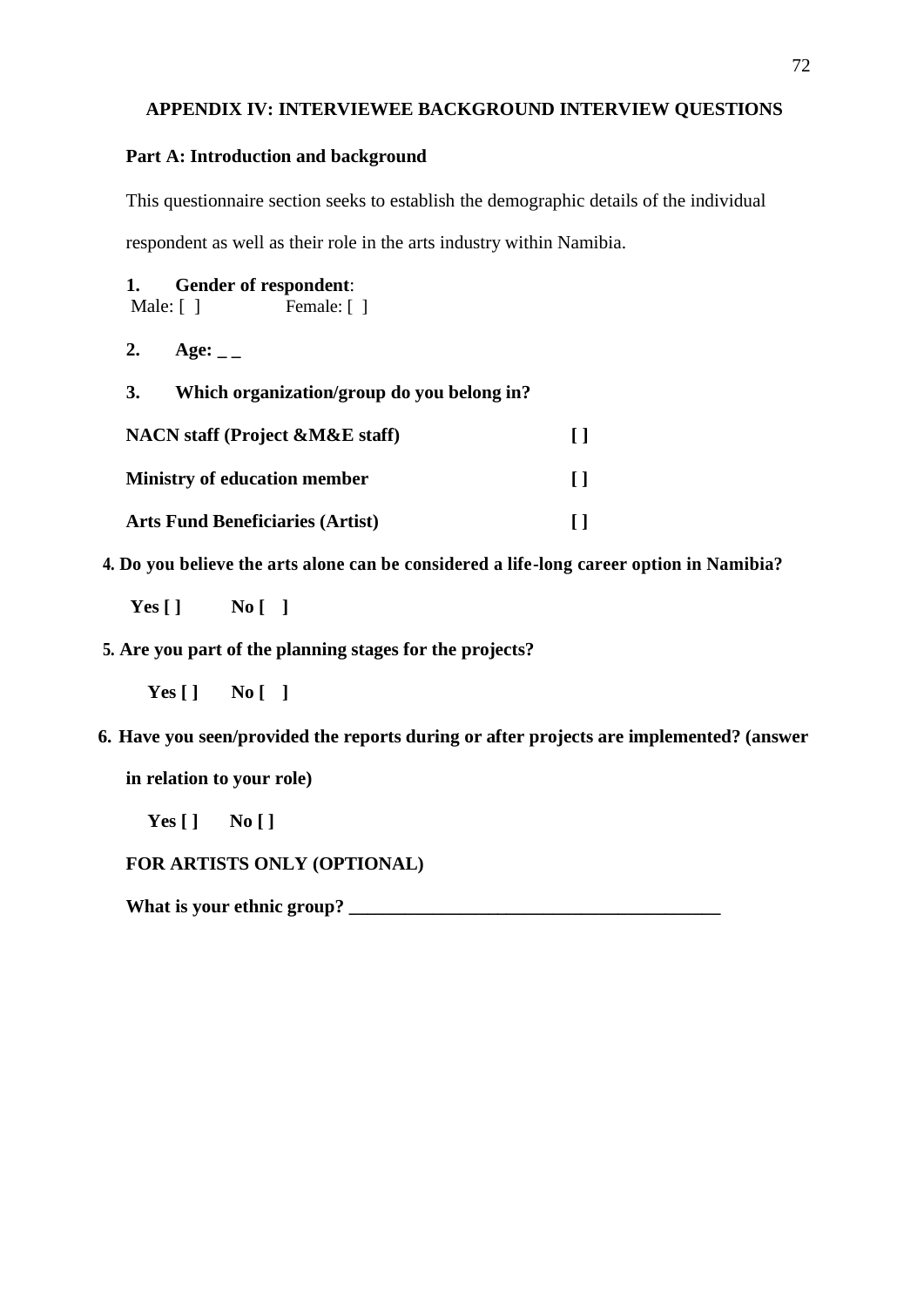# **Part B: Influence of M& E planning on government funding on arts project performance**

The following statements are related to M&E planning practices and performance of government funded on arts project performance. Kindly tick as appropriate in your opinion for each statement (5- Strongly agree,  $4 - \text{Agree}$ ,  $3 - \text{Neutral}$ ,  $2 - \text{Disagree}$ , 1- strongly disagree)

| Statement                                                                                              | 5 | 4 | 3 |  |
|--------------------------------------------------------------------------------------------------------|---|---|---|--|
| There was baseline information used as point of<br>reference for your performance during and after the |   |   |   |  |
| NACN funded project                                                                                    |   |   |   |  |
| You had a written plan for the project that you                                                        |   |   |   |  |
| followed                                                                                               |   |   |   |  |
| There is need for Monitoring and Evaluation to                                                         |   |   |   |  |
| help artist projects to become life-long careers                                                       |   |   |   |  |
| You had clear indicators which were written for                                                        |   |   |   |  |
| showing your performance                                                                               |   |   |   |  |
| The NACN should provide the Monitoring and                                                             |   |   |   |  |
| Evaluation frameworks before implementation of                                                         |   |   |   |  |
| projects                                                                                               |   |   |   |  |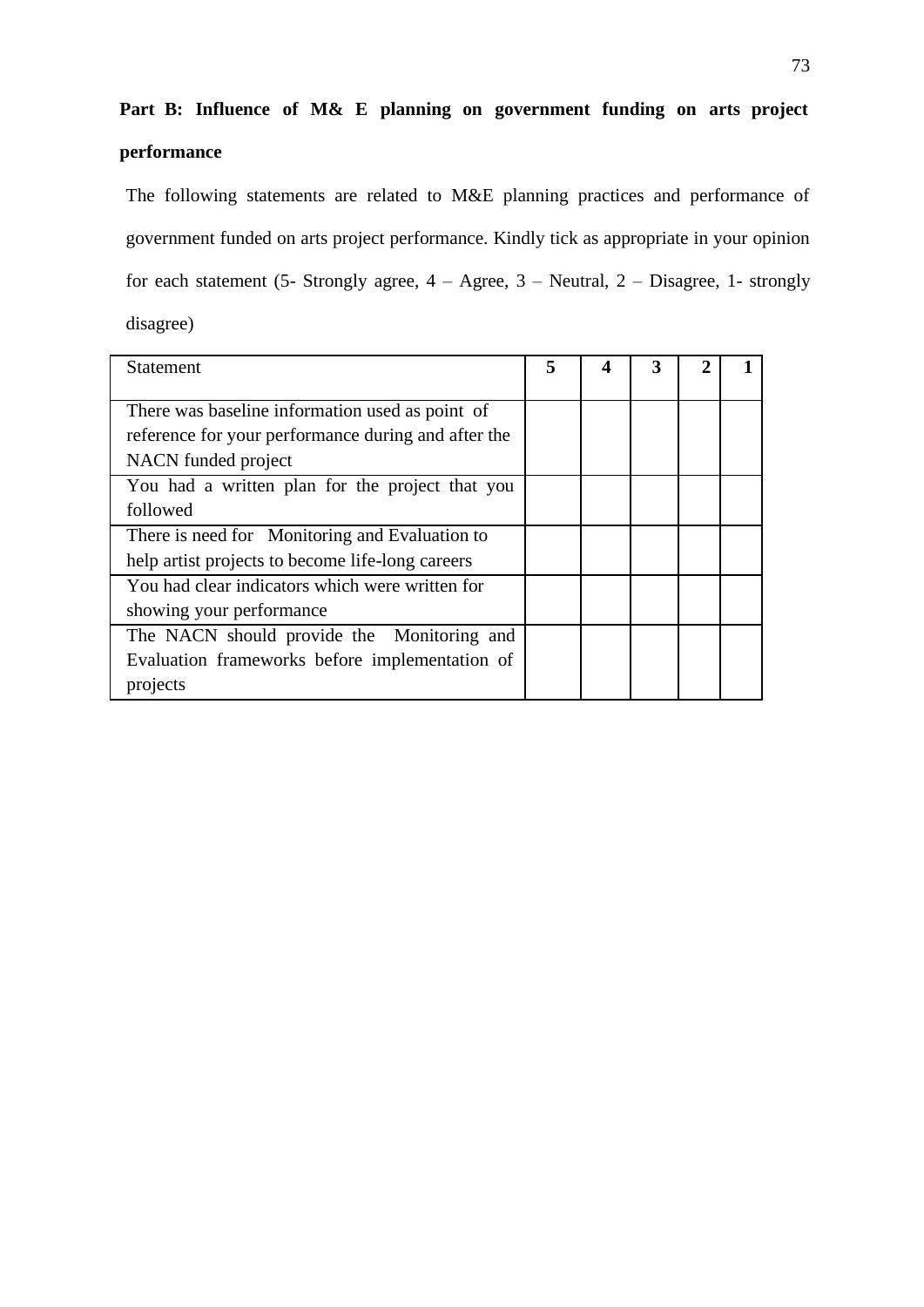## **Part C: Influence of M&E Control Practices on Government Sponsored Arts Projects**

The following statements are related to M&E control practices and performance of government funded on arts project performance. Kindly tick as appropriate in your opinion for each statement  $(5-A \text{ lot}, 4-In a way, 3-Maybe, 2-A little, 1-Not at all)$ 

| <b>Question</b>                     | 5 | 4 | 3 | 2 |  |
|-------------------------------------|---|---|---|---|--|
| The NACN should just train artists  |   |   |   |   |  |
| on how to conduct Monitoring        |   |   |   |   |  |
| and Evaluation and just receive     |   |   |   |   |  |
| reports                             |   |   |   |   |  |
| Will seminars that train artists on |   |   |   |   |  |
| how to set indicators of success    |   |   |   |   |  |
| and monitor their<br>progress       |   |   |   |   |  |
| influence the manner in which       |   |   |   |   |  |
| funded projects are carried out?    |   |   |   |   |  |
| Did you attend a training on        |   |   |   |   |  |
| running your project done by the    |   |   |   |   |  |
| NACN?                               |   |   |   |   |  |
| Do you keep reports, files and      |   |   |   |   |  |
| databases relating to<br>the        |   |   |   |   |  |
| performance of you NACN             |   |   |   |   |  |
| sponsored project                   |   |   |   |   |  |
| Do you deliver reports to the       |   |   |   |   |  |
| NACN periodically?                  |   |   |   |   |  |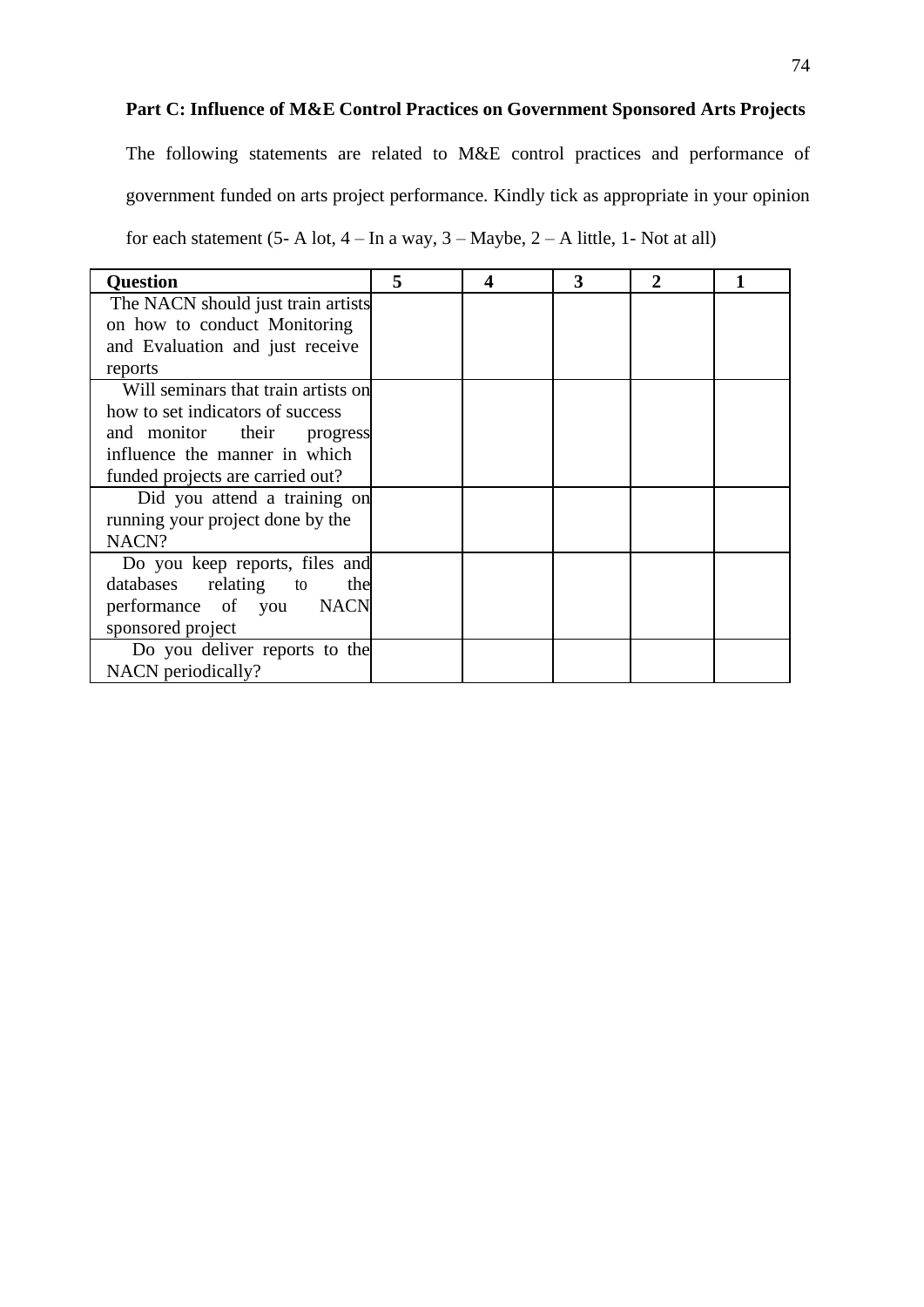# **Part D: Influence of M&E Communication Practices on Government Sponsored Arts**

# **Projects**

The following statements are related to M&E communication and performance of government funded on arts project performance. Kindly tick as appropriate in your opinion for each statement (5- Not at all,  $4 - A$  little,  $3 -$ Maybe,  $2 -$ In a way, 1- A lot)

| <b>Question</b>                      | 5 | 4 | 3 | $\overline{2}$ |  |
|--------------------------------------|---|---|---|----------------|--|
| In your own view, are you            |   |   |   |                |  |
| performing well in your art?         |   |   |   |                |  |
| Where you happy with the             |   |   |   |                |  |
| communication processes that led     |   |   |   |                |  |
| to your receiving the NACN           |   |   |   |                |  |
| funding?                             |   |   |   |                |  |
| How often did you report your        |   |   |   |                |  |
| activities to the NACN after you     |   |   |   |                |  |
| received the funding?                |   |   |   |                |  |
| Are you satisfied with the           |   |   |   |                |  |
| communication channels available     |   |   |   |                |  |
| for you to inform NACN about         |   |   |   |                |  |
| your activities?                     |   |   |   |                |  |
| In your opinion, are the current     |   |   |   |                |  |
| communication channels available     |   |   |   |                |  |
| beneficiaries effective<br>the<br>to |   |   |   |                |  |
| enough for evaluating?               |   |   |   |                |  |
| Is there a document which            |   |   |   |                |  |
| highlights your achievements and     |   |   |   |                |  |
| the progress of your project since   |   |   |   |                |  |
| you were sponsored?                  |   |   |   |                |  |
| Is your art alone able to sustain    |   |   |   |                |  |
| economically without a<br>you        |   |   |   |                |  |
| needing mainstream employment?       |   |   |   |                |  |